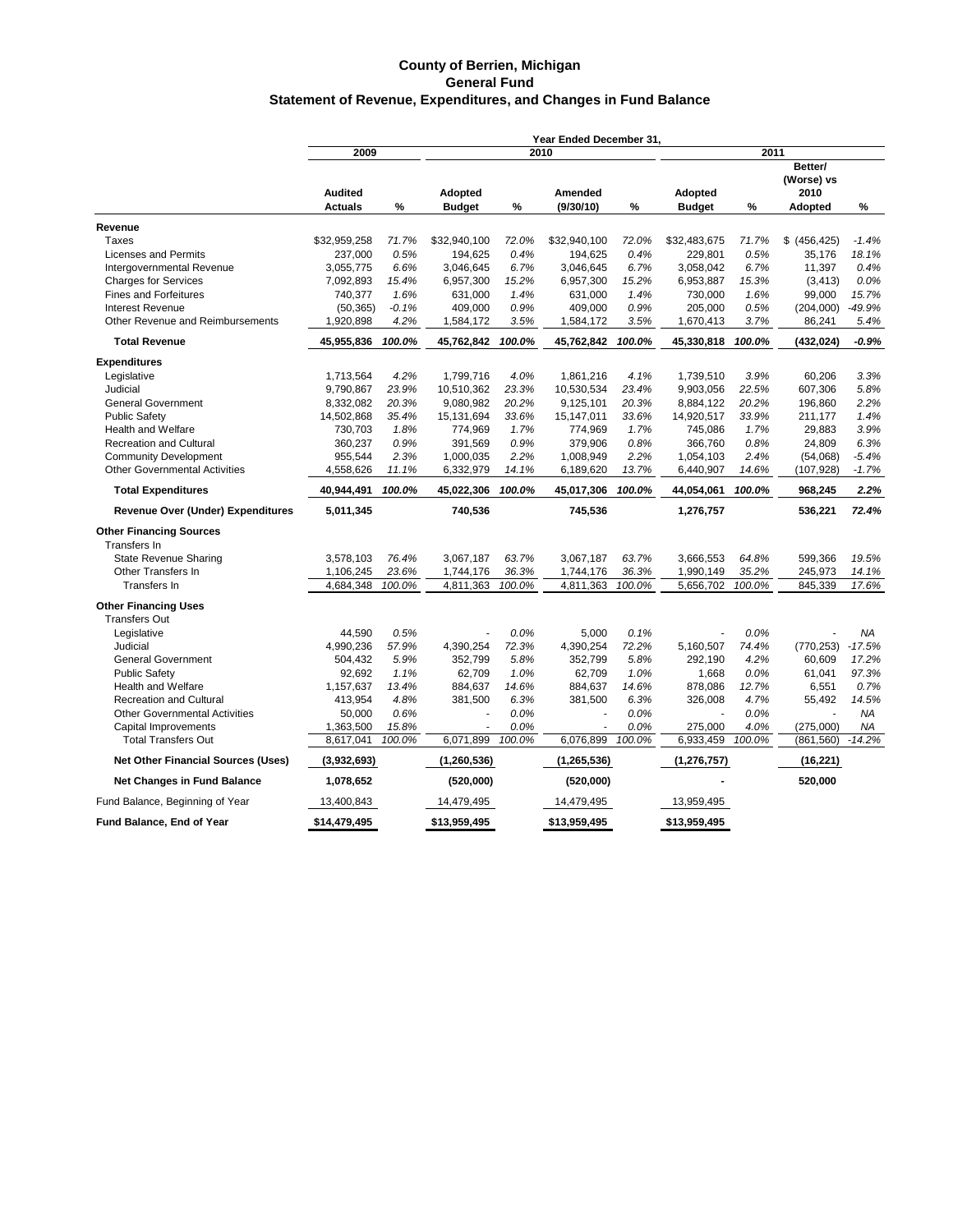#### **County of Berrien, Michigan General Fund Statement of Sources, Uses, and Changes in Fund Balance**

|                                   | Year Ended December 31.          |         |                                 |        |                      |        |                          |        |                        |           |  |
|-----------------------------------|----------------------------------|---------|---------------------------------|--------|----------------------|--------|--------------------------|--------|------------------------|-----------|--|
|                                   | 2009                             |         |                                 | 2010   |                      |        |                          | 2011   |                        |           |  |
|                                   |                                  |         |                                 |        |                      |        |                          |        | Better/<br>(Worse) vs  |           |  |
|                                   | <b>Audited</b><br><b>Actuals</b> | %       | <b>Adopted</b><br><b>Budget</b> | %      | Amended<br>(9/30/10) | %      | Adopted<br><b>Budget</b> | %      | 2010<br><b>Adopted</b> | %         |  |
| <b>Sources by Category</b>        |                                  |         |                                 |        |                      |        |                          |        |                        |           |  |
| Taxes                             | \$32,959,258                     | 65.1%   | \$32,940,100                    | 65.1%  | \$32,940,100         | 65.1%  | \$32,483,675             | 63.7%  | \$<br>(456, 425)       | $-1.4%$   |  |
| <b>Licenses and Permits</b>       | 237,000                          | 0.5%    | 194,625                         | 0.4%   | 194,625              | 0.4%   | 229,801                  | 0.5%   | 35,176                 | 18.1%     |  |
| Intergovernmental Revenue         | 3,055,775                        | 6.0%    | 3,046,645                       | 6.0%   | 3,046,645            | 6.0%   | 3,058,042                | 6.0%   | 11,397                 | 0.4%      |  |
| <b>Charges for Services</b>       | 7,092,893                        | 14.0%   | 6,957,300                       | 13.8%  | 6,957,300            | 13.8%  | 6,953,887                | 13.6%  | (3, 413)               | 0.0%      |  |
| <b>Fines and Forfeitures</b>      | 740,377                          | 1.5%    | 631,000                         | 1.2%   | 631,000              | 1.2%   | 730,000                  | 1.4%   | 99,000                 | 15.7%     |  |
| <b>Interest Revenue</b>           | (50, 365)                        | $-0.1%$ | 409,000                         | 0.8%   | 409,000              | 0.8%   | 205,000                  | 0.4%   | (204,000)              | 49.9%     |  |
| Other Revenue and Reimbursements  | 1,920,898                        | 3.8%    | 1,584,172                       | 3.1%   | 1,584,172            | 3.1%   | 1,670,413                | 3.3%   | 86,241                 | 5.4%      |  |
| State Rev Sharing Transfer In     | 3,578,103                        | 7.1%    | 3,067,187                       | 6.1%   | 3,067,187            | 6.1%   | 3,666,553                | 7.2%   | 599,366                | 19.5%     |  |
| Transfers In                      | 1,106,245                        | 2.2%    | 1,744,176                       | 3.4%   | 1,744,176            | 3.4%   | 1,990,149                | 3.9%   | 245,973                | 14.1%     |  |
| <b>Total Sources of Resources</b> | 50,640,184                       | 100.0%  | 50,574,205                      | 100.0% | 50,574,205           | 100.0% | 50,987,520               | 100.0% | 413,315                | 0.8%      |  |
| <b>Uses by Function</b>           |                                  |         |                                 |        |                      |        |                          |        |                        |           |  |
| Legislative                       | 1,758,154                        | 3.5%    | 1,799,716                       | 3.5%   | 1,866,216            | 3.7%   | 1,739,510                | 3.4%   | 60,206                 | 3.3%      |  |
| Judicial                          | 14,781,103                       | 29.8%   | 14,900,616                      | 29.2%  | 14,920,788           | 29.2%  | 15,063,563               | 29.5%  | (162, 947)             | $-1.1%$   |  |
| <b>General Government</b>         | 8.836.514                        | 17.8%   | 9,433,781                       | 18.5%  | 9.477.900            | 18.5%  | 9,176,312                | 18.0%  | 257,469                | 2.7%      |  |
| <b>Public Safety</b>              | 14,595,560                       | 29.4%   | 15,194,403                      | 29.7%  | 15,209,720           | 29.8%  | 14,922,185               | 29.3%  | 272,218                | 1.8%      |  |
| <b>Health and Welfare</b>         | 1,888,340                        | 3.8%    | 1,659,606                       | 3.2%   | 1,659,606            | 3.2%   | 1,623,172                | 3.2%   | 36,434                 | 2.2%      |  |
| <b>Recreation and Culture</b>     | 774,191                          | 1.6%    | 773,069                         | 1.5%   | 761,406              | 1.5%   | 692,768                  | 1.4%   | 80,301                 | 10.4%     |  |
| <b>Community Development</b>      | 955,544                          | 1.9%    | 1,000,035                       | 2.0%   | 1,008,949            | 2.0%   | 1,054,103                | 2.1%   | (54,068)               | $-5.4%$   |  |
| <b>Other Expenditures</b>         | 4,608,626                        | 9.3%    | 6,332,979                       | 12.4%  | 6,189,620            | 12.1%  | 6,440,907                | 12.6%  | (107, 928)             | $-1.7%$   |  |
| Capital                           | 1,363,500                        | 2.8%    |                                 | 0.0%   |                      | 0.0%   | 275,000                  | 0.5%   | (275,000)              | <b>NA</b> |  |
| <b>Total Expenditures</b>         | 49,561,532 100.0%                |         | 51,094,205                      | 100.0% | 51,094,205           | 100.0% | 50,987,520               | 100.0% | 106,685                | 0.2%      |  |
| Net Incr. (Decr) in Fund Balance  | \$1,078,652                      |         | (520,000)<br>\$                 |        | (520,000)<br>\$      |        | \$                       |        | 520,000<br>\$          |           |  |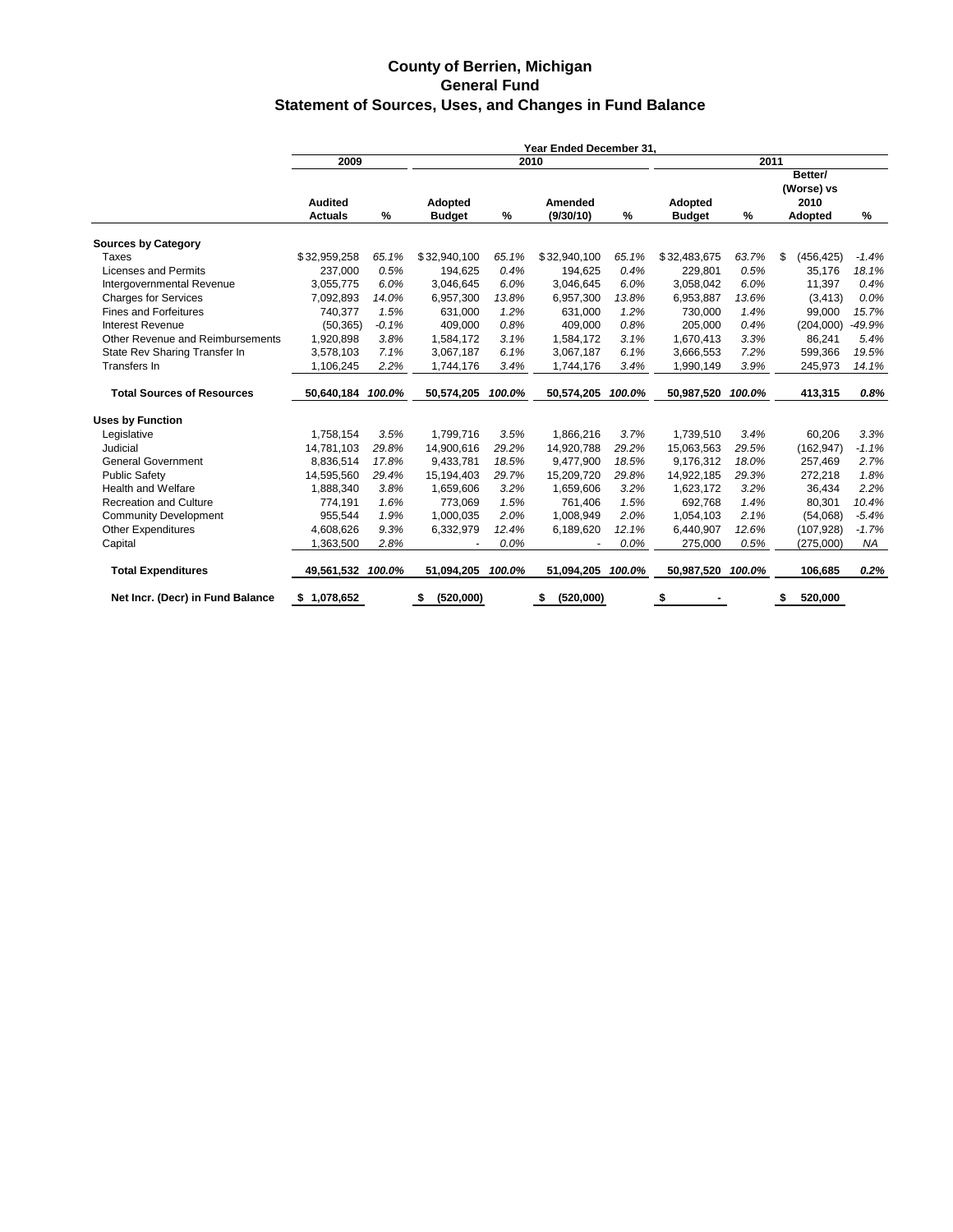|                 |                                                      | 2009                             |              | 2010                            |              |                      | 2011         |                          |              |                                   |                     |
|-----------------|------------------------------------------------------|----------------------------------|--------------|---------------------------------|--------------|----------------------|--------------|--------------------------|--------------|-----------------------------------|---------------------|
|                 |                                                      |                                  |              |                                 |              |                      |              |                          |              | Better/<br>(Worse) vs             |                     |
| <b>Activity</b> | <b>Activity Name</b>                                 | <b>Audited</b><br><b>Actuals</b> | %            | <b>Adopted</b><br><b>Budget</b> | %            | Amended<br>(9/30/10) | %            | Adopted<br><b>Budget</b> | %            | 2010<br><b>Adopted</b>            | %                   |
|                 |                                                      |                                  |              |                                 |              |                      |              |                          |              |                                   |                     |
| Revenues:       |                                                      |                                  |              |                                 |              |                      |              |                          |              |                                   |                     |
| 101             | <b>Board of Commissioners</b>                        | \$1,773,565                      | 3.5%         | \$1,748,200                     | 3.4%         | \$1,748,200          | 3.4%         | \$<br>1,833,679          | 3.6%         | \$<br>85,479                      | 4.9%                |
| 130             | <b>Trial Court</b>                                   | 157,148                          | 0.3%         | 162,000                         | 0.3%         | 162,000              | 0.3%         | 161,730                  | 0.3%         | (270)                             | $-0.2%$             |
| 136             | <b>District Court</b>                                | 3,858,753                        | 7.6%         | 3,842,100                       | 7.5%         | 3,842,100            | 7.5%         | 3,996,100                | 7.8%         | 154,000                           | 4.0%                |
| 148             | <b>Probate Court</b>                                 | 81,346                           | 0.2%         | 85,200                          | 0.2%         | 85,200               | 0.2%         | 85,500                   | 0.2%         | 300                               | 0.4%                |
| 149             | Juvenile Probation                                   | 103,337                          | 0.2%         | 107,588                         | 0.2%         | 107,588              | 0.2%         | 104,488                  | 0.2%         | (3, 100)                          | $-2.9%$             |
| 150             | Prob Court Administration                            | 44,221                           | 0.1%         | 56,000                          | 0.1%         | 56,000               | 0.1%         | 55,090                   | 0.1%         | (910)                             | $-1.6%$             |
| 169             | T C Cashiering Unit                                  | 22                               | 0.0%         | 200,080                         | 0.4%         | 200,080              | 0.4%         | 200,080                  | 0.4%         |                                   | 0.0%                |
| 170             | <b>Tri-Court Enforcement Services</b>                | 164,478                          | 0.3%         |                                 | 0.0%         |                      | 0.0%         |                          | 0.0%         | ä,                                | ΝA                  |
| 191             | Elections                                            | 34,779                           | 0.1%         | 34,300                          | 0.1%         | 34,300               | 0.1%         | 27,000                   | 0.1%         | (7,300)                           | $-21.3%$            |
| 215             | <b>County Clerk</b>                                  | 813.929                          | 1.6%         | 671,250                         | 1.3%         | 671,250              | 1.3%         | 793,800                  | 1.6%         | 122,550                           | 18.3%               |
| 225             | Tax Equalization Office                              | 41,984                           | 0.1%         | 41,000                          | 0.1%         | 41,000               | 0.1%         | 41,000                   | 0.1%         |                                   | 0.0%                |
| 229<br>236      | <b>Prosecutors Office</b>                            | 98,676                           | 0.2%<br>2.6% | 71,260                          | 0.1%         | 71,260               | 0.1%<br>2.3% | 71,260                   | 0.1%<br>2.3% | ٠                                 | 0.0%                |
| 243             | <b>Register Of Deeds</b>                             | 1,310,198<br>52,515              | 0.1%         | 1,169,000<br>69,600             | 2.3%<br>0.1% | 1,169,000            | 0.1%         | 1,175,300                | 0.1%         | 6,300                             | 0.5%<br>0.0%        |
| 245             | Gis/Mapping<br>County Survey and Remon.              | 60,230                           | 0.1%         | 61,512                          | 0.1%         | 69,600<br>61,512     | 0.1%         | 69,600<br>85,000         | 0.2%         | 23,488                            | 38.2%               |
|                 | Treasurer                                            | 35,460,870                       | 70.0%        | 35,649,142                      | 69.8%        | 35,649,142           | 69.8%        | 34,924,374               | 68.5%        |                                   | $-2.0%$             |
| 253             |                                                      |                                  | 0.0%         |                                 | 0.0%         |                      | 0.0%         |                          | 0.0%         | (724, 768)                        |                     |
| 257<br>258      | <b>Extension Service</b>                             | 5,556                            |              | 5,650                           |              | 5,650                | 0.8%         | 5,650<br>429,000         | 0.8%         |                                   | 0.0%                |
| 265             | <b>Information Systems</b><br>Courthouse and Grounds | 442,582<br>ä,                    | 0.9%<br>0.0% | 426,840                         | 0.8%<br>0.0% | 426,840<br>÷,        | 0.0%         | 50                       | 0.0%         | 2,160<br>50                       | 0.5%<br>ΝA          |
| 275             | <b>Drain Commissioner</b>                            | 65,622                           | 0.1%         |                                 | 0.1%         |                      | 0.1%         |                          | 0.2%         |                                   | 99.4%               |
| 292             |                                                      |                                  |              | 57,610                          |              | 57,610               | 0.0%         | 114,871                  | 0.0%         | 57,261                            | 2.3%                |
| 295             | Printing                                             | 20,646                           | 0.0%<br>0.0% | 15,000                          | 0.0%<br>0.0% | 15,000               | 0.0%         | 15,350<br>2,500          | 0.0%         | 350<br>2,500                      | ΝA                  |
| 296             | <b>Mailing Dept</b><br>Motor Pool                    | 2,448<br>2,963                   |              | 500                             |              | 500                  | 0.0%         |                          | 0.0%         |                                   | 277.4%              |
|                 |                                                      |                                  | 0.0%         |                                 | 0.0%         |                      |              | 1,887                    |              | 1,387                             |                     |
| 297             | Telephone - Cntrl Switchbrd                          | 18,489                           | 0.0%         | 14,400                          | 0.0%         | 14,400               | 0.0%         | 14,400                   | 0.0%         |                                   | 0.0%                |
| 305             | Sheriffs Office & Patrol                             | 747,573                          | 1.5%         | 713,810                         | 1.4%         | 713,810              | 1.4%         | 662,860                  | 1.3%         | (50, 950)                         | $-7.1%$             |
| 311             | Jail Inmate Rehabilitation                           |                                  | 0.0%         |                                 | 0.0%         |                      | 0.0%         |                          | 0.0%         |                                   | ΝA                  |
| 331             | <b>Sheriffs Marine Safety</b>                        | 130,901                          | 0.3%         | 128,650                         | 0.3%         | 128,650              | 0.3%         | 132,798                  | 0.3%         | 4,148<br>$\overline{\phantom{a}}$ | 3.2%                |
| 351<br>426      | Jail Division                                        | 31,024                           | 0.1%<br>0.1% | 31,000                          | 0.1%<br>0.1% | 31,000               | 0.1%<br>0.1% | 31,000                   | 0.1%<br>0.1% | ٠                                 | 0.0%<br>0.0%        |
| 430             | <b>Emergency Management</b><br><b>Animal Shelter</b> | 39,415                           |              | 42,000                          |              | 42,000               | 0.3%         | 42,000                   | 0.4%         |                                   | 16.6%               |
|                 |                                                      | 188,282                          | 0.4%<br>0.0% | 158,150                         | 0.3%<br>0.0% | 158,150              | 0.0%         | 184,451                  | 0.0%         | 26,301                            | ΝA                  |
| 648<br>728      | <b>Medical Examiner</b>                              | 1,600<br>202,684                 | 0.4%         | 201,000                         | 0.4%         | 201,000              | 0.4%         | 70,000                   | 0.1%         | (131,000)                         |                     |
|                 | <b>Community Development</b><br>Total                | 45,955,836                       | 90.7%        | 45,762,842                      | 89.6%        | 45,762,842           | 89.6%        | 45,330,818               | 88.9%        | (432, 024)                        | $-65.2%$<br>$-0.9%$ |
|                 |                                                      |                                  |              |                                 |              |                      |              |                          |              |                                   |                     |
| Transfers In:   |                                                      |                                  |              |                                 |              |                      |              |                          |              |                                   |                     |
| 101             | <b>Board of Commissioners</b>                        | 111,497                          | 0.2%         |                                 | 0.0%         |                      | 0.0%         | 51,973                   | 0.1%         | 51,973                            | NA                  |
| 136             | <b>District Court</b>                                |                                  | 0.0%         |                                 | 0.0%         |                      | 0.0%         |                          | 0.0%         |                                   | ΝA                  |
| 229             | <b>Prosecutors Office</b>                            | 106,176                          | 0.2%         | 106,176                         | 0.2%         | 106,176              | 0.2%         | 106,176                  | 0.2%         | $\overline{\phantom{a}}$          | 0.0%                |
| 245             | County Survey and Remon.                             |                                  | 0.0%         |                                 | 0.0%         |                      | 0.0%         |                          | 0.0%         |                                   | ΝA                  |
| 253             | Treasurer                                            | 840,572                          | 1.7%         | 1,560,000                       | 3.1%         | 1,560,000            | 3.1%         | 1,600,000                | 3.1%         | 40,000                            | 2.6%                |
| 253             | Treas. - State Rev. Sharing Reserve                  | 3,578,103                        | 7.1%         | 3,067,187                       | 6.0%         | 3,067,187            | 6.0%         | 3,666,553                | 7.2%         | 599,366                           | 19.5%               |
| 258             | <b>Information Systems</b>                           |                                  | 0.0%         |                                 | 0.0%         |                      | 0.0%         |                          | 0.0%         |                                   | ΝA                  |
| 275             | <b>Drain Commissioner</b>                            |                                  | 0.0%         | 15,000                          | 0.0%         | 15,000               | 0.0%         | 15,000                   | 0.0%         |                                   | 0.0%                |
| 305             | Sheriffs Office & Patrol                             |                                  | 0.0%         |                                 | 0.0%         |                      | 0.0%         |                          | 0.0%         |                                   | NA                  |
| 311             | Jail Inmate Rehabilitation                           |                                  | 0.0%         |                                 | 0.0%         |                      | 0.0%         | 18,000                   | 0.0%         | 18,000                            | NA                  |
| 430             | <b>Animal Shelter</b>                                |                                  |              |                                 | 0.0%         |                      | 0.0%         |                          | 0.0%         |                                   | 0.0%                |
| 728             | <b>Community Development</b>                         | 48,000                           | 0.0%<br>0.1% | 15,000<br>48,000                | 0.1%         | 15,000<br>48,000     | 0.1%         | 15,000<br>184,000        | 0.4%         | 136,000                           | 283.3%              |
|                 | Total                                                |                                  | 9.3%         | 4,811,363                       | 9.4%         |                      | 9.4%         | 5,656,702                | 11.1%        | 845,339                           | 17.6%               |
|                 |                                                      | 4,684,348                        |              |                                 |              | 4,811,363            |              |                          |              |                                   |                     |
|                 | Total Sources Before Use of Fund Bal.                | 50,640,184 100.0%                |              | 50,574,205                      | 99.0%        | 50,574,205           | 99.0%        | 50,987,520 100.0%        |              | 413,315                           | 0.8%                |
|                 |                                                      |                                  |              |                                 |              |                      |              |                          |              |                                   |                     |
|                 | <b>Use of Fund Balance</b>                           |                                  |              |                                 |              |                      |              |                          |              |                                   |                     |
| 253             | Treasurer                                            | ٠                                | 0.0%         | 520,000                         | 1.0%         | 520,000              | 1.0%         | $\overline{\phantom{a}}$ | 0.0%         |                                   | (520,000) -100.0%   |
|                 | Total                                                |                                  | 0.0%         | 520,000                         | 1.0%         | 520,000              | 1.0%         |                          | 0.0%         | (520,000)                         | $-100.0%$           |
|                 |                                                      |                                  |              |                                 |              |                      |              |                          |              |                                   |                     |
|                 | <b>Total Sources of Financial Resources</b>          | \$50,640,184 100.0%              |              | \$51,094,205 100.0%             |              | \$51,094,205         | 100.0%       | \$50,987,520 100.0%      |              | (106, 685)<br>- \$                | $-0.2%$             |
|                 |                                                      |                                  |              |                                 |              |                      |              |                          |              |                                   |                     |
|                 |                                                      |                                  |              |                                 |              |                      |              |                          |              |                                   |                     |
|                 | <b>Total by Category:</b>                            |                                  |              |                                 |              |                      |              |                          |              |                                   |                     |
| Taxes           |                                                      | \$32,959,258                     | 65.1%        | \$32,940,100                    | 64.5%        | \$32,940,100         | 64.5%        | \$32,483,675             | 63.7%        | \$<br>(456, 425)                  | $-1.4%$             |
|                 | Licenses and Permits                                 | 237,000                          | 0.5%         | 194,625                         | 0.4%         | 194,625              | 0.4%         | 229,801                  | 0.5%         | 35,176                            | 18.1%               |
|                 | Intergovernmental Revenue                            | 3,055,775                        | 6.0%         | 3,046,645                       | 6.0%         | 3,046,645            | 6.0%         | 3,058,042                | 6.0%         | 11,397                            | 0.4%                |
|                 | <b>Charges for Services</b>                          | 7,092,893                        | 14.0%        | 6,957,300                       | 13.6%        | 6,957,300            | 13.6%        | 6,953,887                | 13.6%        | (3, 413)                          | 0.0%                |
|                 | <b>Fines and Forfeitures</b>                         | 740,377                          | 1.5%         | 631,000                         | 1.2%         | 631,000              | 1.2%         | 730,000                  | 1.4%         | 99,000                            | 15.7%               |
|                 | <b>Interest Revenue</b>                              | (50, 365)                        | $-0.1%$      | 409,000                         | 0.8%         | 409,000              | 0.8%         | 205,000                  | 0.4%         | (204,000)                         | -49.9%              |
|                 | Use of Fund Balance                                  |                                  | 0.0%         | 520,000                         | 1.0%         | 520,000              | 1.0%         |                          | 0.0%         | (520,000)                         | $-100.0\%$          |
|                 | Other Revenue and Reimbursements                     | 1,920,898                        | 3.8%         | 1,584,172                       | 3.1%         | 1,584,172            | 3.1%         | 1,670,413                | 3.3%         | 86,241                            | 5.4%                |
|                 | State Rev Sharing Transfer In                        | 3,578,103                        | 7.1%         | 3,067,187                       | 6.0%         | 3,067,187            | 6.0%         | 3,666,553                | 7.2%         | 599,366                           | 19.5%               |
|                 | Transfers In                                         | 1,106,245                        | 2.2%         | 1,744,176                       | 3.4%         | 1,744,176            | 3.4%         | 1,990,149                | 3.9%         | 245,973                           | 14.1%               |
|                 |                                                      |                                  |              |                                 |              |                      |              |                          |              |                                   |                     |
|                 | <b>Total Categories</b>                              | \$50,640,184 100.0%              |              | \$51,094,205 100.0%             |              | \$51,094,205         | 100.0%       | \$50,987,520 100.0%      |              | -\$<br>(106, 685)                 | $-0.2%$             |
|                 |                                                      |                                  |              |                                 |              |                      |              |                          |              |                                   |                     |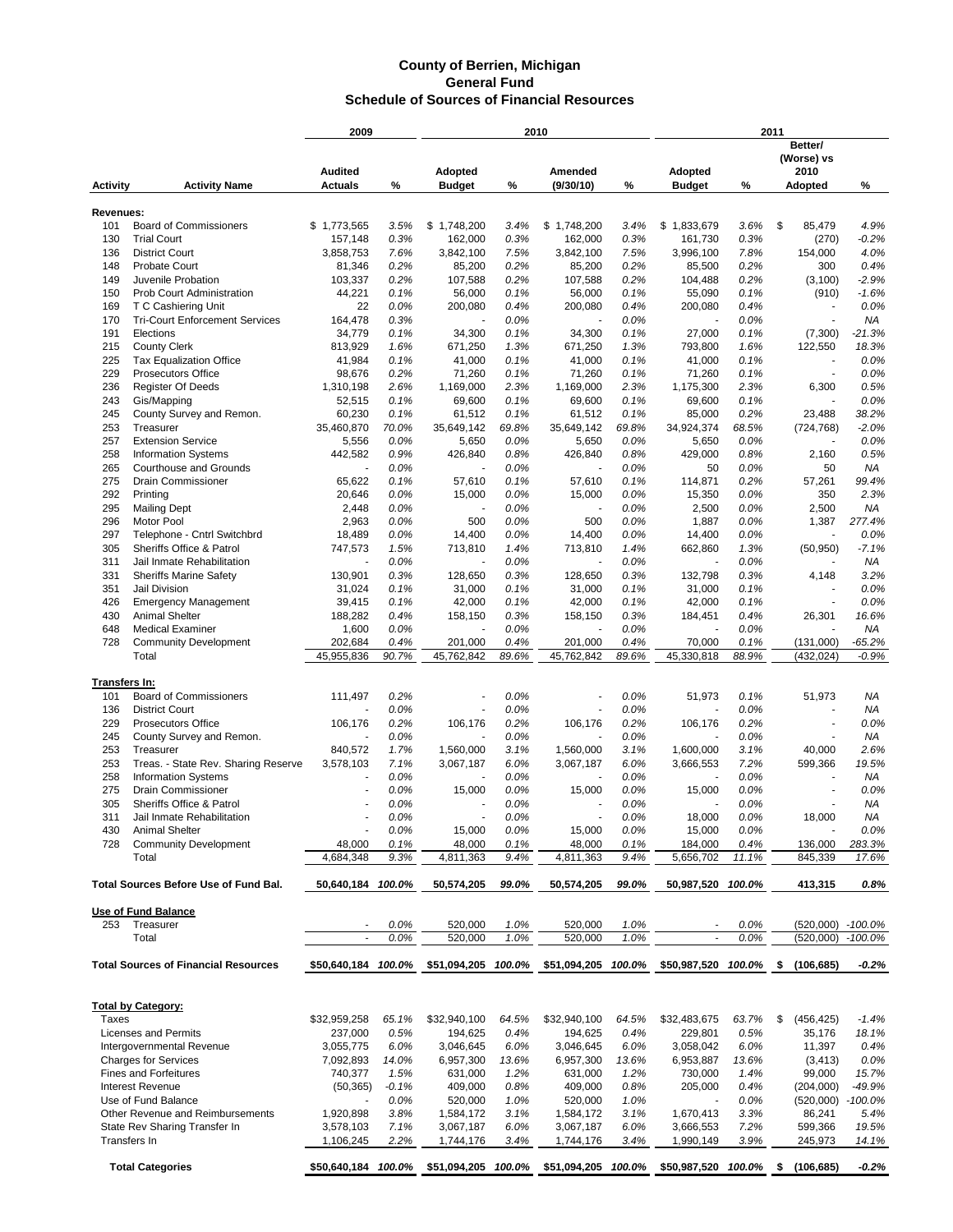|        |                                                                    | 2009                             |              | 2010                     |              |                      | 2011         |                          |              |                                            |                 |
|--------|--------------------------------------------------------------------|----------------------------------|--------------|--------------------------|--------------|----------------------|--------------|--------------------------|--------------|--------------------------------------------|-----------------|
|        |                                                                    |                                  |              |                          |              |                      |              |                          |              | Better/<br>(Worse) vs                      |                 |
| Acct   | <b>Account Name</b>                                                | <b>Audited</b><br><b>Actuals</b> | %            | Adopted<br><b>Budget</b> | %            | Amended<br>(9/30/10) | %            | Adopted<br><b>Budget</b> | %            | 2010<br><b>Adopted</b>                     | %               |
|        |                                                                    |                                  |              |                          |              |                      |              |                          |              |                                            |                 |
| Taxes: | 403.00 Current Property Tax                                        | \$31,218,542                     | 61.6%        | \$31,270,000             | 61.2%        | \$31,270,000         | 61.2%        | \$30.803.000             | 60.4%        | \$<br>(467,000)                            | $-1.5%$         |
|        | 407.00 Delinquent Real Property                                    | 1,349,925                        | 2.7%         | 1,383,000                | 2.7%         | 1,383,000            | 2.7%         | 1,401,000                | 2.7%         | 18,000                                     | 1.3%            |
|        | 408.01 Admin Fee - Set                                             | 10,216                           | 0.0%         | 2,000                    | 0.0%         | 2,000                | 0.0%         | 10,250                   | 0.0%         | 8,250                                      | 412.5%          |
|        | 408.02 Adm Fee-Curr Cnty Tax                                       | 8,699                            | 0.0%         | 1,000                    | 0.0%         | 1,000                | 0.0%         | 8,500                    | 0.0%         | 7,500                                      | 750.0%          |
|        | 410.00 Tax Reverted Lands                                          | 89                               | 0.0%         | 100                      | 0.0%         | 100                  | 0.0%         | 75                       | 0.0%         | (25)                                       | $-25.0%$        |
| 411.00 | Industrial & Comm Fac Tax                                          | 222,245                          | 0.4%         | 145,000                  | 0.3%         | 145,000              | 0.3%         | 101,000                  | 0.2%         | (44,000)                                   | $-30.3%$        |
|        | 417.00 Personal Property                                           | 29,729                           | 0.1%<br>0.2% | 40,000                   | 0.1%<br>0.2% | 40,000               | 0.1%<br>0.2% | 40,000                   | 0.1%<br>0.2% |                                            | 0.0%<br>$-3.6%$ |
|        | 425.00 Payments In Lieu Of Taxes<br>447.00 Interest Tax            | 81,061<br>27,599                 | 0.1%         | 84,000<br>4,500          | 0.0%         | 84,000<br>4,500      | 0.0%         | 81,000<br>27,500         | 0.1%         | (3,000)<br>23,000                          | 511.1%          |
|        | 447.01 Current Coll Int Tax                                        | 4,128                            | 0.0%         | 3,000                    | 0.0%         | 3,000                | 0.0%         | 4,100                    | 0.0%         | 1,100                                      | 36.7%           |
|        | 448.00 Penalty Collected                                           | 7,024                            | 0.0%         | 7,500                    | 0.0%         | 7,500                | 0.0%         | 7,250                    | 0.0%         | (250)                                      | $-3.3%$         |
|        | Total                                                              | 32,959,258                       | 65.1%        | 32,940,100               | 64.5%        | 32,940,100           | 64.5%        | 32,483,675               | 63.7%        | (456, 425)                                 | $-1.4%$         |
|        | <b>Licenses and Permits:</b>                                       |                                  |              |                          |              |                      |              |                          |              |                                            |                 |
|        | 424.00 Trailer Fees                                                | 18,146                           | 0.0%         | 15,500                   | $0.0\%$      | 15,500               | 0.0%         | 18,000                   | 0.0%         | 2,500                                      | 16.1%           |
|        | 451.00 Transient Merchant-Licen                                    |                                  | 0.0%         | 25                       | 0.0%         | 25                   | 0.0%         |                          | 0.0%         | (25)                                       | $-100.0%$       |
| 477.00 | Dog Licenses                                                       | 177,665                          | 0.4%         | 156.000                  | 0.3%         | 156,000              | 0.3%         | 177,951                  | 0.3%         | 21,951                                     | 14.1%           |
|        | 478.00 Pistol Permits<br>479.00 Marriage Licenses                  | 26,142<br>8,120                  | 0.1%<br>0.0% | 16,000<br>7,000          | 0.0%<br>0.0% | 16,000<br>7,000      | 0.0%<br>0.0% | 20,000<br>7,000          | 0.0%<br>0.0% | 4,000<br>$\overline{\phantom{a}}$          | 25.0%<br>0.0%   |
| 480.00 | <b>Professional Registration</b>                                   | 150                              | 0.0%         | 100                      | 0.0%         | 100                  | 0.0%         | 100                      | 0.0%         | $\sim$                                     | 0.0%            |
|        | 575.00 Township Liquor License                                     | 6,778                            | 0.0%         |                          | 0.0%         |                      | 0.0%         | 6,750                    | 0.0%         | 6,750                                      | ΝA              |
|        | Total                                                              | 237,000                          | 0.5%         | 194.625                  | 0.4%         | 194,625              | 0.4%         | 229.801                  | 0.5%         | 35,176                                     | 18.1%           |
|        | Intergovernmental Revenue:                                         |                                  |              |                          |              |                      |              |                          |              |                                            |                 |
|        | 506.00 Civil Defense                                               | 39,415                           | 0.1%         | 42,000                   | 0.1%         | 42,000               | 0.1%         | 42,000                   | 0.1%         |                                            | 0.0%            |
|        | 523.00 Grants-Federal                                              | 76,802                           | 0.2%         | 61,660                   | 0.1%         | 61,660               | 0.1%         | 61,660                   | 0.1%         |                                            | 0.0%            |
|        | 541.00 Probate Judges Salaries                                     | 205,043                          | 0.4%         | 202,000                  | 0.4%         | 202,000              | 0.4%         | 205,000                  | 0.4%         | 3,000                                      | 1.5%            |
| 541.01 | <b>Judges Salary Standard</b>                                      | 502,964                          | 1.0%         | 500,000                  | 1.0%         | 500,000              | 1.0%         | 504,000                  | 1.0%         | 4,000                                      | 0.8%            |
| 541.02 | Juvenile Officer Sal Reim                                          | 78,389                           | 0.2%         | 78,388                   | 0.2%         | 78,388               | 0.2%         | 78,388                   | 0.2%         |                                            | 0.0%            |
|        | 543.01 State Juror Reimbursement                                   | 39,845                           | 0.1%         | 40,000                   | 0.1%         | 40,000               | 0.1%         | 40,000                   | 0.1%         |                                            | 0.0%            |
|        | 544.00 Marine<br>545.00 State Aid-Caseflow Asst                    | 128,319<br>58,715                | 0.3%<br>0.1% | 128,650<br>58,000        | 0.3%<br>0.1% | 128,650<br>58,000    | 0.3%<br>0.1% | 132,798<br>58,000        | 0.3%<br>0.1% | 4,148                                      | 3.2%<br>0.0%    |
| 546.00 | <b>State Court Funding</b>                                         | 1,025,509                        | 2.0%         | 1,050,000                | 2.1%         | 1,050,000            | 2.1%         | 1,068,000                | 2.1%         | 18,000                                     | 1.7%            |
| 570.00 | State Cigarette Tax Dist                                           | 40,451                           | 0.1%         | 14,952                   | 0.0%         | 14,952               | 0.0%         | 5,671                    | 0.0%         | (9,281)                                    | $-62.1%$        |
| 575.01 | State Cobo Hall Tax                                                | 800,092                          | 1.6%         | 809,483                  | 1.6%         | 809,483              | 1.6%         | 777,525                  | 1.5%         | (31, 958)                                  | $-3.9%$         |
|        | 575.02 State Surv-Remon 345 Grnt                                   | 60,230                           | 0.1%         | 61,512                   | 0.1%         | 61,512               | 0.1%         | 85,000                   | 0.2%         | 23,488                                     | 38.2%           |
|        | Total                                                              | 3,055,775                        | 6.0%         | 3,046,645                | 6.0%         | 3,046,645            | 6.0%         | 3,058,042                | 6.0%         | 11,397                                     | 0.4%            |
|        | <b>Charges for Services:</b>                                       |                                  |              |                          |              |                      |              |                          |              |                                            |                 |
|        | 449.00 Processing Fee                                              | 7,795                            | 0.0%         | 8,500                    | 0.0%         | 8,500                | 0.0%         | 8,250                    | 0.0%         | (250)                                      | $-2.9%$         |
|        | 533.00 Berrien County Ordinances                                   | 728                              | 0.0%         | 600                      | 0.0%         | 600                  | 0.0%         | 600                      | 0.0%         |                                            | 0.0%            |
|        | 542.00 Court Appt Attorney-Minor                                   | 2,735                            | 0.0%         | 3,400                    | 0.0%         | 3,400                | 0.0%         | 3,000                    | 0.0%         | (400)                                      | $-11.8%$        |
|        | 542.02 Attorney Fees<br>603.00 Circuit Court Costs                 | 164,478<br>323,401               | 0.3%<br>0.6% | 200,000<br>200,000       | 0.4%<br>0.4% | 200,000<br>200,000   | 0.4%<br>0.4% | 200,000<br>320,000       | 0.4%<br>0.6% | 120,000                                    | 0.0%<br>60.0%   |
|        | 604.00 District Court Costs                                        | 2,194,449                        | 4.3%         | 2,300,000                | 4.5%         | 2,300,000            | 4.5%         | 2,335,000                | 4.6%         | 35,000                                     | 1.5%            |
|        | 604.01 Court Costs                                                 | 2,348                            | 0.0%         | 4,000                    | 0.0%         | 4,000                | 0.0%         | 3,200                    | 0.0%         | (800)                                      | $-20.0%$        |
|        | 604.02 Traffic Costs                                               | 725                              | 0.0%         | 1,500                    | 0.0%         | 1,500                | 0.0%         | 800                      | 0.0%         | (700)                                      | $-46.7%$        |
|        | 605.00 Crime Victim Right Assess                                   | 25,407                           | 0.1%         | 24,900                   | 0.0%         | 24,900               | 0.0%         | 25,800                   | 0.1%         | 900                                        | 3.6%            |
|        | 605.01 Late Fee                                                    | 67,016                           | 0.1%         | 71,200                   | 0.1%         | 71,200               | 0.1%         | 73,000                   | 0.1%         | 1,800                                      | 2.5%            |
|        | 605.02 Late Fee-State                                              | 1,633                            | 0.0%         | 2,500                    | 0.0%         | 2,500                | 0.0%         | 3,500                    | 0.0%         | 1,000                                      | 40.0%           |
|        | 605.04 Dna Assess Court Fee 10%                                    | 149                              | 0.0%         | 100                      | 0.0%         | 100                  | 0.0%         | 150                      | 0.0%         | 50                                         | 50.0%           |
|        | 605.05 Dna Assess Fee 25%                                          | 372                              | 0.0%         | 360                      | 0.0%         | 360                  | 0.0%         | 360                      | 0.0%         | $\sim$                                     | 0.0%            |
|        | 605.06 N P I Fee                                                   | 35,225                           | 0.1%         | 30,000                   | 0.1%         | 30,000               | 0.1%         | 37,000                   | 0.1%         | 7,000                                      | 23.3%           |
|        | 607.00 Food Stamp Recovery Fee<br>608.00 Circuit Entry (File Fees) | 14,276<br>31,248                 | 0.0%<br>0.1% | 5,000<br>31,000          | 0.0%<br>0.1% | 5,000<br>31,000      | 0.0%<br>0.1% | 5,000<br>31,000          | 0.0%<br>0.1% | $\overline{\phantom{a}}$<br>$\blacksquare$ | 0.0%<br>0.0%    |
|        | 608.01 Circuit Motion Fees                                         | 15,270                           | 0.0%         | 14,000                   | 0.0%         | 14,000               | 0.0%         | 14,000                   | 0.0%         | $\blacksquare$                             | 0.0%            |
|        | 610.00 Circuit Trial Fees                                          | 6,645                            | 0.0%         | 6,500                    | 0.0%         | 6,500                | 0.0%         | 6,500                    | 0.0%         | $\overline{\phantom{a}}$                   | 0.0%            |
|        | 611.00 Circuit Court Appeals                                       | 368                              | 0.0%         | 500                      | 0.0%         | 500                  | 0.0%         | 500                      | 0.0%         | $\overline{\phantom{a}}$                   | 0.0%            |
|        | 612.00 Circuit Transcripts                                         | 101,165                          | 0.2%         | 101,000                  | 0.2%         | 101,000              | 0.2%         | 102,000                  | 0.2%         | 1,000                                      | 1.0%            |
|        | 613.00 Bond Costs                                                  | 55,353                           | 0.1%         | 60,500                   | 0.1%         | 60,500               | 0.1%         | 60,000                   | 0.1%         | (500)                                      | $-0.8%$         |
|        | 614.00 Misc & Civil Fees                                           | 510,741                          | 1.0%         | 500,000                  | 1.0%         | 500,000              | 1.0%         | 500,000                  | 1.0%         |                                            | 0.0%            |
|        | 615.00 Friend Of The Court Fees                                    | 1                                | 0.0%         | 165                      | 0.0%         | 165                  | 0.0%         |                          | 0.0%         | (165)                                      | $-100.0%$       |
|        | 615.02 Friend Of Court Serv Fee                                    | 22,116                           | 0.0%         | 23,000                   | 0.0%         | 23,000               | 0.0%         | 21,000                   | 0.0%         | (2,000)                                    | $-8.7%$         |
|        | 616.00 Probate Court Fees                                          | 79,350                           | 0.2%         | 83,000                   | 0.2%         | 83,000               | 0.2%         | 83,000                   | 0.2%         | $\overline{\phantom{a}}$                   | 0.0%            |
|        | 617.00 Tax Certification<br>618.00 Paternity Fees                  | 3,376<br>72                      | 0.0%<br>0.0% | 4,800                    | 0.0%<br>0.0% | 4,800                | 0.0%<br>0.0% | 4,500<br>÷,              | 0.0%<br>0.0% | (300)<br>$\blacksquare$                    | $-6.3%$<br>ΝA   |
|        | 619.00 Certification Of Plats                                      | ÷,                               | 0.0%         | 5                        | 0.0%         | 5                    | 0.0%         | $\overline{\phantom{a}}$ | 0.0%         | (5)                                        | $-100.0%$       |
|        | 620.00 Escheats Fees                                               | 47                               | 0.0%         | 75                       | 0.0%         | 75                   | 0.0%         | 50                       | 0.0%         | (25)                                       | $-33.3%$        |
|        | 621.00 Inheritance Tax Fees                                        |                                  | 0.0%         | 5                        | 0.0%         | 5                    | 0.0%         | ÷,                       | 0.0%         | (5)                                        | $-100.0%$       |
|        | 622.00 Certified Copies                                            | 202,672                          | 0.4%         | 202,000                  | 0.4%         | 202,000              | 0.4%         | 202,000                  | 0.4%         |                                            | 0.0%            |
|        | 622.01 Ccf Collection Fee                                          | 34,752                           | 0.1%         | 45,000                   | 0.1%         | 45,000               | 0.1%         | 45,000                   | 0.1%         |                                            | 0.0%            |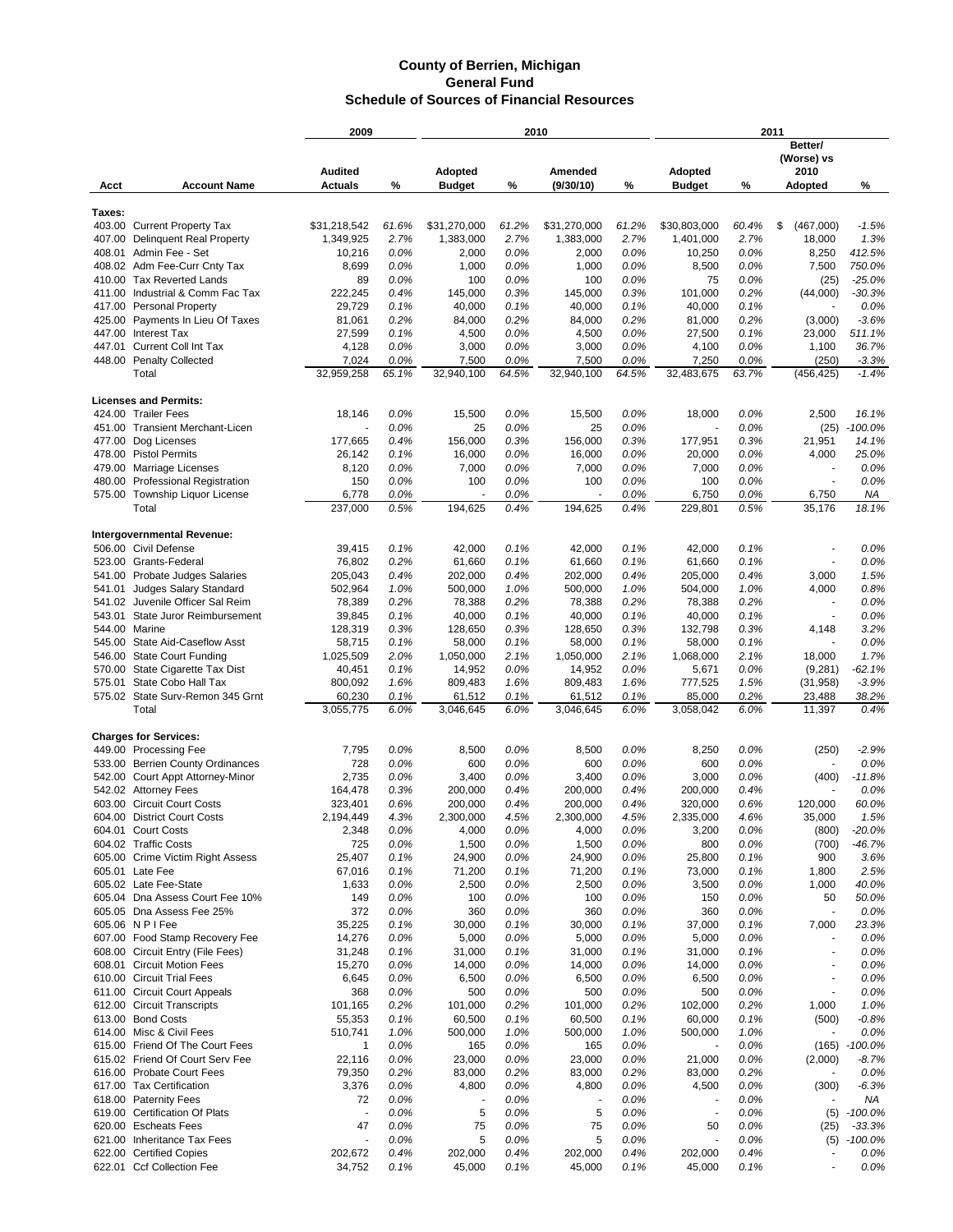| Better/<br>(Worse) vs<br><b>Audited</b><br>Adopted<br>Adopted<br>2010<br>Amended<br>(9/30/10)<br><b>Account Name</b><br><b>Actuals</b><br>%<br><b>Budget</b><br>%<br>%<br><b>Budget</b><br>%<br>Adopted<br>%<br>Acct<br><b>Adoption Research Fees</b><br>0.0%<br>0.0%<br>25.0%<br>622.03<br>2,000<br>0.0%<br>0.0%<br>500<br>3,025<br>2,000<br>2,500<br>1,306<br>0.0%<br>500<br>500<br>300<br>$-40.0%$<br>622.04 Non-Certified Copy Fee<br>0.0%<br>0.0%<br>0.0%<br>(200)<br>1,780<br>0.0%<br>500<br>0.0%<br>500<br>0.0%<br>1,600<br>0.0%<br>1,100<br>220.0%<br>623.00<br>Partnership Filing & Diss<br>10,932<br>0.0%<br>10,000<br>0.0%<br>10,000<br>0.0%<br>10,000<br>0.0%<br>0.0%<br>624.00 Assumed Names<br>0.0%<br>$-33.3%$<br>624.01<br>Dba Report Copy Fees<br>550<br>600<br>0.0%<br>600<br>0.0%<br>400<br>0.0%<br>(200)<br>888<br>0.0%<br>900<br>0.0%<br>900<br>0.0%<br>900<br>0.0%<br>0.0%<br>625.00 Notary Bond Fees<br>÷,<br>41,250<br>0.1%<br>42,000<br>0.1%<br>42,000<br>0.1%<br>42,000<br>0.1%<br>0.0%<br>625.01<br><b>Passport Fees</b><br>÷.<br>0.0%<br>0.0%<br>0.0%<br>0.0%<br>625.02<br><b>Naturalization Copy Fees</b><br>60<br>ΝA<br>0.9%<br>23.1%<br>625.05 Real Estate Transfer<br>478,177<br>325,000<br>0.6%<br>325,000<br>0.6%<br>400,000<br>0.8%<br>75,000<br>625.06 Recording Fees<br>1.2%<br>1.3%<br>1.3%<br>$-15.9%$<br>628,713<br>660,000<br>660,000<br>555,000<br>1.1%<br>(105,000)<br>625.07 Recording Copying<br>0.4%<br>0.3%<br>0.3%<br>0.4%<br>14.3%<br>185.611<br>175,000<br>175.000<br>200,000<br>25,000<br>0.0%<br>0.0%<br>0.0%<br>0.0%<br>$-50.0%$<br>625.08 Recording Services<br>3,424<br>3,000<br>3,000<br>1,500<br>(1,500)<br><b>Garnishment Fees</b><br>0.0%<br>200<br>0.0%<br>0.0%<br>200<br>0.0%<br>625.09<br>264<br>200<br>0.0%<br>231,607<br>0.5%<br>234,000<br>0.5%<br>0.5%<br>243,000<br>0.5%<br>9,000<br>3.8%<br>625.10 Service Fees<br>234,000<br>1,611<br>0.0%<br>2,100<br>0.0%<br>2,100<br>0.0%<br>1,800<br>0.0%<br>(300)<br>$-14.3%$<br>625.11<br>Survey-Remonument Fee<br>0.0%<br>0.0%<br>0.0%<br>100.0%<br>625.12 Cost Of Services<br>347<br>50<br>50<br>100<br>0.0%<br>50<br>Service Fees-Landfill Adm<br>0.3%<br>0.3%<br>625.13<br>136,000<br>136,000<br>0.3%<br>136,000<br>0.0%<br>(136,000)<br>$-100.0%$<br>5,925<br>0.0%<br>4,800<br>0.0%<br>4,800<br>0.0%<br>$-16.7%$<br>625.15 Writ Fees<br>4,000<br>0.0%<br>(800)<br>625.20<br>Sex Offender Reg Fee<br>370<br>0.0%<br>350<br>0.0%<br>350<br>0.0%<br>400<br>0.0%<br>14.3%<br>50<br>1,019<br>0.0%<br>350<br>0.0%<br>350<br>0.0%<br>900<br>0.0%<br>157.1%<br>625.21 Laminating Fees<br>550<br>0.0%<br>2,400<br>$-11.1%$<br>625.22 Notarization Fee-Clk Share<br>2,770<br>2,700<br>0.0%<br>2,700<br>0.0%<br>0.0%<br>(300)<br>0.0%<br>625.24 Drain Estab Adm Fee<br>1,500<br>0.0%<br>1,500<br>0.0%<br>0.0%<br>$-100.0%$<br>(1,500)<br>6,279<br>0.0%<br>500<br>0.0%<br>500<br>0.0%<br>10,000<br>0.0%<br>9,500<br>1900.0%<br>625.29<br>Copy Fees-Internet<br>0.0%<br>0.0%<br>2,400<br>0.0%<br>0.0%<br>3,600<br>150.0%<br>625.30<br>Svc Fee-Internet Access<br>5,050<br>2,400<br>6,000<br>0.0%<br>0.0%<br>9,000<br>0.0%<br>626.01<br><b>Adoption Fees</b><br>11,465<br>9,000<br>0.0%<br>9,000<br>0.0%<br>0.0%<br>0.0%<br>0.0%<br>626.02<br><b>Redemption Fees</b><br>15,557<br>15,000<br>15,000<br>15,000<br>0.0%<br>0.0%<br>2,253<br>0.0%<br>2,000<br>0.0%<br>2,000<br>0.0%<br>0.0%<br>627.00<br>Legal Fee Civil/Drg Forf<br>2,000<br>0.0%<br>628.00<br><b>Boat Livery Inspection</b><br>226<br>0.0%<br>0.0%<br>0.0%<br>0.0%<br><b>NA</b><br>J.<br>629.00 Care Of Prisoners<br>167,985<br>0.3%<br>0.3%<br>0.3%<br>0.3%<br>$-3.7%$<br>162,000<br>162,000<br>156,000<br>(6,000)<br>0.0%<br>13.8%<br>629.02 Inmate Medical Fees<br>14,333<br>12,300<br>0.0%<br>12,300<br>0.0%<br>14,000<br>0.0%<br>1,700<br>629.03 Inmate Lodging Fees<br>0.0%<br>0.0%<br>0.0%<br>0.0%<br>$-100.0%$<br>21,737<br>25,000<br>25,000<br>(25,000)<br>11,932<br>0.0%<br>0.0%<br>0.0%<br>0.0%<br>400<br>3.4%<br>629.05<br>Inmate-Tv Rental Fees<br>11,600<br>11,600<br>12,000<br>20,885<br>0.0%<br>0.0%<br>0.0%<br>0.0%<br>$-0.5%$<br>630.00<br><b>Photo Service Fees</b><br>19,600<br>19,600<br>19,500<br>(100)<br>0.2%<br>6.3%<br>630.01<br><b>Screening Fees</b><br>92,117<br>0.2%<br>80,000<br>80,000<br>0.2%<br>85,000<br>0.2%<br>5,000<br>0.1%<br>60,600<br>0.1%<br>0.1%<br>0.1%<br>630.03 Drivers Lic Reinstate Fee<br>53,980<br>60,600<br>60,600<br>0.0%<br>÷,<br>0.0%<br>0.0%<br>0.0%<br>0.0%<br>NA<br>630.06<br><b>Expedited Record Fee</b><br>15<br>÷<br>2,435<br>0.0%<br>2,600<br>0.0%<br>2,600<br>0.0%<br>2,600<br>0.0%<br>0.0%<br>630.09 Fingerprint Fees<br>٠<br>0.0%<br>0.0%<br>0.0%<br>0.0%<br>631.00 Printing Services<br>20,290<br>15,000<br>15,000<br>15,000<br>0.0%<br>0.0%<br>2,200<br>0.0%<br>2,200<br>0.0%<br>2,580<br>0.0%<br>380<br>17.3%<br>631.02 Video Reproduction-Courts<br>2,685<br>633.00<br>78,187<br>0.2%<br>0.1%<br>0.1%<br>0.1%<br>6,780<br>9.7%<br>Service Charges<br>69,650<br>69,650<br>76,430<br>460<br>0.0%<br>0.0%<br>0.0%<br>$-58.3%$<br>633.01<br>Voter Registration List<br>1,200<br>1,200<br>500<br>0.0%<br>(700)<br>0.0%<br>0.0%<br>633.02<br>Service Charges-Drug Lab<br>2,140<br>0.0%<br>0.0%<br>ΝA<br>Serv Chg-Prop Split Recov<br>0.0%<br>0.1%<br>0.1%<br>0.0%<br>633.04<br>17,935<br>28,000<br>28,000<br>28,000<br>0.1%<br>÷,<br>633.05 Service Charges-Coding<br>9,855<br>0.0%<br>12,000<br>0.0%<br>0.0%<br>7,000<br>0.0%<br>(5,000)<br>$-41.7%$<br>12,000<br>633.06 Canvass Fees<br>4,200<br>0.0%<br>0.0%<br>0.0%<br>0.0%<br>$-6.7%$<br>3,000<br>3,000<br>2,800<br>(200)<br>0.0%<br>0.0%<br>$-100.0%$<br>633.07 Test Decks-Service Fee<br>465<br>400<br>0.0%<br>400<br>0.0%<br>(400)<br>945<br>0.0%<br>200<br>0.0%<br>200<br>0.0%<br>1,000<br>0.0%<br>800<br>400.0%<br>633.10 Svc Fees-Internet Rod<br>636.00 Inspection Fees<br>19,655<br>0.0%<br>19,000<br>0.0%<br>19,000<br>0.0%<br>19,000<br>0.0%<br>0.0%<br>600<br>0.0%<br>800<br>0.0%<br>800<br>0.0%<br>800<br>0.0%<br>0.0%<br>636.02 Salvage Inspection Fees<br>÷,<br>637.00 Soil Sedimentation Fees<br>0.0%<br>0.0%<br>0.0%<br>42.9%<br>6,250<br>3,500<br>3,500<br>5,000<br>0.0%<br>1,500<br>Service Charges Computer<br>0.7%<br>363,640<br>0.7%<br>0.7%<br>641.01<br>369,508<br>363,640<br>365,000<br>0.7%<br>1,360<br>0.4%<br>641.09 Serv Chgs Computer-911<br>0.1%<br>63,000<br>0.1%<br>0.1%<br>63,000<br>0.0%<br>63,000<br>63,000<br>0.1%<br>$\overline{\phantom{a}}$<br>643.00 Telephone<br>0.5%<br>252,150<br>0.5%<br>0.5%<br>(20, 050)<br>$-8.0\%$<br>236,221<br>252,150<br>232,100<br>0.5%<br>644.00 Sale Of Maps<br>26,807<br>0.1%<br>34,000<br>0.1%<br>0.1%<br>34,000<br>0.0%<br>34,000<br>0.1%<br>644.01 Gis Parcel Mapping<br>0.0%<br>0.0%<br>0.0%<br>826<br>1,600<br>1,600<br>0.0%<br>1,600<br>0.0%<br>$\overline{\phantom{a}}$<br>345<br>0.0%<br>100<br>0.0%<br>100<br>0.0%<br>100<br>0.0%<br>0.0%<br>645.01 Postage<br>646.00 Candy And Supplies<br>147,223<br>0.3%<br>148,000<br>0.3%<br>0.3%<br>146,000<br>0.3%<br>(2,000)<br>$-1.4%$<br>148,000<br>648.00 Sales Scrap And Salvage<br>0.0%<br>0.0%<br>0.0%<br>0.0%<br>6,863<br>5,800<br>5,800<br>2,517<br>(3,283)<br>-56.6%<br>648.01 Auction-Other<br>2,350<br>0.0%<br>0.0%<br>0.0%<br>0.0%<br>ΝA<br>649.00 Sale Of Books And Pamphlt<br>0.0%<br>4,500<br>0.0%<br>0.0%<br>4,500<br>0.0%<br>4,775<br>4,500<br>0.0%<br>$\overline{\phantom{a}}$<br>650.00 Sales-Various<br>0.0%<br>800<br>0.0%<br>0.0%<br>0.0%<br>25.0%<br>1,101<br>800<br>1,000<br>200<br>657.00 Recount Costs<br>0.0%<br>0.0%<br>0.0%<br>0.0%<br>ΝA<br>60<br>$\overline{\phantom{a}}$<br>$\overline{\phantom{a}}$<br>663.00 Restitution<br>0.0%<br>0.0%<br>0.0%<br>0.0%<br>4,358<br>1,000<br>1,000<br>2,050<br>1,050<br>105.0%<br>Total<br>7,092,893<br>14.0%<br>6,957,300<br>13.6%<br>6,957,300<br>13.6%<br>6,953,887<br>13.6%<br>0.0%<br>(3, 413)<br><b>Fines and Forfeitures:</b><br>656.00 Bond Forfeiture<br>0.1%<br>0.2%<br>0.2%<br>0.2%<br>71,699<br>81,000<br>81,000<br>80,000<br>(1,000)<br>$-1.2%$<br>658.00 Ordinance Fines & Costs<br>1.3%<br>550,000<br>650,000<br>1.3%<br>18.2%<br>668,678<br>1.1%<br>550,000<br>1.1%<br>100,000<br>1.5%<br>1.2%<br>1.2%<br>15.7%<br>Total<br>740,377<br>631,000<br>631,000<br>730,000<br>1.4%<br>99,000 |  | 2009 |  | 2010 |  |  | 2011 |  |
|--------------------------------------------------------------------------------------------------------------------------------------------------------------------------------------------------------------------------------------------------------------------------------------------------------------------------------------------------------------------------------------------------------------------------------------------------------------------------------------------------------------------------------------------------------------------------------------------------------------------------------------------------------------------------------------------------------------------------------------------------------------------------------------------------------------------------------------------------------------------------------------------------------------------------------------------------------------------------------------------------------------------------------------------------------------------------------------------------------------------------------------------------------------------------------------------------------------------------------------------------------------------------------------------------------------------------------------------------------------------------------------------------------------------------------------------------------------------------------------------------------------------------------------------------------------------------------------------------------------------------------------------------------------------------------------------------------------------------------------------------------------------------------------------------------------------------------------------------------------------------------------------------------------------------------------------------------------------------------------------------------------------------------------------------------------------------------------------------------------------------------------------------------------------------------------------------------------------------------------------------------------------------------------------------------------------------------------------------------------------------------------------------------------------------------------------------------------------------------------------------------------------------------------------------------------------------------------------------------------------------------------------------------------------------------------------------------------------------------------------------------------------------------------------------------------------------------------------------------------------------------------------------------------------------------------------------------------------------------------------------------------------------------------------------------------------------------------------------------------------------------------------------------------------------------------------------------------------------------------------------------------------------------------------------------------------------------------------------------------------------------------------------------------------------------------------------------------------------------------------------------------------------------------------------------------------------------------------------------------------------------------------------------------------------------------------------------------------------------------------------------------------------------------------------------------------------------------------------------------------------------------------------------------------------------------------------------------------------------------------------------------------------------------------------------------------------------------------------------------------------------------------------------------------------------------------------------------------------------------------------------------------------------------------------------------------------------------------------------------------------------------------------------------------------------------------------------------------------------------------------------------------------------------------------------------------------------------------------------------------------------------------------------------------------------------------------------------------------------------------------------------------------------------------------------------------------------------------------------------------------------------------------------------------------------------------------------------------------------------------------------------------------------------------------------------------------------------------------------------------------------------------------------------------------------------------------------------------------------------------------------------------------------------------------------------------------------------------------------------------------------------------------------------------------------------------------------------------------------------------------------------------------------------------------------------------------------------------------------------------------------------------------------------------------------------------------------------------------------------------------------------------------------------------------------------------------------------------------------------------------------------------------------------------------------------------------------------------------------------------------------------------------------------------------------------------------------------------------------------------------------------------------------------------------------------------------------------------------------------------------------------------------------------------------------------------------------------------------------------------------------------------------------------------------------------------------------------------------------------------------------------------------------------------------------------------------------------------------------------------------------------------------------------------------------------------------------------------------------------------------------------------------------------------------------------------------------------------------------------------------------------------------------------------------------------------------------------------------------------------------------------------------------------------------------------------------------------------------------------------------------------------------------------------------------------------------------------------------------------------------------------------------------------------------------------------------------------------------------------------------------------------------------------------------------------------------------------------------------------------------------------------------------------------------------------------------------------------------------------------------------------------------------------------------------------------------------------------------------------------------------------------------------------------------------------------------------------------------------------------------------------------------------------------------------------------------------------------------------------------------------------------------------------------------------------------------------------------------------------------------------------------------------------------------------------------------------------------------------------------------------------------------------------|--|------|--|------|--|--|------|--|
|                                                                                                                                                                                                                                                                                                                                                                                                                                                                                                                                                                                                                                                                                                                                                                                                                                                                                                                                                                                                                                                                                                                                                                                                                                                                                                                                                                                                                                                                                                                                                                                                                                                                                                                                                                                                                                                                                                                                                                                                                                                                                                                                                                                                                                                                                                                                                                                                                                                                                                                                                                                                                                                                                                                                                                                                                                                                                                                                                                                                                                                                                                                                                                                                                                                                                                                                                                                                                                                                                                                                                                                                                                                                                                                                                                                                                                                                                                                                                                                                                                                                                                                                                                                                                                                                                                                                                                                                                                                                                                                                                                                                                                                                                                                                                                                                                                                                                                                                                                                                                                                                                                                                                                                                                                                                                                                                                                                                                                                                                                                                                                                                                                                                                                                                                                                                                                                                                                                                                                                                                                                                                                                                                                                                                                                                                                                                                                                                                                                                                                                                                                                                                                                                                                                                                                                                                                                                                                                                                                                                                                                                                                                                                                                                                                                                                                                                                                                                                                                                                                                                                                                                                                                                                                                                                                                                                                                                                                                                                                                                                                                                                                                                                                                                                                                                                      |  |      |  |      |  |  |      |  |
|                                                                                                                                                                                                                                                                                                                                                                                                                                                                                                                                                                                                                                                                                                                                                                                                                                                                                                                                                                                                                                                                                                                                                                                                                                                                                                                                                                                                                                                                                                                                                                                                                                                                                                                                                                                                                                                                                                                                                                                                                                                                                                                                                                                                                                                                                                                                                                                                                                                                                                                                                                                                                                                                                                                                                                                                                                                                                                                                                                                                                                                                                                                                                                                                                                                                                                                                                                                                                                                                                                                                                                                                                                                                                                                                                                                                                                                                                                                                                                                                                                                                                                                                                                                                                                                                                                                                                                                                                                                                                                                                                                                                                                                                                                                                                                                                                                                                                                                                                                                                                                                                                                                                                                                                                                                                                                                                                                                                                                                                                                                                                                                                                                                                                                                                                                                                                                                                                                                                                                                                                                                                                                                                                                                                                                                                                                                                                                                                                                                                                                                                                                                                                                                                                                                                                                                                                                                                                                                                                                                                                                                                                                                                                                                                                                                                                                                                                                                                                                                                                                                                                                                                                                                                                                                                                                                                                                                                                                                                                                                                                                                                                                                                                                                                                                                                                      |  |      |  |      |  |  |      |  |
|                                                                                                                                                                                                                                                                                                                                                                                                                                                                                                                                                                                                                                                                                                                                                                                                                                                                                                                                                                                                                                                                                                                                                                                                                                                                                                                                                                                                                                                                                                                                                                                                                                                                                                                                                                                                                                                                                                                                                                                                                                                                                                                                                                                                                                                                                                                                                                                                                                                                                                                                                                                                                                                                                                                                                                                                                                                                                                                                                                                                                                                                                                                                                                                                                                                                                                                                                                                                                                                                                                                                                                                                                                                                                                                                                                                                                                                                                                                                                                                                                                                                                                                                                                                                                                                                                                                                                                                                                                                                                                                                                                                                                                                                                                                                                                                                                                                                                                                                                                                                                                                                                                                                                                                                                                                                                                                                                                                                                                                                                                                                                                                                                                                                                                                                                                                                                                                                                                                                                                                                                                                                                                                                                                                                                                                                                                                                                                                                                                                                                                                                                                                                                                                                                                                                                                                                                                                                                                                                                                                                                                                                                                                                                                                                                                                                                                                                                                                                                                                                                                                                                                                                                                                                                                                                                                                                                                                                                                                                                                                                                                                                                                                                                                                                                                                                                      |  |      |  |      |  |  |      |  |
|                                                                                                                                                                                                                                                                                                                                                                                                                                                                                                                                                                                                                                                                                                                                                                                                                                                                                                                                                                                                                                                                                                                                                                                                                                                                                                                                                                                                                                                                                                                                                                                                                                                                                                                                                                                                                                                                                                                                                                                                                                                                                                                                                                                                                                                                                                                                                                                                                                                                                                                                                                                                                                                                                                                                                                                                                                                                                                                                                                                                                                                                                                                                                                                                                                                                                                                                                                                                                                                                                                                                                                                                                                                                                                                                                                                                                                                                                                                                                                                                                                                                                                                                                                                                                                                                                                                                                                                                                                                                                                                                                                                                                                                                                                                                                                                                                                                                                                                                                                                                                                                                                                                                                                                                                                                                                                                                                                                                                                                                                                                                                                                                                                                                                                                                                                                                                                                                                                                                                                                                                                                                                                                                                                                                                                                                                                                                                                                                                                                                                                                                                                                                                                                                                                                                                                                                                                                                                                                                                                                                                                                                                                                                                                                                                                                                                                                                                                                                                                                                                                                                                                                                                                                                                                                                                                                                                                                                                                                                                                                                                                                                                                                                                                                                                                                                                      |  |      |  |      |  |  |      |  |
|                                                                                                                                                                                                                                                                                                                                                                                                                                                                                                                                                                                                                                                                                                                                                                                                                                                                                                                                                                                                                                                                                                                                                                                                                                                                                                                                                                                                                                                                                                                                                                                                                                                                                                                                                                                                                                                                                                                                                                                                                                                                                                                                                                                                                                                                                                                                                                                                                                                                                                                                                                                                                                                                                                                                                                                                                                                                                                                                                                                                                                                                                                                                                                                                                                                                                                                                                                                                                                                                                                                                                                                                                                                                                                                                                                                                                                                                                                                                                                                                                                                                                                                                                                                                                                                                                                                                                                                                                                                                                                                                                                                                                                                                                                                                                                                                                                                                                                                                                                                                                                                                                                                                                                                                                                                                                                                                                                                                                                                                                                                                                                                                                                                                                                                                                                                                                                                                                                                                                                                                                                                                                                                                                                                                                                                                                                                                                                                                                                                                                                                                                                                                                                                                                                                                                                                                                                                                                                                                                                                                                                                                                                                                                                                                                                                                                                                                                                                                                                                                                                                                                                                                                                                                                                                                                                                                                                                                                                                                                                                                                                                                                                                                                                                                                                                                                      |  |      |  |      |  |  |      |  |
|                                                                                                                                                                                                                                                                                                                                                                                                                                                                                                                                                                                                                                                                                                                                                                                                                                                                                                                                                                                                                                                                                                                                                                                                                                                                                                                                                                                                                                                                                                                                                                                                                                                                                                                                                                                                                                                                                                                                                                                                                                                                                                                                                                                                                                                                                                                                                                                                                                                                                                                                                                                                                                                                                                                                                                                                                                                                                                                                                                                                                                                                                                                                                                                                                                                                                                                                                                                                                                                                                                                                                                                                                                                                                                                                                                                                                                                                                                                                                                                                                                                                                                                                                                                                                                                                                                                                                                                                                                                                                                                                                                                                                                                                                                                                                                                                                                                                                                                                                                                                                                                                                                                                                                                                                                                                                                                                                                                                                                                                                                                                                                                                                                                                                                                                                                                                                                                                                                                                                                                                                                                                                                                                                                                                                                                                                                                                                                                                                                                                                                                                                                                                                                                                                                                                                                                                                                                                                                                                                                                                                                                                                                                                                                                                                                                                                                                                                                                                                                                                                                                                                                                                                                                                                                                                                                                                                                                                                                                                                                                                                                                                                                                                                                                                                                                                                      |  |      |  |      |  |  |      |  |
|                                                                                                                                                                                                                                                                                                                                                                                                                                                                                                                                                                                                                                                                                                                                                                                                                                                                                                                                                                                                                                                                                                                                                                                                                                                                                                                                                                                                                                                                                                                                                                                                                                                                                                                                                                                                                                                                                                                                                                                                                                                                                                                                                                                                                                                                                                                                                                                                                                                                                                                                                                                                                                                                                                                                                                                                                                                                                                                                                                                                                                                                                                                                                                                                                                                                                                                                                                                                                                                                                                                                                                                                                                                                                                                                                                                                                                                                                                                                                                                                                                                                                                                                                                                                                                                                                                                                                                                                                                                                                                                                                                                                                                                                                                                                                                                                                                                                                                                                                                                                                                                                                                                                                                                                                                                                                                                                                                                                                                                                                                                                                                                                                                                                                                                                                                                                                                                                                                                                                                                                                                                                                                                                                                                                                                                                                                                                                                                                                                                                                                                                                                                                                                                                                                                                                                                                                                                                                                                                                                                                                                                                                                                                                                                                                                                                                                                                                                                                                                                                                                                                                                                                                                                                                                                                                                                                                                                                                                                                                                                                                                                                                                                                                                                                                                                                                      |  |      |  |      |  |  |      |  |
|                                                                                                                                                                                                                                                                                                                                                                                                                                                                                                                                                                                                                                                                                                                                                                                                                                                                                                                                                                                                                                                                                                                                                                                                                                                                                                                                                                                                                                                                                                                                                                                                                                                                                                                                                                                                                                                                                                                                                                                                                                                                                                                                                                                                                                                                                                                                                                                                                                                                                                                                                                                                                                                                                                                                                                                                                                                                                                                                                                                                                                                                                                                                                                                                                                                                                                                                                                                                                                                                                                                                                                                                                                                                                                                                                                                                                                                                                                                                                                                                                                                                                                                                                                                                                                                                                                                                                                                                                                                                                                                                                                                                                                                                                                                                                                                                                                                                                                                                                                                                                                                                                                                                                                                                                                                                                                                                                                                                                                                                                                                                                                                                                                                                                                                                                                                                                                                                                                                                                                                                                                                                                                                                                                                                                                                                                                                                                                                                                                                                                                                                                                                                                                                                                                                                                                                                                                                                                                                                                                                                                                                                                                                                                                                                                                                                                                                                                                                                                                                                                                                                                                                                                                                                                                                                                                                                                                                                                                                                                                                                                                                                                                                                                                                                                                                                                      |  |      |  |      |  |  |      |  |
|                                                                                                                                                                                                                                                                                                                                                                                                                                                                                                                                                                                                                                                                                                                                                                                                                                                                                                                                                                                                                                                                                                                                                                                                                                                                                                                                                                                                                                                                                                                                                                                                                                                                                                                                                                                                                                                                                                                                                                                                                                                                                                                                                                                                                                                                                                                                                                                                                                                                                                                                                                                                                                                                                                                                                                                                                                                                                                                                                                                                                                                                                                                                                                                                                                                                                                                                                                                                                                                                                                                                                                                                                                                                                                                                                                                                                                                                                                                                                                                                                                                                                                                                                                                                                                                                                                                                                                                                                                                                                                                                                                                                                                                                                                                                                                                                                                                                                                                                                                                                                                                                                                                                                                                                                                                                                                                                                                                                                                                                                                                                                                                                                                                                                                                                                                                                                                                                                                                                                                                                                                                                                                                                                                                                                                                                                                                                                                                                                                                                                                                                                                                                                                                                                                                                                                                                                                                                                                                                                                                                                                                                                                                                                                                                                                                                                                                                                                                                                                                                                                                                                                                                                                                                                                                                                                                                                                                                                                                                                                                                                                                                                                                                                                                                                                                                                      |  |      |  |      |  |  |      |  |
|                                                                                                                                                                                                                                                                                                                                                                                                                                                                                                                                                                                                                                                                                                                                                                                                                                                                                                                                                                                                                                                                                                                                                                                                                                                                                                                                                                                                                                                                                                                                                                                                                                                                                                                                                                                                                                                                                                                                                                                                                                                                                                                                                                                                                                                                                                                                                                                                                                                                                                                                                                                                                                                                                                                                                                                                                                                                                                                                                                                                                                                                                                                                                                                                                                                                                                                                                                                                                                                                                                                                                                                                                                                                                                                                                                                                                                                                                                                                                                                                                                                                                                                                                                                                                                                                                                                                                                                                                                                                                                                                                                                                                                                                                                                                                                                                                                                                                                                                                                                                                                                                                                                                                                                                                                                                                                                                                                                                                                                                                                                                                                                                                                                                                                                                                                                                                                                                                                                                                                                                                                                                                                                                                                                                                                                                                                                                                                                                                                                                                                                                                                                                                                                                                                                                                                                                                                                                                                                                                                                                                                                                                                                                                                                                                                                                                                                                                                                                                                                                                                                                                                                                                                                                                                                                                                                                                                                                                                                                                                                                                                                                                                                                                                                                                                                                                      |  |      |  |      |  |  |      |  |
|                                                                                                                                                                                                                                                                                                                                                                                                                                                                                                                                                                                                                                                                                                                                                                                                                                                                                                                                                                                                                                                                                                                                                                                                                                                                                                                                                                                                                                                                                                                                                                                                                                                                                                                                                                                                                                                                                                                                                                                                                                                                                                                                                                                                                                                                                                                                                                                                                                                                                                                                                                                                                                                                                                                                                                                                                                                                                                                                                                                                                                                                                                                                                                                                                                                                                                                                                                                                                                                                                                                                                                                                                                                                                                                                                                                                                                                                                                                                                                                                                                                                                                                                                                                                                                                                                                                                                                                                                                                                                                                                                                                                                                                                                                                                                                                                                                                                                                                                                                                                                                                                                                                                                                                                                                                                                                                                                                                                                                                                                                                                                                                                                                                                                                                                                                                                                                                                                                                                                                                                                                                                                                                                                                                                                                                                                                                                                                                                                                                                                                                                                                                                                                                                                                                                                                                                                                                                                                                                                                                                                                                                                                                                                                                                                                                                                                                                                                                                                                                                                                                                                                                                                                                                                                                                                                                                                                                                                                                                                                                                                                                                                                                                                                                                                                                                                      |  |      |  |      |  |  |      |  |
|                                                                                                                                                                                                                                                                                                                                                                                                                                                                                                                                                                                                                                                                                                                                                                                                                                                                                                                                                                                                                                                                                                                                                                                                                                                                                                                                                                                                                                                                                                                                                                                                                                                                                                                                                                                                                                                                                                                                                                                                                                                                                                                                                                                                                                                                                                                                                                                                                                                                                                                                                                                                                                                                                                                                                                                                                                                                                                                                                                                                                                                                                                                                                                                                                                                                                                                                                                                                                                                                                                                                                                                                                                                                                                                                                                                                                                                                                                                                                                                                                                                                                                                                                                                                                                                                                                                                                                                                                                                                                                                                                                                                                                                                                                                                                                                                                                                                                                                                                                                                                                                                                                                                                                                                                                                                                                                                                                                                                                                                                                                                                                                                                                                                                                                                                                                                                                                                                                                                                                                                                                                                                                                                                                                                                                                                                                                                                                                                                                                                                                                                                                                                                                                                                                                                                                                                                                                                                                                                                                                                                                                                                                                                                                                                                                                                                                                                                                                                                                                                                                                                                                                                                                                                                                                                                                                                                                                                                                                                                                                                                                                                                                                                                                                                                                                                                      |  |      |  |      |  |  |      |  |
|                                                                                                                                                                                                                                                                                                                                                                                                                                                                                                                                                                                                                                                                                                                                                                                                                                                                                                                                                                                                                                                                                                                                                                                                                                                                                                                                                                                                                                                                                                                                                                                                                                                                                                                                                                                                                                                                                                                                                                                                                                                                                                                                                                                                                                                                                                                                                                                                                                                                                                                                                                                                                                                                                                                                                                                                                                                                                                                                                                                                                                                                                                                                                                                                                                                                                                                                                                                                                                                                                                                                                                                                                                                                                                                                                                                                                                                                                                                                                                                                                                                                                                                                                                                                                                                                                                                                                                                                                                                                                                                                                                                                                                                                                                                                                                                                                                                                                                                                                                                                                                                                                                                                                                                                                                                                                                                                                                                                                                                                                                                                                                                                                                                                                                                                                                                                                                                                                                                                                                                                                                                                                                                                                                                                                                                                                                                                                                                                                                                                                                                                                                                                                                                                                                                                                                                                                                                                                                                                                                                                                                                                                                                                                                                                                                                                                                                                                                                                                                                                                                                                                                                                                                                                                                                                                                                                                                                                                                                                                                                                                                                                                                                                                                                                                                                                                      |  |      |  |      |  |  |      |  |
|                                                                                                                                                                                                                                                                                                                                                                                                                                                                                                                                                                                                                                                                                                                                                                                                                                                                                                                                                                                                                                                                                                                                                                                                                                                                                                                                                                                                                                                                                                                                                                                                                                                                                                                                                                                                                                                                                                                                                                                                                                                                                                                                                                                                                                                                                                                                                                                                                                                                                                                                                                                                                                                                                                                                                                                                                                                                                                                                                                                                                                                                                                                                                                                                                                                                                                                                                                                                                                                                                                                                                                                                                                                                                                                                                                                                                                                                                                                                                                                                                                                                                                                                                                                                                                                                                                                                                                                                                                                                                                                                                                                                                                                                                                                                                                                                                                                                                                                                                                                                                                                                                                                                                                                                                                                                                                                                                                                                                                                                                                                                                                                                                                                                                                                                                                                                                                                                                                                                                                                                                                                                                                                                                                                                                                                                                                                                                                                                                                                                                                                                                                                                                                                                                                                                                                                                                                                                                                                                                                                                                                                                                                                                                                                                                                                                                                                                                                                                                                                                                                                                                                                                                                                                                                                                                                                                                                                                                                                                                                                                                                                                                                                                                                                                                                                                                      |  |      |  |      |  |  |      |  |
|                                                                                                                                                                                                                                                                                                                                                                                                                                                                                                                                                                                                                                                                                                                                                                                                                                                                                                                                                                                                                                                                                                                                                                                                                                                                                                                                                                                                                                                                                                                                                                                                                                                                                                                                                                                                                                                                                                                                                                                                                                                                                                                                                                                                                                                                                                                                                                                                                                                                                                                                                                                                                                                                                                                                                                                                                                                                                                                                                                                                                                                                                                                                                                                                                                                                                                                                                                                                                                                                                                                                                                                                                                                                                                                                                                                                                                                                                                                                                                                                                                                                                                                                                                                                                                                                                                                                                                                                                                                                                                                                                                                                                                                                                                                                                                                                                                                                                                                                                                                                                                                                                                                                                                                                                                                                                                                                                                                                                                                                                                                                                                                                                                                                                                                                                                                                                                                                                                                                                                                                                                                                                                                                                                                                                                                                                                                                                                                                                                                                                                                                                                                                                                                                                                                                                                                                                                                                                                                                                                                                                                                                                                                                                                                                                                                                                                                                                                                                                                                                                                                                                                                                                                                                                                                                                                                                                                                                                                                                                                                                                                                                                                                                                                                                                                                                                      |  |      |  |      |  |  |      |  |
|                                                                                                                                                                                                                                                                                                                                                                                                                                                                                                                                                                                                                                                                                                                                                                                                                                                                                                                                                                                                                                                                                                                                                                                                                                                                                                                                                                                                                                                                                                                                                                                                                                                                                                                                                                                                                                                                                                                                                                                                                                                                                                                                                                                                                                                                                                                                                                                                                                                                                                                                                                                                                                                                                                                                                                                                                                                                                                                                                                                                                                                                                                                                                                                                                                                                                                                                                                                                                                                                                                                                                                                                                                                                                                                                                                                                                                                                                                                                                                                                                                                                                                                                                                                                                                                                                                                                                                                                                                                                                                                                                                                                                                                                                                                                                                                                                                                                                                                                                                                                                                                                                                                                                                                                                                                                                                                                                                                                                                                                                                                                                                                                                                                                                                                                                                                                                                                                                                                                                                                                                                                                                                                                                                                                                                                                                                                                                                                                                                                                                                                                                                                                                                                                                                                                                                                                                                                                                                                                                                                                                                                                                                                                                                                                                                                                                                                                                                                                                                                                                                                                                                                                                                                                                                                                                                                                                                                                                                                                                                                                                                                                                                                                                                                                                                                                                      |  |      |  |      |  |  |      |  |
|                                                                                                                                                                                                                                                                                                                                                                                                                                                                                                                                                                                                                                                                                                                                                                                                                                                                                                                                                                                                                                                                                                                                                                                                                                                                                                                                                                                                                                                                                                                                                                                                                                                                                                                                                                                                                                                                                                                                                                                                                                                                                                                                                                                                                                                                                                                                                                                                                                                                                                                                                                                                                                                                                                                                                                                                                                                                                                                                                                                                                                                                                                                                                                                                                                                                                                                                                                                                                                                                                                                                                                                                                                                                                                                                                                                                                                                                                                                                                                                                                                                                                                                                                                                                                                                                                                                                                                                                                                                                                                                                                                                                                                                                                                                                                                                                                                                                                                                                                                                                                                                                                                                                                                                                                                                                                                                                                                                                                                                                                                                                                                                                                                                                                                                                                                                                                                                                                                                                                                                                                                                                                                                                                                                                                                                                                                                                                                                                                                                                                                                                                                                                                                                                                                                                                                                                                                                                                                                                                                                                                                                                                                                                                                                                                                                                                                                                                                                                                                                                                                                                                                                                                                                                                                                                                                                                                                                                                                                                                                                                                                                                                                                                                                                                                                                                                      |  |      |  |      |  |  |      |  |
|                                                                                                                                                                                                                                                                                                                                                                                                                                                                                                                                                                                                                                                                                                                                                                                                                                                                                                                                                                                                                                                                                                                                                                                                                                                                                                                                                                                                                                                                                                                                                                                                                                                                                                                                                                                                                                                                                                                                                                                                                                                                                                                                                                                                                                                                                                                                                                                                                                                                                                                                                                                                                                                                                                                                                                                                                                                                                                                                                                                                                                                                                                                                                                                                                                                                                                                                                                                                                                                                                                                                                                                                                                                                                                                                                                                                                                                                                                                                                                                                                                                                                                                                                                                                                                                                                                                                                                                                                                                                                                                                                                                                                                                                                                                                                                                                                                                                                                                                                                                                                                                                                                                                                                                                                                                                                                                                                                                                                                                                                                                                                                                                                                                                                                                                                                                                                                                                                                                                                                                                                                                                                                                                                                                                                                                                                                                                                                                                                                                                                                                                                                                                                                                                                                                                                                                                                                                                                                                                                                                                                                                                                                                                                                                                                                                                                                                                                                                                                                                                                                                                                                                                                                                                                                                                                                                                                                                                                                                                                                                                                                                                                                                                                                                                                                                                                      |  |      |  |      |  |  |      |  |
|                                                                                                                                                                                                                                                                                                                                                                                                                                                                                                                                                                                                                                                                                                                                                                                                                                                                                                                                                                                                                                                                                                                                                                                                                                                                                                                                                                                                                                                                                                                                                                                                                                                                                                                                                                                                                                                                                                                                                                                                                                                                                                                                                                                                                                                                                                                                                                                                                                                                                                                                                                                                                                                                                                                                                                                                                                                                                                                                                                                                                                                                                                                                                                                                                                                                                                                                                                                                                                                                                                                                                                                                                                                                                                                                                                                                                                                                                                                                                                                                                                                                                                                                                                                                                                                                                                                                                                                                                                                                                                                                                                                                                                                                                                                                                                                                                                                                                                                                                                                                                                                                                                                                                                                                                                                                                                                                                                                                                                                                                                                                                                                                                                                                                                                                                                                                                                                                                                                                                                                                                                                                                                                                                                                                                                                                                                                                                                                                                                                                                                                                                                                                                                                                                                                                                                                                                                                                                                                                                                                                                                                                                                                                                                                                                                                                                                                                                                                                                                                                                                                                                                                                                                                                                                                                                                                                                                                                                                                                                                                                                                                                                                                                                                                                                                                                                      |  |      |  |      |  |  |      |  |
|                                                                                                                                                                                                                                                                                                                                                                                                                                                                                                                                                                                                                                                                                                                                                                                                                                                                                                                                                                                                                                                                                                                                                                                                                                                                                                                                                                                                                                                                                                                                                                                                                                                                                                                                                                                                                                                                                                                                                                                                                                                                                                                                                                                                                                                                                                                                                                                                                                                                                                                                                                                                                                                                                                                                                                                                                                                                                                                                                                                                                                                                                                                                                                                                                                                                                                                                                                                                                                                                                                                                                                                                                                                                                                                                                                                                                                                                                                                                                                                                                                                                                                                                                                                                                                                                                                                                                                                                                                                                                                                                                                                                                                                                                                                                                                                                                                                                                                                                                                                                                                                                                                                                                                                                                                                                                                                                                                                                                                                                                                                                                                                                                                                                                                                                                                                                                                                                                                                                                                                                                                                                                                                                                                                                                                                                                                                                                                                                                                                                                                                                                                                                                                                                                                                                                                                                                                                                                                                                                                                                                                                                                                                                                                                                                                                                                                                                                                                                                                                                                                                                                                                                                                                                                                                                                                                                                                                                                                                                                                                                                                                                                                                                                                                                                                                                                      |  |      |  |      |  |  |      |  |
|                                                                                                                                                                                                                                                                                                                                                                                                                                                                                                                                                                                                                                                                                                                                                                                                                                                                                                                                                                                                                                                                                                                                                                                                                                                                                                                                                                                                                                                                                                                                                                                                                                                                                                                                                                                                                                                                                                                                                                                                                                                                                                                                                                                                                                                                                                                                                                                                                                                                                                                                                                                                                                                                                                                                                                                                                                                                                                                                                                                                                                                                                                                                                                                                                                                                                                                                                                                                                                                                                                                                                                                                                                                                                                                                                                                                                                                                                                                                                                                                                                                                                                                                                                                                                                                                                                                                                                                                                                                                                                                                                                                                                                                                                                                                                                                                                                                                                                                                                                                                                                                                                                                                                                                                                                                                                                                                                                                                                                                                                                                                                                                                                                                                                                                                                                                                                                                                                                                                                                                                                                                                                                                                                                                                                                                                                                                                                                                                                                                                                                                                                                                                                                                                                                                                                                                                                                                                                                                                                                                                                                                                                                                                                                                                                                                                                                                                                                                                                                                                                                                                                                                                                                                                                                                                                                                                                                                                                                                                                                                                                                                                                                                                                                                                                                                                                      |  |      |  |      |  |  |      |  |
|                                                                                                                                                                                                                                                                                                                                                                                                                                                                                                                                                                                                                                                                                                                                                                                                                                                                                                                                                                                                                                                                                                                                                                                                                                                                                                                                                                                                                                                                                                                                                                                                                                                                                                                                                                                                                                                                                                                                                                                                                                                                                                                                                                                                                                                                                                                                                                                                                                                                                                                                                                                                                                                                                                                                                                                                                                                                                                                                                                                                                                                                                                                                                                                                                                                                                                                                                                                                                                                                                                                                                                                                                                                                                                                                                                                                                                                                                                                                                                                                                                                                                                                                                                                                                                                                                                                                                                                                                                                                                                                                                                                                                                                                                                                                                                                                                                                                                                                                                                                                                                                                                                                                                                                                                                                                                                                                                                                                                                                                                                                                                                                                                                                                                                                                                                                                                                                                                                                                                                                                                                                                                                                                                                                                                                                                                                                                                                                                                                                                                                                                                                                                                                                                                                                                                                                                                                                                                                                                                                                                                                                                                                                                                                                                                                                                                                                                                                                                                                                                                                                                                                                                                                                                                                                                                                                                                                                                                                                                                                                                                                                                                                                                                                                                                                                                                      |  |      |  |      |  |  |      |  |
|                                                                                                                                                                                                                                                                                                                                                                                                                                                                                                                                                                                                                                                                                                                                                                                                                                                                                                                                                                                                                                                                                                                                                                                                                                                                                                                                                                                                                                                                                                                                                                                                                                                                                                                                                                                                                                                                                                                                                                                                                                                                                                                                                                                                                                                                                                                                                                                                                                                                                                                                                                                                                                                                                                                                                                                                                                                                                                                                                                                                                                                                                                                                                                                                                                                                                                                                                                                                                                                                                                                                                                                                                                                                                                                                                                                                                                                                                                                                                                                                                                                                                                                                                                                                                                                                                                                                                                                                                                                                                                                                                                                                                                                                                                                                                                                                                                                                                                                                                                                                                                                                                                                                                                                                                                                                                                                                                                                                                                                                                                                                                                                                                                                                                                                                                                                                                                                                                                                                                                                                                                                                                                                                                                                                                                                                                                                                                                                                                                                                                                                                                                                                                                                                                                                                                                                                                                                                                                                                                                                                                                                                                                                                                                                                                                                                                                                                                                                                                                                                                                                                                                                                                                                                                                                                                                                                                                                                                                                                                                                                                                                                                                                                                                                                                                                                                      |  |      |  |      |  |  |      |  |
|                                                                                                                                                                                                                                                                                                                                                                                                                                                                                                                                                                                                                                                                                                                                                                                                                                                                                                                                                                                                                                                                                                                                                                                                                                                                                                                                                                                                                                                                                                                                                                                                                                                                                                                                                                                                                                                                                                                                                                                                                                                                                                                                                                                                                                                                                                                                                                                                                                                                                                                                                                                                                                                                                                                                                                                                                                                                                                                                                                                                                                                                                                                                                                                                                                                                                                                                                                                                                                                                                                                                                                                                                                                                                                                                                                                                                                                                                                                                                                                                                                                                                                                                                                                                                                                                                                                                                                                                                                                                                                                                                                                                                                                                                                                                                                                                                                                                                                                                                                                                                                                                                                                                                                                                                                                                                                                                                                                                                                                                                                                                                                                                                                                                                                                                                                                                                                                                                                                                                                                                                                                                                                                                                                                                                                                                                                                                                                                                                                                                                                                                                                                                                                                                                                                                                                                                                                                                                                                                                                                                                                                                                                                                                                                                                                                                                                                                                                                                                                                                                                                                                                                                                                                                                                                                                                                                                                                                                                                                                                                                                                                                                                                                                                                                                                                                                      |  |      |  |      |  |  |      |  |
|                                                                                                                                                                                                                                                                                                                                                                                                                                                                                                                                                                                                                                                                                                                                                                                                                                                                                                                                                                                                                                                                                                                                                                                                                                                                                                                                                                                                                                                                                                                                                                                                                                                                                                                                                                                                                                                                                                                                                                                                                                                                                                                                                                                                                                                                                                                                                                                                                                                                                                                                                                                                                                                                                                                                                                                                                                                                                                                                                                                                                                                                                                                                                                                                                                                                                                                                                                                                                                                                                                                                                                                                                                                                                                                                                                                                                                                                                                                                                                                                                                                                                                                                                                                                                                                                                                                                                                                                                                                                                                                                                                                                                                                                                                                                                                                                                                                                                                                                                                                                                                                                                                                                                                                                                                                                                                                                                                                                                                                                                                                                                                                                                                                                                                                                                                                                                                                                                                                                                                                                                                                                                                                                                                                                                                                                                                                                                                                                                                                                                                                                                                                                                                                                                                                                                                                                                                                                                                                                                                                                                                                                                                                                                                                                                                                                                                                                                                                                                                                                                                                                                                                                                                                                                                                                                                                                                                                                                                                                                                                                                                                                                                                                                                                                                                                                                      |  |      |  |      |  |  |      |  |
|                                                                                                                                                                                                                                                                                                                                                                                                                                                                                                                                                                                                                                                                                                                                                                                                                                                                                                                                                                                                                                                                                                                                                                                                                                                                                                                                                                                                                                                                                                                                                                                                                                                                                                                                                                                                                                                                                                                                                                                                                                                                                                                                                                                                                                                                                                                                                                                                                                                                                                                                                                                                                                                                                                                                                                                                                                                                                                                                                                                                                                                                                                                                                                                                                                                                                                                                                                                                                                                                                                                                                                                                                                                                                                                                                                                                                                                                                                                                                                                                                                                                                                                                                                                                                                                                                                                                                                                                                                                                                                                                                                                                                                                                                                                                                                                                                                                                                                                                                                                                                                                                                                                                                                                                                                                                                                                                                                                                                                                                                                                                                                                                                                                                                                                                                                                                                                                                                                                                                                                                                                                                                                                                                                                                                                                                                                                                                                                                                                                                                                                                                                                                                                                                                                                                                                                                                                                                                                                                                                                                                                                                                                                                                                                                                                                                                                                                                                                                                                                                                                                                                                                                                                                                                                                                                                                                                                                                                                                                                                                                                                                                                                                                                                                                                                                                                      |  |      |  |      |  |  |      |  |
|                                                                                                                                                                                                                                                                                                                                                                                                                                                                                                                                                                                                                                                                                                                                                                                                                                                                                                                                                                                                                                                                                                                                                                                                                                                                                                                                                                                                                                                                                                                                                                                                                                                                                                                                                                                                                                                                                                                                                                                                                                                                                                                                                                                                                                                                                                                                                                                                                                                                                                                                                                                                                                                                                                                                                                                                                                                                                                                                                                                                                                                                                                                                                                                                                                                                                                                                                                                                                                                                                                                                                                                                                                                                                                                                                                                                                                                                                                                                                                                                                                                                                                                                                                                                                                                                                                                                                                                                                                                                                                                                                                                                                                                                                                                                                                                                                                                                                                                                                                                                                                                                                                                                                                                                                                                                                                                                                                                                                                                                                                                                                                                                                                                                                                                                                                                                                                                                                                                                                                                                                                                                                                                                                                                                                                                                                                                                                                                                                                                                                                                                                                                                                                                                                                                                                                                                                                                                                                                                                                                                                                                                                                                                                                                                                                                                                                                                                                                                                                                                                                                                                                                                                                                                                                                                                                                                                                                                                                                                                                                                                                                                                                                                                                                                                                                                                      |  |      |  |      |  |  |      |  |
|                                                                                                                                                                                                                                                                                                                                                                                                                                                                                                                                                                                                                                                                                                                                                                                                                                                                                                                                                                                                                                                                                                                                                                                                                                                                                                                                                                                                                                                                                                                                                                                                                                                                                                                                                                                                                                                                                                                                                                                                                                                                                                                                                                                                                                                                                                                                                                                                                                                                                                                                                                                                                                                                                                                                                                                                                                                                                                                                                                                                                                                                                                                                                                                                                                                                                                                                                                                                                                                                                                                                                                                                                                                                                                                                                                                                                                                                                                                                                                                                                                                                                                                                                                                                                                                                                                                                                                                                                                                                                                                                                                                                                                                                                                                                                                                                                                                                                                                                                                                                                                                                                                                                                                                                                                                                                                                                                                                                                                                                                                                                                                                                                                                                                                                                                                                                                                                                                                                                                                                                                                                                                                                                                                                                                                                                                                                                                                                                                                                                                                                                                                                                                                                                                                                                                                                                                                                                                                                                                                                                                                                                                                                                                                                                                                                                                                                                                                                                                                                                                                                                                                                                                                                                                                                                                                                                                                                                                                                                                                                                                                                                                                                                                                                                                                                                                      |  |      |  |      |  |  |      |  |
|                                                                                                                                                                                                                                                                                                                                                                                                                                                                                                                                                                                                                                                                                                                                                                                                                                                                                                                                                                                                                                                                                                                                                                                                                                                                                                                                                                                                                                                                                                                                                                                                                                                                                                                                                                                                                                                                                                                                                                                                                                                                                                                                                                                                                                                                                                                                                                                                                                                                                                                                                                                                                                                                                                                                                                                                                                                                                                                                                                                                                                                                                                                                                                                                                                                                                                                                                                                                                                                                                                                                                                                                                                                                                                                                                                                                                                                                                                                                                                                                                                                                                                                                                                                                                                                                                                                                                                                                                                                                                                                                                                                                                                                                                                                                                                                                                                                                                                                                                                                                                                                                                                                                                                                                                                                                                                                                                                                                                                                                                                                                                                                                                                                                                                                                                                                                                                                                                                                                                                                                                                                                                                                                                                                                                                                                                                                                                                                                                                                                                                                                                                                                                                                                                                                                                                                                                                                                                                                                                                                                                                                                                                                                                                                                                                                                                                                                                                                                                                                                                                                                                                                                                                                                                                                                                                                                                                                                                                                                                                                                                                                                                                                                                                                                                                                                                      |  |      |  |      |  |  |      |  |
|                                                                                                                                                                                                                                                                                                                                                                                                                                                                                                                                                                                                                                                                                                                                                                                                                                                                                                                                                                                                                                                                                                                                                                                                                                                                                                                                                                                                                                                                                                                                                                                                                                                                                                                                                                                                                                                                                                                                                                                                                                                                                                                                                                                                                                                                                                                                                                                                                                                                                                                                                                                                                                                                                                                                                                                                                                                                                                                                                                                                                                                                                                                                                                                                                                                                                                                                                                                                                                                                                                                                                                                                                                                                                                                                                                                                                                                                                                                                                                                                                                                                                                                                                                                                                                                                                                                                                                                                                                                                                                                                                                                                                                                                                                                                                                                                                                                                                                                                                                                                                                                                                                                                                                                                                                                                                                                                                                                                                                                                                                                                                                                                                                                                                                                                                                                                                                                                                                                                                                                                                                                                                                                                                                                                                                                                                                                                                                                                                                                                                                                                                                                                                                                                                                                                                                                                                                                                                                                                                                                                                                                                                                                                                                                                                                                                                                                                                                                                                                                                                                                                                                                                                                                                                                                                                                                                                                                                                                                                                                                                                                                                                                                                                                                                                                                                                      |  |      |  |      |  |  |      |  |
|                                                                                                                                                                                                                                                                                                                                                                                                                                                                                                                                                                                                                                                                                                                                                                                                                                                                                                                                                                                                                                                                                                                                                                                                                                                                                                                                                                                                                                                                                                                                                                                                                                                                                                                                                                                                                                                                                                                                                                                                                                                                                                                                                                                                                                                                                                                                                                                                                                                                                                                                                                                                                                                                                                                                                                                                                                                                                                                                                                                                                                                                                                                                                                                                                                                                                                                                                                                                                                                                                                                                                                                                                                                                                                                                                                                                                                                                                                                                                                                                                                                                                                                                                                                                                                                                                                                                                                                                                                                                                                                                                                                                                                                                                                                                                                                                                                                                                                                                                                                                                                                                                                                                                                                                                                                                                                                                                                                                                                                                                                                                                                                                                                                                                                                                                                                                                                                                                                                                                                                                                                                                                                                                                                                                                                                                                                                                                                                                                                                                                                                                                                                                                                                                                                                                                                                                                                                                                                                                                                                                                                                                                                                                                                                                                                                                                                                                                                                                                                                                                                                                                                                                                                                                                                                                                                                                                                                                                                                                                                                                                                                                                                                                                                                                                                                                                      |  |      |  |      |  |  |      |  |
|                                                                                                                                                                                                                                                                                                                                                                                                                                                                                                                                                                                                                                                                                                                                                                                                                                                                                                                                                                                                                                                                                                                                                                                                                                                                                                                                                                                                                                                                                                                                                                                                                                                                                                                                                                                                                                                                                                                                                                                                                                                                                                                                                                                                                                                                                                                                                                                                                                                                                                                                                                                                                                                                                                                                                                                                                                                                                                                                                                                                                                                                                                                                                                                                                                                                                                                                                                                                                                                                                                                                                                                                                                                                                                                                                                                                                                                                                                                                                                                                                                                                                                                                                                                                                                                                                                                                                                                                                                                                                                                                                                                                                                                                                                                                                                                                                                                                                                                                                                                                                                                                                                                                                                                                                                                                                                                                                                                                                                                                                                                                                                                                                                                                                                                                                                                                                                                                                                                                                                                                                                                                                                                                                                                                                                                                                                                                                                                                                                                                                                                                                                                                                                                                                                                                                                                                                                                                                                                                                                                                                                                                                                                                                                                                                                                                                                                                                                                                                                                                                                                                                                                                                                                                                                                                                                                                                                                                                                                                                                                                                                                                                                                                                                                                                                                                                      |  |      |  |      |  |  |      |  |
|                                                                                                                                                                                                                                                                                                                                                                                                                                                                                                                                                                                                                                                                                                                                                                                                                                                                                                                                                                                                                                                                                                                                                                                                                                                                                                                                                                                                                                                                                                                                                                                                                                                                                                                                                                                                                                                                                                                                                                                                                                                                                                                                                                                                                                                                                                                                                                                                                                                                                                                                                                                                                                                                                                                                                                                                                                                                                                                                                                                                                                                                                                                                                                                                                                                                                                                                                                                                                                                                                                                                                                                                                                                                                                                                                                                                                                                                                                                                                                                                                                                                                                                                                                                                                                                                                                                                                                                                                                                                                                                                                                                                                                                                                                                                                                                                                                                                                                                                                                                                                                                                                                                                                                                                                                                                                                                                                                                                                                                                                                                                                                                                                                                                                                                                                                                                                                                                                                                                                                                                                                                                                                                                                                                                                                                                                                                                                                                                                                                                                                                                                                                                                                                                                                                                                                                                                                                                                                                                                                                                                                                                                                                                                                                                                                                                                                                                                                                                                                                                                                                                                                                                                                                                                                                                                                                                                                                                                                                                                                                                                                                                                                                                                                                                                                                                                      |  |      |  |      |  |  |      |  |
|                                                                                                                                                                                                                                                                                                                                                                                                                                                                                                                                                                                                                                                                                                                                                                                                                                                                                                                                                                                                                                                                                                                                                                                                                                                                                                                                                                                                                                                                                                                                                                                                                                                                                                                                                                                                                                                                                                                                                                                                                                                                                                                                                                                                                                                                                                                                                                                                                                                                                                                                                                                                                                                                                                                                                                                                                                                                                                                                                                                                                                                                                                                                                                                                                                                                                                                                                                                                                                                                                                                                                                                                                                                                                                                                                                                                                                                                                                                                                                                                                                                                                                                                                                                                                                                                                                                                                                                                                                                                                                                                                                                                                                                                                                                                                                                                                                                                                                                                                                                                                                                                                                                                                                                                                                                                                                                                                                                                                                                                                                                                                                                                                                                                                                                                                                                                                                                                                                                                                                                                                                                                                                                                                                                                                                                                                                                                                                                                                                                                                                                                                                                                                                                                                                                                                                                                                                                                                                                                                                                                                                                                                                                                                                                                                                                                                                                                                                                                                                                                                                                                                                                                                                                                                                                                                                                                                                                                                                                                                                                                                                                                                                                                                                                                                                                                                      |  |      |  |      |  |  |      |  |
|                                                                                                                                                                                                                                                                                                                                                                                                                                                                                                                                                                                                                                                                                                                                                                                                                                                                                                                                                                                                                                                                                                                                                                                                                                                                                                                                                                                                                                                                                                                                                                                                                                                                                                                                                                                                                                                                                                                                                                                                                                                                                                                                                                                                                                                                                                                                                                                                                                                                                                                                                                                                                                                                                                                                                                                                                                                                                                                                                                                                                                                                                                                                                                                                                                                                                                                                                                                                                                                                                                                                                                                                                                                                                                                                                                                                                                                                                                                                                                                                                                                                                                                                                                                                                                                                                                                                                                                                                                                                                                                                                                                                                                                                                                                                                                                                                                                                                                                                                                                                                                                                                                                                                                                                                                                                                                                                                                                                                                                                                                                                                                                                                                                                                                                                                                                                                                                                                                                                                                                                                                                                                                                                                                                                                                                                                                                                                                                                                                                                                                                                                                                                                                                                                                                                                                                                                                                                                                                                                                                                                                                                                                                                                                                                                                                                                                                                                                                                                                                                                                                                                                                                                                                                                                                                                                                                                                                                                                                                                                                                                                                                                                                                                                                                                                                                                      |  |      |  |      |  |  |      |  |
|                                                                                                                                                                                                                                                                                                                                                                                                                                                                                                                                                                                                                                                                                                                                                                                                                                                                                                                                                                                                                                                                                                                                                                                                                                                                                                                                                                                                                                                                                                                                                                                                                                                                                                                                                                                                                                                                                                                                                                                                                                                                                                                                                                                                                                                                                                                                                                                                                                                                                                                                                                                                                                                                                                                                                                                                                                                                                                                                                                                                                                                                                                                                                                                                                                                                                                                                                                                                                                                                                                                                                                                                                                                                                                                                                                                                                                                                                                                                                                                                                                                                                                                                                                                                                                                                                                                                                                                                                                                                                                                                                                                                                                                                                                                                                                                                                                                                                                                                                                                                                                                                                                                                                                                                                                                                                                                                                                                                                                                                                                                                                                                                                                                                                                                                                                                                                                                                                                                                                                                                                                                                                                                                                                                                                                                                                                                                                                                                                                                                                                                                                                                                                                                                                                                                                                                                                                                                                                                                                                                                                                                                                                                                                                                                                                                                                                                                                                                                                                                                                                                                                                                                                                                                                                                                                                                                                                                                                                                                                                                                                                                                                                                                                                                                                                                                                      |  |      |  |      |  |  |      |  |
|                                                                                                                                                                                                                                                                                                                                                                                                                                                                                                                                                                                                                                                                                                                                                                                                                                                                                                                                                                                                                                                                                                                                                                                                                                                                                                                                                                                                                                                                                                                                                                                                                                                                                                                                                                                                                                                                                                                                                                                                                                                                                                                                                                                                                                                                                                                                                                                                                                                                                                                                                                                                                                                                                                                                                                                                                                                                                                                                                                                                                                                                                                                                                                                                                                                                                                                                                                                                                                                                                                                                                                                                                                                                                                                                                                                                                                                                                                                                                                                                                                                                                                                                                                                                                                                                                                                                                                                                                                                                                                                                                                                                                                                                                                                                                                                                                                                                                                                                                                                                                                                                                                                                                                                                                                                                                                                                                                                                                                                                                                                                                                                                                                                                                                                                                                                                                                                                                                                                                                                                                                                                                                                                                                                                                                                                                                                                                                                                                                                                                                                                                                                                                                                                                                                                                                                                                                                                                                                                                                                                                                                                                                                                                                                                                                                                                                                                                                                                                                                                                                                                                                                                                                                                                                                                                                                                                                                                                                                                                                                                                                                                                                                                                                                                                                                                                      |  |      |  |      |  |  |      |  |
|                                                                                                                                                                                                                                                                                                                                                                                                                                                                                                                                                                                                                                                                                                                                                                                                                                                                                                                                                                                                                                                                                                                                                                                                                                                                                                                                                                                                                                                                                                                                                                                                                                                                                                                                                                                                                                                                                                                                                                                                                                                                                                                                                                                                                                                                                                                                                                                                                                                                                                                                                                                                                                                                                                                                                                                                                                                                                                                                                                                                                                                                                                                                                                                                                                                                                                                                                                                                                                                                                                                                                                                                                                                                                                                                                                                                                                                                                                                                                                                                                                                                                                                                                                                                                                                                                                                                                                                                                                                                                                                                                                                                                                                                                                                                                                                                                                                                                                                                                                                                                                                                                                                                                                                                                                                                                                                                                                                                                                                                                                                                                                                                                                                                                                                                                                                                                                                                                                                                                                                                                                                                                                                                                                                                                                                                                                                                                                                                                                                                                                                                                                                                                                                                                                                                                                                                                                                                                                                                                                                                                                                                                                                                                                                                                                                                                                                                                                                                                                                                                                                                                                                                                                                                                                                                                                                                                                                                                                                                                                                                                                                                                                                                                                                                                                                                                      |  |      |  |      |  |  |      |  |
|                                                                                                                                                                                                                                                                                                                                                                                                                                                                                                                                                                                                                                                                                                                                                                                                                                                                                                                                                                                                                                                                                                                                                                                                                                                                                                                                                                                                                                                                                                                                                                                                                                                                                                                                                                                                                                                                                                                                                                                                                                                                                                                                                                                                                                                                                                                                                                                                                                                                                                                                                                                                                                                                                                                                                                                                                                                                                                                                                                                                                                                                                                                                                                                                                                                                                                                                                                                                                                                                                                                                                                                                                                                                                                                                                                                                                                                                                                                                                                                                                                                                                                                                                                                                                                                                                                                                                                                                                                                                                                                                                                                                                                                                                                                                                                                                                                                                                                                                                                                                                                                                                                                                                                                                                                                                                                                                                                                                                                                                                                                                                                                                                                                                                                                                                                                                                                                                                                                                                                                                                                                                                                                                                                                                                                                                                                                                                                                                                                                                                                                                                                                                                                                                                                                                                                                                                                                                                                                                                                                                                                                                                                                                                                                                                                                                                                                                                                                                                                                                                                                                                                                                                                                                                                                                                                                                                                                                                                                                                                                                                                                                                                                                                                                                                                                                                      |  |      |  |      |  |  |      |  |
|                                                                                                                                                                                                                                                                                                                                                                                                                                                                                                                                                                                                                                                                                                                                                                                                                                                                                                                                                                                                                                                                                                                                                                                                                                                                                                                                                                                                                                                                                                                                                                                                                                                                                                                                                                                                                                                                                                                                                                                                                                                                                                                                                                                                                                                                                                                                                                                                                                                                                                                                                                                                                                                                                                                                                                                                                                                                                                                                                                                                                                                                                                                                                                                                                                                                                                                                                                                                                                                                                                                                                                                                                                                                                                                                                                                                                                                                                                                                                                                                                                                                                                                                                                                                                                                                                                                                                                                                                                                                                                                                                                                                                                                                                                                                                                                                                                                                                                                                                                                                                                                                                                                                                                                                                                                                                                                                                                                                                                                                                                                                                                                                                                                                                                                                                                                                                                                                                                                                                                                                                                                                                                                                                                                                                                                                                                                                                                                                                                                                                                                                                                                                                                                                                                                                                                                                                                                                                                                                                                                                                                                                                                                                                                                                                                                                                                                                                                                                                                                                                                                                                                                                                                                                                                                                                                                                                                                                                                                                                                                                                                                                                                                                                                                                                                                                                      |  |      |  |      |  |  |      |  |
|                                                                                                                                                                                                                                                                                                                                                                                                                                                                                                                                                                                                                                                                                                                                                                                                                                                                                                                                                                                                                                                                                                                                                                                                                                                                                                                                                                                                                                                                                                                                                                                                                                                                                                                                                                                                                                                                                                                                                                                                                                                                                                                                                                                                                                                                                                                                                                                                                                                                                                                                                                                                                                                                                                                                                                                                                                                                                                                                                                                                                                                                                                                                                                                                                                                                                                                                                                                                                                                                                                                                                                                                                                                                                                                                                                                                                                                                                                                                                                                                                                                                                                                                                                                                                                                                                                                                                                                                                                                                                                                                                                                                                                                                                                                                                                                                                                                                                                                                                                                                                                                                                                                                                                                                                                                                                                                                                                                                                                                                                                                                                                                                                                                                                                                                                                                                                                                                                                                                                                                                                                                                                                                                                                                                                                                                                                                                                                                                                                                                                                                                                                                                                                                                                                                                                                                                                                                                                                                                                                                                                                                                                                                                                                                                                                                                                                                                                                                                                                                                                                                                                                                                                                                                                                                                                                                                                                                                                                                                                                                                                                                                                                                                                                                                                                                                                      |  |      |  |      |  |  |      |  |
|                                                                                                                                                                                                                                                                                                                                                                                                                                                                                                                                                                                                                                                                                                                                                                                                                                                                                                                                                                                                                                                                                                                                                                                                                                                                                                                                                                                                                                                                                                                                                                                                                                                                                                                                                                                                                                                                                                                                                                                                                                                                                                                                                                                                                                                                                                                                                                                                                                                                                                                                                                                                                                                                                                                                                                                                                                                                                                                                                                                                                                                                                                                                                                                                                                                                                                                                                                                                                                                                                                                                                                                                                                                                                                                                                                                                                                                                                                                                                                                                                                                                                                                                                                                                                                                                                                                                                                                                                                                                                                                                                                                                                                                                                                                                                                                                                                                                                                                                                                                                                                                                                                                                                                                                                                                                                                                                                                                                                                                                                                                                                                                                                                                                                                                                                                                                                                                                                                                                                                                                                                                                                                                                                                                                                                                                                                                                                                                                                                                                                                                                                                                                                                                                                                                                                                                                                                                                                                                                                                                                                                                                                                                                                                                                                                                                                                                                                                                                                                                                                                                                                                                                                                                                                                                                                                                                                                                                                                                                                                                                                                                                                                                                                                                                                                                                                      |  |      |  |      |  |  |      |  |
|                                                                                                                                                                                                                                                                                                                                                                                                                                                                                                                                                                                                                                                                                                                                                                                                                                                                                                                                                                                                                                                                                                                                                                                                                                                                                                                                                                                                                                                                                                                                                                                                                                                                                                                                                                                                                                                                                                                                                                                                                                                                                                                                                                                                                                                                                                                                                                                                                                                                                                                                                                                                                                                                                                                                                                                                                                                                                                                                                                                                                                                                                                                                                                                                                                                                                                                                                                                                                                                                                                                                                                                                                                                                                                                                                                                                                                                                                                                                                                                                                                                                                                                                                                                                                                                                                                                                                                                                                                                                                                                                                                                                                                                                                                                                                                                                                                                                                                                                                                                                                                                                                                                                                                                                                                                                                                                                                                                                                                                                                                                                                                                                                                                                                                                                                                                                                                                                                                                                                                                                                                                                                                                                                                                                                                                                                                                                                                                                                                                                                                                                                                                                                                                                                                                                                                                                                                                                                                                                                                                                                                                                                                                                                                                                                                                                                                                                                                                                                                                                                                                                                                                                                                                                                                                                                                                                                                                                                                                                                                                                                                                                                                                                                                                                                                                                                      |  |      |  |      |  |  |      |  |
|                                                                                                                                                                                                                                                                                                                                                                                                                                                                                                                                                                                                                                                                                                                                                                                                                                                                                                                                                                                                                                                                                                                                                                                                                                                                                                                                                                                                                                                                                                                                                                                                                                                                                                                                                                                                                                                                                                                                                                                                                                                                                                                                                                                                                                                                                                                                                                                                                                                                                                                                                                                                                                                                                                                                                                                                                                                                                                                                                                                                                                                                                                                                                                                                                                                                                                                                                                                                                                                                                                                                                                                                                                                                                                                                                                                                                                                                                                                                                                                                                                                                                                                                                                                                                                                                                                                                                                                                                                                                                                                                                                                                                                                                                                                                                                                                                                                                                                                                                                                                                                                                                                                                                                                                                                                                                                                                                                                                                                                                                                                                                                                                                                                                                                                                                                                                                                                                                                                                                                                                                                                                                                                                                                                                                                                                                                                                                                                                                                                                                                                                                                                                                                                                                                                                                                                                                                                                                                                                                                                                                                                                                                                                                                                                                                                                                                                                                                                                                                                                                                                                                                                                                                                                                                                                                                                                                                                                                                                                                                                                                                                                                                                                                                                                                                                                                      |  |      |  |      |  |  |      |  |
|                                                                                                                                                                                                                                                                                                                                                                                                                                                                                                                                                                                                                                                                                                                                                                                                                                                                                                                                                                                                                                                                                                                                                                                                                                                                                                                                                                                                                                                                                                                                                                                                                                                                                                                                                                                                                                                                                                                                                                                                                                                                                                                                                                                                                                                                                                                                                                                                                                                                                                                                                                                                                                                                                                                                                                                                                                                                                                                                                                                                                                                                                                                                                                                                                                                                                                                                                                                                                                                                                                                                                                                                                                                                                                                                                                                                                                                                                                                                                                                                                                                                                                                                                                                                                                                                                                                                                                                                                                                                                                                                                                                                                                                                                                                                                                                                                                                                                                                                                                                                                                                                                                                                                                                                                                                                                                                                                                                                                                                                                                                                                                                                                                                                                                                                                                                                                                                                                                                                                                                                                                                                                                                                                                                                                                                                                                                                                                                                                                                                                                                                                                                                                                                                                                                                                                                                                                                                                                                                                                                                                                                                                                                                                                                                                                                                                                                                                                                                                                                                                                                                                                                                                                                                                                                                                                                                                                                                                                                                                                                                                                                                                                                                                                                                                                                                                      |  |      |  |      |  |  |      |  |
|                                                                                                                                                                                                                                                                                                                                                                                                                                                                                                                                                                                                                                                                                                                                                                                                                                                                                                                                                                                                                                                                                                                                                                                                                                                                                                                                                                                                                                                                                                                                                                                                                                                                                                                                                                                                                                                                                                                                                                                                                                                                                                                                                                                                                                                                                                                                                                                                                                                                                                                                                                                                                                                                                                                                                                                                                                                                                                                                                                                                                                                                                                                                                                                                                                                                                                                                                                                                                                                                                                                                                                                                                                                                                                                                                                                                                                                                                                                                                                                                                                                                                                                                                                                                                                                                                                                                                                                                                                                                                                                                                                                                                                                                                                                                                                                                                                                                                                                                                                                                                                                                                                                                                                                                                                                                                                                                                                                                                                                                                                                                                                                                                                                                                                                                                                                                                                                                                                                                                                                                                                                                                                                                                                                                                                                                                                                                                                                                                                                                                                                                                                                                                                                                                                                                                                                                                                                                                                                                                                                                                                                                                                                                                                                                                                                                                                                                                                                                                                                                                                                                                                                                                                                                                                                                                                                                                                                                                                                                                                                                                                                                                                                                                                                                                                                                                      |  |      |  |      |  |  |      |  |
|                                                                                                                                                                                                                                                                                                                                                                                                                                                                                                                                                                                                                                                                                                                                                                                                                                                                                                                                                                                                                                                                                                                                                                                                                                                                                                                                                                                                                                                                                                                                                                                                                                                                                                                                                                                                                                                                                                                                                                                                                                                                                                                                                                                                                                                                                                                                                                                                                                                                                                                                                                                                                                                                                                                                                                                                                                                                                                                                                                                                                                                                                                                                                                                                                                                                                                                                                                                                                                                                                                                                                                                                                                                                                                                                                                                                                                                                                                                                                                                                                                                                                                                                                                                                                                                                                                                                                                                                                                                                                                                                                                                                                                                                                                                                                                                                                                                                                                                                                                                                                                                                                                                                                                                                                                                                                                                                                                                                                                                                                                                                                                                                                                                                                                                                                                                                                                                                                                                                                                                                                                                                                                                                                                                                                                                                                                                                                                                                                                                                                                                                                                                                                                                                                                                                                                                                                                                                                                                                                                                                                                                                                                                                                                                                                                                                                                                                                                                                                                                                                                                                                                                                                                                                                                                                                                                                                                                                                                                                                                                                                                                                                                                                                                                                                                                                                      |  |      |  |      |  |  |      |  |
|                                                                                                                                                                                                                                                                                                                                                                                                                                                                                                                                                                                                                                                                                                                                                                                                                                                                                                                                                                                                                                                                                                                                                                                                                                                                                                                                                                                                                                                                                                                                                                                                                                                                                                                                                                                                                                                                                                                                                                                                                                                                                                                                                                                                                                                                                                                                                                                                                                                                                                                                                                                                                                                                                                                                                                                                                                                                                                                                                                                                                                                                                                                                                                                                                                                                                                                                                                                                                                                                                                                                                                                                                                                                                                                                                                                                                                                                                                                                                                                                                                                                                                                                                                                                                                                                                                                                                                                                                                                                                                                                                                                                                                                                                                                                                                                                                                                                                                                                                                                                                                                                                                                                                                                                                                                                                                                                                                                                                                                                                                                                                                                                                                                                                                                                                                                                                                                                                                                                                                                                                                                                                                                                                                                                                                                                                                                                                                                                                                                                                                                                                                                                                                                                                                                                                                                                                                                                                                                                                                                                                                                                                                                                                                                                                                                                                                                                                                                                                                                                                                                                                                                                                                                                                                                                                                                                                                                                                                                                                                                                                                                                                                                                                                                                                                                                                      |  |      |  |      |  |  |      |  |
|                                                                                                                                                                                                                                                                                                                                                                                                                                                                                                                                                                                                                                                                                                                                                                                                                                                                                                                                                                                                                                                                                                                                                                                                                                                                                                                                                                                                                                                                                                                                                                                                                                                                                                                                                                                                                                                                                                                                                                                                                                                                                                                                                                                                                                                                                                                                                                                                                                                                                                                                                                                                                                                                                                                                                                                                                                                                                                                                                                                                                                                                                                                                                                                                                                                                                                                                                                                                                                                                                                                                                                                                                                                                                                                                                                                                                                                                                                                                                                                                                                                                                                                                                                                                                                                                                                                                                                                                                                                                                                                                                                                                                                                                                                                                                                                                                                                                                                                                                                                                                                                                                                                                                                                                                                                                                                                                                                                                                                                                                                                                                                                                                                                                                                                                                                                                                                                                                                                                                                                                                                                                                                                                                                                                                                                                                                                                                                                                                                                                                                                                                                                                                                                                                                                                                                                                                                                                                                                                                                                                                                                                                                                                                                                                                                                                                                                                                                                                                                                                                                                                                                                                                                                                                                                                                                                                                                                                                                                                                                                                                                                                                                                                                                                                                                                                                      |  |      |  |      |  |  |      |  |
|                                                                                                                                                                                                                                                                                                                                                                                                                                                                                                                                                                                                                                                                                                                                                                                                                                                                                                                                                                                                                                                                                                                                                                                                                                                                                                                                                                                                                                                                                                                                                                                                                                                                                                                                                                                                                                                                                                                                                                                                                                                                                                                                                                                                                                                                                                                                                                                                                                                                                                                                                                                                                                                                                                                                                                                                                                                                                                                                                                                                                                                                                                                                                                                                                                                                                                                                                                                                                                                                                                                                                                                                                                                                                                                                                                                                                                                                                                                                                                                                                                                                                                                                                                                                                                                                                                                                                                                                                                                                                                                                                                                                                                                                                                                                                                                                                                                                                                                                                                                                                                                                                                                                                                                                                                                                                                                                                                                                                                                                                                                                                                                                                                                                                                                                                                                                                                                                                                                                                                                                                                                                                                                                                                                                                                                                                                                                                                                                                                                                                                                                                                                                                                                                                                                                                                                                                                                                                                                                                                                                                                                                                                                                                                                                                                                                                                                                                                                                                                                                                                                                                                                                                                                                                                                                                                                                                                                                                                                                                                                                                                                                                                                                                                                                                                                                                      |  |      |  |      |  |  |      |  |
|                                                                                                                                                                                                                                                                                                                                                                                                                                                                                                                                                                                                                                                                                                                                                                                                                                                                                                                                                                                                                                                                                                                                                                                                                                                                                                                                                                                                                                                                                                                                                                                                                                                                                                                                                                                                                                                                                                                                                                                                                                                                                                                                                                                                                                                                                                                                                                                                                                                                                                                                                                                                                                                                                                                                                                                                                                                                                                                                                                                                                                                                                                                                                                                                                                                                                                                                                                                                                                                                                                                                                                                                                                                                                                                                                                                                                                                                                                                                                                                                                                                                                                                                                                                                                                                                                                                                                                                                                                                                                                                                                                                                                                                                                                                                                                                                                                                                                                                                                                                                                                                                                                                                                                                                                                                                                                                                                                                                                                                                                                                                                                                                                                                                                                                                                                                                                                                                                                                                                                                                                                                                                                                                                                                                                                                                                                                                                                                                                                                                                                                                                                                                                                                                                                                                                                                                                                                                                                                                                                                                                                                                                                                                                                                                                                                                                                                                                                                                                                                                                                                                                                                                                                                                                                                                                                                                                                                                                                                                                                                                                                                                                                                                                                                                                                                                                      |  |      |  |      |  |  |      |  |
|                                                                                                                                                                                                                                                                                                                                                                                                                                                                                                                                                                                                                                                                                                                                                                                                                                                                                                                                                                                                                                                                                                                                                                                                                                                                                                                                                                                                                                                                                                                                                                                                                                                                                                                                                                                                                                                                                                                                                                                                                                                                                                                                                                                                                                                                                                                                                                                                                                                                                                                                                                                                                                                                                                                                                                                                                                                                                                                                                                                                                                                                                                                                                                                                                                                                                                                                                                                                                                                                                                                                                                                                                                                                                                                                                                                                                                                                                                                                                                                                                                                                                                                                                                                                                                                                                                                                                                                                                                                                                                                                                                                                                                                                                                                                                                                                                                                                                                                                                                                                                                                                                                                                                                                                                                                                                                                                                                                                                                                                                                                                                                                                                                                                                                                                                                                                                                                                                                                                                                                                                                                                                                                                                                                                                                                                                                                                                                                                                                                                                                                                                                                                                                                                                                                                                                                                                                                                                                                                                                                                                                                                                                                                                                                                                                                                                                                                                                                                                                                                                                                                                                                                                                                                                                                                                                                                                                                                                                                                                                                                                                                                                                                                                                                                                                                                                      |  |      |  |      |  |  |      |  |
|                                                                                                                                                                                                                                                                                                                                                                                                                                                                                                                                                                                                                                                                                                                                                                                                                                                                                                                                                                                                                                                                                                                                                                                                                                                                                                                                                                                                                                                                                                                                                                                                                                                                                                                                                                                                                                                                                                                                                                                                                                                                                                                                                                                                                                                                                                                                                                                                                                                                                                                                                                                                                                                                                                                                                                                                                                                                                                                                                                                                                                                                                                                                                                                                                                                                                                                                                                                                                                                                                                                                                                                                                                                                                                                                                                                                                                                                                                                                                                                                                                                                                                                                                                                                                                                                                                                                                                                                                                                                                                                                                                                                                                                                                                                                                                                                                                                                                                                                                                                                                                                                                                                                                                                                                                                                                                                                                                                                                                                                                                                                                                                                                                                                                                                                                                                                                                                                                                                                                                                                                                                                                                                                                                                                                                                                                                                                                                                                                                                                                                                                                                                                                                                                                                                                                                                                                                                                                                                                                                                                                                                                                                                                                                                                                                                                                                                                                                                                                                                                                                                                                                                                                                                                                                                                                                                                                                                                                                                                                                                                                                                                                                                                                                                                                                                                                      |  |      |  |      |  |  |      |  |
|                                                                                                                                                                                                                                                                                                                                                                                                                                                                                                                                                                                                                                                                                                                                                                                                                                                                                                                                                                                                                                                                                                                                                                                                                                                                                                                                                                                                                                                                                                                                                                                                                                                                                                                                                                                                                                                                                                                                                                                                                                                                                                                                                                                                                                                                                                                                                                                                                                                                                                                                                                                                                                                                                                                                                                                                                                                                                                                                                                                                                                                                                                                                                                                                                                                                                                                                                                                                                                                                                                                                                                                                                                                                                                                                                                                                                                                                                                                                                                                                                                                                                                                                                                                                                                                                                                                                                                                                                                                                                                                                                                                                                                                                                                                                                                                                                                                                                                                                                                                                                                                                                                                                                                                                                                                                                                                                                                                                                                                                                                                                                                                                                                                                                                                                                                                                                                                                                                                                                                                                                                                                                                                                                                                                                                                                                                                                                                                                                                                                                                                                                                                                                                                                                                                                                                                                                                                                                                                                                                                                                                                                                                                                                                                                                                                                                                                                                                                                                                                                                                                                                                                                                                                                                                                                                                                                                                                                                                                                                                                                                                                                                                                                                                                                                                                                                      |  |      |  |      |  |  |      |  |
|                                                                                                                                                                                                                                                                                                                                                                                                                                                                                                                                                                                                                                                                                                                                                                                                                                                                                                                                                                                                                                                                                                                                                                                                                                                                                                                                                                                                                                                                                                                                                                                                                                                                                                                                                                                                                                                                                                                                                                                                                                                                                                                                                                                                                                                                                                                                                                                                                                                                                                                                                                                                                                                                                                                                                                                                                                                                                                                                                                                                                                                                                                                                                                                                                                                                                                                                                                                                                                                                                                                                                                                                                                                                                                                                                                                                                                                                                                                                                                                                                                                                                                                                                                                                                                                                                                                                                                                                                                                                                                                                                                                                                                                                                                                                                                                                                                                                                                                                                                                                                                                                                                                                                                                                                                                                                                                                                                                                                                                                                                                                                                                                                                                                                                                                                                                                                                                                                                                                                                                                                                                                                                                                                                                                                                                                                                                                                                                                                                                                                                                                                                                                                                                                                                                                                                                                                                                                                                                                                                                                                                                                                                                                                                                                                                                                                                                                                                                                                                                                                                                                                                                                                                                                                                                                                                                                                                                                                                                                                                                                                                                                                                                                                                                                                                                                                      |  |      |  |      |  |  |      |  |
|                                                                                                                                                                                                                                                                                                                                                                                                                                                                                                                                                                                                                                                                                                                                                                                                                                                                                                                                                                                                                                                                                                                                                                                                                                                                                                                                                                                                                                                                                                                                                                                                                                                                                                                                                                                                                                                                                                                                                                                                                                                                                                                                                                                                                                                                                                                                                                                                                                                                                                                                                                                                                                                                                                                                                                                                                                                                                                                                                                                                                                                                                                                                                                                                                                                                                                                                                                                                                                                                                                                                                                                                                                                                                                                                                                                                                                                                                                                                                                                                                                                                                                                                                                                                                                                                                                                                                                                                                                                                                                                                                                                                                                                                                                                                                                                                                                                                                                                                                                                                                                                                                                                                                                                                                                                                                                                                                                                                                                                                                                                                                                                                                                                                                                                                                                                                                                                                                                                                                                                                                                                                                                                                                                                                                                                                                                                                                                                                                                                                                                                                                                                                                                                                                                                                                                                                                                                                                                                                                                                                                                                                                                                                                                                                                                                                                                                                                                                                                                                                                                                                                                                                                                                                                                                                                                                                                                                                                                                                                                                                                                                                                                                                                                                                                                                                                      |  |      |  |      |  |  |      |  |
|                                                                                                                                                                                                                                                                                                                                                                                                                                                                                                                                                                                                                                                                                                                                                                                                                                                                                                                                                                                                                                                                                                                                                                                                                                                                                                                                                                                                                                                                                                                                                                                                                                                                                                                                                                                                                                                                                                                                                                                                                                                                                                                                                                                                                                                                                                                                                                                                                                                                                                                                                                                                                                                                                                                                                                                                                                                                                                                                                                                                                                                                                                                                                                                                                                                                                                                                                                                                                                                                                                                                                                                                                                                                                                                                                                                                                                                                                                                                                                                                                                                                                                                                                                                                                                                                                                                                                                                                                                                                                                                                                                                                                                                                                                                                                                                                                                                                                                                                                                                                                                                                                                                                                                                                                                                                                                                                                                                                                                                                                                                                                                                                                                                                                                                                                                                                                                                                                                                                                                                                                                                                                                                                                                                                                                                                                                                                                                                                                                                                                                                                                                                                                                                                                                                                                                                                                                                                                                                                                                                                                                                                                                                                                                                                                                                                                                                                                                                                                                                                                                                                                                                                                                                                                                                                                                                                                                                                                                                                                                                                                                                                                                                                                                                                                                                                                      |  |      |  |      |  |  |      |  |
|                                                                                                                                                                                                                                                                                                                                                                                                                                                                                                                                                                                                                                                                                                                                                                                                                                                                                                                                                                                                                                                                                                                                                                                                                                                                                                                                                                                                                                                                                                                                                                                                                                                                                                                                                                                                                                                                                                                                                                                                                                                                                                                                                                                                                                                                                                                                                                                                                                                                                                                                                                                                                                                                                                                                                                                                                                                                                                                                                                                                                                                                                                                                                                                                                                                                                                                                                                                                                                                                                                                                                                                                                                                                                                                                                                                                                                                                                                                                                                                                                                                                                                                                                                                                                                                                                                                                                                                                                                                                                                                                                                                                                                                                                                                                                                                                                                                                                                                                                                                                                                                                                                                                                                                                                                                                                                                                                                                                                                                                                                                                                                                                                                                                                                                                                                                                                                                                                                                                                                                                                                                                                                                                                                                                                                                                                                                                                                                                                                                                                                                                                                                                                                                                                                                                                                                                                                                                                                                                                                                                                                                                                                                                                                                                                                                                                                                                                                                                                                                                                                                                                                                                                                                                                                                                                                                                                                                                                                                                                                                                                                                                                                                                                                                                                                                                                      |  |      |  |      |  |  |      |  |
|                                                                                                                                                                                                                                                                                                                                                                                                                                                                                                                                                                                                                                                                                                                                                                                                                                                                                                                                                                                                                                                                                                                                                                                                                                                                                                                                                                                                                                                                                                                                                                                                                                                                                                                                                                                                                                                                                                                                                                                                                                                                                                                                                                                                                                                                                                                                                                                                                                                                                                                                                                                                                                                                                                                                                                                                                                                                                                                                                                                                                                                                                                                                                                                                                                                                                                                                                                                                                                                                                                                                                                                                                                                                                                                                                                                                                                                                                                                                                                                                                                                                                                                                                                                                                                                                                                                                                                                                                                                                                                                                                                                                                                                                                                                                                                                                                                                                                                                                                                                                                                                                                                                                                                                                                                                                                                                                                                                                                                                                                                                                                                                                                                                                                                                                                                                                                                                                                                                                                                                                                                                                                                                                                                                                                                                                                                                                                                                                                                                                                                                                                                                                                                                                                                                                                                                                                                                                                                                                                                                                                                                                                                                                                                                                                                                                                                                                                                                                                                                                                                                                                                                                                                                                                                                                                                                                                                                                                                                                                                                                                                                                                                                                                                                                                                                                                      |  |      |  |      |  |  |      |  |
|                                                                                                                                                                                                                                                                                                                                                                                                                                                                                                                                                                                                                                                                                                                                                                                                                                                                                                                                                                                                                                                                                                                                                                                                                                                                                                                                                                                                                                                                                                                                                                                                                                                                                                                                                                                                                                                                                                                                                                                                                                                                                                                                                                                                                                                                                                                                                                                                                                                                                                                                                                                                                                                                                                                                                                                                                                                                                                                                                                                                                                                                                                                                                                                                                                                                                                                                                                                                                                                                                                                                                                                                                                                                                                                                                                                                                                                                                                                                                                                                                                                                                                                                                                                                                                                                                                                                                                                                                                                                                                                                                                                                                                                                                                                                                                                                                                                                                                                                                                                                                                                                                                                                                                                                                                                                                                                                                                                                                                                                                                                                                                                                                                                                                                                                                                                                                                                                                                                                                                                                                                                                                                                                                                                                                                                                                                                                                                                                                                                                                                                                                                                                                                                                                                                                                                                                                                                                                                                                                                                                                                                                                                                                                                                                                                                                                                                                                                                                                                                                                                                                                                                                                                                                                                                                                                                                                                                                                                                                                                                                                                                                                                                                                                                                                                                                                      |  |      |  |      |  |  |      |  |
|                                                                                                                                                                                                                                                                                                                                                                                                                                                                                                                                                                                                                                                                                                                                                                                                                                                                                                                                                                                                                                                                                                                                                                                                                                                                                                                                                                                                                                                                                                                                                                                                                                                                                                                                                                                                                                                                                                                                                                                                                                                                                                                                                                                                                                                                                                                                                                                                                                                                                                                                                                                                                                                                                                                                                                                                                                                                                                                                                                                                                                                                                                                                                                                                                                                                                                                                                                                                                                                                                                                                                                                                                                                                                                                                                                                                                                                                                                                                                                                                                                                                                                                                                                                                                                                                                                                                                                                                                                                                                                                                                                                                                                                                                                                                                                                                                                                                                                                                                                                                                                                                                                                                                                                                                                                                                                                                                                                                                                                                                                                                                                                                                                                                                                                                                                                                                                                                                                                                                                                                                                                                                                                                                                                                                                                                                                                                                                                                                                                                                                                                                                                                                                                                                                                                                                                                                                                                                                                                                                                                                                                                                                                                                                                                                                                                                                                                                                                                                                                                                                                                                                                                                                                                                                                                                                                                                                                                                                                                                                                                                                                                                                                                                                                                                                                                                      |  |      |  |      |  |  |      |  |
|                                                                                                                                                                                                                                                                                                                                                                                                                                                                                                                                                                                                                                                                                                                                                                                                                                                                                                                                                                                                                                                                                                                                                                                                                                                                                                                                                                                                                                                                                                                                                                                                                                                                                                                                                                                                                                                                                                                                                                                                                                                                                                                                                                                                                                                                                                                                                                                                                                                                                                                                                                                                                                                                                                                                                                                                                                                                                                                                                                                                                                                                                                                                                                                                                                                                                                                                                                                                                                                                                                                                                                                                                                                                                                                                                                                                                                                                                                                                                                                                                                                                                                                                                                                                                                                                                                                                                                                                                                                                                                                                                                                                                                                                                                                                                                                                                                                                                                                                                                                                                                                                                                                                                                                                                                                                                                                                                                                                                                                                                                                                                                                                                                                                                                                                                                                                                                                                                                                                                                                                                                                                                                                                                                                                                                                                                                                                                                                                                                                                                                                                                                                                                                                                                                                                                                                                                                                                                                                                                                                                                                                                                                                                                                                                                                                                                                                                                                                                                                                                                                                                                                                                                                                                                                                                                                                                                                                                                                                                                                                                                                                                                                                                                                                                                                                                                      |  |      |  |      |  |  |      |  |
|                                                                                                                                                                                                                                                                                                                                                                                                                                                                                                                                                                                                                                                                                                                                                                                                                                                                                                                                                                                                                                                                                                                                                                                                                                                                                                                                                                                                                                                                                                                                                                                                                                                                                                                                                                                                                                                                                                                                                                                                                                                                                                                                                                                                                                                                                                                                                                                                                                                                                                                                                                                                                                                                                                                                                                                                                                                                                                                                                                                                                                                                                                                                                                                                                                                                                                                                                                                                                                                                                                                                                                                                                                                                                                                                                                                                                                                                                                                                                                                                                                                                                                                                                                                                                                                                                                                                                                                                                                                                                                                                                                                                                                                                                                                                                                                                                                                                                                                                                                                                                                                                                                                                                                                                                                                                                                                                                                                                                                                                                                                                                                                                                                                                                                                                                                                                                                                                                                                                                                                                                                                                                                                                                                                                                                                                                                                                                                                                                                                                                                                                                                                                                                                                                                                                                                                                                                                                                                                                                                                                                                                                                                                                                                                                                                                                                                                                                                                                                                                                                                                                                                                                                                                                                                                                                                                                                                                                                                                                                                                                                                                                                                                                                                                                                                                                                      |  |      |  |      |  |  |      |  |
|                                                                                                                                                                                                                                                                                                                                                                                                                                                                                                                                                                                                                                                                                                                                                                                                                                                                                                                                                                                                                                                                                                                                                                                                                                                                                                                                                                                                                                                                                                                                                                                                                                                                                                                                                                                                                                                                                                                                                                                                                                                                                                                                                                                                                                                                                                                                                                                                                                                                                                                                                                                                                                                                                                                                                                                                                                                                                                                                                                                                                                                                                                                                                                                                                                                                                                                                                                                                                                                                                                                                                                                                                                                                                                                                                                                                                                                                                                                                                                                                                                                                                                                                                                                                                                                                                                                                                                                                                                                                                                                                                                                                                                                                                                                                                                                                                                                                                                                                                                                                                                                                                                                                                                                                                                                                                                                                                                                                                                                                                                                                                                                                                                                                                                                                                                                                                                                                                                                                                                                                                                                                                                                                                                                                                                                                                                                                                                                                                                                                                                                                                                                                                                                                                                                                                                                                                                                                                                                                                                                                                                                                                                                                                                                                                                                                                                                                                                                                                                                                                                                                                                                                                                                                                                                                                                                                                                                                                                                                                                                                                                                                                                                                                                                                                                                                                      |  |      |  |      |  |  |      |  |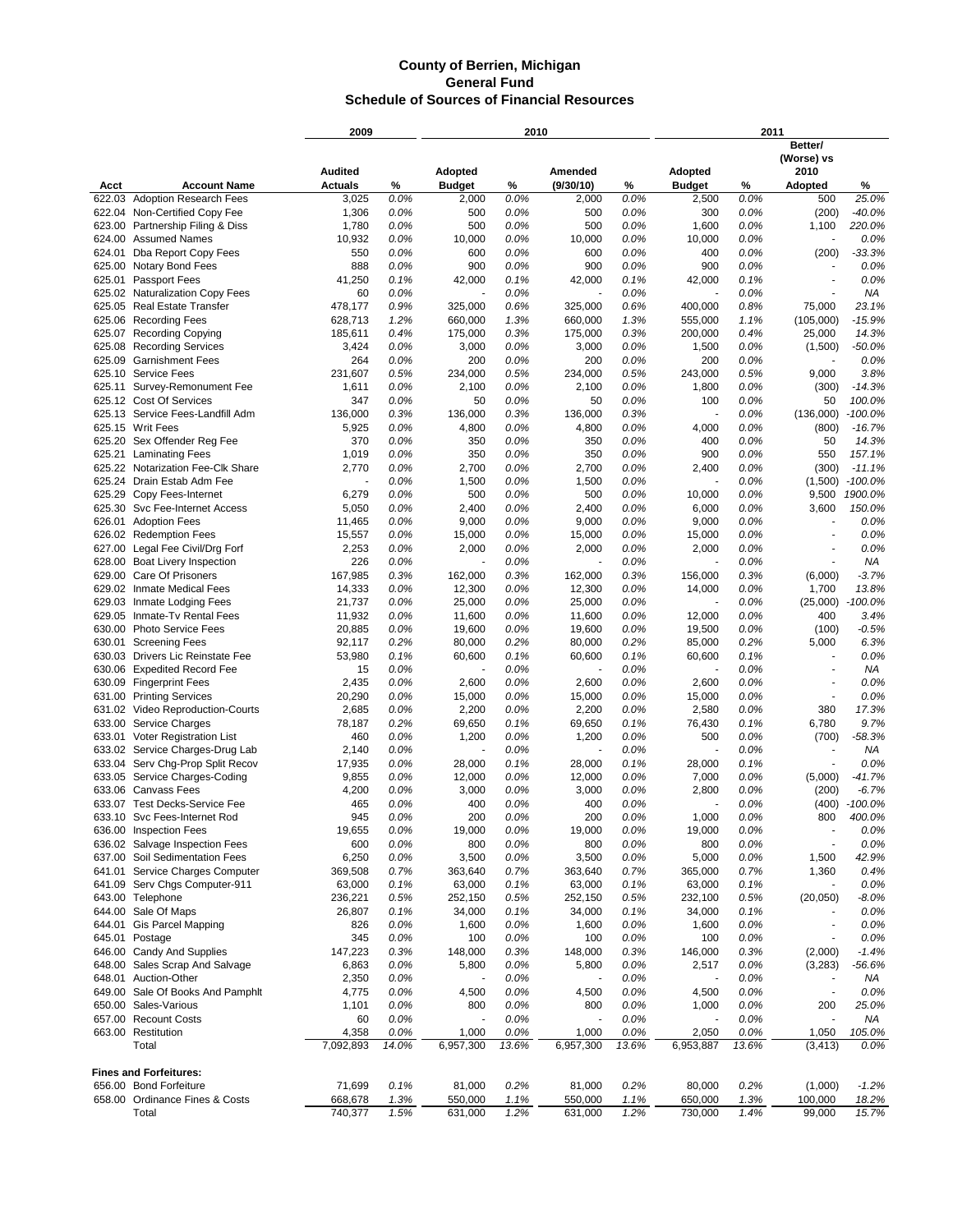|                  |                                                            | 2009               |              | 2010               |              |                                                                                              | 2011         |                          |              |                                  |                        |
|------------------|------------------------------------------------------------|--------------------|--------------|--------------------|--------------|----------------------------------------------------------------------------------------------|--------------|--------------------------|--------------|----------------------------------|------------------------|
|                  |                                                            | <b>Audited</b>     |              | Adopted            |              | Amended                                                                                      |              | Adopted                  |              | Better/<br>(Worse) vs<br>2010    |                        |
| Acct             | <b>Account Name</b>                                        | <b>Actuals</b>     | %            | <b>Budget</b>      | %            | (9/30/10)                                                                                    | %            | <b>Budget</b>            | %            | <b>Adopted</b>                   | %                      |
|                  | <b>Interest Revenue:</b>                                   |                    |              |                    |              |                                                                                              |              |                          |              |                                  |                        |
|                  | 665.00 Interest Earned C.D.'S                              | 102,927            | 0.2%         | 200,000            | 0.4%         | 200,000                                                                                      | 0.4%         | 100,000                  | 0.2%         | (100,000)                        | $-50.0%$               |
| 665.01           | Interest Earned C.D.'S                                     | (300, 327)         | $-0.6%$      |                    | 0.0%         |                                                                                              | 0.0%         |                          | 0.0%         |                                  | NA                     |
| 666.00           | Interest Earned-Other                                      | 147,035            | 0.3%         | 209,000            | 0.4%         | 209,000                                                                                      | 0.4%         | 105,000                  | 0.2%         | (104,000)                        | $-49.8%$               |
|                  | Total                                                      | (50, 365)          | $-0.1%$      | 409,000            | 0.8%         | 409,000                                                                                      | 0.8%         | 205,000                  | 0.4%         | (204,000)                        | $-49.9%$               |
|                  | Use of Fund Balance:                                       |                    |              |                    |              |                                                                                              |              |                          |              |                                  |                        |
|                  | 686.00 Other Reimbursements                                |                    | 0.0%         | 520,000            | 1.0%         | 520,000                                                                                      | 1.0%         |                          | 0.0%         | (520,000) -100.0%                |                        |
|                  | Total                                                      |                    | 0.0%         | 520,000            | 1.0%         | 520,000                                                                                      | 1.0%         |                          | 0.0%         | (520,000)                        | $-100.0%$              |
|                  | <b>Other Revenue and Reimbursements:</b>                   |                    |              |                    |              |                                                                                              |              |                          |              |                                  |                        |
|                  | 630.07 Fed X Reimbursement                                 | 25                 | 0.0%         |                    | 0.0%         |                                                                                              | 0.0%         |                          | 0.0%         |                                  | ΝA                     |
| 642.00           | Sale Of Confiscated Prop                                   | 1,216              | 0.0%         | 1,000              | 0.0%         | 1,000                                                                                        | 0.0%         | 1,000                    | 0.0%         |                                  | 0.0%                   |
| 645.07           | 645.02 Postage-Drain Reimb<br>Postage-Emer Prep            | 2,423              | 0.0%<br>0.0% | ٠                  | 0.0%<br>0.0% | ٠                                                                                            | 0.0%<br>0.0% | 2,000<br>500             | 0.0%<br>0.0% | 2,000<br>500                     | <b>NA</b><br><b>NA</b> |
| 668.00           | Rent                                                       | 356                | 0.0%         |                    | 0.0%         | ٠                                                                                            | 0.0%         | 350                      | 0.0%         | 350                              | ΝA                     |
|                  | 668.03 Rent-State Farm-Three Oaks                          | 8,100              | 0.0%         | 8,100              | 0.0%         | 8,100                                                                                        | 0.0%         | 8,100                    | 0.0%         | $\overline{\phantom{a}}$         | 0.0%                   |
| 669.00           | <b>Equipment Rental</b>                                    | 50                 | 0.0%         | 50                 | 0.0%         | 50                                                                                           | 0.0%         | 50                       | 0.0%         | $\tilde{\phantom{a}}$            | 0.0%                   |
| 676.00           | Reimbursements                                             | 61,307             | 0.1%         | 42,760             | 0.1%         | 42,760                                                                                       | 0.1%         | 102,581                  | 0.2%         | 59,821                           | 139.9%                 |
| 676.01           | Foc Indirect Costs Reimb                                   | 488,487            | 1.0%         | 327,201            | 0.6%         | 327,201                                                                                      | 0.6%         | 327,201                  | 0.6%         |                                  | 0.0%                   |
| 676.02           | <b>Comm Corrections Reimburs</b>                           | 37,400             | 0.1%         | 37,500             | 0.1%         | 37,500                                                                                       | 0.1%         | 41,551                   | 0.1%         | 4,051                            | 10.8%                  |
| 676.03           | Sal Reimb Tax Rev Fund                                     | 65,875             | 0.1%         | 45,000             | 0.1%         | 45,000                                                                                       | 0.1%         | 65,900                   | 0.1%         | 20,900                           | 46.4%                  |
|                  | 676.04 Health Indir Cost Reimb                             | 47,500             | 0.1%         | 47,500             | 0.1%         | 47,500                                                                                       | 0.1%         | 47,500                   | 0.1%         | $\blacksquare$                   | 0.0%                   |
|                  | 676.05 Narc Indirect Cost Reimb                            | 54,618             | 0.1%         | 54,618             | 0.1%         | 54,618                                                                                       | 0.1%         | 54,618                   | 0.1%         | $\sim$                           | 0.0%                   |
|                  | 676.07 911 Indirect Cost Reimb                             | 147,923            | 0.3%         | 147,923            | 0.3%         | 147,923                                                                                      | 0.3%         | 147,428                  | 0.3%         | (495)                            | $-0.3%$                |
| 676.08           | Senior Citizens-Indir Cst                                  | 20,922             | 0.0%         | 20,922             | 0.0%         | 20,922                                                                                       | 0.0%         | 1,056                    | 0.0%         | (19, 866)                        | $-95.0%$               |
| 676.10           | <b>Reimb-Lip Reviews</b>                                   | 400                | 0.0%         | 200                | 0.0%         | 200                                                                                          | 0.0%         | 500                      | 0.0%         | 300                              | 150.0%                 |
| 676.12<br>676.15 | Reimburse Postage Use<br>Pens Adm Svc Fee-Mtl Hith         | ÷,<br>16,310       | 0.0%<br>0.0% | 200<br>16,300      | 0.0%<br>0.0% | 200<br>16,300                                                                                | 0.0%<br>0.0% | 200<br>16,300            | 0.0%<br>0.0% | $\blacksquare$<br>$\blacksquare$ | 0.0%<br>0.0%           |
| 676.17           | <b>Ssa Reimbursements</b>                                  | 53,600             | 0.1%         | 46,500             | 0.1%         | 46,500                                                                                       | 0.1%         | 46,500                   | 0.1%         | $\blacksquare$                   | 0.0%                   |
| 676.23           | Adm/Post Reimb-Tax Sale                                    | 137,748            | 0.3%         | 100,000            | 0.2%         | 100,000                                                                                      | 0.2%         | 140,000                  | 0.3%         | 40,000                           | 40.0%                  |
| 676.28           | Child Care Fund Indirect Cost                              | 251,625            | 0.5%         | 325,217            | 0.6%         | 325,217                                                                                      | 0.6%         | 325,217                  | 0.6%         | $\blacksquare$                   | 0.0%                   |
|                  | 676.29 Local Police Contr-Admin                            | 77,258             | 0.2%         | 76,220             | 0.1%         | 76,220                                                                                       | 0.1%         | 74,556                   | 0.1%         | (1,664)                          | $-2.2%$                |
| 676.31           | Hagar Police Adm Reimb                                     | 682                | 0.0%         | 702                | 0.0%         | 702                                                                                          | 0.0%         | 673                      | 0.0%         | (29)                             | $-4.1%$                |
|                  | 676.33 Wtvliet Police Contr Reimb                          | 10,935             | 0.0%         | 10,783             | 0.0%         | 10,783                                                                                       | 0.0%         | 10,736                   | 0.0%         | (47)                             | $-0.4%$                |
| 676.34           | <b>Buch Police Cntr Reimb</b>                              | 1,547              | 0.0%         | 1,595              | 0.0%         | 1,595                                                                                        | 0.0%         | 1,361                    | 0.0%         | (234)                            | $-14.7%$               |
| 676.35           | Juvenile T1 Line Reimburse                                 | 15,600             | 0.0%         | 14,400             | 0.0%         | 14,400                                                                                       | 0.0%         | 14,400                   | 0.0%         |                                  | 0.0%                   |
| 676.36           | New Buff Twp Police Adm                                    | 53,294             | 0.1%         | 53,701             | 0.1%         | 53,701                                                                                       | 0.1%         | 51,446                   | 0.1%         | (2,255)                          | $-4.2%$                |
| 676.38           | Inmate Reimbursement-Rdk                                   | 27,310             | 0.1%         | 25,000             | 0.0%         | 25,000                                                                                       | 0.0%         | 36,000                   | 0.1%         | 11,000                           | 44.0%                  |
| 676.41           | Foreclosure Fnd Reimb                                      | 202,171            | 0.4%         | 100,000            | 0.2%         | 100,000                                                                                      | 0.2%         | 25,000                   | 0.0%         | (75,000)                         | $-75.0%$               |
| 676.51           | 676.45 Riverwood Salary Reimb<br>Welfare Fraud Indirect Co | 31,000             | 0.1%         | 31,000             | 0.1%         | 31,000                                                                                       | 0.1%<br>0.0% | 31,000                   | 0.1%<br>0.1% |                                  | 0.0%<br>ΝA             |
| 686.00           | <b>Other Reimbursements</b>                                | 20,865             | 0.0%<br>0.0% | 3,480              | 0.0%<br>0.0% | 3,480                                                                                        | 0.0%         | 32,474<br>8,695          | 0.0%         | 32,474<br>5,215                  | 149.9%                 |
|                  | 686.03 Otime Reimb-305                                     | 21,080             | 0.0%         |                    | 0.0%         |                                                                                              | 0.0%         |                          | 0.0%         |                                  | ΝA                     |
|                  | 686.04 Otime Reimb-351                                     | 717                | 0.0%         |                    | 0.0%         |                                                                                              | 0.0%         |                          | 0.0%         |                                  | ΝA                     |
| 686.18           | Justice Benefits Program                                   | 17,431             | 0.0%         | 15,000             | $0.0\%$      | 15,000                                                                                       | 0.0%         | 15,000                   | 0.0%         |                                  | 0.0%                   |
|                  | 686.22 State Voter Reg Reimb                               | 2,397              | 0.0%         | 2,500              | 0.0%         | 2,500                                                                                        | 0.0%         | 2,200                    | 0.0%         | (300)                            | $-12.0%$               |
|                  | 686.23 Ballot Printing Reimb                               | 11,271             | 0.0%         | 9,000              | 0.0%         | 9,000                                                                                        | 0.0%         | 10,000                   | 0.0%         | 1,000                            | 11.1%                  |
|                  | 686.24 Election Supply Reimb                               | 868                | 0.0%         | 700                | 0.0%         | 700                                                                                          | 0.0%         |                          | 0.0%         | (700)                            | $-100.0%$              |
|                  | 686.25 Elect Pub Reimb                                     | 4,503              | 0.0%         | 5,500              | 0.0%         | 5,500                                                                                        | 0.0%         | 4,500                    | 0.0%         | (1,000)                          | $-18.2%$               |
|                  | 688.00 Refunds                                             | 15,324             | 0.0%         | 2,600              | 0.0%         | 2,600                                                                                        | 0.0%         | 12,537                   | 0.0%         | 9,937                            | 382.2%                 |
| 692.00 Cars      |                                                            | 4,125              | 0.0%         | 4,000              | 0.0%         | 4,000                                                                                        | 0.0%         | 5,000                    | 0.0%         | 1,000                            | 25.0%                  |
|                  | 692.01 Gravemarkers                                        | 1,829              | 0.0%         | 2,500              | 0.0%         | 2,500                                                                                        | 0.0%         | 1,783                    | 0.0%         | (717)                            | $-28.7%$               |
|                  | 695.00 Vending Machines                                    | 3,656              | 0.0%         | 3,500              | 0.0%         | 3,500                                                                                        | 0.0%         | 3,500                    | 0.0%         |                                  | 0.0%                   |
|                  | 697.00 Over Or Short                                       | (168)              | 0.0%         |                    | 0.0%         |                                                                                              | 0.0%         | $\overline{\phantom{a}}$ | 0.0%         | $\blacksquare$                   | ΝA                     |
|                  | 697.01 Overpayments/Refunds<br>Total                       | 1,318<br>1,920,898 | 0.0%<br>3.8% | 1,000<br>1,584,172 | 0.0%<br>3.1% | 1,000<br>1,584,172                                                                           | 0.0%<br>3.1% | 1,000<br>1,670,413       | 0.0%<br>3.3% | 86,241                           | 0.0%<br>5.4%           |
|                  |                                                            |                    |              |                    |              |                                                                                              |              |                          |              |                                  |                        |
|                  | <b>State Rev Sharing Transfer In</b>                       |                    |              |                    |              |                                                                                              |              |                          |              |                                  |                        |
|                  | 699.00 Contribution Other Funds                            | 3,578,103          | 7.1%         | 3,067,187          | 6.0%         | 3,067,187                                                                                    | 6.0%         | 3,666,553                | 7.2%         | 599,366                          | 19.5%                  |
|                  | Total                                                      | 3,578,103          | 7.1%         | 3,067,187          | 6.0%         | 3,067,187                                                                                    | 6.0%         | 3,666,553                | 7.2%         | 599,366                          | 19.5%                  |
| Transfers In:    |                                                            |                    |              |                    |              |                                                                                              |              |                          |              |                                  |                        |
|                  | 407.01 Delinquent Tax Fund                                 |                    | 0.0%         | 1,300,000          | 2.5%         | 1,300,000                                                                                    | 2.5%         | 1,300,000                | 2.5%         |                                  | 0.0%                   |
|                  | 425.01 Pmt In Lieu Tax-Four Wind                           | 840,571            | 1.7%         | 260,000            | 0.5%         | 260,000                                                                                      | 0.5%         | 300,000                  | 0.6%         | 40,000                           | 15.4%                  |
|                  | 676.49 Reimb-Pokagon-Nbalrsb                               | 111,497            | 0.2%         |                    | 0.0%         |                                                                                              | 0.0%         | $\overline{\phantom{a}}$ | 0.0%         |                                  | ΝA                     |
|                  | 699.00 Contribution Other Funds                            | 154,177            | 0.3%         | 184,176            | 0.4%         | 184,176                                                                                      | 0.4%         | 390,149                  | 0.8%         | 205,973                          | 111.8%                 |
|                  | Total                                                      | 1,106,245          | 2.2%         | 1,744,176          | 3.4%         | 1,744,176                                                                                    | 3.4%         | 1,990,149                | 3.9%         | 245,973                          | 14.1%                  |
|                  |                                                            |                    |              |                    |              |                                                                                              |              |                          |              |                                  |                        |
|                  | <b>Total Categories</b>                                    |                    |              |                    |              | \$50,640,184 100.0% \$51,094,205 100.0% \$51,094,205 100.0% \$50,987,520 100.0% \$ (106,685) |              |                          |              |                                  | -0.2%                  |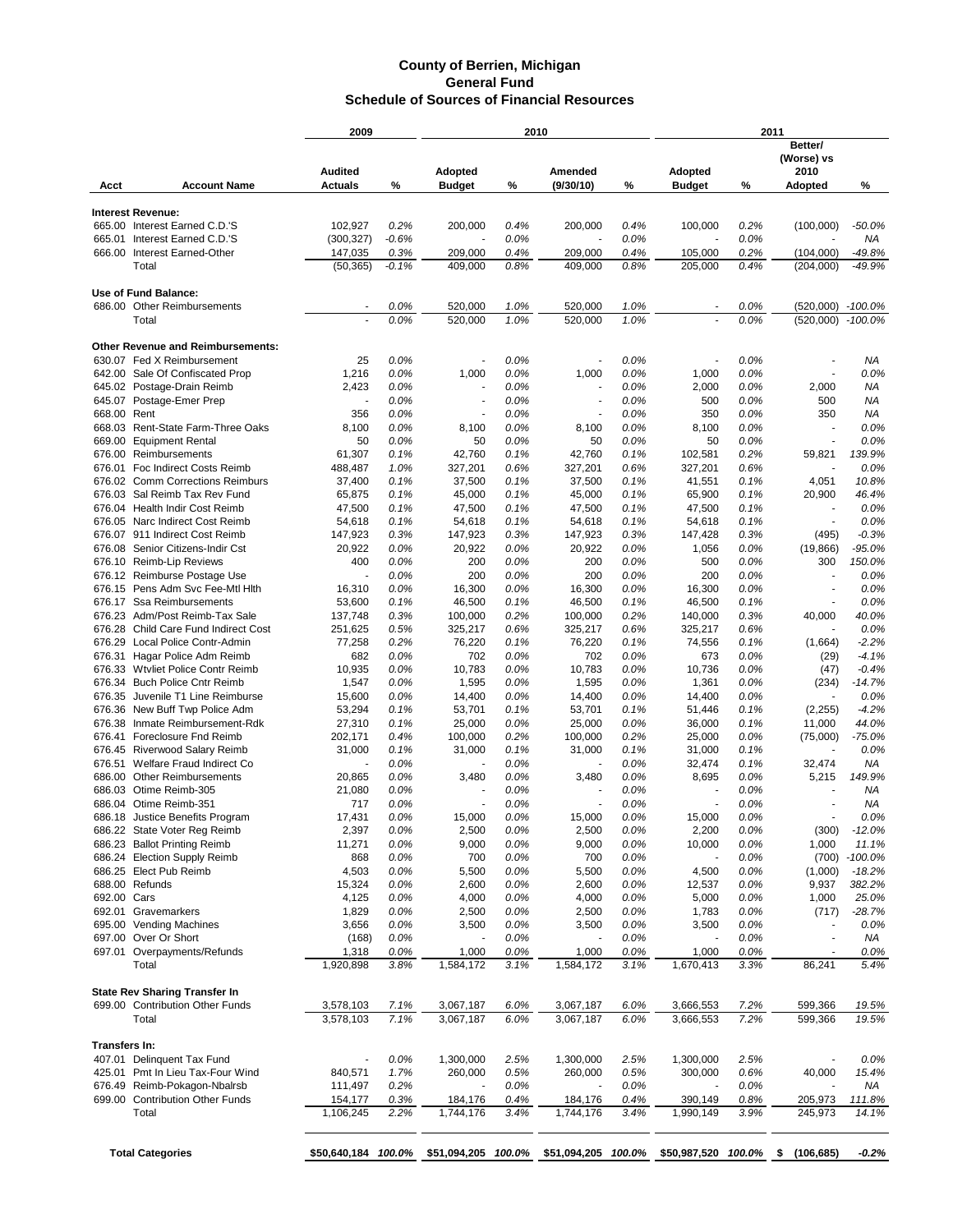|                       |                                       |                       | 2009<br>2010  |                         |               | 2011                     |               |                       |               |                   |              |
|-----------------------|---------------------------------------|-----------------------|---------------|-------------------------|---------------|--------------------------|---------------|-----------------------|---------------|-------------------|--------------|
|                       |                                       |                       |               |                         |               |                          |               |                       |               | Better/           |              |
|                       |                                       |                       |               |                         |               |                          |               |                       |               | (Worse) vs        |              |
|                       |                                       | <b>Audited</b>        |               | Adopted                 |               | Amended                  |               | <b>Adopted</b>        |               | 2010              |              |
| <b>Activity</b>       | <b>Activity Name</b>                  | <b>Actuals</b>        | %             | <b>Budget</b>           | %             | (9/30/10)                | $\%$          | <b>Budget</b>         | %             | <b>Adopted</b>    | ℅            |
|                       |                                       |                       |               |                         |               |                          |               |                       |               |                   |              |
| <b>Expenditures:</b>  |                                       |                       |               |                         |               |                          |               |                       |               |                   |              |
|                       |                                       |                       |               |                         |               |                          |               |                       |               |                   |              |
| Legislative:          |                                       |                       |               |                         |               |                          |               |                       |               |                   |              |
| 101                   | <b>Board of Commissioners</b>         | 571,174<br>\$         | 1.2%          | \$<br>621,179           | 1.2%          | \$<br>682,679            | 1.3%          | \$<br>594,401         | 1.2%          | \$<br>26,778      | 4.3%         |
| 101                   | Appropriations to Outside Agencies    | 896,818               | 1.8%          | 947,098                 | 1.9%          | 947,098                  | 1.9%          | 920,863               | 1.8%          | 26,235            | 2.8%         |
| 172                   | <b>County Administrator</b>           | 245,572               | 0.5%          | 231,439                 | 0.5%          | 231,439                  | 0.5%          | 224,246               | 0.4%          | 7,193             | 3.1%         |
|                       | Total                                 | 1,713,564             | 3.5%          | 1,799,716               | 3.5%          | 1,861,216                | 3.6%          | 1,739,510             | 3.4%          | 60,206            | 3.3%         |
|                       |                                       |                       |               |                         |               |                          |               |                       |               |                   |              |
| Judicial:             |                                       |                       |               |                         |               |                          |               |                       |               |                   |              |
| 130                   | <b>Trial Court</b>                    | 2,346,718             | 4.7%          | 2,464,033               | 4.8%          | 2,484,205                | 4.9%          | 2,132,104             | 4.2%          | 331,929           | 13.5%        |
| 131                   | <b>Circuit Court</b>                  | 763,565               | 1.5%          | 890,270                 | 1.7%          | 890,270                  | 1.7%          | 824,867               | 1.6%          | 65,403            | 7.3%         |
| 136                   | <b>District Court</b>                 | 2,829,968             | 5.7%          | 2,953,294               | 5.8%          | 2,953,294                | 5.8%          | 2,909,051             | 5.7%          | 44,243            | 1.5%         |
| 137                   | <b>District Court Probation</b>       | 588,081               | 1.2%          | 651,914                 | 1.3%          | 651,914                  | 1.3%          | 639,541               | 1.3%          | 12,373            | 1.9%         |
| 147                   | Intake                                | 639,686               | 1.3%          | 664,779                 | 1.3%          | 665,595                  | 1.3%          | 665,473               | 1.3%          | (694)             | $-0.1%$      |
| 148                   | <b>Probate Court</b>                  | 252,254               | 0.5%          | 296,863                 | 0.6%          | 296,863                  | 0.6%          | 252,208               | 0.5%          | 44,655            | 15.0%        |
| 149                   | Juvenile Probation                    | 799,977               | 1.6%          | 890,377                 | 1.7%          | 889,561                  | 1.7%          | 833,443               | 1.6%          | 56,934            | 6.4%         |
| 150                   | Prob Court Administration             | 992,588               | 2.0%          | 868,127                 | 1.7%          | 868,127                  | 1.7%          | 841,229               | 1.6%          | 26,898            | 3.1%         |
| 151                   | Probation-Adult                       | 11,300                | 0.0%          | 28,826                  | 0.1%          | 28,826                   | 0.1%          | 20,106                | 0.0%          | 8,720             | 30.3%        |
| 167                   | Jury Board                            | 26,144                | 0.1%          | 38,582                  | 0.1%          | 38,582                   | 0.1%          | 32,715                | 0.1%          | 5,867             | 15.2%        |
| 169                   | T C Cashiering Unit                   | 304,413               | 0.6%          | 763,297                 | 1.5%          | 763,297                  | 1.5%          | 752,319               | 1.5%          | 10,978            | 1.4%         |
| 170                   | <b>Tri-Court Enforcement Services</b> | 236,173               | 0.5%          | $\overline{a}$          | 0.0%          | $\overline{\phantom{a}}$ | 0.0%          | $\overline{a}$        | 0.0%          | $\blacksquare$    | ΝA           |
|                       | Total                                 | 9,790,867             | 19.8%         | 10,510,362              | 20.6%         | 10,530,534               | 20.6%         | 9,903,056             | 19.4%         | 607,306           | 5.8%         |
|                       |                                       |                       |               |                         |               |                          |               |                       |               |                   |              |
|                       | <b>General Government:</b>            |                       |               |                         |               |                          |               |                       |               |                   |              |
| 191                   | Elections                             | 81,309                | 0.2%          | 176,972                 | 0.3%          | 204,372                  | 0.4%          | 81,399                | 0.2%          | 95,573            | 54.0%        |
| 201                   | <b>Financial Services</b>             | 413,962               | 0.8%          | 420,516                 | 0.8%          | 423,320                  | 0.8%          | 420,837               | 0.8%          | (321)             | $-0.1%$      |
| 210                   | Corporate Counsel                     |                       | 0.2%          | 89,883                  |               | 89,883                   | 0.2%          |                       |               |                   | $-34.4%$     |
|                       |                                       | 86,986                |               |                         | 0.2%          |                          |               | 120,759               | 0.2%          | (30, 876)         |              |
| 215                   | <b>County Clerk</b>                   | 1,060,374             | 2.1%          | 1,109,390               | 2.2%          | 1,109,390                | 2.2%          | 1,104,056             | 2.2%          | 5,334             | 0.5%         |
| 225                   | <b>Tax Equalization Office</b>        | 578,464               | 1.2%          | 604,129                 | 1.2%          | 604,129                  | 1.2%          | 593,559               | 1.2%          | 10,570            | 1.7%         |
| 226                   | Personnel Dept.                       | 343,370               | 0.7%          | 338,439                 | 0.7%          | 339,939                  | 0.7%          | 330,103               | 0.6%          | 8,336             | 2.5%         |
| 229                   | <b>Prosecutors Office</b>             | 2,597,748             | 5.2%          | 2,809,412               | 5.5%          | 2,809,412                | 5.5%          | 2,696,987             | 5.3%          | 112,425           | 4.0%         |
| 233                   | <b>Purchasing Dept</b>                | 69,983                | 0.1%          | 69,535                  | 0.1%          | 69,900                   | 0.1%          | 67,909                | 0.1%          | 1,626             | 2.3%         |
| 236                   | <b>Register Of Deeds</b>              | 286,207               | 0.6%          | 295,620                 | 0.6%          | 295,620                  | 0.6%          | 294,423               | 0.6%          | 1,197             | 0.4%         |
| 253                   | Treasurer                             | 401,047               | 0.8%          | 409,603                 | 0.8%          | 409,603                  | 0.8%          | 398,346               | 0.8%          | 11,257            | 2.7%         |
| 261                   | <b>Bldg Authority Adm</b>             | 711                   | 0.0%          | 860                     | 0.0%          | 860                      | 0.0%          | 840                   | 0.0%          | 20                | 2.3%         |
| 265                   | Courthouse and Grounds                | 1,206,600             | 2.4%          | 1,265,170               | 2.5%          | 1,274,420                | 2.5%          | 1,277,002             | 2.5%          | (11, 832)         | $-0.9%$      |
| 266                   | South County Building                 | 279,118               | 0.6%          | 354,505                 | 0.7%          | 354,505                  | 0.7%          | 355,142               | 0.7%          | (637)             | $-0.2%$      |
| 269                   | <b>Other County Property</b>          | 134,913               | 0.3%          | 157,550                 | 0.3%          | 157,550                  | 0.3%          | 161,800               | 0.3%          | (4,250)           | $-2.7%$      |
| 270                   | <b>Administration Center</b>          | 248,673               | 0.5%          | 277,750                 | 0.5%          | 277,750                  | 0.5%          | 276,799               | 0.5%          | 951               | 0.3%         |
| 271                   | 2100 Empire Complex                   | 140,164               | 0.3%          | 242,802                 | 0.5%          | 242,802                  | 0.5%          | 243,228               | 0.5%          | (426)             | $-0.2%$      |
| 272                   | <b>Training Facility</b>              | 7,658                 | 0.0%          | 20,900                  | 0.0%          | 20,900                   | 0.0%          | 20,200                | 0.0%          | 700               | 3.3%         |
| 275                   | Drain Commissioner                    | 274,126               | 0.6%          | 315,146                 | 0.6%          | 315,146                  | 0.6%          | 314,423               | 0.6%          | 723               | 0.2%         |
| 421                   | <b>County Bldg Security</b>           | 120,669               | 0.2%          | 122,800                 | 0.2%          | 125,600                  | 0.2%          | 126,310               | 0.2%          | (3,510)           | $-2.9%$      |
|                       | Total                                 | 8,332,082             | 16.8%         | 9,080,982               | 17.8%         | 9,125,101                | 17.9%         | 8,884,122             | 17.4%         | 196,860           | 2.2%         |
|                       |                                       |                       |               |                         |               |                          |               |                       |               |                   |              |
| <b>Public Safety:</b> |                                       |                       |               |                         |               |                          |               |                       |               |                   |              |
| 305                   | Sheriffs Office & Patrol              | 4,443,128             | 9.0%          | 4,597,079               | 9.0%          | 4,600,014                | 9.0%          | 4,409,599             | 8.6%          | 187,480           | 4.1%         |
| 311                   | Jail Inmate Rehabilitation            | 87,514                | 0.2%          |                         | 0.0%          | 10,002                   | 0.0%          | 18,000                | 0.0%          | (18,000)          | ΝA           |
| 325                   | <b>Sheriffs Radios</b>                | 89,661                | 0.2%          | 92,137                  | 0.2%          | 92,137                   | 0.2%          | 85,687                | 0.2%          | 6,450             | 7.0%         |
| 328                   | Motorcycle Division                   | 5,510                 | 0.0%          |                         | 0.0%          | $\overline{\phantom{a}}$ | 0.0%          |                       | 0.0%          |                   | ΝA           |
| 331                   | <b>Sheriffs Marine Safety</b>         | 266,067               | 0.5%          | 267,655                 | 0.5%          | 267,655                  | 0.5%          | 260,007               | 0.5%          | 7,648             | 2.9%         |
| 351                   | Jail Division                         | 7,993,694             | 16.1%         | 8,378,052               | 16.4%         | 8,379,432                | 16.4%         | 8,381,158             | 16.4%         | (3, 106)          | 0.0%         |
| 352                   | Jail Maintenance                      | 857,809               | 1.7%          | 992,305                 | 1.9%          | 992,305                  | 1.9%          | 986,237               | 1.9%          | 6,068             | 0.6%         |
| 354                   | <b>Train Facility-Sheriff</b>         | 5,850                 | 0.0%          | 7,632                   | 0.0%          | 7,632                    | 0.0%          | 4,913                 | 0.0%          | 2,719             | 35.6%        |
| 426                   | <b>Emergency Management</b>           | 285,042               | 0.6%          | 303,784                 | 0.6%          | 303,784                  | 0.6%          | 292,058               | 0.6%          | 11,726            | 3.9%         |
|                       |                                       |                       |               |                         |               |                          |               |                       |               |                   |              |
| 430                   | <b>Animal Shelter</b><br>Total        | 468,593<br>14,502,868 | 0.9%<br>29.3% | 493,050<br>15, 131, 694 | 1.0%<br>29.6% | 494,050<br>15,147,011    | 1.0%<br>29.6% | 482,858<br>14,920,517 | 0.9%<br>29.3% | 10,192<br>211,177 | 2.1%<br>1.4% |
|                       |                                       |                       |               |                         |               |                          |               |                       |               |                   |              |
|                       | <b>Health and Welfare:</b>            |                       |               |                         |               |                          |               |                       |               |                   |              |
| 605                   | <b>Contagious Disease</b>             | 18,274                | 0.0%          | 35,500                  | 0.1%          | 35,500                   | 0.1%          | 28,250                | 0.1%          | 7,250             | 20.4%        |
| 648                   | <b>Medical Examiner</b>               |                       | 0.2%          | 110,500                 | 0.2%          |                          | 0.2%          | 102,300               | 0.2%          | 8,200             | 7.4%         |
|                       | Veterans Burial                       | 89,280                |               |                         |               | 110,500                  |               |                       |               |                   | 0.0%         |
| 681                   |                                       | 12,600                | 0.0%          | 12,000                  | 0.0%          | 12,000                   | 0.0%          | 12,000                | 0.0%          |                   |              |
| 682                   | <b>Veterans Services</b>              | 110,549               | 0.2%          | 116,969                 | 0.2%          | 116,969                  | 0.2%          | 102,536               | 0.2%          | 14,433            | 12.3%        |
| 968                   | Mental Health Appropriation           | 500,000               | 1.0%          | 500,000                 | 1.0%          | 500,000                  | 1.0%          | 500,000               | 1.0%          |                   | 0.0%         |
|                       | Total                                 | 730,703               | 1.5%          | 774,969                 | 1.5%          | 774,969                  | 1.5%          | 745,086               | 1.5%          | 29,883            | 3.9%         |
|                       | <b>Recreation and Culture:</b>        |                       |               |                         |               |                          |               |                       |               |                   |              |
|                       | <b>Extension Service</b>              | 253,259               | 0.5%          |                         |               | 272,928                  | 0.5%          |                       | 0.5%          | 24,809            | 8.7%         |
| 257                   |                                       |                       |               | 284,591                 | 0.6%          |                          |               | 259,782               |               |                   |              |
| 803                   | <b>Historical Association</b>         | 106,978               | 0.2%          | 106,978                 | 0.2%          | 106,978                  | 0.2%          | 106,978               | 0.2%          |                   | 0.0%         |
| 971                   | Parks And Recreation Approp.          |                       | 0.0%          |                         | 0.0%          |                          | 0.0%          |                       | 0.0%          |                   | NA           |
|                       | Total                                 | 360,237               | 0.7%          | 391,569                 | 0.8%          | 379,906                  | 0.7%          | 366,760               | 0.7%          | 24,809            | 6.3%         |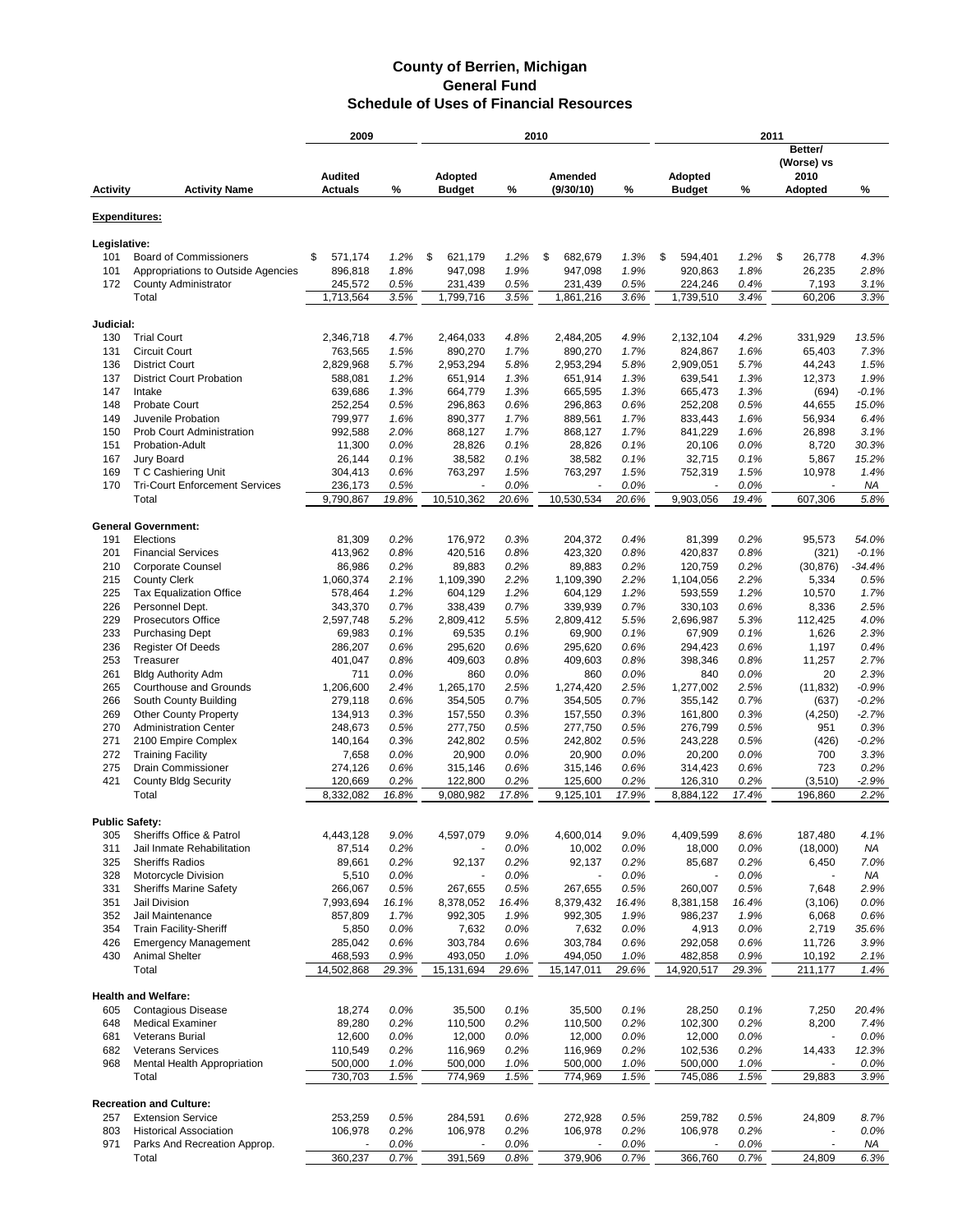|                       |                                                                 | 2009           | 2010         |                    | 2011         |                    |              |                          |       |                               |                |
|-----------------------|-----------------------------------------------------------------|----------------|--------------|--------------------|--------------|--------------------|--------------|--------------------------|-------|-------------------------------|----------------|
|                       |                                                                 | <b>Audited</b> |              | Adopted            |              | Amended            |              | <b>Adopted</b>           |       | Better/<br>(Worse) vs<br>2010 |                |
| <b>Activity</b>       | <b>Activity Name</b>                                            | <b>Actuals</b> | %            | <b>Budget</b>      | %            | (9/30/10)          | %            | <b>Budget</b>            | %     | <b>Adopted</b>                | %              |
|                       | <b>Community Development:</b>                                   |                |              |                    |              |                    |              |                          |       |                               |                |
|                       | Surveyor                                                        |                |              | 100                |              | 100                |              |                          | 0.0%  |                               | 0.0%           |
| 242<br>243            |                                                                 | 307,938        | 0.0%<br>0.6% | 389,943            | 0.0%<br>0.8% | 389,943            | 0.0%<br>0.8% | 100                      | 0.8%  | (34, 246)                     | $-8.8%$        |
| 245                   | GIS/Mapping<br>County Survey And Remon.                         | 60,230         | 0.1%         | 60,512             | 0.1%         | 69,426             | 0.1%         | 424,189<br>84,950        | 0.2%  | (24, 438)                     | $-40.4%$       |
| 401                   | Plat Board                                                      | 4,353          | 0.0%         | 2,459              | 0.0%         | 2,459              | 0.0%         | 2,283                    | 0.0%  | 176                           | 7.2%           |
| 728                   | <b>Community Development</b>                                    | 583,023        | 1.2%         | 547,021            | 1.1%         | 547,021            | 1.1%         | 542,581                  | 1.1%  | 4,440                         | 0.8%           |
|                       | Total                                                           | 955,544        | 1.9%         | 1,000,035          | 2.0%         | 1,008,949          | 2.0%         | 1,054,103                | 2.1%  | (54, 068)                     | $-5.4%$        |
|                       |                                                                 |                |              |                    |              |                    |              |                          |       |                               |                |
|                       | <b>Other Governmental Activities:</b>                           |                |              |                    |              |                    |              |                          |       |                               |                |
| 258                   | <b>Information Systems</b>                                      | 2,094,081      | 4.2%         | 2,149,030          | 4.2%         | 2,167,530          | 4.2%         | 2,099,664                | 4.1%  | 49,366                        | 2.3%           |
| 259                   | DP/Automation Upgrade                                           | 64,699         | 0.1%         | 56,000             | 0.1%         | 56,000             | 0.1%         | 162,000                  | 0.3%  | (106,000)                     | -189.3%        |
| 294                   | <b>Central Supply</b>                                           | 100,568        | 0.2%         | 96,000             | 0.2%         | 96,000             | 0.2%         | 91,200                   | 0.2%  | 4,800                         | 5.0%           |
| 431                   | <b>Livestock Claims</b>                                         |                | 0.0%         | 250                | 0.0%         | 250                | 0.0%         | 100                      | 0.0%  | 150                           | 60.0%          |
| 292                   | Printing                                                        | 242,600        | 0.5%         | 268,998            | 0.5%         | 268,998            | 0.5%         | 253,435                  | 0.5%  | 15,563                        | 5.8%           |
| 295                   | <b>Mailing Dept</b>                                             | 318,737        | 0.6%         | 385,867            | 0.8%         | 385,867            | 0.8%         | 397,071                  | 0.8%  | (11, 204)                     | $-2.9%$        |
| 296                   | Motor Pool                                                      | 287,757        | 0.6%         | 324,100            | 0.6%         | 329,100            | 0.6%         | 315,147                  | 0.6%  | 8,953                         | 2.8%           |
| 297                   | Telephone - Cntrl Switchbrd                                     | 249,045        | 0.5%         | 270,188            | 0.5%         | 270,188            | 0.5%         | 178,690                  | 0.4%  | 91,498                        | 33.9%          |
| 298                   | <b>Records Center</b>                                           | 229.471        | 0.5%         | 234,314            | 0.5%         | 234,314            | 0.5%         | 230,601                  | 0.5%  | 3,713                         | 1.6%           |
| 299                   | Copy Center                                                     | 28,644         | 0.1%         | 37,637             | 0.1%         | 37,637             | 0.1%         | 34,000                   | 0.1%  | 3,637                         | 9.7%           |
| 445                   | Drains-County At Large                                          | 106,406        | 0.2%         | 114,797            | 0.2%         | 149,890            | 0.3%         | 239,161                  | 0.5%  | (124, 364)                    | $-108.3%$      |
| 851                   | <b>Insurance And Surety Bonds</b>                               | 836,618        | 1.7%         | 895,798            | 1.8%         | 895,798            | 1.8%         | 939,838                  | 1.8%  | (44, 040)                     | $-4.9%$        |
| 890                   | Contingencies                                                   |                | 0.0%         | 1,500,000          | 2.9%         | 1,298,048          | 2.5%         | 1,500,000                | 2.9%  |                               | 0.0%           |
|                       | Total                                                           | 4,558,626      | 9.2%         | 6,332,979          | 12.4%        | 6,189,620          | 12.1%        | 6,440,907                | 12.6% | (107, 928)                    | $-1.7%$        |
|                       | <b>Total Expenditures</b>                                       | 40,944,491     | 82.6%        | 45,022,306         | 88.1%        | 45,017,306         | 88.1%        | 44,054,061               | 86.4% | 968,245                       | 2.2%           |
|                       | <b>Transfers Out:</b>                                           |                |              |                    |              |                    |              |                          |       |                               |                |
|                       |                                                                 |                |              |                    |              |                    |              |                          |       |                               |                |
| Legislative:          |                                                                 |                |              |                    |              |                    |              |                          |       |                               |                |
| 101                   | <b>Board of Commissioners</b>                                   | 44,590         | 0.1%         | $\blacksquare$     | 0.0%         | 5,000              | 0.0%         | $\overline{\phantom{a}}$ | 0.0%  |                               | ΝA             |
|                       | Total                                                           | 44,590         | 0.1%         |                    | 0.0%         | 5,000              | 0.0%         | ÷,                       | 0.0%  |                               | <b>NA</b>      |
|                       |                                                                 |                |              |                    |              |                    |              |                          |       |                               |                |
| Judicial:             |                                                                 |                |              |                    |              |                    |              |                          |       |                               |                |
| 131                   | <b>Circuit Court</b>                                            | 64,170         | 0.1%         | 55,170             | 0.1%         | 55,170             | 0.1%         | 55,170                   | 0.1%  |                               | 0.0%           |
| 969                   | Child Care                                                      | 3,401,142      | 6.9%         | 3,500,000          | 6.9%         | 3,500,000          | 6.9%         | 3,827,032                | 7.5%  | (327, 032)                    | $-9.3%$        |
| 970                   | <b>Social Services</b>                                          | 547,200        | 1.1%         | 447,200            | 0.9%         | 447,200            | 0.9%         | 520,900                  | 1.0%  | (73,700)                      | $-16.5%$       |
| 986                   | Friend Of The Court Fund                                        | 977,724        | 2.0%         | 387,884            | 0.8%         | 387,884            | 0.8%         | 757,405                  | 1.5%  | (369, 521)                    | $-95.3%$       |
|                       | Total                                                           | 4,990,236      | 10.1%        | 4,390,254          | 8.6%         | 4,390,254          | 8.6%         | 5,160,507                | 10.1% | (770, 253)                    | $-17.5%$       |
|                       | <b>General Government:</b>                                      |                |              |                    |              |                    |              |                          |       |                               |                |
| 236                   | <b>Register Of Deeds</b>                                        | 166,725        | 0.3%         | 175,000            | 0.3%         | 175,000            | 0.3%         | 150,000                  | 0.3%  | 25,000                        | 14.3%          |
| 253                   | Treasurer                                                       | 102,171        | 0.2%         |                    | 0.0%         |                    | 0.0%         |                          | 0.0%  |                               | ΝA             |
| 976                   | <b>Prosecutors Welfare Fraud</b>                                | 91,353         | 0.2%         | 72,466             | 0.1%         | 72,466             | 0.1%         | 142,190                  | 0.3%  | (69, 724)                     | $-96.2%$       |
| 983                   | <b>Victim Witness</b>                                           | 144,183        | 0.3%         | 105,333            | 0.2%         | 105,333            | 0.2%         |                          | 0.0%  | 105,333                       | 100.0%         |
|                       | Total                                                           | 504,432        | 1.0%         | 352,799            | 0.7%         | 352,799            | 0.7%         | 292,190                  | 0.6%  | 60,609                        | 17.2%          |
|                       |                                                                 |                |              |                    |              |                    |              |                          |       |                               |                |
| <b>Public Safety:</b> |                                                                 |                |              |                    |              |                    |              |                          |       |                               |                |
| 972                   | House Arrest Program                                            |                | 0.0%         | 8,311              | 0.0%         | 8,311              | 0.0%         |                          | 0.0%  | 8,311                         | 100.0%         |
| 973                   | Cigarette Tax-Public Safety Distr                               | 11,897         | 0.0%         | 4,398              | 0.0%         | 4,398              | 0.0%         | 1,668                    | 0.0%  | 2,730                         | 62.1%          |
| 975                   | Sheriff Secondary Road Patrol                                   | 30,795         | 0.1%         |                    | 0.0%         | ÷                  | 0.0%         | ÷,                       | 0.0%  | ÷,                            | ΝA             |
| 992                   | <b>Local Sheriff Contract</b>                                   | 50,000         | 0.1%         | 50,000             | 0.1%         | 50,000             | 0.1%         |                          | 0.0%  | 50,000                        | 100.0%         |
|                       |                                                                 | 92,692         | 0.2%         | 62,709             | 0.1%         | 62,709             | 0.1%         | 1,668                    | 0.0%  | 61,041                        | 97.3%          |
|                       |                                                                 |                |              |                    |              |                    |              |                          |       |                               |                |
|                       | <b>Health and Welfare:</b>                                      |                |              |                    |              |                    |              |                          |       |                               |                |
| 966                   | Health                                                          | 1,157,637      | 2.3%         | 884,637            | 1.7%         | 884,637            | 1.7%         | 878,086                  | 1.7%  | 6,551                         | 0.7%           |
|                       | Total                                                           | 1,157,637      | 2.3%         | 884,637            | 1.7%         | 884,637            | 1.7%         | 878,086                  | 1.7%  | 6,551                         | 0.7%           |
|                       |                                                                 |                |              |                    |              |                    |              |                          |       |                               |                |
| 803                   | <b>Recreation and Culture:</b><br><b>Historical Association</b> | 5,000          | 0.0%         |                    | 0.0%         |                    | 0.0%         |                          | 0.0%  |                               |                |
| 971                   | Parks And Recreation                                            | 408,954        | 0.8%         |                    | 0.7%         |                    | 0.7%         | 326,008                  | 0.6%  | 55,492                        | ΝA             |
|                       | Total                                                           | 413,954        | 0.8%         | 381,500<br>381,500 | 0.7%         | 381,500<br>381,500 | 0.7%         | 326,008                  | 0.6%  | 55,492                        | 14.5%<br>14.5% |
|                       |                                                                 |                |              |                    |              |                    |              |                          |       |                               |                |
|                       | <b>Other Governmental Activities:</b>                           |                |              |                    |              |                    |              |                          |       |                               |                |
| 890                   | Contingencies                                                   | 50,000         | 0.1%         |                    | 0.0%         |                    | 0.0%         |                          | 0.0%  |                               | ΝA             |
|                       | Total                                                           | 50,000         | 0.1%         |                    | 0.0%         |                    | 0.0%         | ÷,                       | 0.0%  |                               | NA             |
|                       |                                                                 |                |              |                    |              |                    |              |                          |       |                               |                |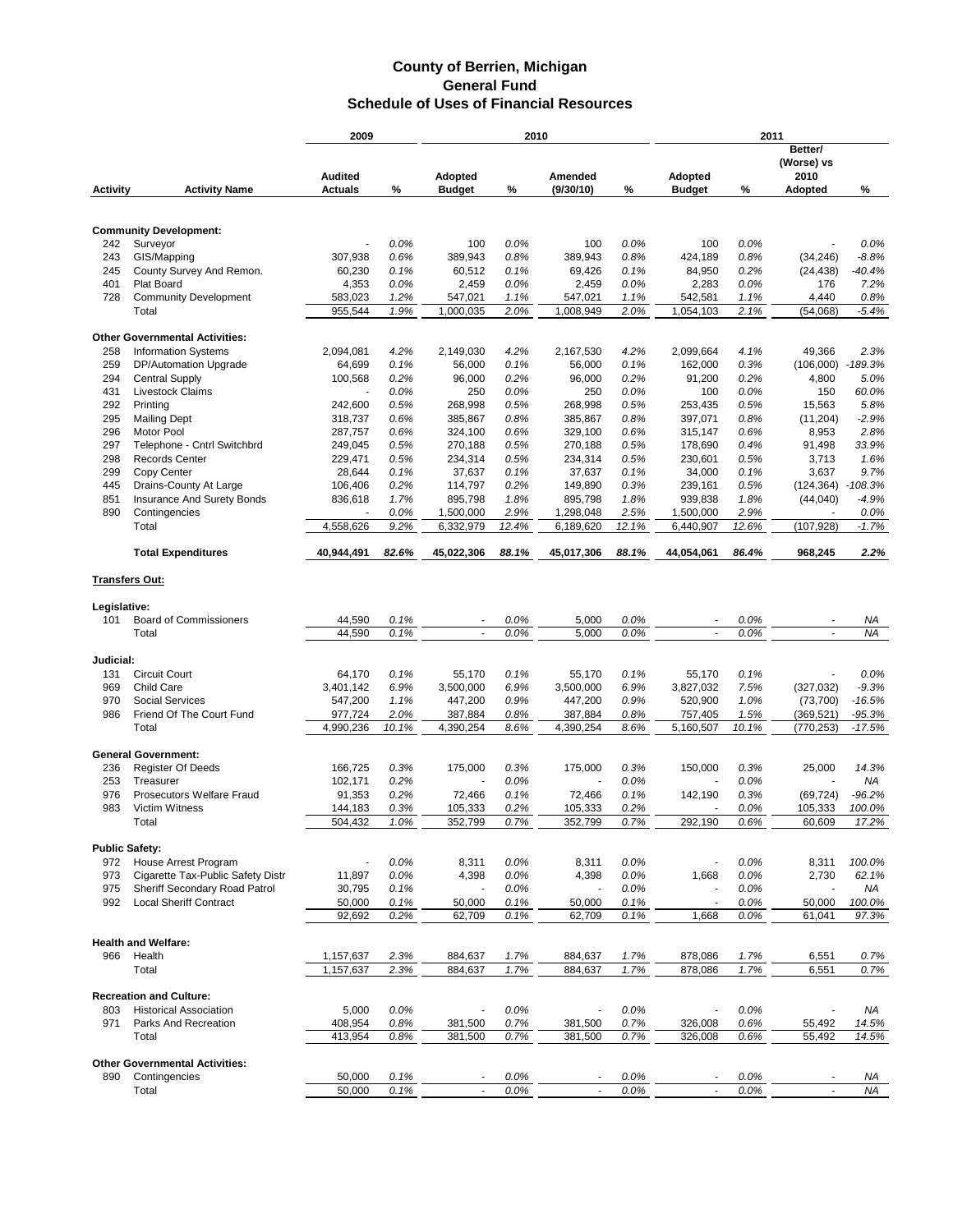|                                  |                                                 | 2009                 |              | 2010           |              |                          | 2011         |                |              |    |                               |                 |
|----------------------------------|-------------------------------------------------|----------------------|--------------|----------------|--------------|--------------------------|--------------|----------------|--------------|----|-------------------------------|-----------------|
|                                  |                                                 | <b>Audited</b>       |              | <b>Adopted</b> |              | Amended                  |              | <b>Adopted</b> |              |    | Better/<br>(Worse) vs<br>2010 |                 |
| <b>Activity</b>                  | <b>Activity Name</b>                            | <b>Actuals</b>       | %            | <b>Budget</b>  | %            | (9/30/10)                | %            | <b>Budget</b>  | %            |    | <b>Adopted</b>                | %               |
|                                  |                                                 |                      |              |                |              |                          |              |                |              |    |                               |                 |
|                                  |                                                 |                      |              |                |              |                          |              |                |              |    |                               |                 |
| <b>Capital Improvements</b>      |                                                 |                      |              |                |              |                          |              |                |              |    |                               |                 |
| 984<br>991                       | Public Improvement Fund<br><b>Vehicles Fund</b> | 1,106,000            | 2.2%<br>0.5% |                | 0.0%         |                          | 0.0%         | 275,000        | 0.5%         |    | (275,000)                     | NA              |
| Total                            |                                                 | 257,500<br>1,363,500 | 2.8%         | $\sim$         | 0.0%<br>0.0% | $\overline{\phantom{a}}$ | 0.0%<br>0.0% | 275,000        | 0.0%<br>0.5% |    | (275,000)                     | ΝA<br><b>NA</b> |
|                                  |                                                 |                      |              |                |              |                          |              |                |              |    |                               |                 |
|                                  | <b>Total Transfers Out</b>                      | 8,617,041            | 17.4%        | 6,071,899      | 11.9%        | 6,076,899                | 11.9%        | 6,933,459      | 13.6%        |    | (861, 560)                    | $-14.2%$        |
|                                  | <b>Total Uses of Financial Resources</b>        | \$49,561,532         | 100.0%       | \$51,094,205   | 100.0%       | \$51,094,205             | 100.0%       | \$50,987,520   | 100.0%       | \$ | 106,685                       | 0.2%            |
|                                  |                                                 |                      |              |                |              |                          |              |                |              |    |                               |                 |
| <b>Total by Functional Area:</b> |                                                 |                      |              |                |              |                          |              |                |              |    |                               |                 |
| Legislative                      |                                                 | \$1,758,154          | 3.5%         | \$1,799,716    | 3.5%         | \$1,866,216              | 3.7%         | \$1,739,510    | 3.4%         | \$ | 60.206                        | 3.3%            |
| Judicial                         |                                                 | 14,781,103           | 29.8%        | 14,900,616     | 29.2%        | 14,920,788               | 29.2%        | 15,063,563     | 29.5%        |    | (162, 947)                    | $-1.1%$         |
| <b>General Government</b>        |                                                 | 8,836,514            | 17.8%        | 9,433,781      | 18.5%        | 9,477,900                | 18.5%        | 9,176,312      | 18.0%        |    | 257,469                       | 2.7%            |
| <b>Public Safety</b>             |                                                 | 14,595,560           | 29.4%        | 15,194,403     | 29.7%        | 15,209,720               | 29.8%        | 14,922,185     | 29.3%        |    | 272,218                       | 1.8%            |
| <b>Health and Welfare</b>        |                                                 | 1,888,340            | 3.8%         | 1,659,606      | 3.2%         | 1,659,606                | 3.2%         | 1,623,172      | 3.2%         |    | 36,434                        | 2.2%            |
| <b>Recreation and Culture</b>    |                                                 | 774,191              | 1.6%         | 773,069        | 1.5%         | 761,406                  | 1.5%         | 692,768        | 1.4%         |    | 80,301                        | 10.4%           |
| <b>Community Development</b>     |                                                 | 955,544              | 1.9%         | 1,000,035      | 2.0%         | 1,008,949                | 2.0%         | 1,054,103      | 2.1%         |    | (54,068)                      | $-5.4%$         |
|                                  | <b>Other Governmental Activities</b>            | 4,608,626            | 9.3%         | 6,332,979      | 12.4%        | 6,189,620                | 12.1%        | 6,440,907      | 12.6%        |    | (107, 928)                    | $-1.7%$         |
| Capital Improvements             |                                                 | 1,363,500            | 2.8%         |                | 0.0%         |                          | 0.0%         | 275,000        | 0.5%         |    | (275,000)                     | ΝA              |
|                                  |                                                 |                      |              |                |              |                          |              |                |              |    |                               |                 |
|                                  | <b>Total Functional Areas</b>                   | \$49,561,532         | 100.0%       | \$51,094,205   | 100.0%       | \$51,094,205             | 100.0%       | \$50,987,520   | 100.0%       | \$ | 106,685                       | 0.2%            |
|                                  |                                                 |                      |              |                |              |                          |              |                |              |    |                               |                 |
|                                  | <b>Total by Account Grouping:</b>               |                      |              |                |              |                          |              |                |              |    |                               |                 |
| Salaries & Wages                 |                                                 | \$20.195.367         | 40.7%        | \$20,690,778   | 40.5%        | \$20,697,050             | 40.5%        | \$20,988,409   | 41.2%        | \$ | (297, 631)                    | $-1.4%$         |
| <b>Benefits</b>                  |                                                 |                      |              |                |              |                          |              |                |              |    |                               |                 |
| <b>Payroll Taxes</b>             |                                                 | 1,483,992            | 3.0%         | 1,578,376      | 3.1%         | 1,578,905                | 3.1%         | 1,603,509      | 3.1%         |    | (25, 133)                     | $-1.6%$         |
| Medical & Dental                 |                                                 | 5,619,713            | 11.3%        | 6,233,728      | 12.2%        | 6,233,708                | 12.2%        | 5,779,074      | 11.3%        |    | 454,654                       | 7.3%            |
| Life Insurance                   |                                                 | 100,638              | 0.2%         | 123,245        | 0.2%         | 123,245                  | 0.2%         | 122,100        | 0.2%         |    | 1,145                         | 0.9%            |
| Pension                          |                                                 | 2,773,734            | 5.6%         | 2,834,771      | 5.5%         | 2,836,419                | 5.6%         | 2,207,535      | 4.3%         |    | 627,236                       | 22.1%           |
|                                  | Workmen's Compensation Insurance                | 194,040              | 0.4%         | 199,635        | 0.4%         | 199,649                  | 0.4%         |                | 0.0%         |    | 199,635                       | 100.0%          |
| Total                            |                                                 | 10,172,116           | 20.5%        | 10,969,755     | 21.5%        | 10,971,926               | 21.5%        | 9,712,218      | 19.0%        |    | 1,257,537                     | 11.5%           |
| <b>Total Personnel Costs</b>     |                                                 | 30,367,483           | 61.3%        | 31,660,533     | 62.0%        | 31,668,976               | 62.0%        | 30,700,627     | 60.2%        |    | 959,906                       | 3.0%            |
| <b>Contractual Services</b>      |                                                 | 1,229,697            | 2.5%         | 1,446,349      | 2.8%         | 1,445,487                | 2.8%         | 1,222,973      | 2.4%         |    | 223,376                       | 15.4%           |
| <b>Health Services</b>           |                                                 | 564,133              | 1.1%         | 616,146        | 1.2%         | 651,139                  | 1.3%         | 725,386        | 1.4%         |    | (109, 240)                    | $-17.7%$        |
| Court Fees & Costs               |                                                 | 193.813              | 0.4%         | 236,300        | 0.5%         | 237,150                  | 0.5%         | 236,300        | 0.5%         |    |                               | 0.0%            |
| <b>Insurance &amp; Taxes</b>     |                                                 | 893,334              | 1.8%         | 956,048        | 1.9%         | 954,467                  | 1.9%         | 1,001,323      | 2.0%         |    | (45, 275)                     | $-4.7%$         |
| Legal and Audit                  |                                                 | 1,210,128            | 2.4%         | 1,310,441      | 2.6%         | 1,429,100                | 2.8%         | 1,309,116      | 2.6%         |    | 1,325                         | 0.1%            |
| Supplies                         |                                                 | 1,235,419            | 2.5%         | 1,489,693      | 2.9%         | 1,437,514                | 2.8%         | 1,364,863      | 2.7%         |    | 124,830                       | 8.4%            |
| Freight & Postage                |                                                 | 236,235              | 0.5%         | 291,500        | 0.6%         | 292,415                  | 0.6%         | 306,500        | 0.6%         |    | (15,000)                      | $-5.1%$         |
| Gas & Oil                        |                                                 | 190,809              | 0.4%         | 301,909        | 0.6%         | 286,763                  | 0.6%         | 303,101        | 0.6%         |    | (1, 192)                      | $-0.4%$         |
| Repair & Maintenance             |                                                 | 1,173,819            | 2.4%         | 1,254,335      | 2.5%         | 1,313,195                | 2.6%         | 1,245,722      | 2.4%         |    | 8,613                         | 0.7%            |
| Software)                        | Land, Building, & Equipment (Incl Tools &       | 256,545              | 0.5%         | 172,934        | 0.3%         | 245,829                  | 0.5%         | 281,009        | 0.6%         |    | (108, 075)                    | $-62.5%$        |
|                                  | Utilities (Phone, Electricity, Water/Sewer)     | 971,113              | 2.0%         | 1,249,685      | 2.4%         | 1,199,245                | 2.3%         | 1,312,801      | 2.6%         |    | (63, 116)                     | $-5.1%$         |
| Contingency                      |                                                 | 50,000               | 0.1%         | 1,500,000      | 2.9%         | 1,298,048                | 2.5%         | 1,500,000      | 2.9%         |    |                               | 0.0%            |
| Appropriations                   |                                                 | 8,617,041            | 17.4%        | 7,840,006      | 15.3%        | 7,880,099                | 15.4%        | 8,799,695      | 17.3%        |    | (959, 689)                    | $-12.2%$        |
| All Other Items                  |                                                 | 2,371,964            | 4.8%         | 768,326        | 1.5%         | 754,778                  | 1.5%         | 678,104        | 1.3%         |    | 90,222                        | 11.7%           |
|                                  |                                                 |                      |              |                |              |                          |              |                |              |    |                               |                 |
|                                  | <b>Total Account Groupings</b>                  | \$49,561,532 100.0%  |              | \$51,094,205   | 100.0%       | \$51,094,205             | 100.0%       | \$50,987,520   | 100.0%       | \$ | 106,685                       | 0.2%            |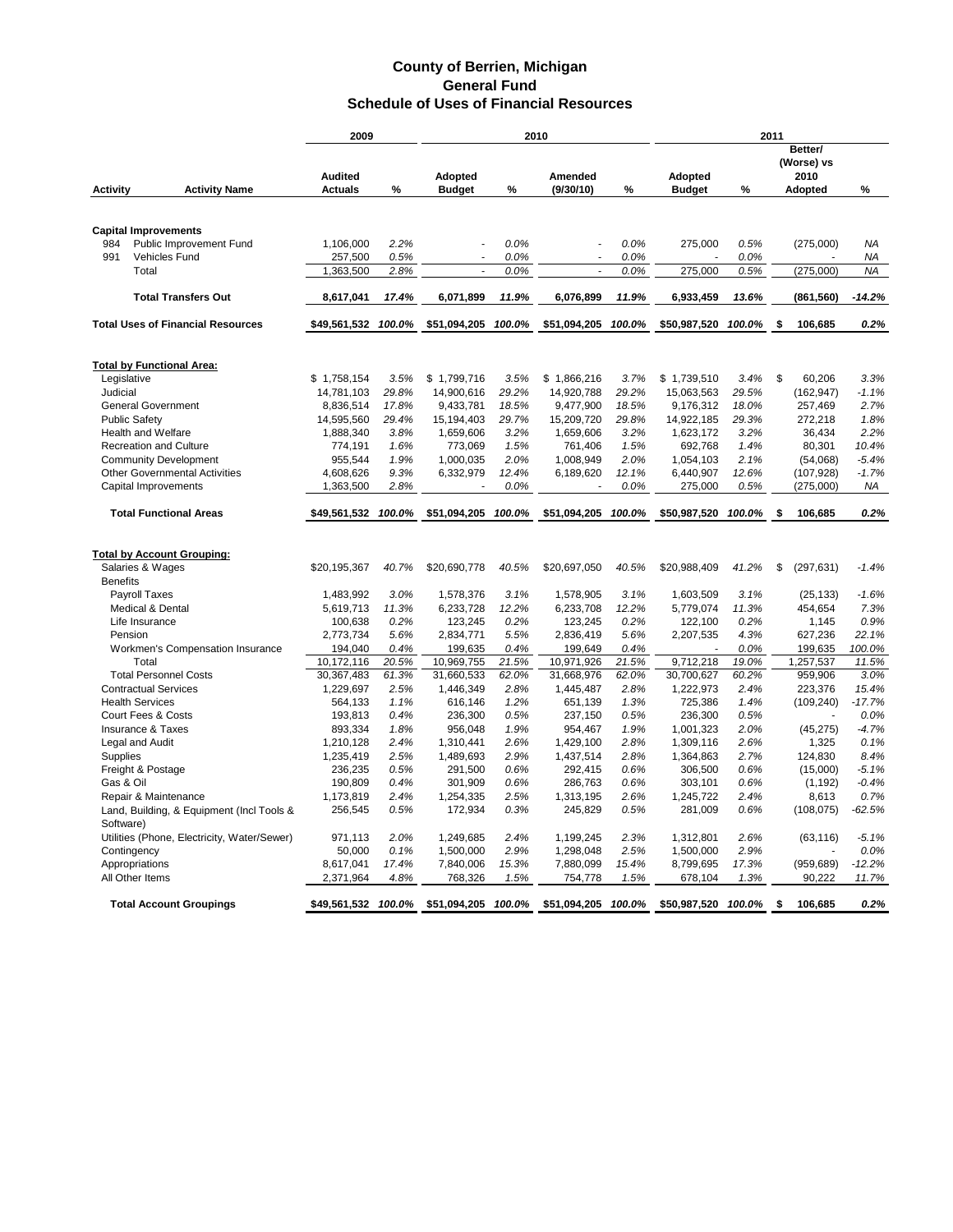#### **BERRIEN COUNTY MICHIGAN 2011 DEPARTMENTAL REVENUE**

| <b>ACCOUNT NUMBER</b> | <b>DEPARTMENT</b>                   | <b>ADOPTED BUDGET</b> |
|-----------------------|-------------------------------------|-----------------------|
| 101.00-101            | <b>BOARD OF COMMISSIONERS</b>       | \$1,885,652.00        |
| 101.00-130            | <b>TRIAL COURT</b>                  | \$161,730.00          |
| 101.00-136            | <b>DISTRICT COURT</b>               | \$3,996,100.00        |
| 101.00-148            | <b>PROBATE COURT</b>                | \$85,500.00           |
| 101.00-149            | <b>JUVENILE PROBATION</b>           | \$104,488.00          |
| 101.00-150            | PROB COURT ADMINISTRATION           | \$55,090.00           |
| 101.00-169            | <b>T C CASHIERING UNIT</b>          | \$200,080.00          |
| 101.00-191            | <b>ELECTIONS</b>                    | \$27,000.00           |
| 101.00-215            | <b>COUNTY CLERK</b>                 | \$793,800.00          |
| 101.00-225            | <b>TAX EQUALIZATION OFFICE</b>      | \$41,000.00           |
| 101.00-229            | PROSECUTORS OFFICE                  | \$177,436.00          |
| 101.00-236            | <b>REGISTER OF DEEDS</b>            | \$1,175,300.00        |
| 101.00-243            | <b>GIS/MAPPING</b>                  | \$69,600.00           |
| 101.00-245            | COUNTY SURVEY AND REMONUMENTATION   | \$85,000.00           |
| 101.00-253            | <b>TREASURER</b>                    | \$40,190,927.00       |
| 101.00-257            | <b>EXTENSN SERV</b>                 | \$5,650.00            |
| 101.00-258            | <b>INFORMATION SYSTEMS</b>          | \$429,000.00          |
| 101.00-265            | <b>COURTHOUSE AND GROUNDS</b>       | \$50.00               |
| 101.00-275            | <b>DRAIN COMMISSIONER</b>           | \$129,871.00          |
| 101.00-292            | <b>PRINTING</b>                     | \$15,350.00           |
| 101.00-295            | <b>MAILING DEPT</b>                 | \$2,500.00            |
| 101.00-296            | <b>MOTOR POOL</b>                   | \$1,887.00            |
| 101.00-297            | TELEPHONE - CNTRL SWITCHBRD         | \$14,400.00           |
| 101.00-305            | <b>SHERIFFS OFFICE &amp; PATROL</b> | \$662,860.00          |
| 101.00-311            | <b>JAIL INMATE REHABILITATN</b>     | \$18,000.00           |
| 101.00-331            | SHERIFFS MARINE SAFETY              | \$132,798.00          |
| 101.00-351            | <b>JAIL DIVISION</b>                | \$31,000.00           |
| 101.00-426            | <b>EMERGENCY MANAGEMENT</b>         | \$42,000.00           |
| 101.00-430            | <b>ANIMAL SHELTER</b>               | \$199,451.00          |
| 101.00-728            | <b>COMMUNITY DEVELOPMENT</b>        | \$254,000.00          |
|                       | <b>TOTAL</b>                        | \$50,987,520.00       |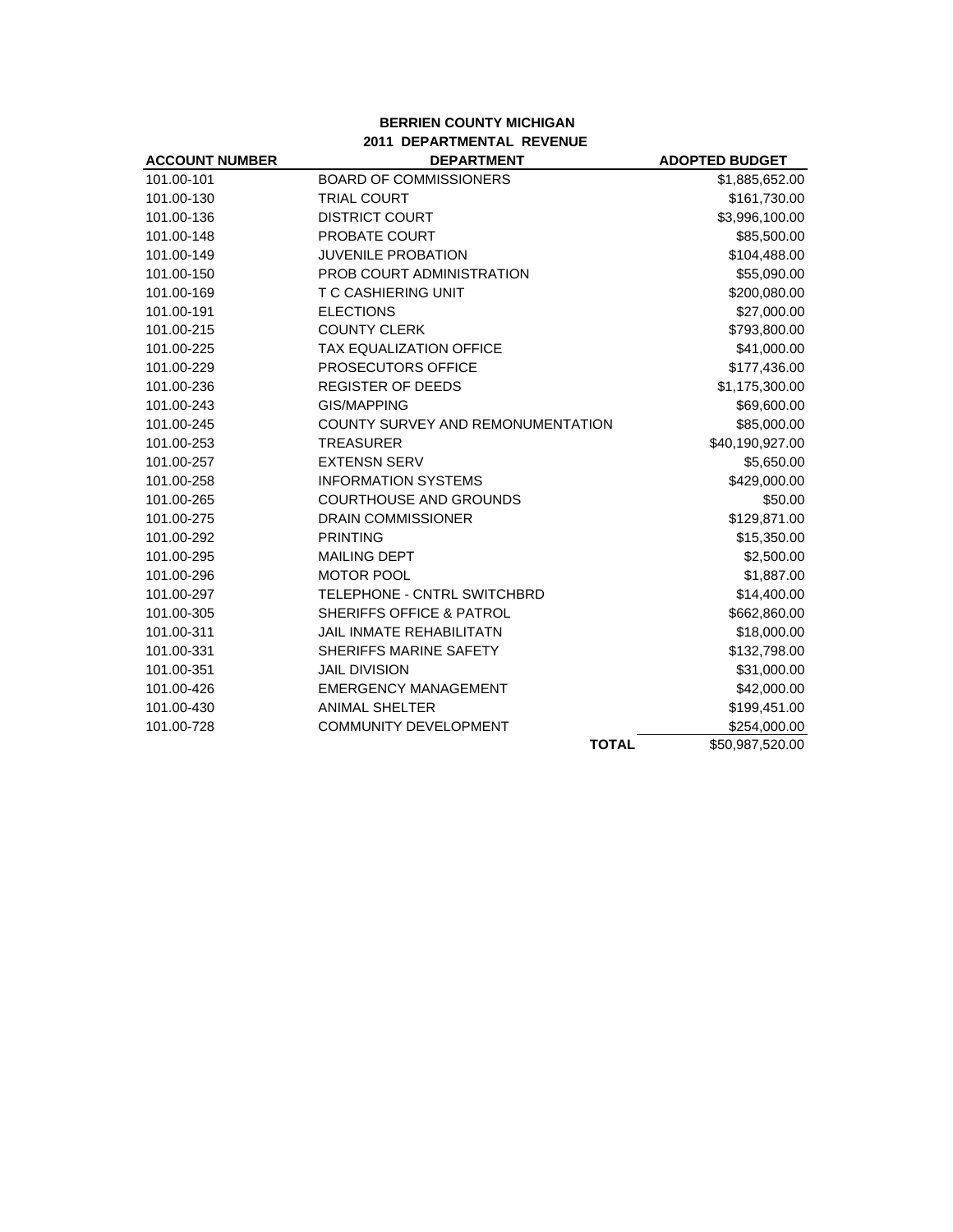#### **BERRIEN COUNTY MICHIGAN 2011 DEPARTMENTAL EXPENSE**

| <b>ACCOUNT NUMBER</b> | <b>DEPARTMENT</b>                  | <b>ADOPTED BUDGET</b> |
|-----------------------|------------------------------------|-----------------------|
| 101.00-101            | <b>BOARD OF COMMISSIONERS</b>      | \$1,515,264.00        |
| 101.00-130            | <b>TRIAL COURT</b>                 | \$2,132,104.00        |
| 101.00-131            | <b>CIRCUIT COURT</b>               | \$880,037.00          |
| 101.00-136            | <b>DISTRICT COURT</b>              | \$2,909,051.00        |
| 101.00-137            | <b>DISTRICT COURT PROBATION</b>    | \$639,541.00          |
| 101.00-147            | <b>INTAKE</b>                      | \$665,473.00          |
| 101.00-148            | <b>PROBATE COURT</b>               | \$252,208.00          |
| 101.00-149            | <b>JUVENILE PROBATION</b>          | \$833,443.00          |
| 101.00-150            | PROB COURT ADMINISTRATION          | \$841,229.00          |
| 101.00-151            | PROBATION-ADULT                    | \$20,106.00           |
| 101.00-167            | <b>JURY BOARD</b>                  | \$32,715.00           |
| 101.00-169            | <b>T C CASHIERING UNIT</b>         | \$752,319.00          |
| 101.00-172            | <b>COUNTY ADMINISTRATOR</b>        | \$224,246.00          |
| 101.00-191            | <b>ELECTIONS</b>                   | \$81,399.00           |
| 101.00-201            | FINANCIAL SERV DIVISION/ACCTG DEPT | \$420,837.00          |
| 101.00-210            | <b>CORPORATE COUNSEL</b>           | \$120,759.00          |
| 101.00-215            | <b>COUNTY CLERK</b>                | \$1,104,056.00        |
| 101.00-225            | <b>TAX EQUALIZATION OFFICE</b>     | \$593,559.00          |
| 101.00-226            | PERSONNEL DEPT.                    | \$330,103.00          |
| 101.00-229            | <b>PROSECUTORS OFFICE</b>          | \$2,696,987.00        |
| 101.00-233            | PURCHASING DEPT                    | \$67,909.00           |
| 101.00-236            | <b>REGISTER OF DEEDS</b>           | \$444,423.00          |
| 101.00-242            | <b>SURVEYOR</b>                    | \$100.00              |
| 101.00-243            | GIS/MAPPING                        | \$424,189.00          |
| 101.00-245            | COUNTY SURVEY AND REMONUMENTATION  | \$84,950.00           |
| 101.00-253            | <b>TREASURER</b>                   | \$398,346.00          |
| 101.00-257            | <b>EXTENSN SERV</b>                | \$259,782.00          |
| 101.00-258            | <b>INFORMATION SYSTEMS</b>         | \$2,099,664.00        |
| 101.00-259            | DP/AUTOMATION UPGRADE              | \$162,000.00          |
| 101.00-261            | <b>BLDG AUTHORITY ADM</b>          | \$840.00              |
| 101.00-265            | <b>COURTHOUSE AND GROUNDS</b>      | \$1,277,002.00        |
| 101.00-266            | SOUTH COUNTY BUILDING              | \$355,142.00          |
| 101.00-269            | OTHER COUNTY PROPERTY              | \$161,800.00          |
| 101.00-270            | <b>ADMINISTRATION CENTER</b>       | \$276,799.00          |
| 101.00-271            | 2100 EMPIRE COMPLEX                | \$243,228.00          |
| 101.00-272            | <b>TRAINING FACILITY</b>           | \$20,200.00           |
| 101.00-275            | DRAIN COMMISSIONER                 | \$314,423.00          |
| 101.00-292            | <b>PRINTING</b>                    | \$253,435.00          |
| 101.00-294            | <b>CENTRAL SUPPLY</b>              | \$91,200.00           |
| 101.00-295            | <b>MAILING DEPT</b>                | \$397,071.00          |
| 101.00-296            | <b>MOTOR POOL</b>                  | \$315,147.00          |
| 101.00-297            | TELEPHONE - CNTRL SWITCHBRD        | \$178,690.00          |
| 101.00-298            | <b>RECORDS CENTER</b>              | \$230,601.00          |
| 101.00-299            | <b>COPY CENTER</b>                 | \$34,000.00           |
| 101.00-305            | SHERIFFS OFFICE & PATROL           | \$4,409,599.00        |
| 101.00-311            | JAIL INMATE REHABILITATN           | \$18,000.00           |
| 101.00-325            | <b>SHERIFFS RADIOS</b>             | \$85,687.00           |
| 101.00-331            | SHERIFFS MARINE SAFETY             | \$260,007.00          |
| 101.00-351            | <b>JAIL DIVISION</b>               | \$8,381,158.00        |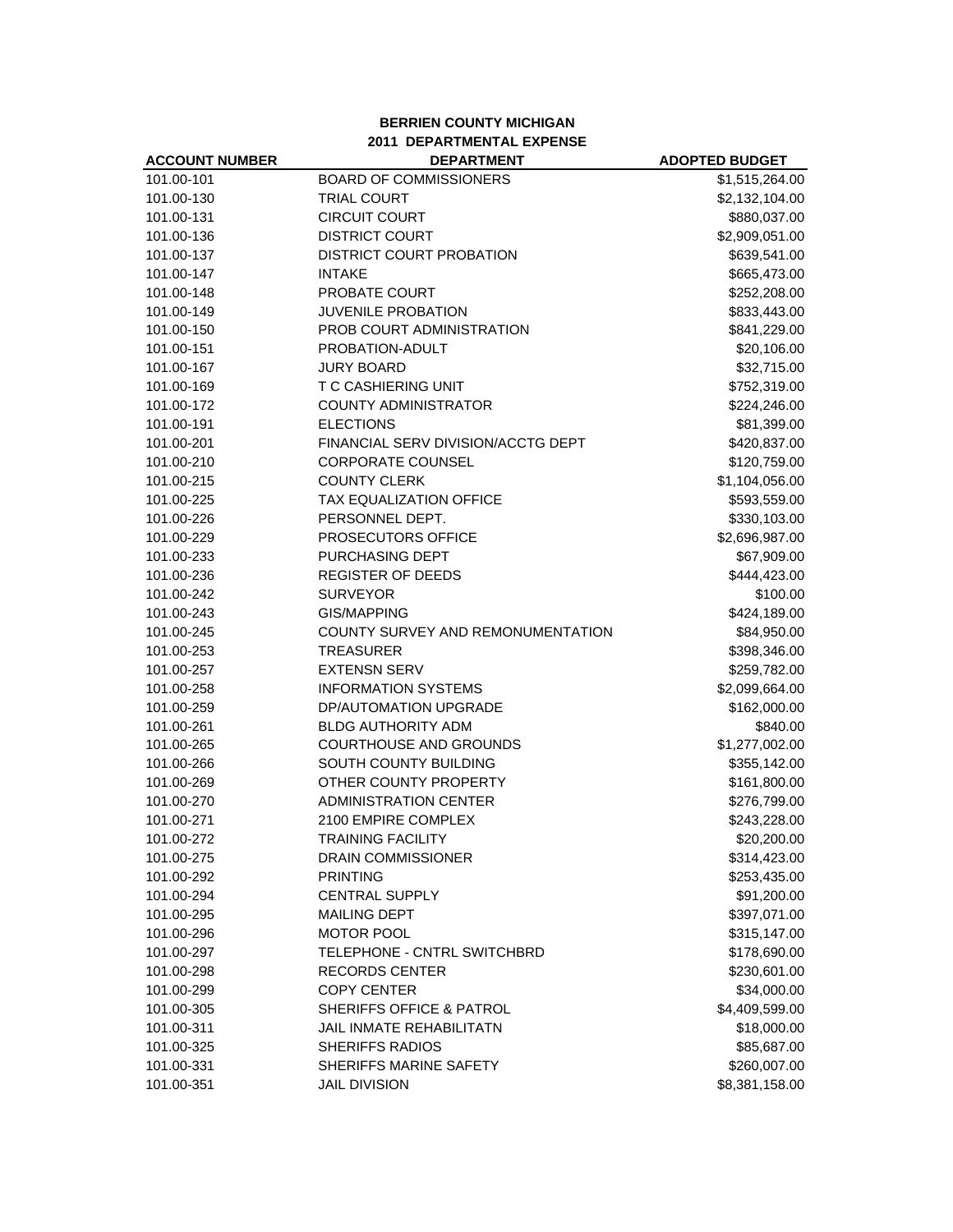| <b>ACCOUNT NUMBER</b> | <b>DEPARTMENT</b>             | <b>ADOPTED BUDGET</b> |
|-----------------------|-------------------------------|-----------------------|
| 101.00-352            | <b>JAIL MAINTENANCE</b>       | \$986,237.00          |
| 101.00-354            | <b>TRAIN FACILITY-SHERIFF</b> | \$4,913,00            |
| 101.00-401            | PLAT BOARD                    | \$2,283.00            |
| 101.00-421            | <b>COUNTY BLDG SECURITY</b>   | \$126,310.00          |
| 101.00-426            | <b>EMERGENCY MANAGEMENT</b>   | \$292,058,00          |
| 101.00-430            | <b>ANIMAL SHELTER</b>         | \$482,858,00          |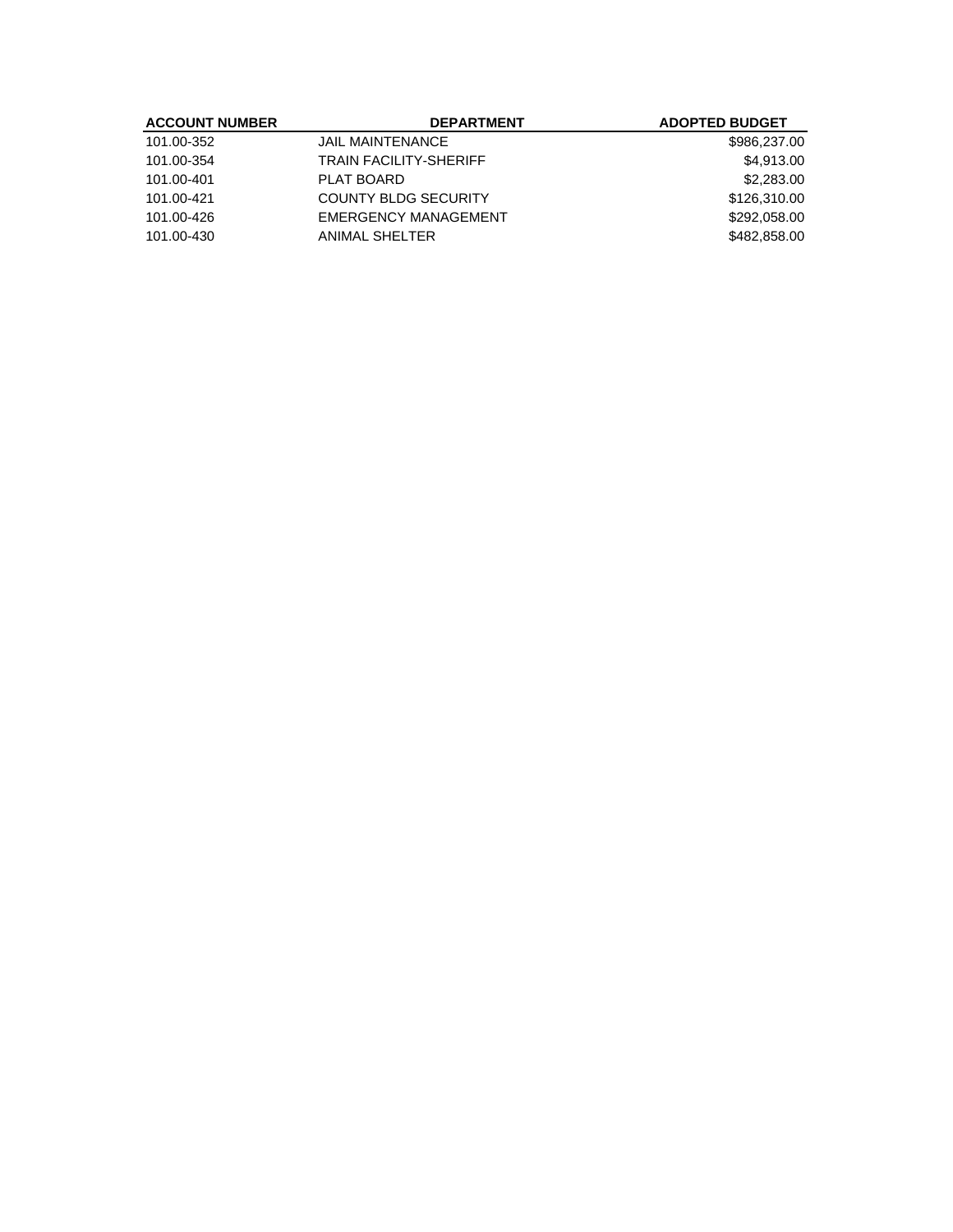| <b>ACCOUNT NUMBER</b> | <b>DEPARTMENT</b>                 | <b>ADOPTED BUDGET</b> |
|-----------------------|-----------------------------------|-----------------------|
| 101.00-431            | LIVESTOCK CLAIMS                  | \$100.00              |
| 101.00-445            | DRAINS-COUNTY AT LARGE            | \$239,161.00          |
| 101.00-605            | <b>CONTAGIOUS DISEASE</b>         | \$28,250.00           |
| 101.00-648            | <b>MEDICAL EXAMINER</b>           | \$102,300.00          |
| 101.00-681            | <b>VETERANS BURIAL</b>            | \$12,000.00           |
| 101.00-682            | <b>VETERANS SERVICES</b>          | \$102,536.00          |
| 101.00-728            | <b>COMMUNITY DEVELOPMENT</b>      | \$542,581.00          |
| 101.00-803            | HISTORICAL ASSOCIATION            | \$106,978.00          |
| 101.00-851            | <b>INSURANCE AND SURETY BNDS</b>  | \$939,838.00          |
| 101.00-890            | <b>CONTINGENCIES</b>              | \$1,500,000.00        |
| 101.00-966            | <b>HEALTH</b>                     | \$878,086.00          |
| 101.00-968            | <b>MENTAL HEALTH</b>              | \$500,000.00          |
| 101.00-969            | <b>CHILD CARE</b>                 | \$3,827,032.00        |
| 101.00-970            | <b>SOCIAL SERVICES</b>            | \$520,900.00          |
| 101.00-971            | <b>PARKS AND RECREATION</b>       | \$326,008.00          |
| 101.00-973            | CIGARETTE TAX-PUBLIC SAFETY DISTR | \$1,668.00            |
| 101.00-976            | PROSECUTORS WELFARE FRAUD         | \$142,190.00          |
| 101.00-984            | PUBLIC IMPROVEMENT FUND           | \$275,000.00          |
| 101.00-986            | FRIEND OF THE COURT-FUND 215.00   | \$757,405.00          |
|                       | <b>TOTAL</b>                      | \$50,987,520.00       |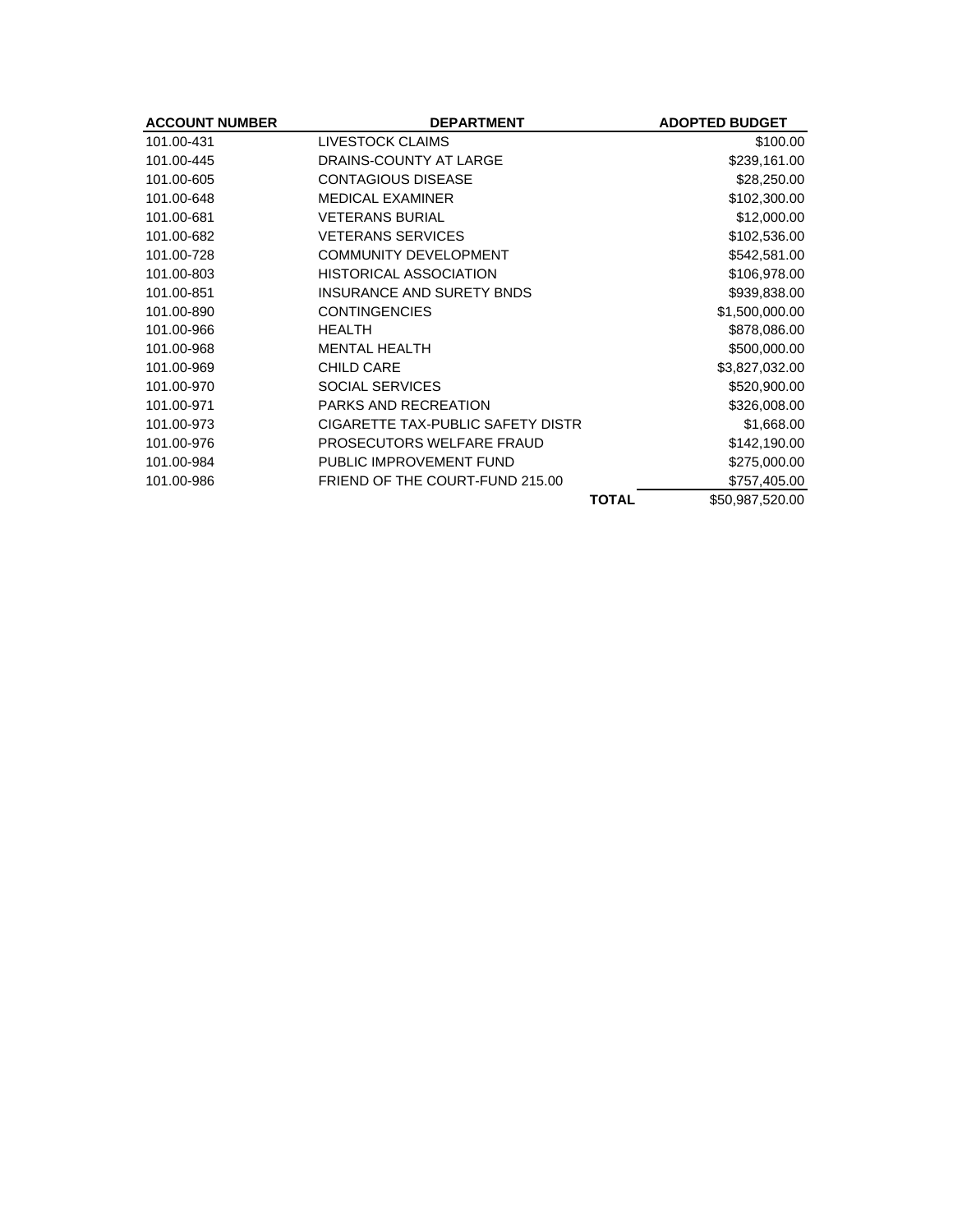### **BERRIEN COUNTY MICHIGAN 2011 DEPARTMENTAL REVENUE 101.00 - 101 BOARD OF COMMISSIONERS**

| <b>ACCOUNT NUMBER</b> | <b>DEPARTMENT</b>                | <b>ADOPTED BUDGET</b> |
|-----------------------|----------------------------------|-----------------------|
| 541.01                | JUDGES SALARY STANDARD           | \$504,000.00          |
| 546.00                | STATE COURT FUNDING              | \$1,068,000.00        |
| 633.00                | <b>SERVICE CHARGES</b>           | \$30.00               |
| 648.00                | SALES SCRAP AND SALVAGE          | \$2,000.00            |
| 668.03                | RENT-STATE FARM-THREE OAKS       | \$8,100.00            |
| 676.02                | <b>COMM CORRECTIONS REIMBURS</b> | \$41,551.00           |
| 676.15                | PENS ADM SVC FEE-MTL HLTH        | \$16,300.00           |
| 676.23                | ADM/POST REIMB-TAX SALE          | \$140,000.00          |
| 676.38                | INMATE REIMBURSEMENT-RDK         | \$36,000.00           |
| 686.00                | OTHER REIMBURSEMENTS             | \$7,915.00            |
| 692.00                | CARS                             | \$5,000.00            |
| 692.01                | <b>GRAVEMARKERS</b>              | \$1,783.00            |
| 695.00                | <b>VENDING MACHINES</b>          | \$3,000.00            |
| 699.00                | <b>CONTRIBUTION OTHER FUNDS</b>  | \$51,973.00           |
|                       | <b>ACTIVITY TOTALS</b>           | \$1,885,652.00        |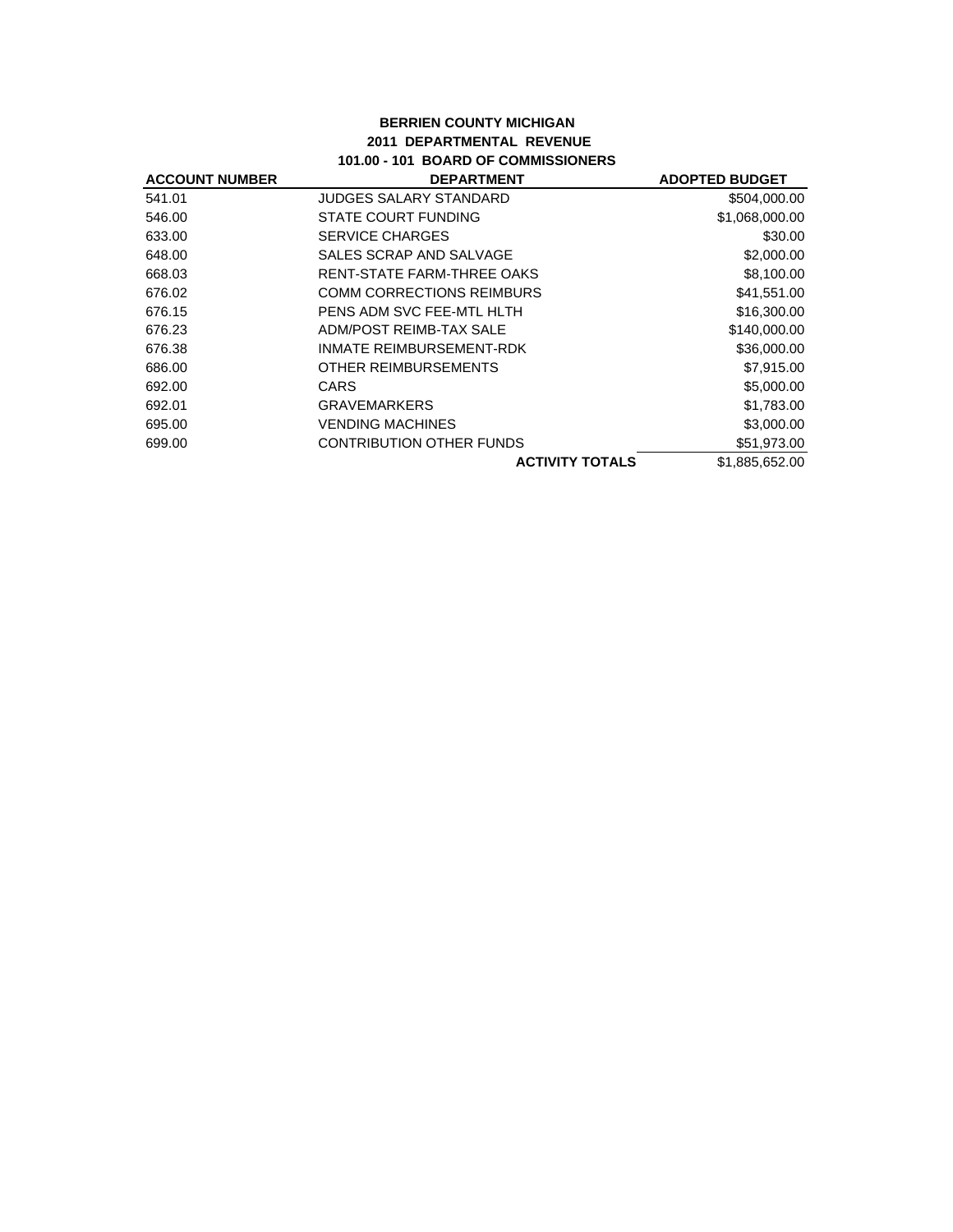## **BERRIEN COUNTY MICHIGAN 2011 DEPARTMENTAL REVENUE 101.00 - 130 TRIAL COURT**

| <b>ACCOUNT NUMBER</b> | <b>DEPARTMENT</b>                | <b>ADOPTED BUDGET</b> |
|-----------------------|----------------------------------|-----------------------|
| 543.01                | STATE JUROR REIMBURSEMENT        | \$40,000.00           |
| 545.00                | STATE AID-CASEFLOW ASST          | \$58,000.00           |
| 605.01                | LATE FEE                         | \$1,000.00            |
| 605.04                | DNA ASSESS COURT FEE 10%         | \$150.00              |
| 613.00                | BOND COSTS                       | \$60,000.00           |
| 631.02                | <b>VIDEO REPRODUCTION-COURTS</b> | \$2,580.00            |
|                       | <b>ACTIVITY TOTALS</b>           | \$161.730.00          |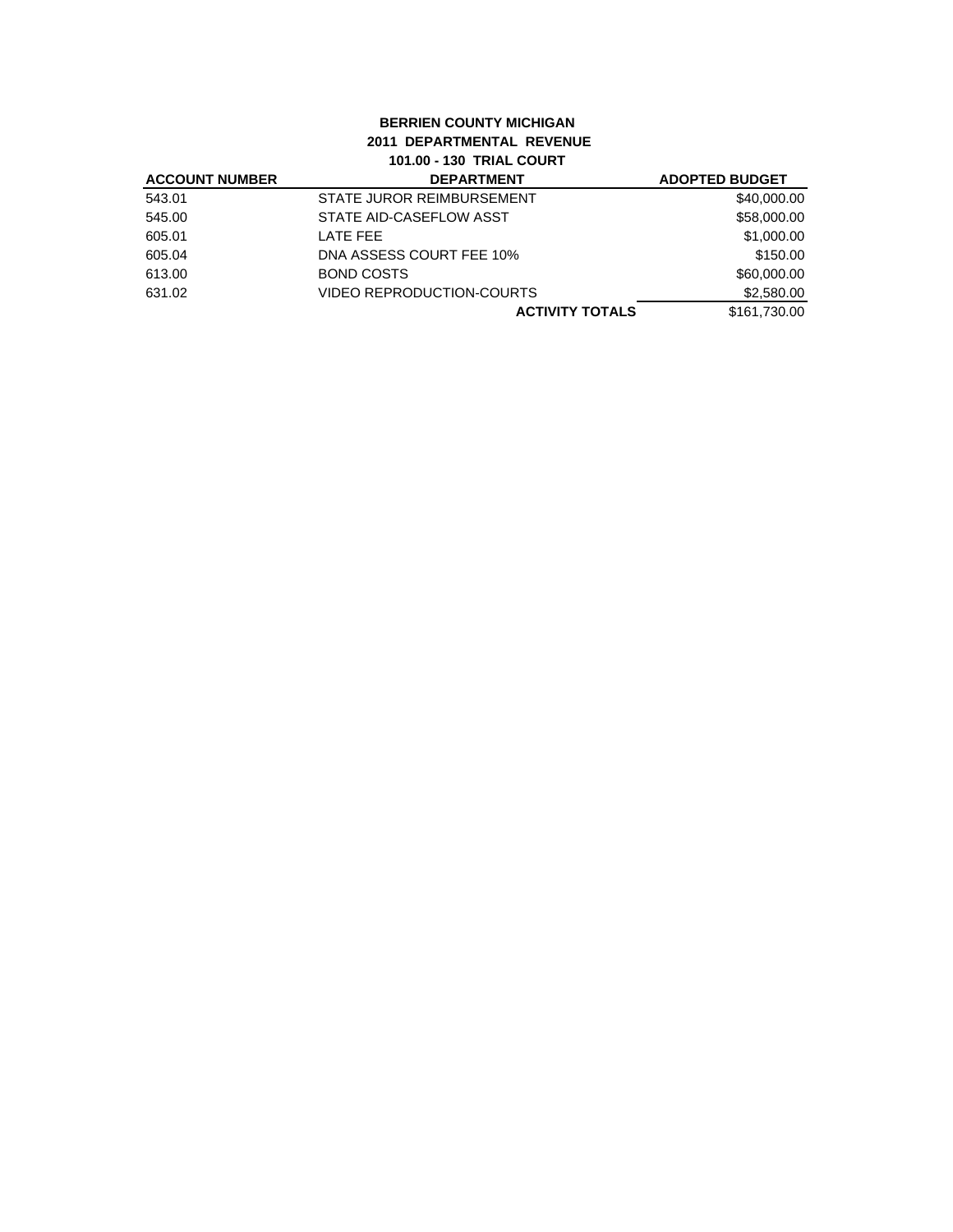## **BERRIEN COUNTY MICHIGAN 2011 DEPARTMENTAL REVENUE 101.00 - 136 DISTRICT COURT**

| <b>ACCOUNT NUMBER</b> | <b>DEPARTMENT</b>                | <b>ADOPTED BUDGET</b> |
|-----------------------|----------------------------------|-----------------------|
| 533.00                | BERRIEN COUNTY ORDINANCES        | \$600.00              |
| 604.00                | DISTRICT COURT COSTS             | \$2,335,000.00        |
| 605.00                | <b>CRIME VICTIM RIGHT ASSESS</b> | \$20,000.00           |
| 605.01                | LATE FEE                         | \$72,000.00           |
| 605.02                | LATE FEE-STATE                   | \$3,500.00            |
| 605.06                | <b>NPIFEE</b>                    | \$37,000.00           |
| 614.00                | MISC & CIVIL FEES                | \$500,000.00          |
| 625.10                | <b>SERVICE FEES</b>              | \$148,000.00          |
| 630.01                | <b>SCREENING FEES</b>            | \$85,000.00           |
| 630.03                | DRIVERS LIC REINSTATE FEE        | \$60,000.00           |
| 656.00                | <b>BOND FORFEITURE</b>           | \$80,000.00           |
| 658.00                | ORDINANCE FINES & COSTS          | \$650,000.00          |
| 666.00                | <b>INTEREST EARNED-OTHER</b>     | \$5,000.00            |
|                       | <b>ACTIVITY TOTALS</b>           | \$3,996,100.00        |
|                       |                                  |                       |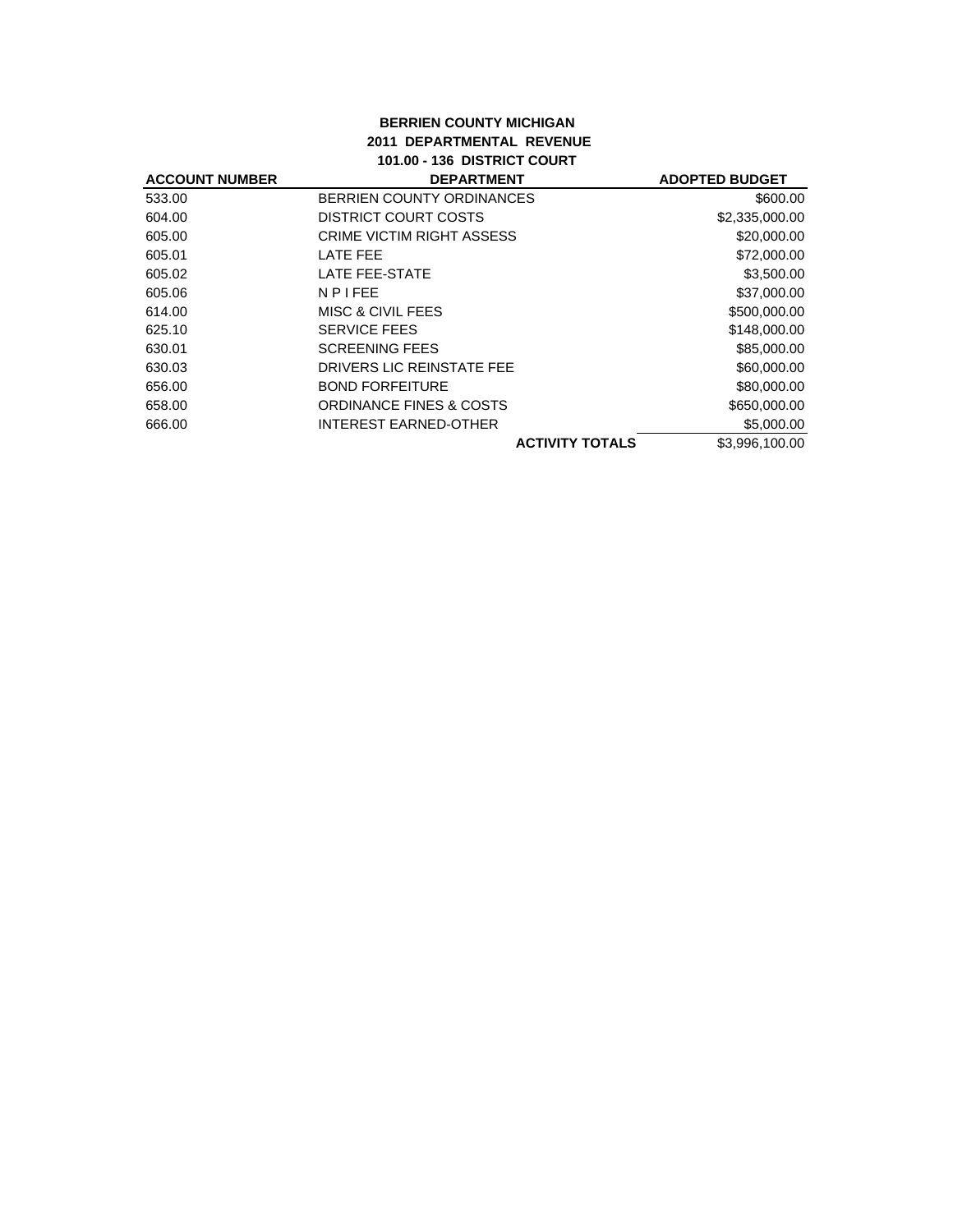# **BERRIEN COUNTY MICHIGAN 2011 DEPARTMENTAL REVENUE 101.00 - 148 PROBATE COURT**

| <b>ACCOUNT NUMBER</b> | <b>DEPARTMENT</b>        | <b>ADOPTED BUDGET</b> |
|-----------------------|--------------------------|-----------------------|
| 616.00                | PROBATE COURT FEES       | \$83,000.00           |
| 633.00                | <b>SERVICE CHARGES</b>   | \$1,900.00            |
| 676.00                | <b>REIMBURSEMENTS</b>    | \$100.00              |
| 676.10                | <b>REIMB-LIP REVIEWS</b> | \$500.00              |
|                       | <b>ACTIVITY TOTALS</b>   | \$85,500.00           |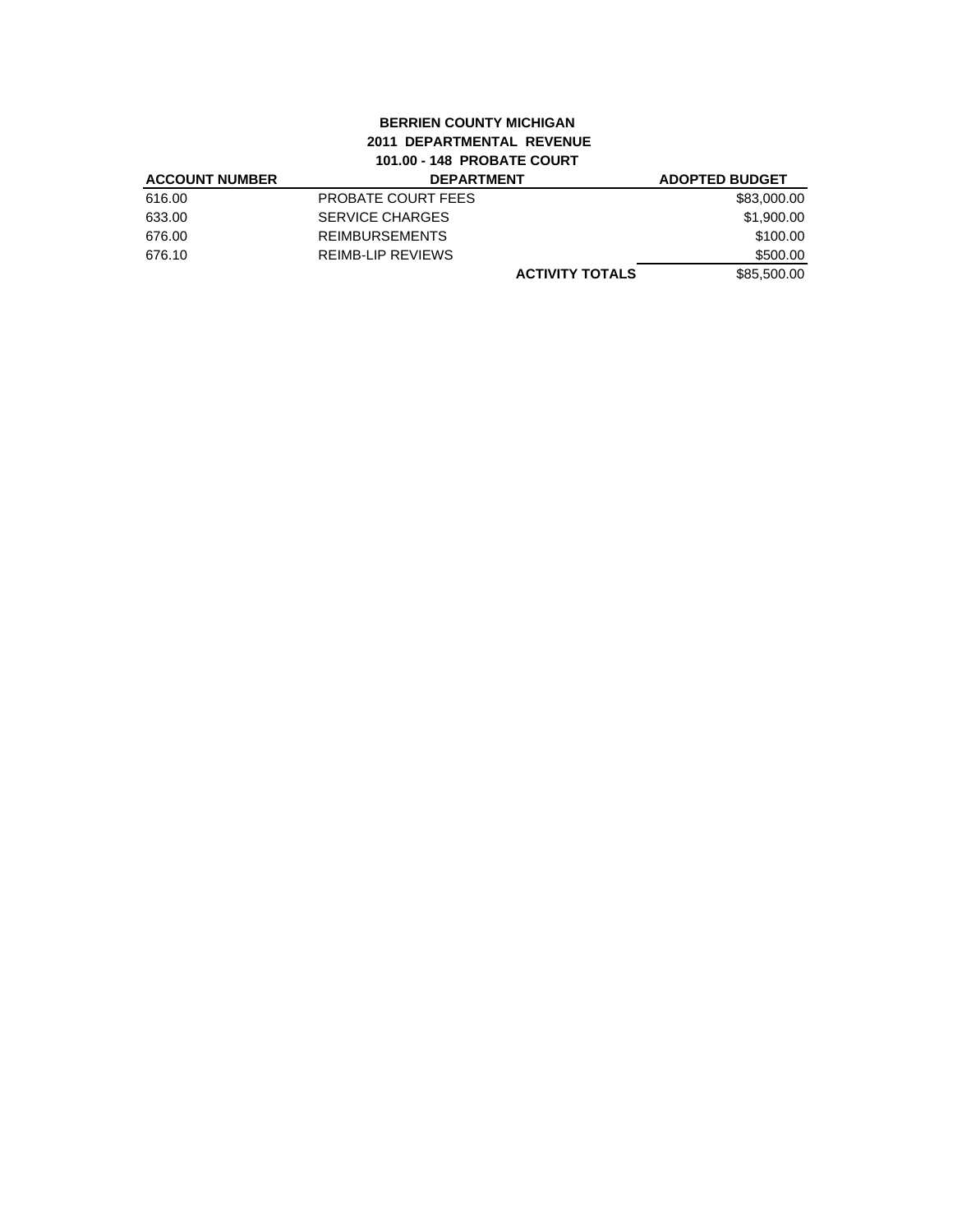### **BERRIEN COUNTY MICHIGAN 2011 DEPARTMENTAL REVENUE 101.00 - 149 JUVENILE PROBATION**

| <b>ACCOUNT NUMBER</b> | <b>DEPARTMENT</b>         | <b>ADOPTED BUDGET</b> |
|-----------------------|---------------------------|-----------------------|
| 541.02                | JUVENILE OFFICER SAL REIM | \$78,388.00           |
| 625.10                | <b>SERVICE FEES</b>       | \$25.000.00           |
| 676.00                | <b>REIMBURSEMENTS</b>     | \$1.100.00            |
|                       | <b>ACTIVITY TOTALS</b>    | \$104,488,00          |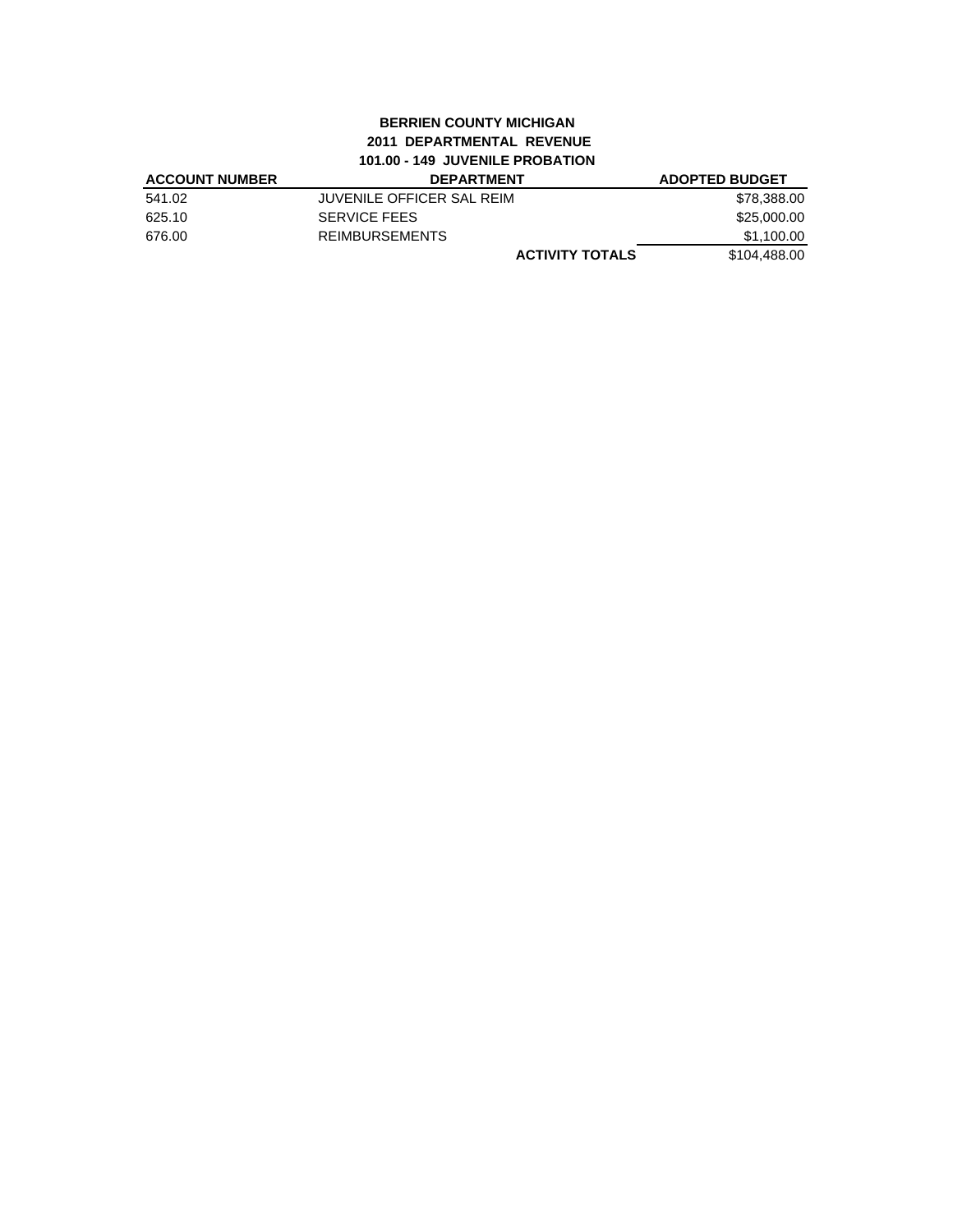### **BERRIEN COUNTY MICHIGAN 2011 DEPARTMENTAL REVENUE 101.00 - 150 PROB COURT ADMINISTRATION**

| <b>ACCOUNT NUMBER</b> | <b>DEPARTMENT</b>                | <b>ADOPTED BUDGET</b> |
|-----------------------|----------------------------------|-----------------------|
| 542.00                | <b>COURT APPT ATTORNEY-MINOR</b> | \$3,000.00            |
| 604.01                | COURT COSTS                      | \$2,000.00            |
| 604.02                | TRAFFIC COSTS                    | \$800.00              |
| 622.01                | CCF COLLECTION FEE               | \$45,000.00           |
| 622.03                | ADOPTION RESEARCH FEES           | \$2,500.00            |
| 633.00                | <b>SERVICE CHARGES</b>           | \$550.00              |
| 676.00                | <b>REIMBURSEMENTS</b>            | \$1,140.00            |
| 686.00                | OTHER REIMBURSEMENTS             | \$100.00              |
|                       | <b>ACTIVITY TOTALS</b>           | \$55,090,00           |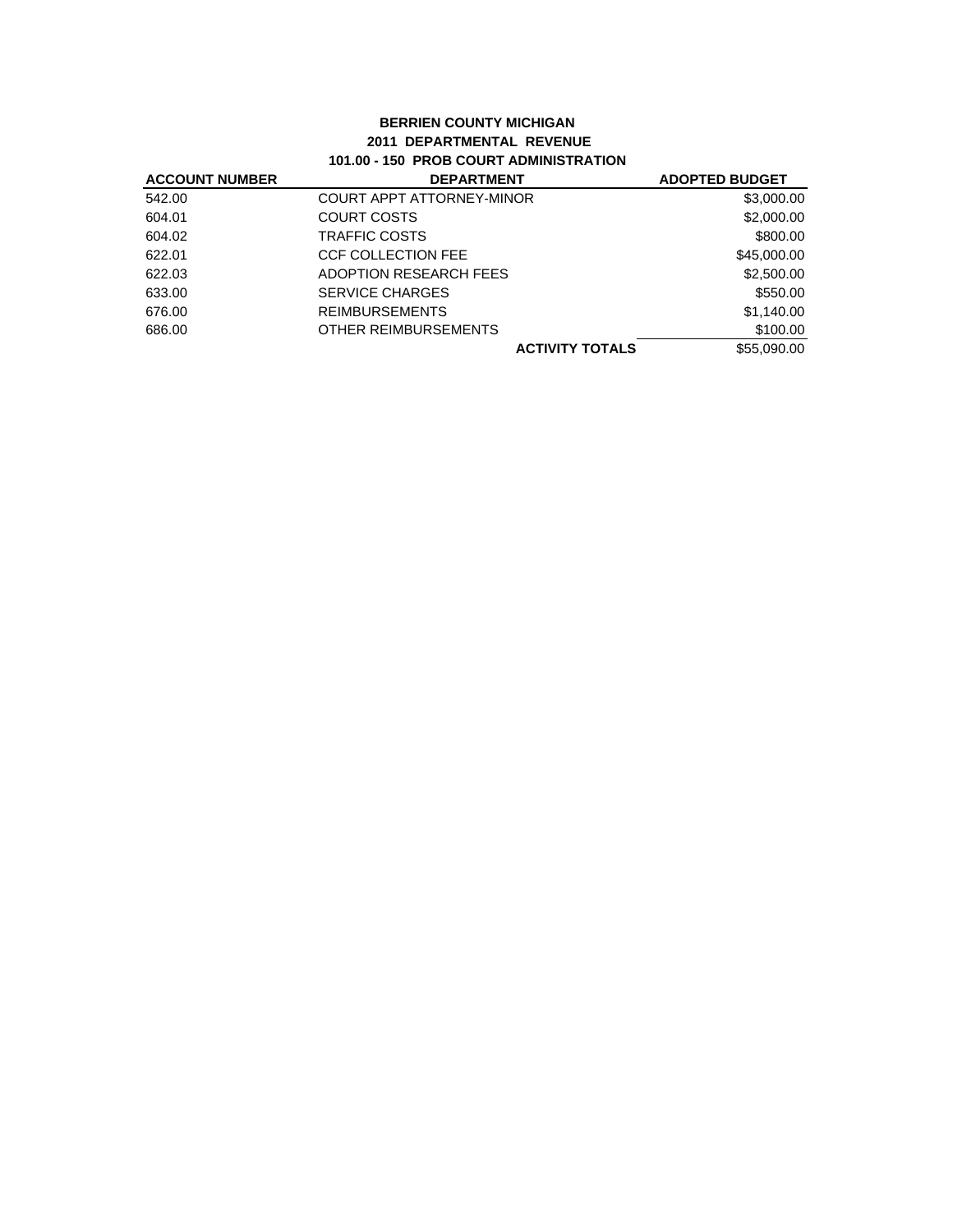# **BERRIEN COUNTY MICHIGAN 2011 DEPARTMENTAL REVENUE 101.00 - 169 T C CASHIERING UNIT**

| <b>ACCOUNT NUMBER</b> | <b>DEPARTMENT</b>      | <b>ADOPTED BUDGET</b> |
|-----------------------|------------------------|-----------------------|
| 542.02                | ATTORNEY FEES          | \$200,000,00          |
| 686.00                | OTHER REIMBURSEMENTS   | \$80.00               |
|                       | <b>ACTIVITY TOTALS</b> | \$200,080,00          |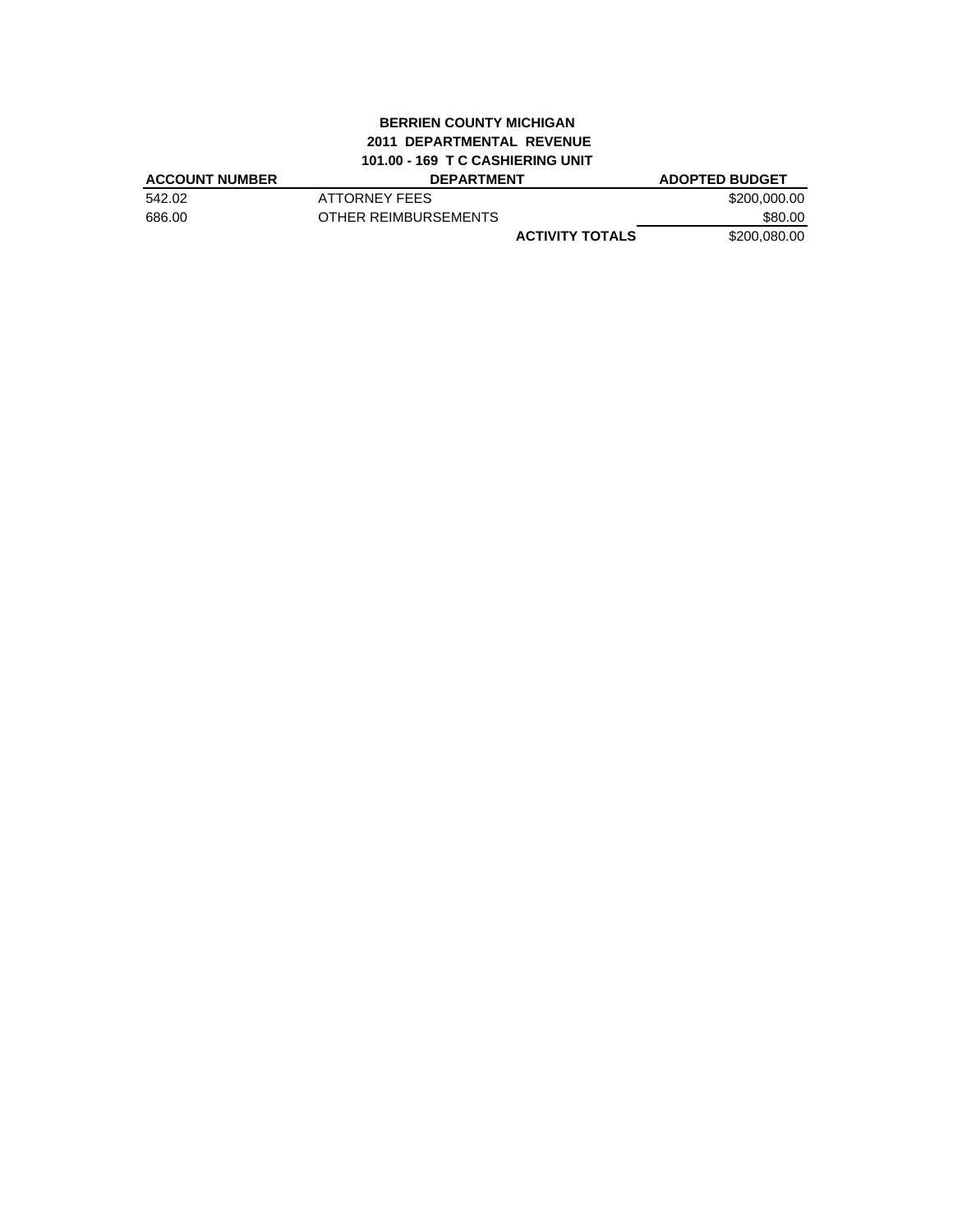# **BERRIEN COUNTY MICHIGAN 2011 DEPARTMENTAL REVENUE 101.00 - 191 ELECTIONS**

| <b>ACCOUNT NUMBER</b> | <b>DEPARTMENT</b>              | <b>ADOPTED BUDGET</b> |
|-----------------------|--------------------------------|-----------------------|
| 633.01                | <b>VOTER REGISTRATION LIST</b> | \$500.00              |
| 633.05                | SERVICE CHARGES-CODING         | \$7,000.00            |
| 633.06                | CANVASS FEES                   | \$2,800.00            |
| 686.22                | STATE VOTER REG REIMB          | \$2,200.00            |
| 686.23                | <b>BALLOT PRINTING REIMB</b>   | \$10,000.00           |
| 686.25                | ELECT PUB REIMB                | \$4,500.00            |
|                       | <b>ACTIVITY TOTALS</b>         | \$27,000.00           |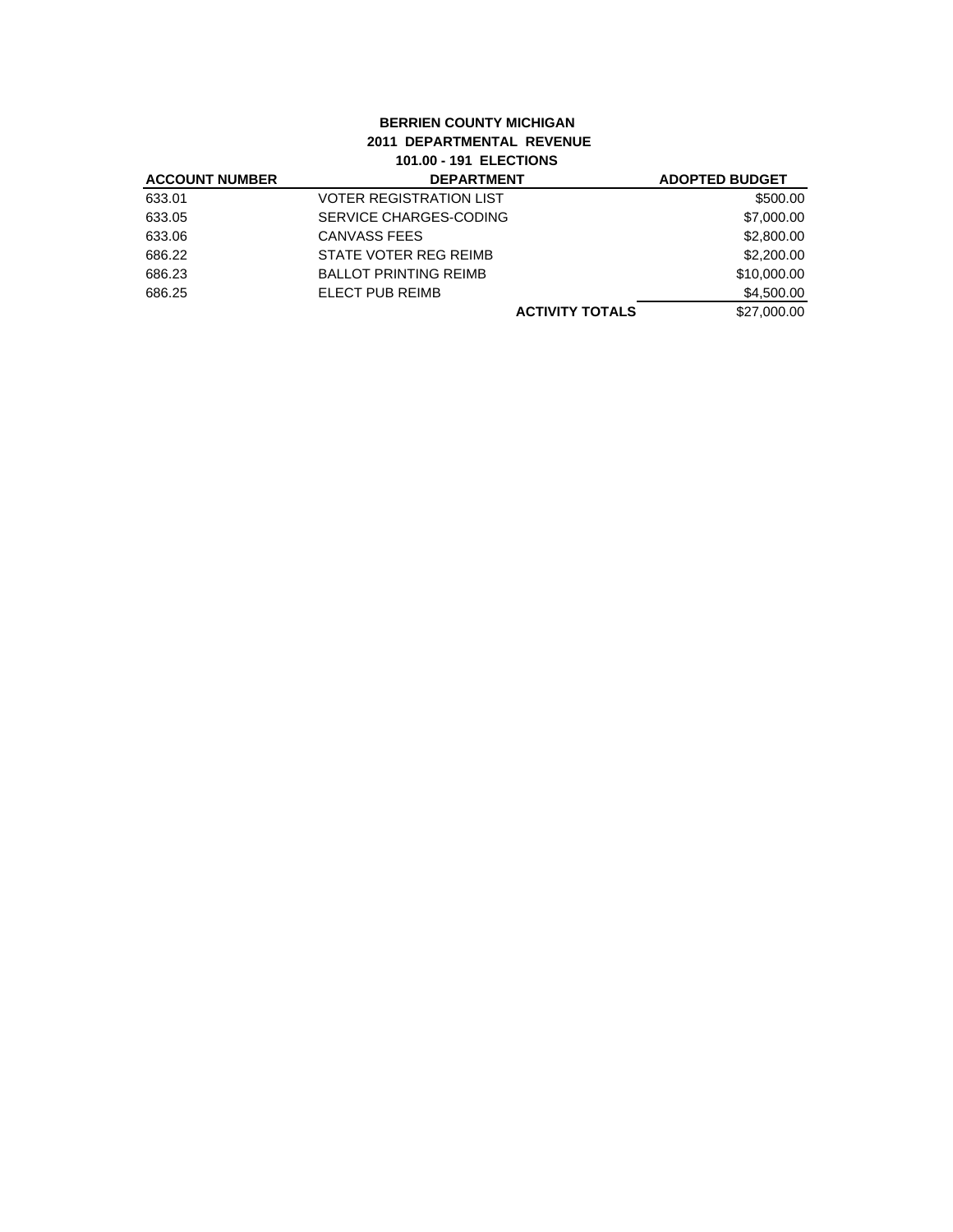## **BERRIEN COUNTY MICHIGAN 2011 DEPARTMENTAL REVENUE 101.00 - 215 COUNTY CLERK**

| <b>ACCOUNT NUMBER</b> | <b>DEPARTMENT</b>                | <b>ADOPTED BUDGET</b> |
|-----------------------|----------------------------------|-----------------------|
| 477.00                | <b>DOG LICENSES</b>              | \$12,000.00           |
| 478.00                | <b>PISTOL PERMITS</b>            | \$20,000.00           |
| 479.00                | <b>MARRIAGE LICENSES</b>         | \$7,000.00            |
| 480.00                | PROFESSIONAL REGISTRATION        | \$100.00              |
| 603.00                | <b>CIRCUIT COURT COSTS</b>       | \$320,000.00          |
| 605.00                | <b>CRIME VICTIM RIGHT ASSESS</b> | \$5,800.00            |
| 608.00                | <b>CIRCUIT ENTRY (FILE FEES)</b> | \$31,000.00           |
| 608.01                | <b>CIRCUIT MOTION FEES</b>       | \$14,000.00           |
| 610.00                | <b>CIRCUIT TRIAL FEES</b>        | \$6,500.00            |
| 611.00                | <b>CIRCUIT COURT APPEALS</b>     | \$500.00              |
| 612.00                | <b>CIRCUIT TRANSCRIPTS</b>       | \$102,000.00          |
| 622.00                | <b>CERTIFIED COPIES</b>          | \$202,000.00          |
| 622.04                | NON-CERTIFIED COPY FEE           | \$300.00              |
| 623.00                | PARTNERSHIP FILING & DISS        | \$1,600.00            |
| 624.00                | <b>ASSUMED NAMES</b>             | \$10,000.00           |
| 624.01                | DBA REPORT COPY FEES             | \$400.00              |
| 625.00                | <b>NOTARY BOND FEES</b>          | \$900.00              |
| 625.01                | <b>PASSPORT FEES</b>             | \$42,000.00           |
| 625.09                | <b>GARNISHMENT FEES</b>          | \$200.00              |
| 625.15                | <b>WRIT FEES</b>                 | \$4,000.00            |
| 625.21                | <b>LAMINATING FEES</b>           | \$900.00              |
| 625.22                | NOTARIZATION FEE-CLK SHARE       | \$2,400.00            |
| 630.00                | <b>PHOTO SERVICE FEES</b>        | \$10,000.00           |
| 633.00                | <b>SERVICE CHARGES</b>           | \$200.00              |
|                       | <b>ACTIVITY TOTALS</b>           | \$793,800.00          |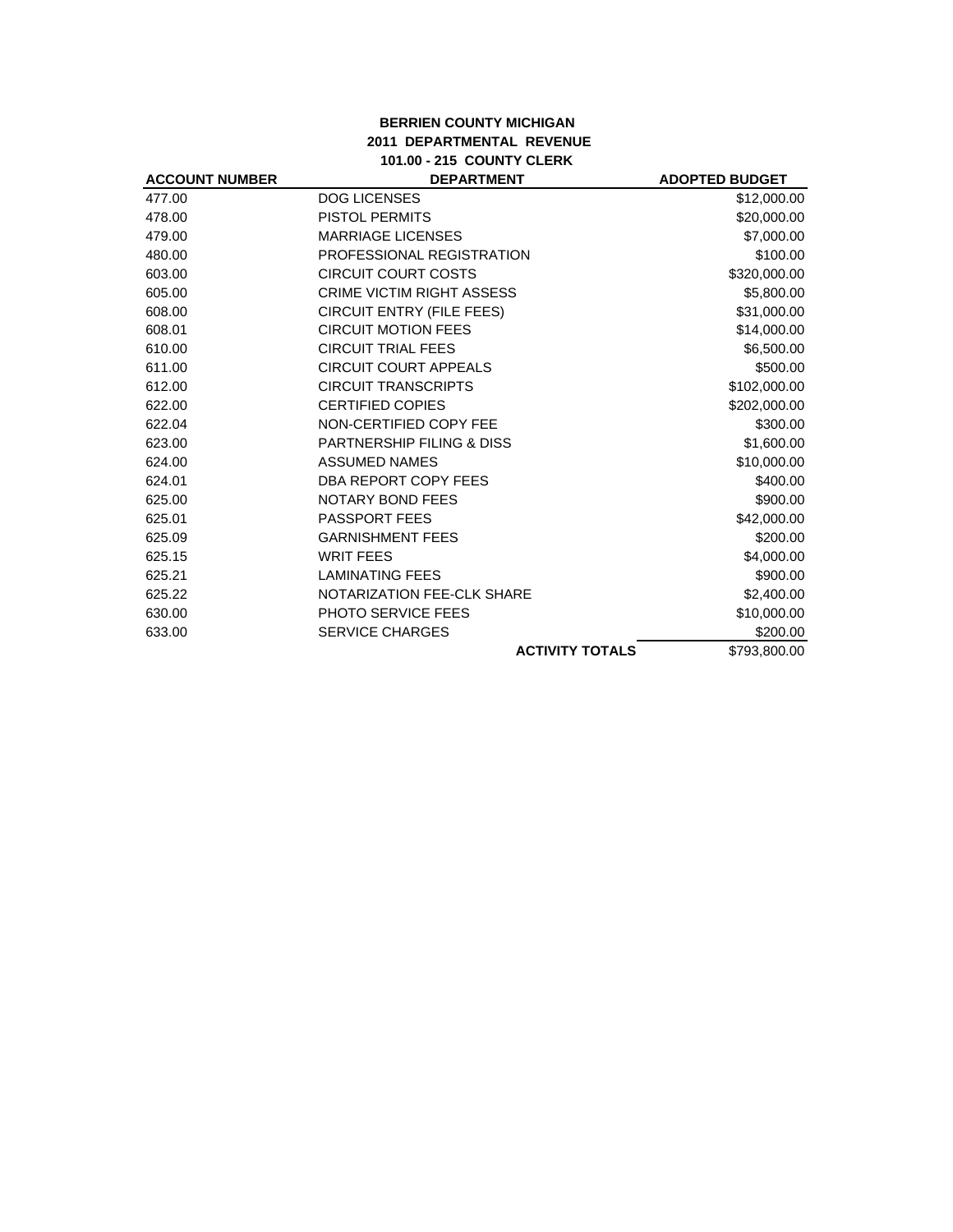## **BERRIEN COUNTY MICHIGAN 2011 DEPARTMENTAL REVENUE 101.00 - 225 TAX EQUALIZATION OFFICE**

| <b>ACCOUNT NUMBER</b> | <b>DEPARTMENT</b>      | <b>ADOPTED BUDGET</b> |
|-----------------------|------------------------|-----------------------|
| 633.00                | <b>SERVICE CHARGES</b> | \$41,000.00           |
|                       | <b>ACTIVITY TOTALS</b> | \$41,000.00           |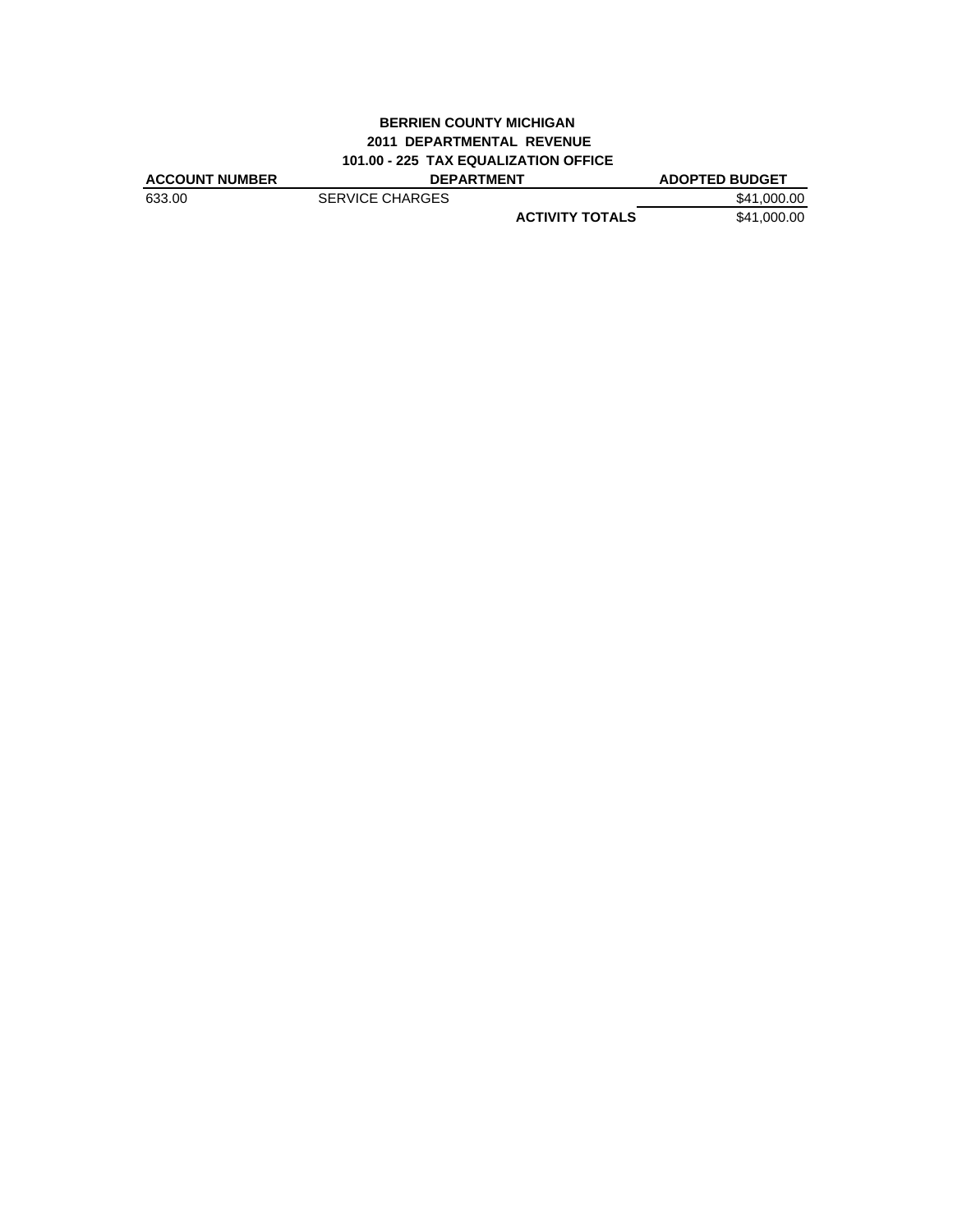# **BERRIEN COUNTY MICHIGAN 2011 DEPARTMENTAL REVENUE 101.00 - 229 PROSECUTORS OFFICE**

| <b>ACCOUNT NUMBER</b> | <b>DEPARTMENT</b>               | <b>ADOPTED BUDGET</b> |
|-----------------------|---------------------------------|-----------------------|
| 523.00                | <b>GRANTS-FEDERAL</b>           | \$61,660.00           |
| 607.00                | FOOD STAMP RECOVERY FEE         | \$5,000.00            |
| 627.00                | <b>LEGAL FEE CIVIL/DRG FORF</b> | \$2,000.00            |
| 630.03                | DRIVERS LIC REINSTATE FEE       | \$600.00              |
| 633.00                | <b>SERVICE CHARGES</b>          | \$2,000.00            |
| 699.00                | <b>CONTRIBUTION OTHER FUNDS</b> | \$106,176.00          |
|                       | <b>ACTIVITY TOTALS</b>          | \$177,436.00          |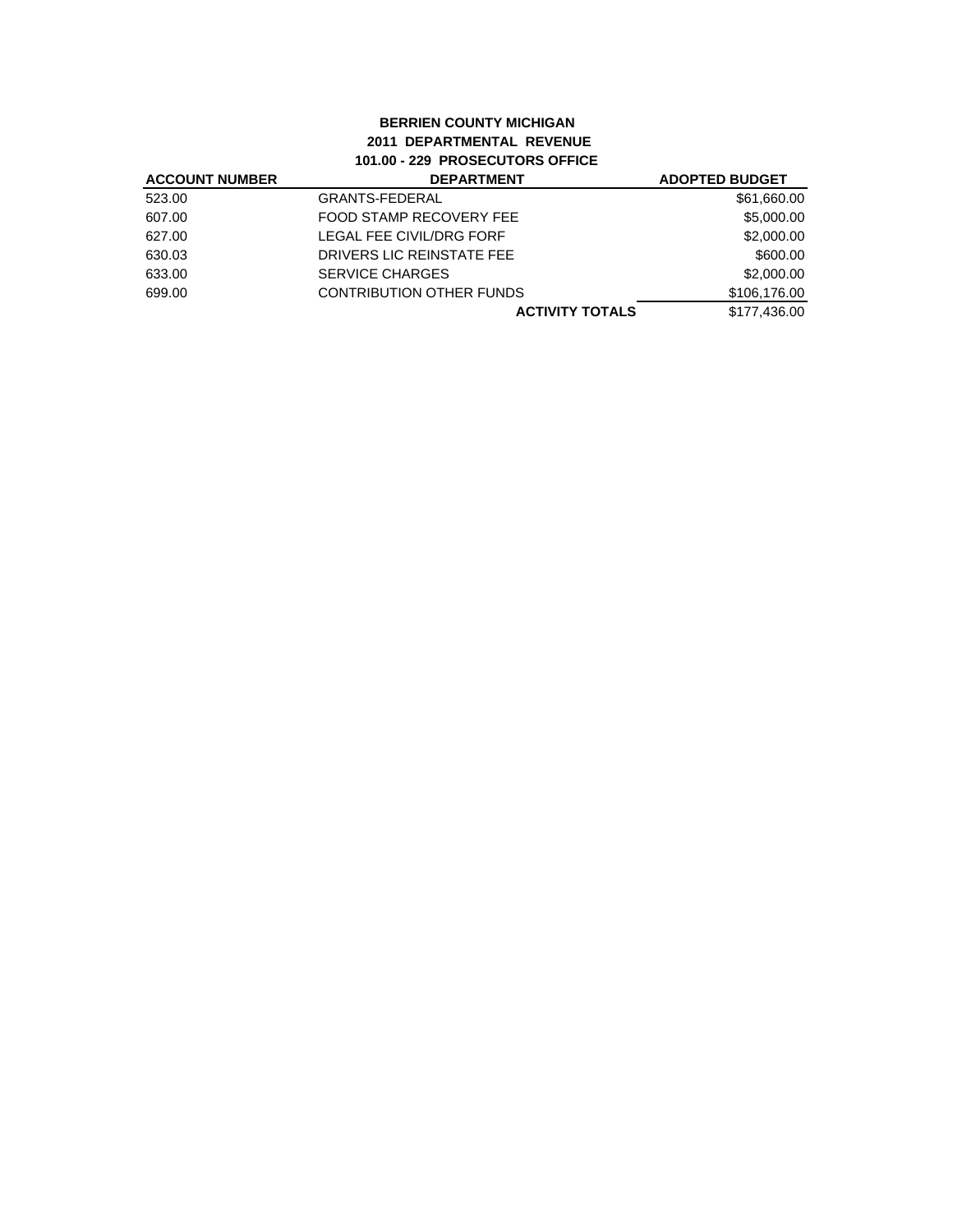## **BERRIEN COUNTY MICHIGAN 2011 DEPARTMENTAL REVENUE 101.00 - 236 REGISTER OF DEEDS**

| <b>ACCOUNT NUMBER</b> | <b>DEPARTMENT</b>         | <b>ADOPTED BUDGET</b> |
|-----------------------|---------------------------|-----------------------|
| 625.05                | REAL ESTATE TRANSFER      | \$400,000.00          |
| 625.06                | <b>RECORDING FEES</b>     | \$555,000.00          |
| 625.07                | <b>RECORDING COPYING</b>  | \$200,000.00          |
| 625.08                | RECORDING SERVICES        | \$1,500.00            |
| 625.11                | SURVEY-REMONUMENT FEE     | \$1,800.00            |
| 625.29                | <b>COPY FEES-INTERNET</b> | \$10,000.00           |
| 625.30                | SVC FEE-INTERNET ACCESS   | \$6,000.00            |
| 697.01                | OVERPAYMENTS/REFUNDS      | \$1,000.00            |
|                       | <b>ACTIVITY TOTALS</b>    | \$1,175,300.00        |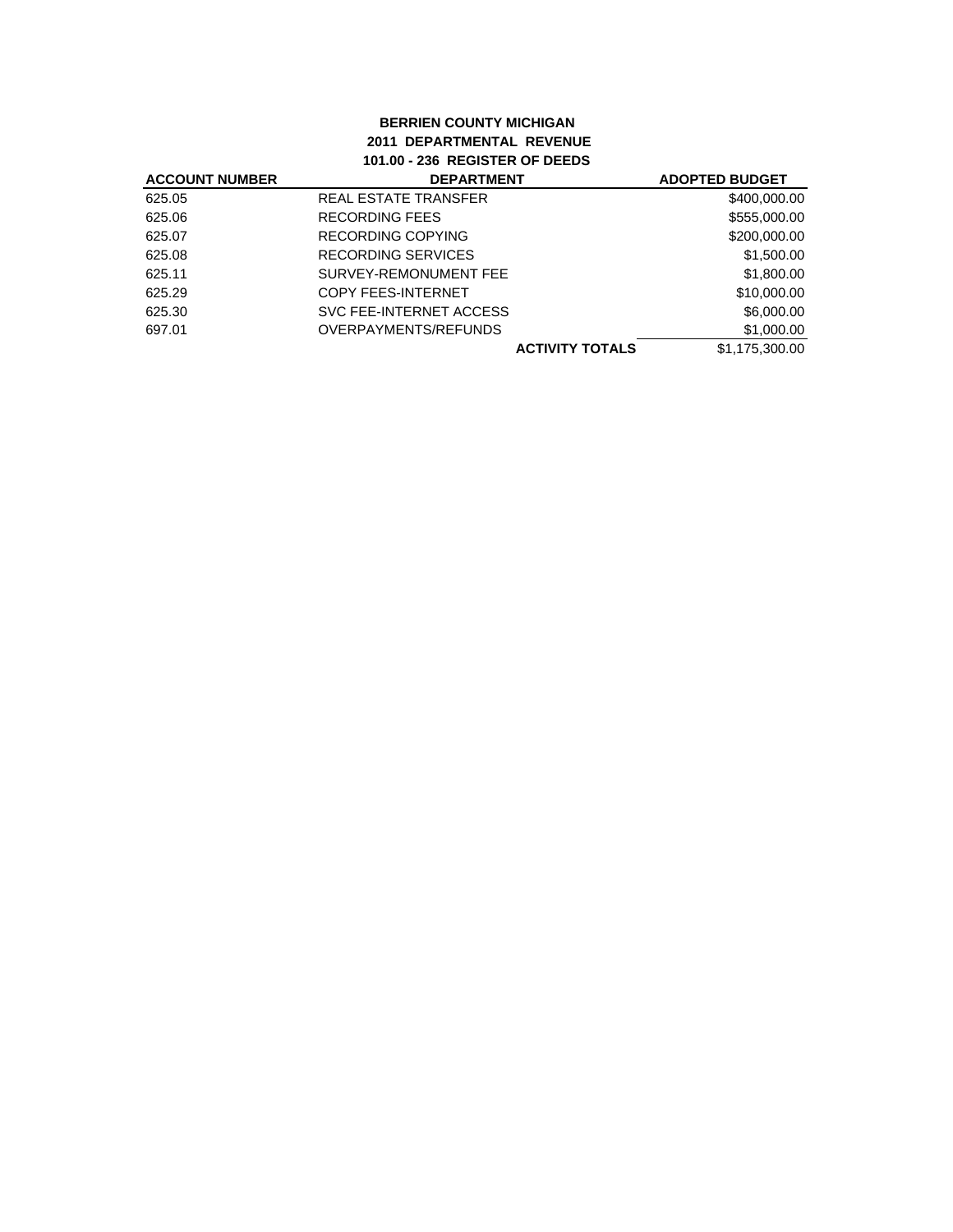# **BERRIEN COUNTY MICHIGAN 2011 DEPARTMENTAL REVENUE 101.00 - 243 GIS/MAPPING**

| <b>ACCOUNT NUMBER</b> | <b>DEPARTMENT</b>         | <b>ADOPTED BUDGET</b> |
|-----------------------|---------------------------|-----------------------|
| 633.00                | <b>SERVICE CHARGES</b>    | \$6,000.00            |
| 633.04                | SERV CHG-PROP SPLIT RECOV | \$28,000.00           |
| 644.00                | SALE OF MAPS              | \$34,000.00           |
| 644.01                | <b>GIS PARCEL MAPPING</b> | \$1,600.00            |
|                       | <b>ACTIVITY TOTALS</b>    | \$69,600.00           |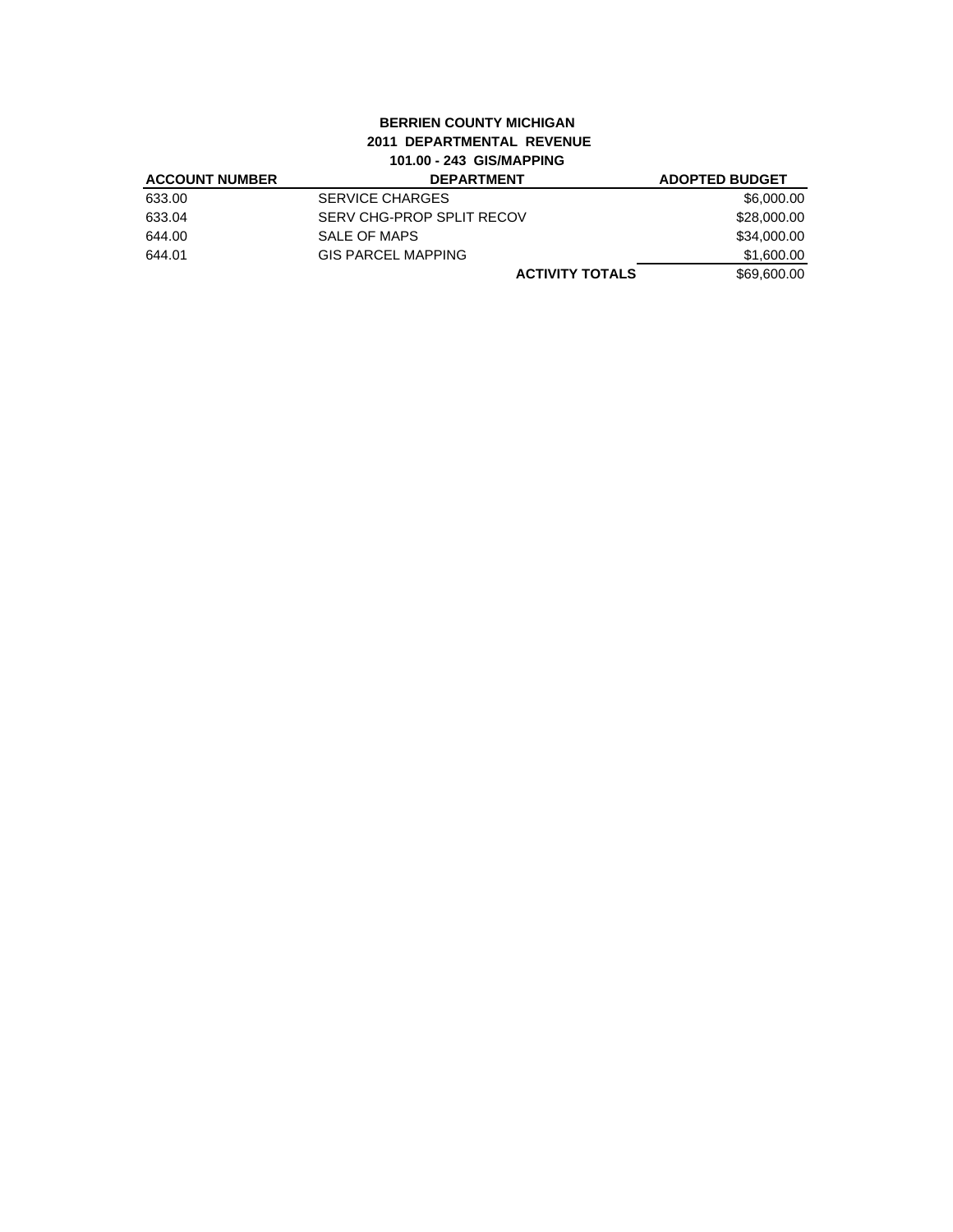#### **BERRIEN COUNTY MICHIGAN 2011 DEPARTMENTAL REVENUE 101.00 - 245 COUNTY SURVEY AND REMONUMENTATION**

| <b>ACCOUNT NUMBER</b> | <b>DEPARTMENT</b>         | <b>ADOPTED BUDGET</b> |
|-----------------------|---------------------------|-----------------------|
| 575.02                | STATE SURV-REMON 345 GRNT | \$85,000,00           |
|                       | <b>ACTIVITY TOTALS</b>    | \$85,000.00           |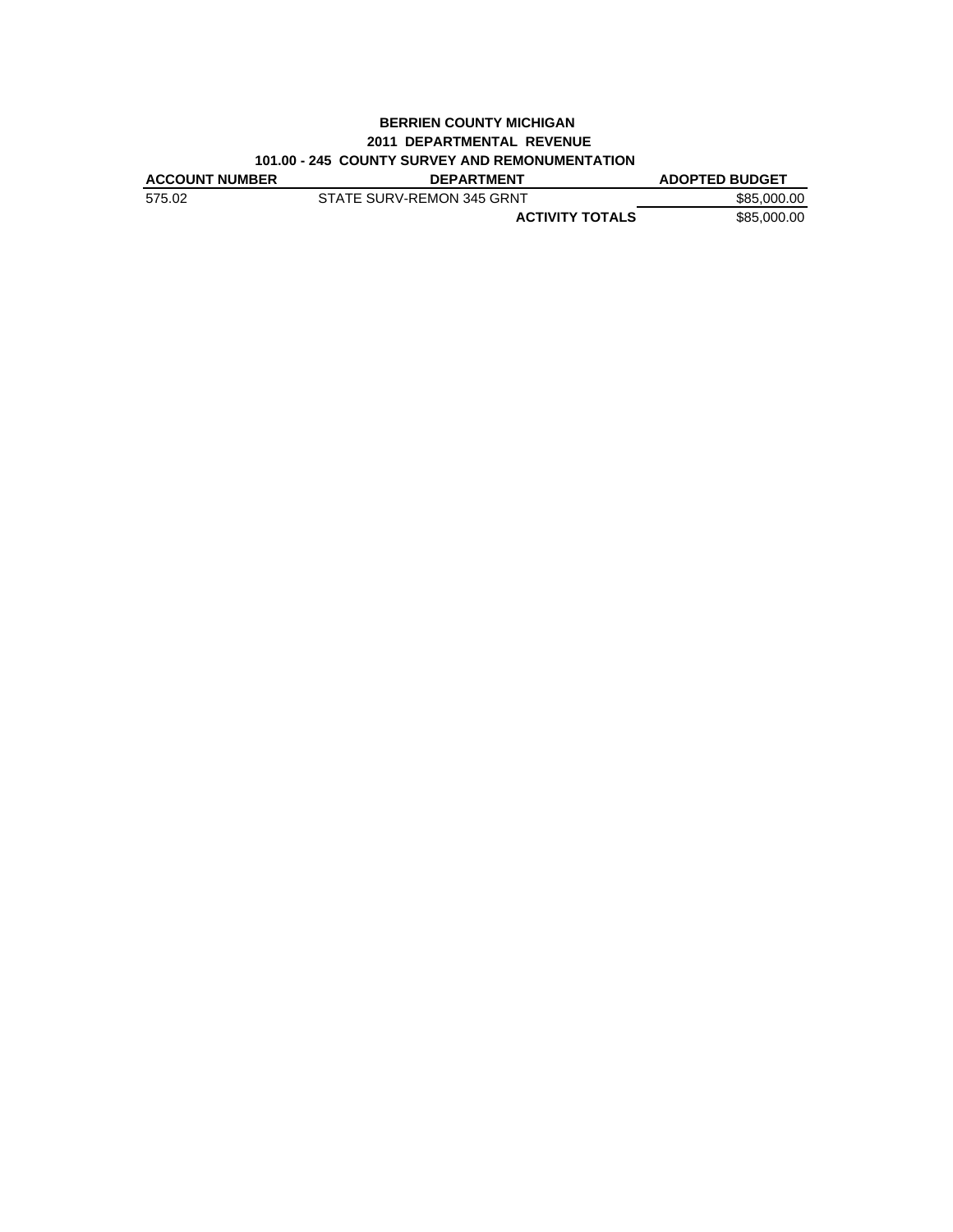## **BERRIEN COUNTY MICHIGAN 2011 DEPARTMENTAL REVENUE 101.00 - 253 TREASURER**

| <b>ACCOUNT NUMBER</b> | <b>DEPARTMENT</b>                     | <b>ADOPTED BUDGET</b> |
|-----------------------|---------------------------------------|-----------------------|
| 403.00                | <b>CURRENT PROPERTY TAX</b>           | \$30,803,000.00       |
| 407.00                | DELINQUENT REAL PROPERTY              | \$1,401,000.00        |
| 407.01                | DELINQUENT TAX FUND                   | \$1,300,000.00        |
| 408.01                | <b>ADMIN FEE - SET</b>                | \$10,250.00           |
| 408.02                | ADM FEE-CURR CNTY TAX                 | \$8,500.00            |
| 410.00                | TAX REVERTED LANDS                    | \$75.00               |
| 411.00                | INDUSTRIAL & COMM FAC TAX             | \$101,000.00          |
| 417.00                | PERSONAL PROPERTY                     | \$40,000.00           |
| 424.00                | <b>TRAILER FEES</b>                   | \$18,000.00           |
| 425.00                | PAYMENTS IN LIEU OF TAXES             | \$81,000.00           |
| 425.01                | PMT IN LIEU TAX-FOUR WIND             | \$300,000.00          |
| 447.00                | <b>INTEREST TAX</b>                   | \$27,500.00           |
| 447.01                | <b>CURRENT COLL INT TAX</b>           | \$4,100.00            |
| 448.00                | PENALTY COLLECTED                     | \$7,250.00            |
| 449.00                | PROCESSING FEE                        | \$8,250.00            |
| 477.00                | <b>DOG LICENSES</b>                   | \$14,750.00           |
| 541.00                | PROBATE JUDGES SALARIES               | \$205,000.00          |
| 570.00                | STATE CIGARETTE TAX DIST              | \$5,671.00            |
| 575.00                | TOWNSHIP LIQUOR LICENSE               | \$6,750.00            |
| 575.01                | STATE COBO HALL TAX                   | \$777,525.00          |
| 615.02                | <b>FRIEND OF COURT SERV FEE</b>       | \$21,000.00           |
| 617.00                | <b>TAX CERTIFICATION</b>              | \$4,500.00            |
| 620.00                | <b>ESCHEATS FEES</b>                  | \$50.00               |
| 633.00                | <b>SERVICE CHARGES</b>                | \$1,750.00            |
| 665.00                | <b>INTEREST EARNED C.D.'S</b>         | \$100,000.00          |
| 666.00                | <b>INTEREST EARNED-OTHER</b>          | \$100,000.00          |
| 676.01                | FOC INDIRECT COSTS REIMB              | \$327,201.00          |
| 676.03                | <b>SAL REIMB TAX REV FUND</b>         | \$65,900.00           |
| 676.04                | HEALTH INDIR COST REIMB               | \$47,500.00           |
| 676.05                | NARC INDIRECT COST REIMB              | \$54,618.00           |
| 676.07                | 911 INDIRECT COST REIMB               | \$147,428.00          |
| 676.08                | SENIOR CITIZENS-INDIR CST             | \$1,056.00            |
| 676.28                | CHILD CARE FUND INDIRECT COST         | \$325,217.00          |
| 676.29                | <b>LOCAL POLICE CONTR-ADMIN</b>       | \$74,556.00           |
| 676.31                | HAGAR POLICE ADM REIMB                | \$673.00              |
| 676.33                | <b>WTVLIET POLICE CONTR REIMB</b>     | \$10,736.00           |
| 676.34                | <b>BUCH POLICE CNTR REIMB</b>         | \$1,361.00            |
| 676.36                | NEW BUFF TWP POLICE ADM               | \$51,446.00           |
| 676.41                | FORECLOSURE FND REIMB                 | \$25,000.00           |
| 676.51                | WELFARE FRAUD INDIRECT COST REIMBURSE | \$32,474.00           |
| 688.00                | <b>REFUNDS</b>                        | \$12,287.00           |
| 699.00                | <b>CONTRIBUTION OTHER FUNDS</b>       | \$3,666,553.00        |
|                       | <b>ACTIVITY TOTALS</b>                | \$40,190,927.00       |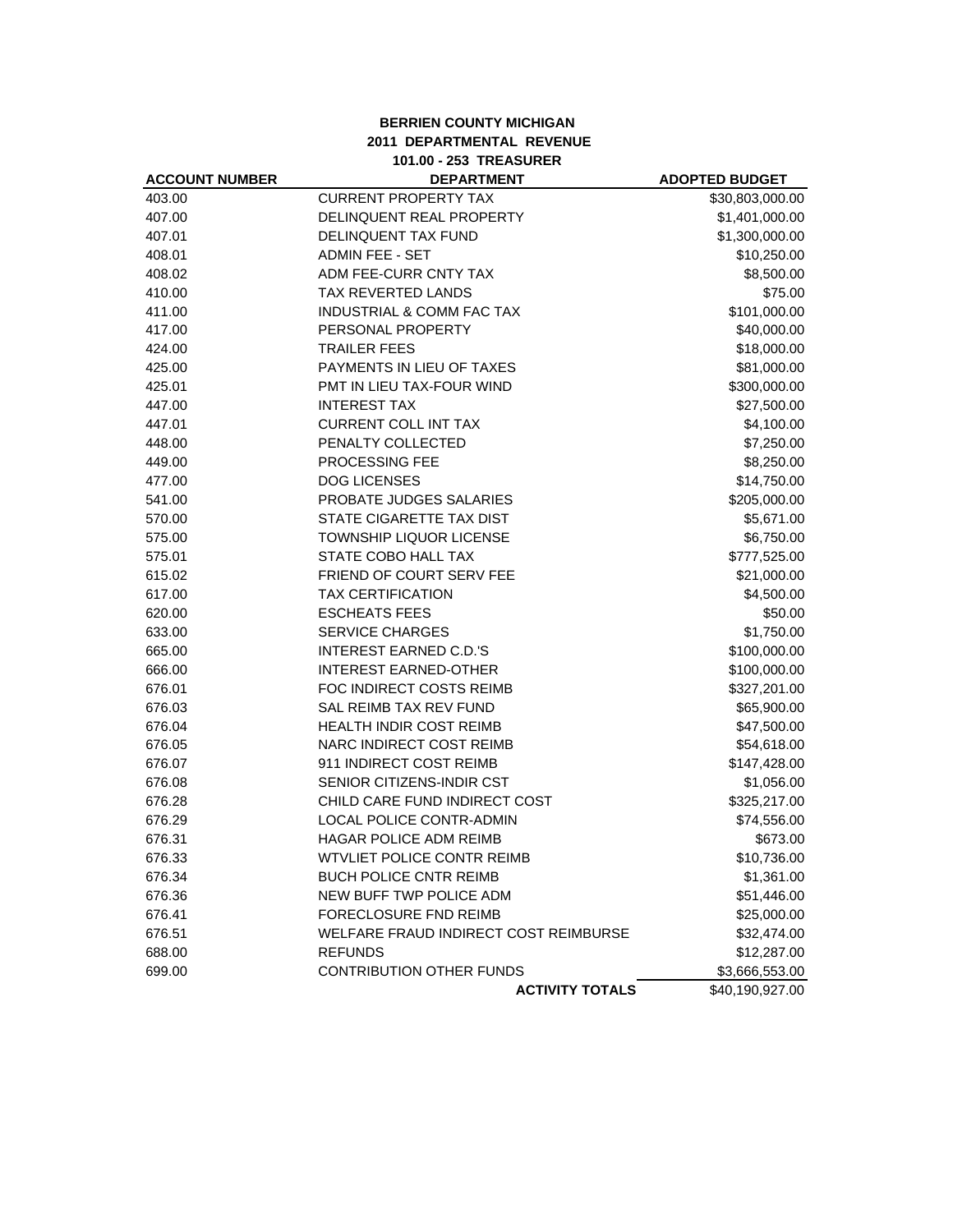# **BERRIEN COUNTY MICHIGAN 2011 DEPARTMENTAL REVENUE 101.00 - 257 EXTENSN SERV**

| <b>ACCOUNT NUMBER</b> | <b>DEPARTMENT</b>         | <b>ADOPTED BUDGET</b> |
|-----------------------|---------------------------|-----------------------|
| 643.00                | <b>TELEPHONE</b>          | \$100.00              |
| 649.00                | SALE OF BOOKS AND PAMPHLT | \$4,500.00            |
| 676.12                | REIMBURSE POSTAGE USE     | \$200.00              |
| 686.00                | OTHER REIMBURSEMENTS      | \$600.00              |
| 688.00                | <b>REFUNDS</b>            | \$250.00              |
|                       | <b>ACTIVITY TOTALS</b>    | \$5,650.00            |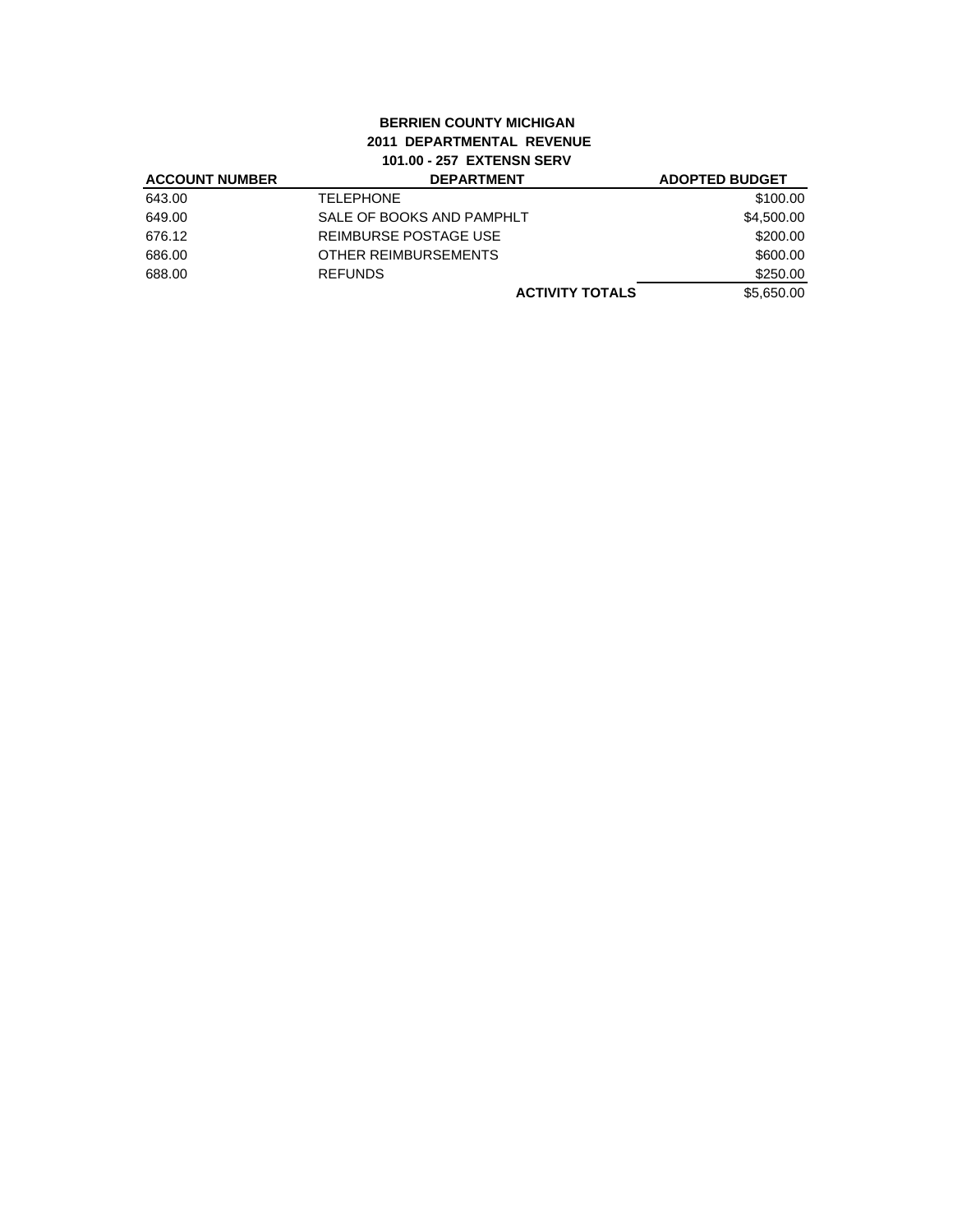## **BERRIEN COUNTY MICHIGAN 2011 DEPARTMENTAL REVENUE 101.00 - 258 INFORMATION SYSTEMS**

| <b>ACCOUNT NUMBER</b> | <b>DEPARTMENT</b>        | <b>ADOPTED BUDGET</b> |
|-----------------------|--------------------------|-----------------------|
| 633.10                | SVC FEES-INTERNET ROD    | \$1,000.00            |
| 641.01                | SERVICE CHARGES COMPUTER | \$365,000.00          |
| 641.09                | SERV CHGS COMPUTER-911   | \$63,000.00           |
|                       | <b>ACTIVITY TOTALS</b>   | \$429,000,00          |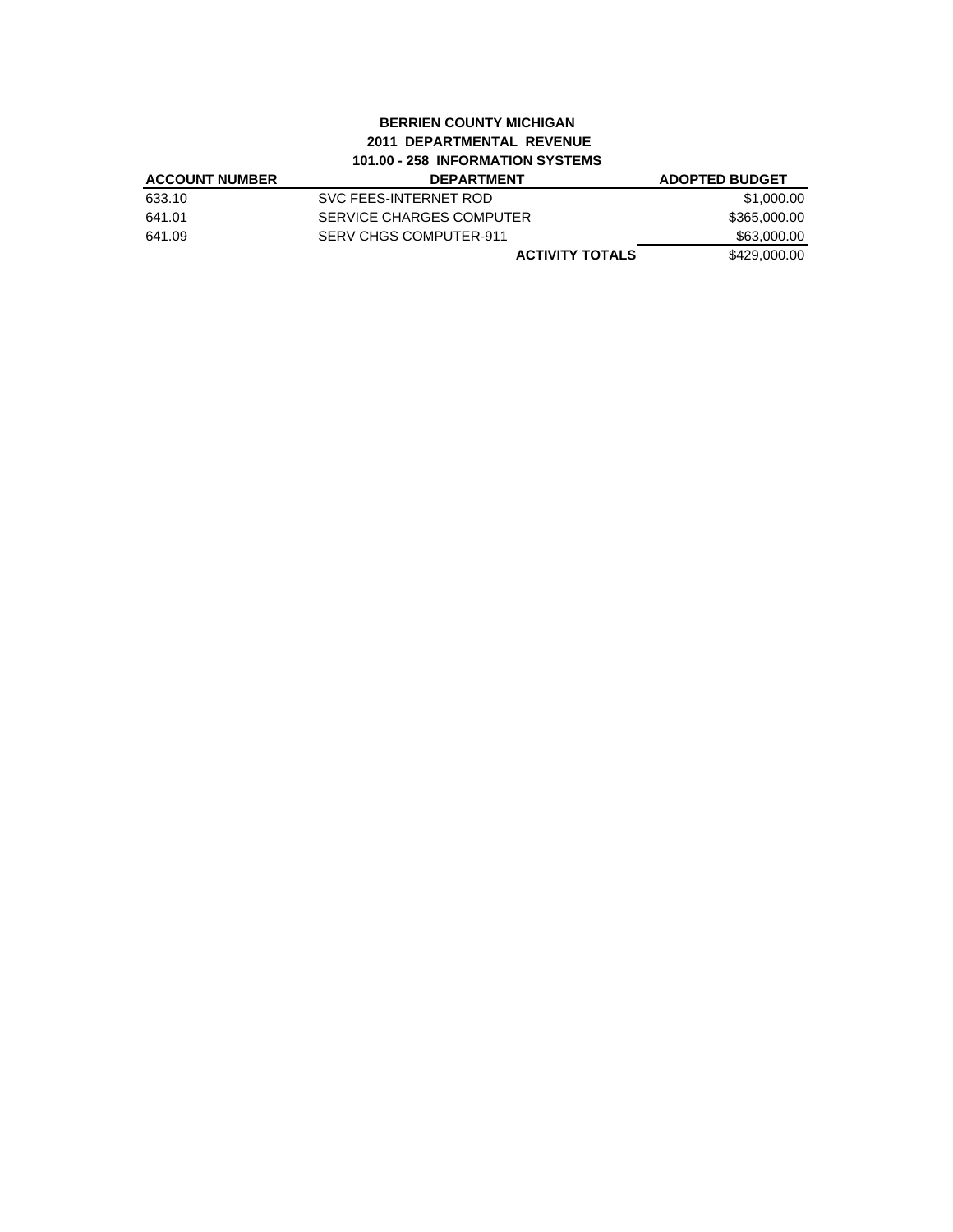# **BERRIEN COUNTY MICHIGAN 2011 DEPARTMENTAL REVENUE 101.00 - 265 COURTHOUSE AND GROUNDS**

| <b>ACCOUNT NUMBER</b> |                    | <b>DEPARTMENT</b>      | <b>ADOPTED BUDGET</b> |
|-----------------------|--------------------|------------------------|-----------------------|
| 663.00                | <b>RESTITUTION</b> |                        | \$50.00               |
|                       |                    | <b>ACTIVITY TOTALS</b> | \$50.00               |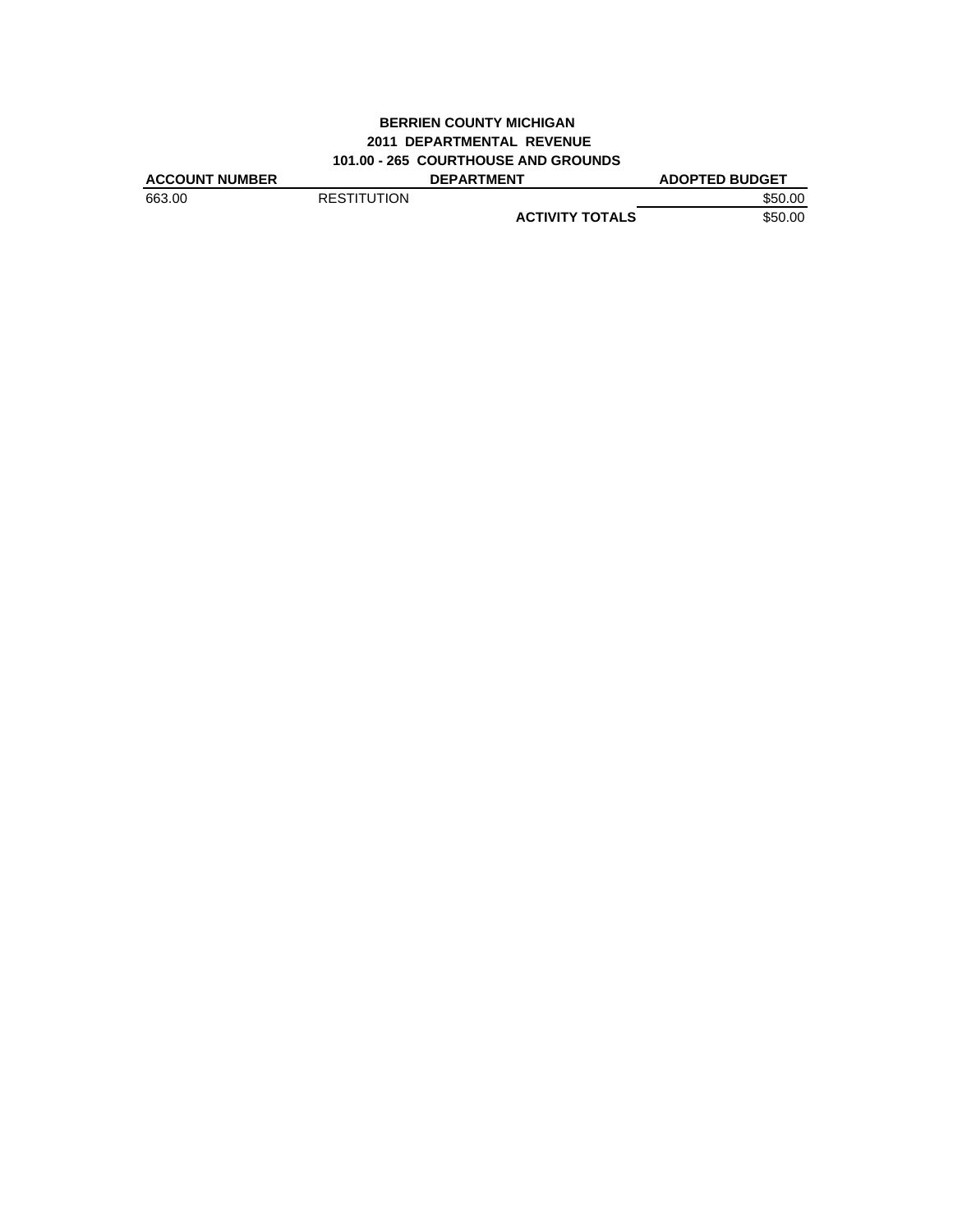#### **BERRIEN COUNTY MICHIGAN 2011 DEPARTMENTAL REVENUE 101.00 - 275 DRAIN COMMISSIONER ACCOUNT NUMBER DEPARTMENT ADOPTED BUDGET**

| <b>ACCOUNT NUMBER</b> | <b>DEPARIMENI</b>               | ADOPTED BUDGET |
|-----------------------|---------------------------------|----------------|
| 625.12                | COST OF SERVICES                | \$100.00       |
| 636.00                | <b>INSPECTION FEES</b>          | \$19,000.00    |
| 637.00                | <b>SOIL SEDIMENTATION FEES</b>  | \$5,000.00     |
| 676.00                | <b>REIMBURSEMENTS</b>           | \$90,771.00    |
| 699.00                | <b>CONTRIBUTION OTHER FUNDS</b> | \$15,000.00    |
|                       | <b>ACTIVITY TOTALS</b>          | \$129.871.00   |
|                       |                                 |                |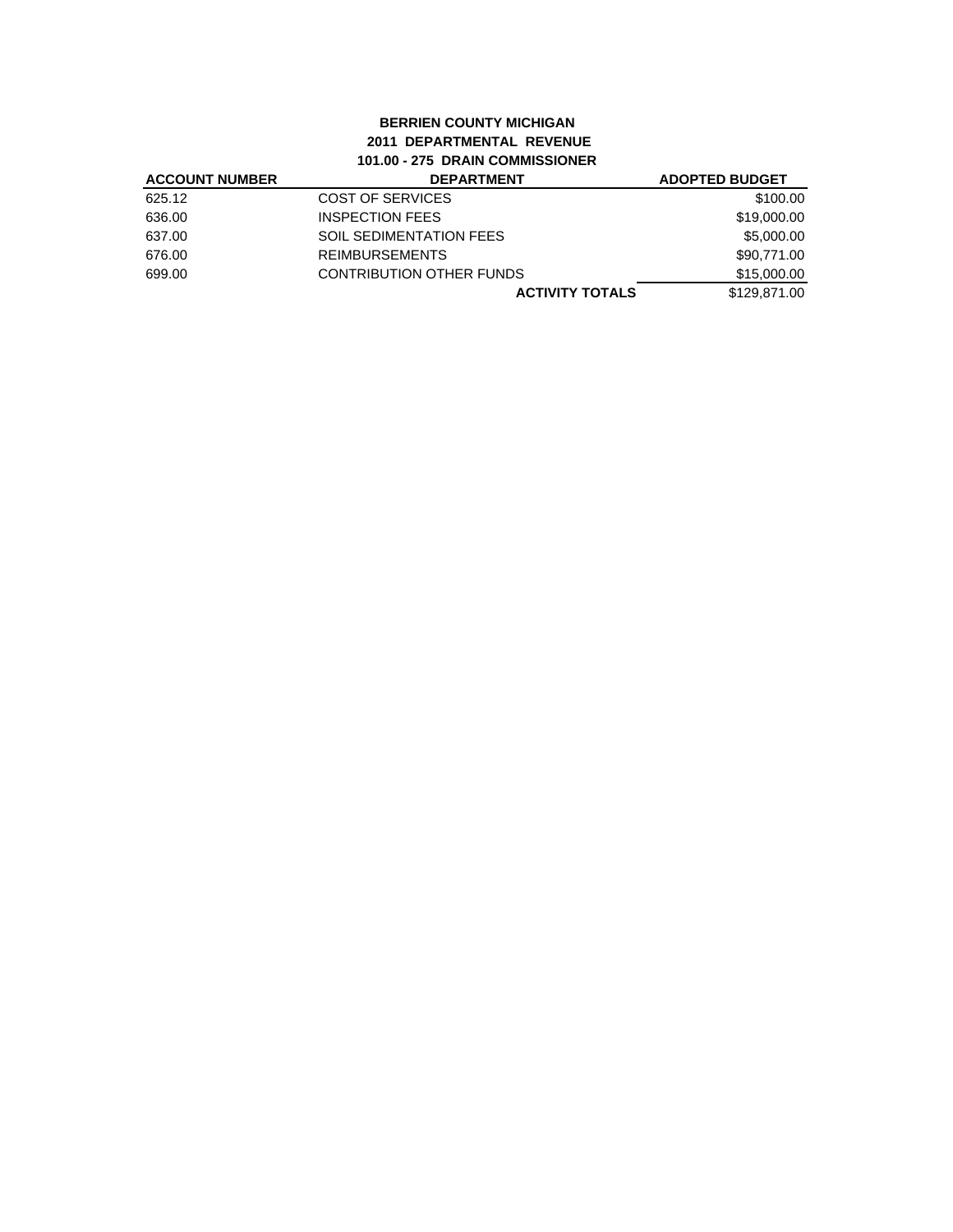# **BERRIEN COUNTY MICHIGAN 2011 DEPARTMENTAL REVENUE 101.00 - 292 PRINTING**

|                          |                        | <b>ADOPTED BUDGET</b> |
|--------------------------|------------------------|-----------------------|
| <b>PRINTING SERVICES</b> |                        | \$15,000.00           |
| RENT                     |                        | \$350.00              |
|                          | <b>ACTIVITY TOTALS</b> | \$15,350,00           |
|                          |                        | <b>DEPARTMENT</b>     |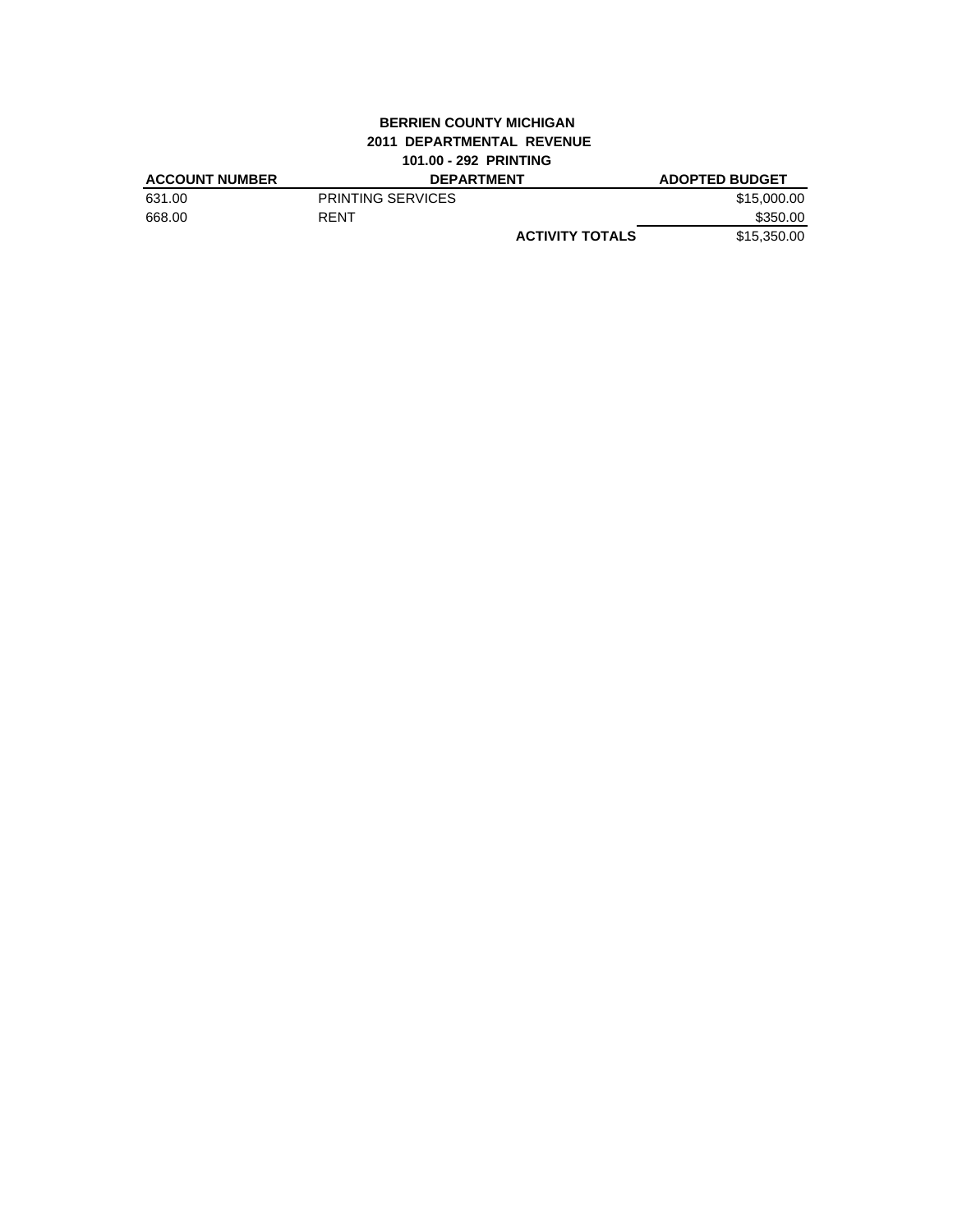# **BERRIEN COUNTY MICHIGAN 2011 DEPARTMENTAL REVENUE 101.00 - 295 MAILING DEPT**

| <b>ACCOUNT NUMBER</b> | <b>DEPARTMENT</b>      | <b>ADOPTED BUDGET</b> |
|-----------------------|------------------------|-----------------------|
| 645.02                | POSTAGE-DRAIN REIMB    | \$2,000.00            |
| 645.07                | POSTAGE-EMER PREP      | \$500.00              |
|                       | <b>ACTIVITY TOTALS</b> | \$2,500,00            |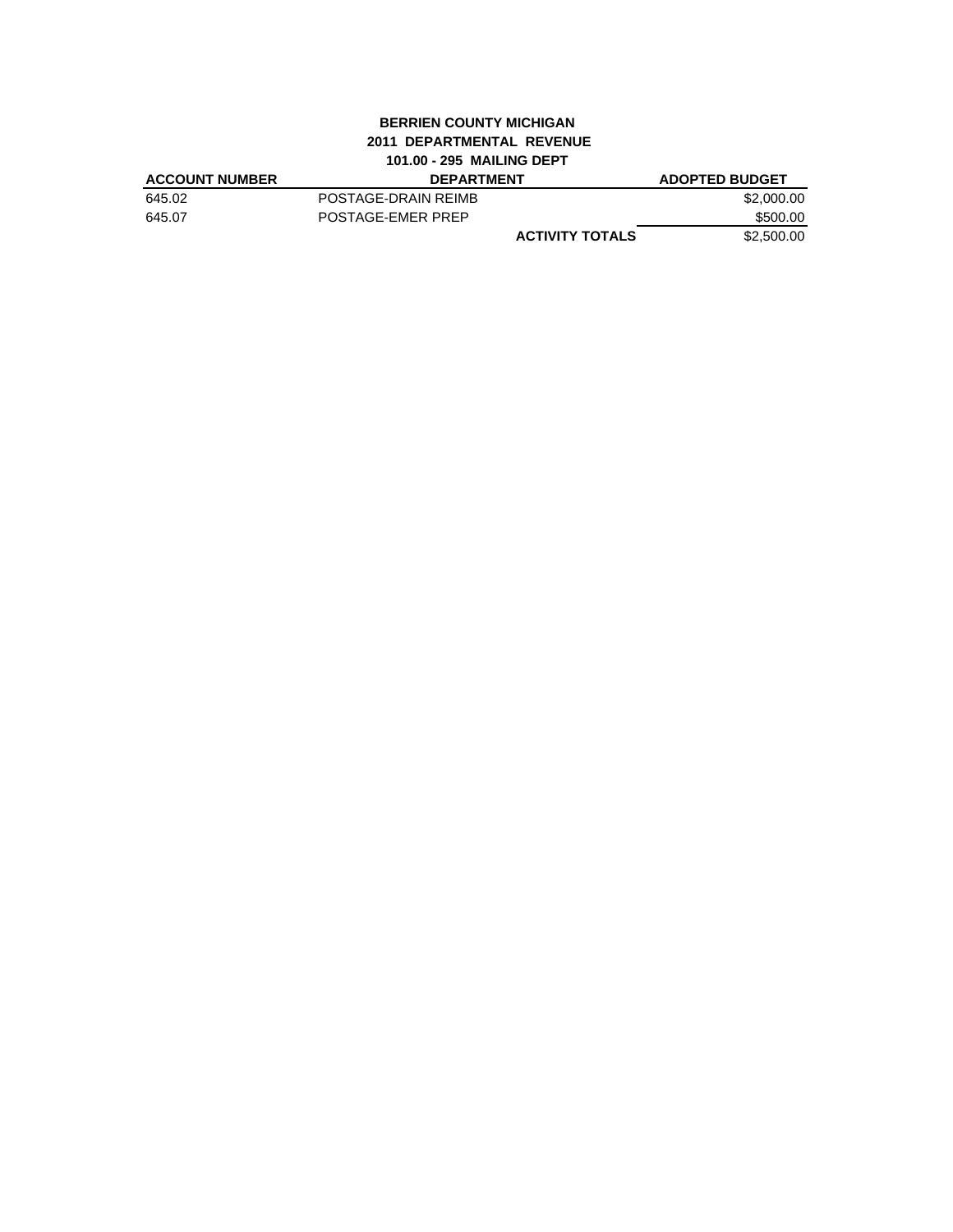## **BERRIEN COUNTY MICHIGAN 2011 DEPARTMENTAL REVENUE 101.00 - 296 MOTOR POOL**

| <b>ACCOUNT NUMBER</b> | <b>DEPARTMENT</b>       | <b>ADOPTED BUDGET</b> |
|-----------------------|-------------------------|-----------------------|
| 648.00                | SALES SCRAP AND SALVAGE | \$517.00              |
| 676.00                | <b>REIMBURSEMENTS</b>   | \$1.370.00            |
|                       | <b>ACTIVITY TOTALS</b>  | \$1.887.00            |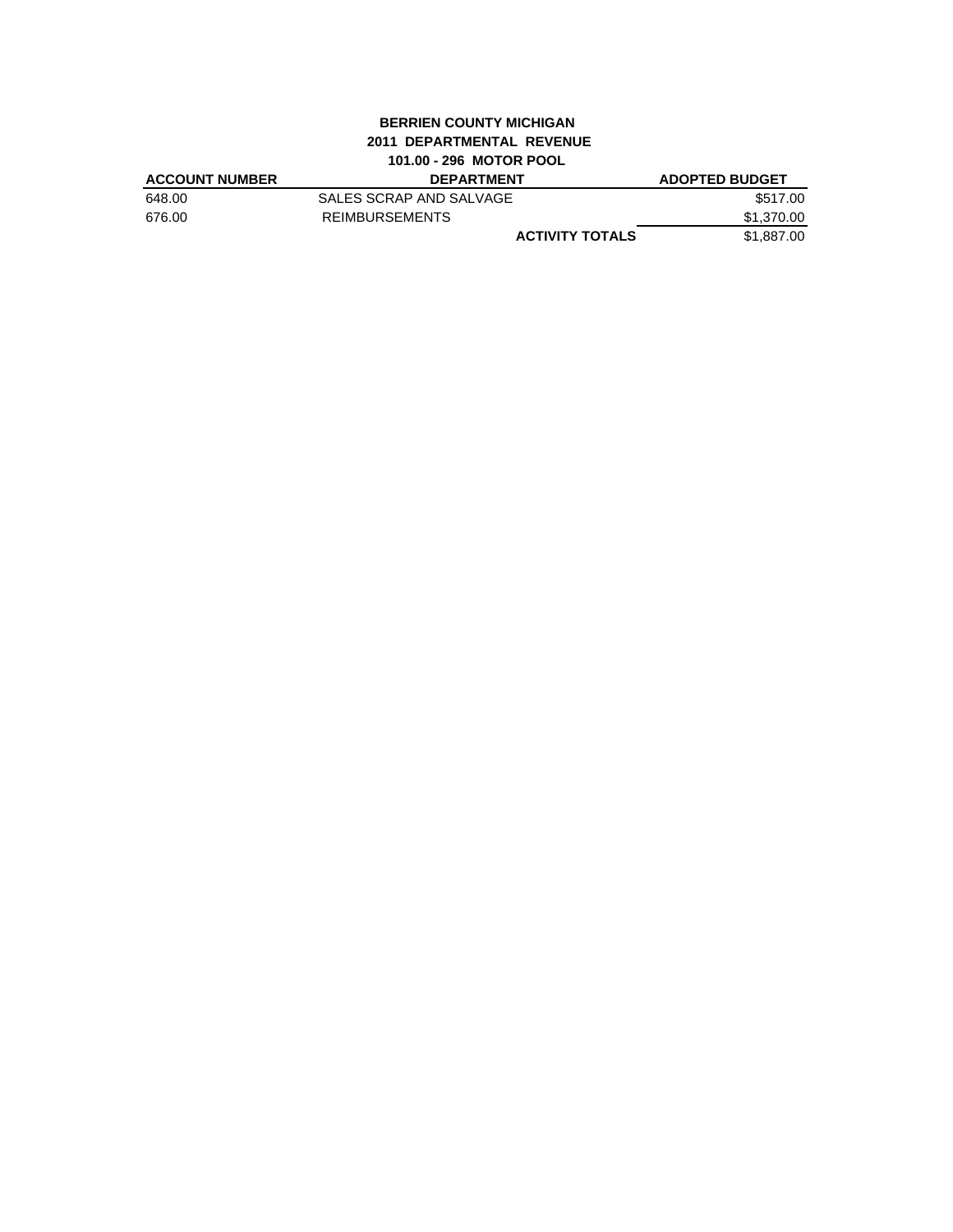#### **BERRIEN COUNTY MICHIGAN 2010 DEPARTMENTAL REVENUE 101.00 - 297 TELEPHONE - CNTRL SWITCHBRD**

| <b>ACCOUNT NUMBER</b> | <b>DEPARTMENT</b>                 | <b>ADOPTED BUDGET</b> |
|-----------------------|-----------------------------------|-----------------------|
| 676.35                | <b>JUVENILE T1 LINE REIMBURSE</b> | \$14,400.00           |
|                       | <b>ACTIVITY TOTALS</b>            | \$14,400.00           |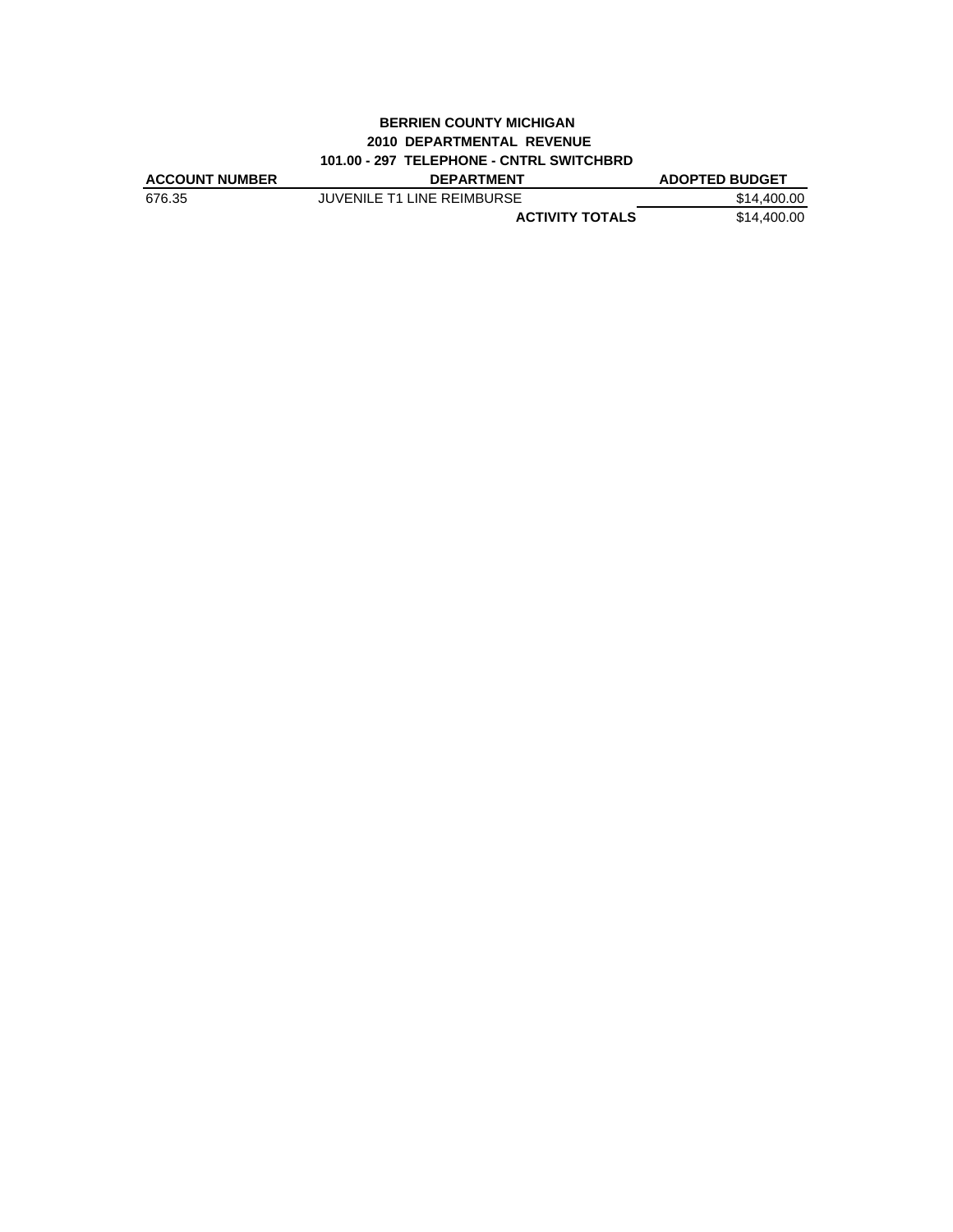## **BERRIEN COUNTY MICHIGAN 2011 DEPARTMENTAL REVENUE 101.00 - 305 SHERIFFS OFFICE & PATROL**

| <b>ACCOUNT NUMBER</b> | <b>DEPARTMENT</b>               | <b>ADOPTED BUDGET</b> |
|-----------------------|---------------------------------|-----------------------|
| 605.05                | DNA ASSESS FEE 25%              | \$360.00              |
| 625.20                | <b>SEX OFFENDER REG FEE</b>     | \$400.00              |
| 629.00                | <b>CARE OF PRISONERS</b>        | \$156,000.00          |
| 629.02                | <b>INMATE MEDICAL FEES</b>      | \$14,000.00           |
| 629.05                | <b>INMATE-TV RENTAL FEES</b>    | \$12,000.00           |
| 630.00                | <b>PHOTO SERVICE FEES</b>       | \$9,500.00            |
| 630.09                | <b>FINGERPRINT FEES</b>         | \$2,600.00            |
| 633.00                | <b>SERVICE CHARGES</b>          | \$16,000.00           |
| 636.02                | SALVAGE INSPECTION FEES         | \$800.00              |
| 642.00                | SALE OF CONFISCATED PROP        | \$1,000.00            |
| 643.00                | <b>TELEPHONE</b>                | \$232,000.00          |
| 645.01                | <b>POSTAGE</b>                  | \$100.00              |
| 646.00                | <b>CANDY AND SUPPLIES</b>       | \$146,000.00          |
| 663.00                | <b>RESTITUTION</b>              | \$2,000.00            |
| 676.00                | <b>REIMBURSEMENTS</b>           | \$8,100.00            |
| 676.17                | <b>SSA REIMBURSEMENTS</b>       | \$46,500.00           |
| 686.18                | <b>JUSTICE BENEFITS PROGRAM</b> | \$15,000.00           |
| 695.00                | <b>VENDING MACHINES</b>         | \$500.00              |
|                       | <b>ACTIVITY TOTALS</b>          | \$662,860.00          |
|                       |                                 |                       |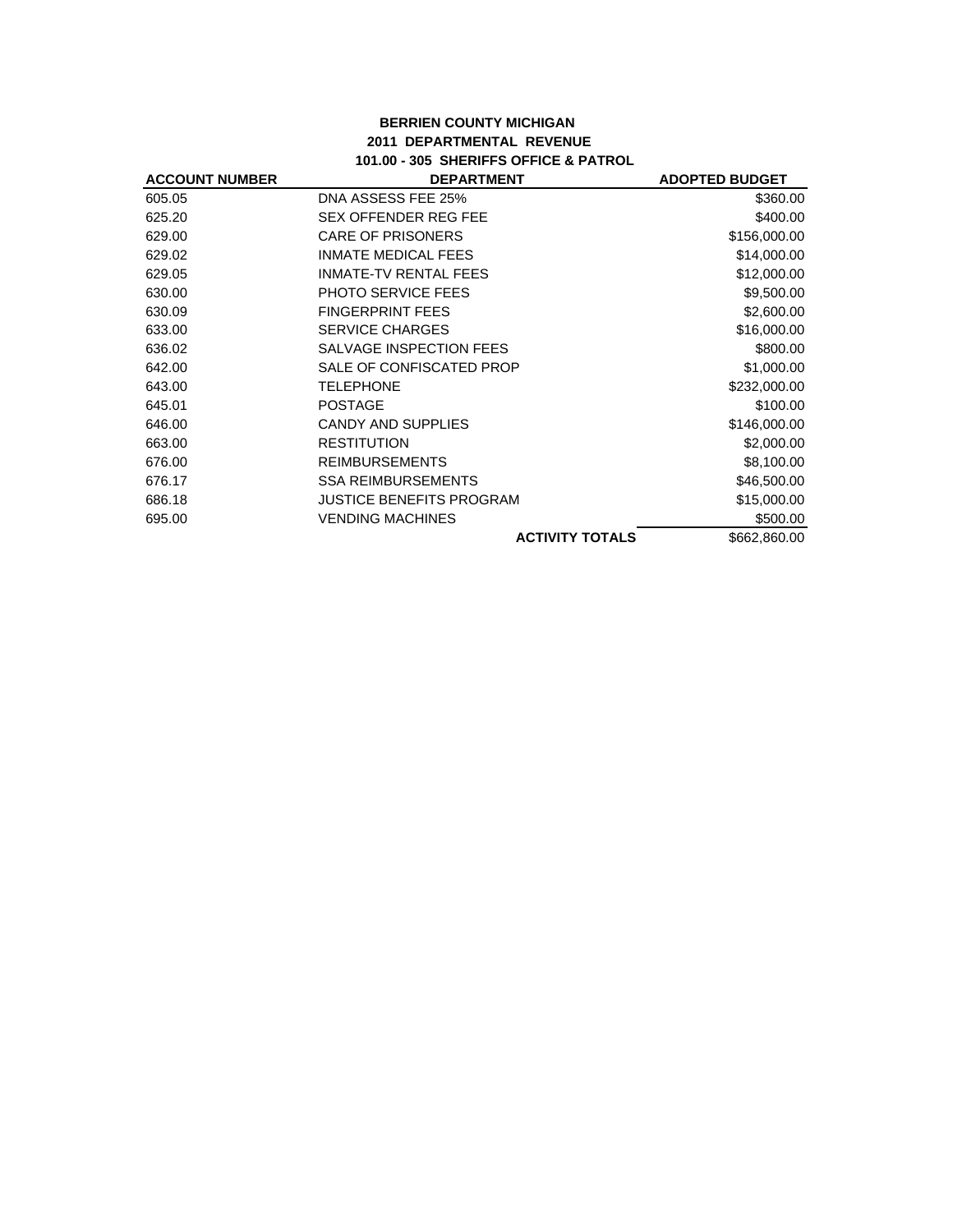#### **BERRIEN COUNTY MICHIGAN 2011 DEPARTMENTAL REVENUE 101.00 - 311 JAIL INMATE REHABILITATN**

| <b>ACCOUNT NUMBER</b> | <b>DEPARTMENT</b>        | <b>ADOPTED BUDGET</b> |
|-----------------------|--------------------------|-----------------------|
| 699.00                | CONTRIBUTION OTHER FUNDS | \$18,000,00           |
|                       | <b>ACTIVITY TOTALS</b>   | \$18,000,00           |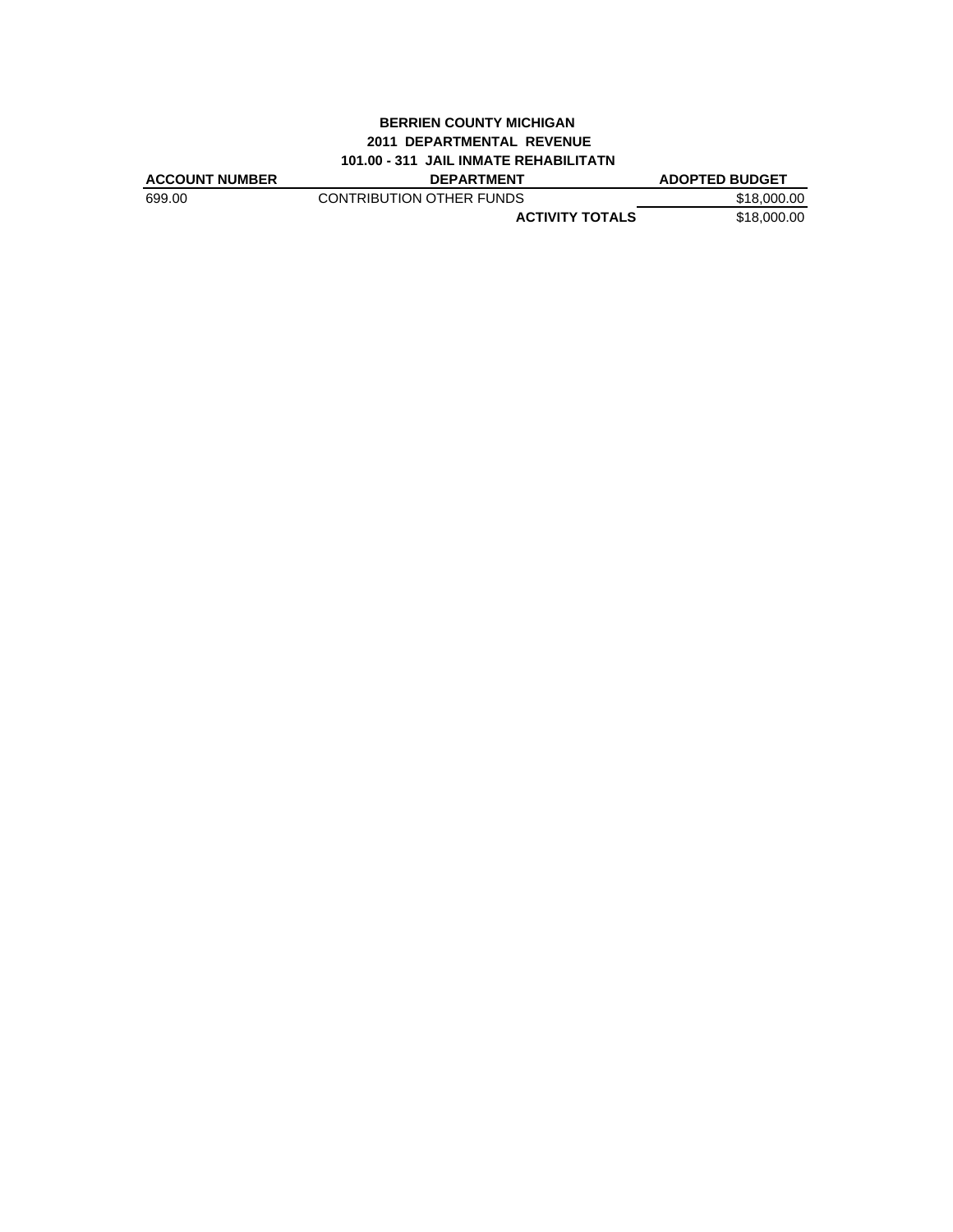## **BERRIEN COUNTY MICHIGAN 2011 DEPARTMENTAL REVENUE 101.00 - 331 SHERIFFS MARINE SAFETY**

| <b>ACCOUNT NUMBER</b> |               | <b>DEPARTMENT</b>      | <b>ADOPTED BUDGET</b> |
|-----------------------|---------------|------------------------|-----------------------|
| 544.00                | <b>MARINE</b> |                        | \$132,798,00          |
|                       |               | <b>ACTIVITY TOTALS</b> | \$132,798.00          |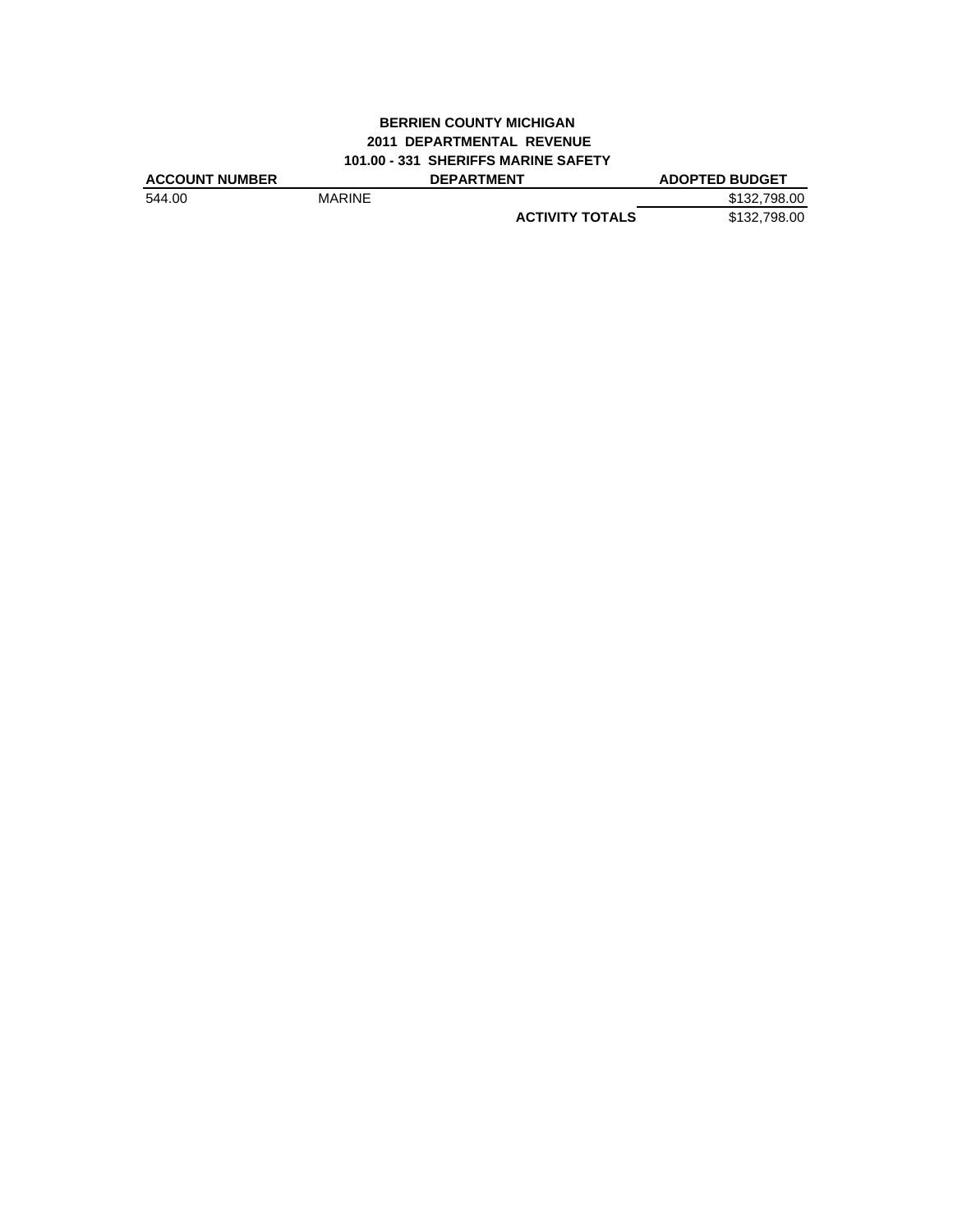#### **BERRIEN COUNTY MICHIGAN 2011 DEPARTMENTAL REVENUE 101.00 - 351 JAIL DIVISION**

| <b>ACCOUNT NUMBER</b> | <b>DEPARTMENT</b>      | <b>ADOPTED BUDGET</b> |
|-----------------------|------------------------|-----------------------|
| 676.45                | RIVERWOOD SALARY REIMB | \$31,000.00           |
|                       | <b>ACTIVITY TOTALS</b> | \$31,000.00           |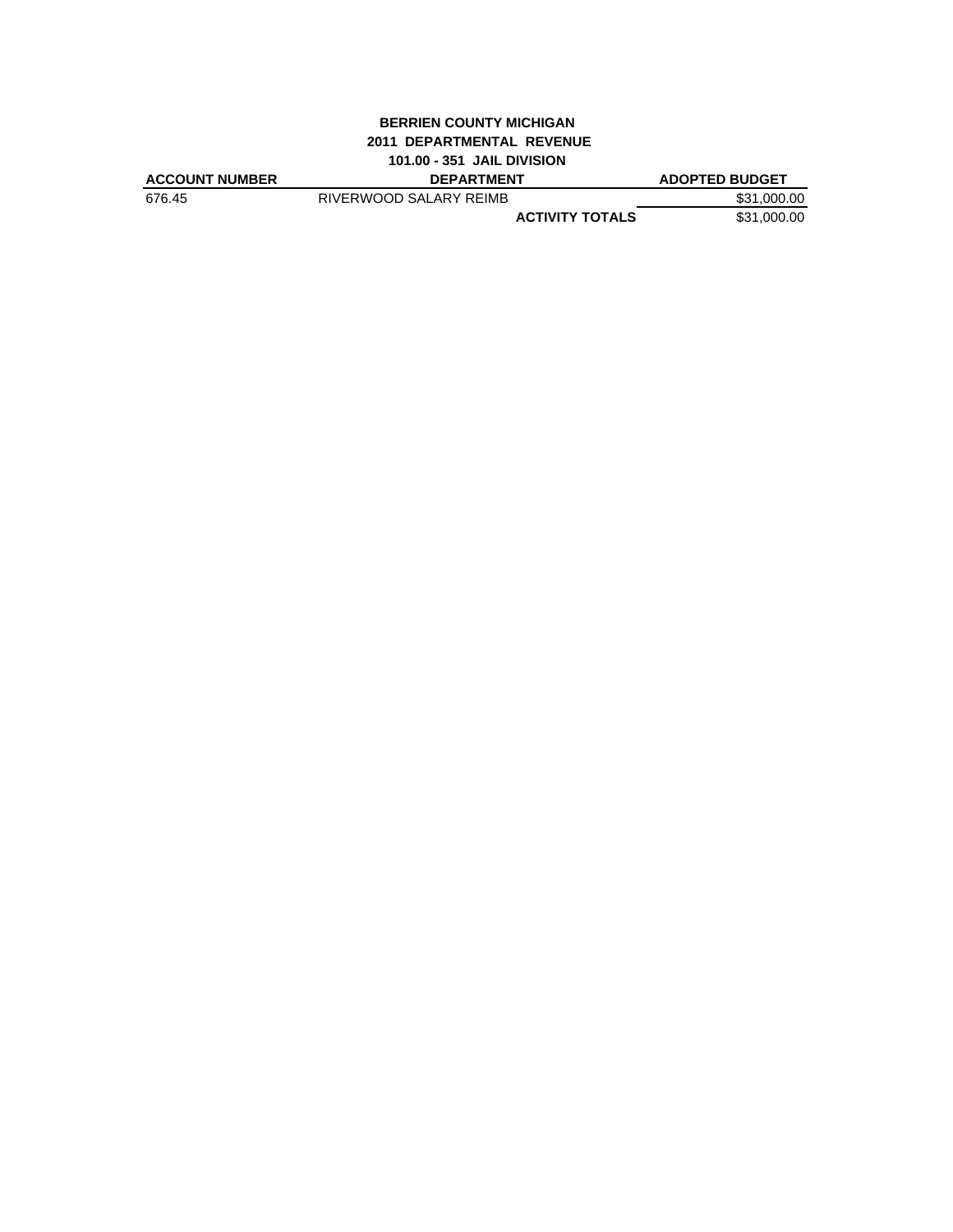## **BERRIEN COUNTY MICHIGAN 2011 DEPARTMENTAL REVENUE 101.00 - 426 EMERGENCY MANAGEMENT**

| <b>ACCOUNT NUMBER</b> |               | <b>DEPARTMENT</b>      | <b>ADOPTED BUDGET</b> |
|-----------------------|---------------|------------------------|-----------------------|
| 506.00                | CIVIL DEFENSE |                        | \$42,000.00           |
|                       |               | <b>ACTIVITY TOTALS</b> | \$42,000.00           |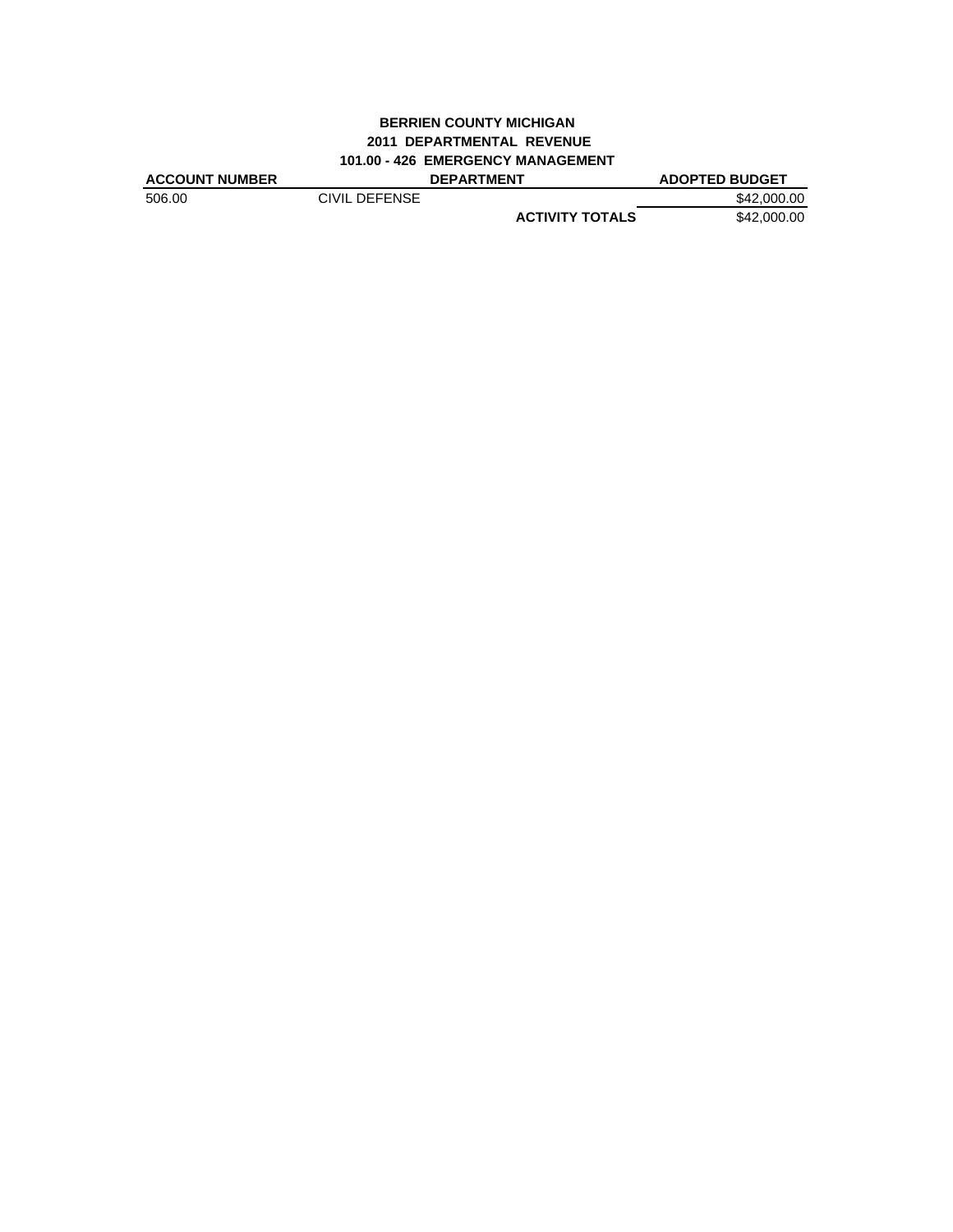# **BERRIEN COUNTY MICHIGAN 2011 DEPARTMENTAL REVENUE 101.00 - 430 ANIMAL SHELTER**

| <b>ACCOUNT NUMBER</b> | <b>DEPARTMENT</b>               | <b>ADOPTED BUDGET</b> |
|-----------------------|---------------------------------|-----------------------|
| 477.00                | <b>DOG LICENSES</b>             | \$151,201.00          |
| 604.01                | COURT COSTS                     | \$1,200.00            |
| 626.01                | <b>ADOPTION FEES</b>            | \$9,000.00            |
| 626.02                | <b>REDEMPTION FEES</b>          | \$15,000.00           |
| 633.00                | <b>SERVICE CHARGES</b>          | \$7,000.00            |
| 650.00                | SALES-VARIOUS                   | \$1,000.00            |
| 669.00                | EQUIPMENT RENTAL                | \$50.00               |
| 699.00                | <b>CONTRIBUTION OTHER FUNDS</b> | \$15,000.00           |
|                       | <b>ACTIVITY TOTALS</b>          | \$199.451.00          |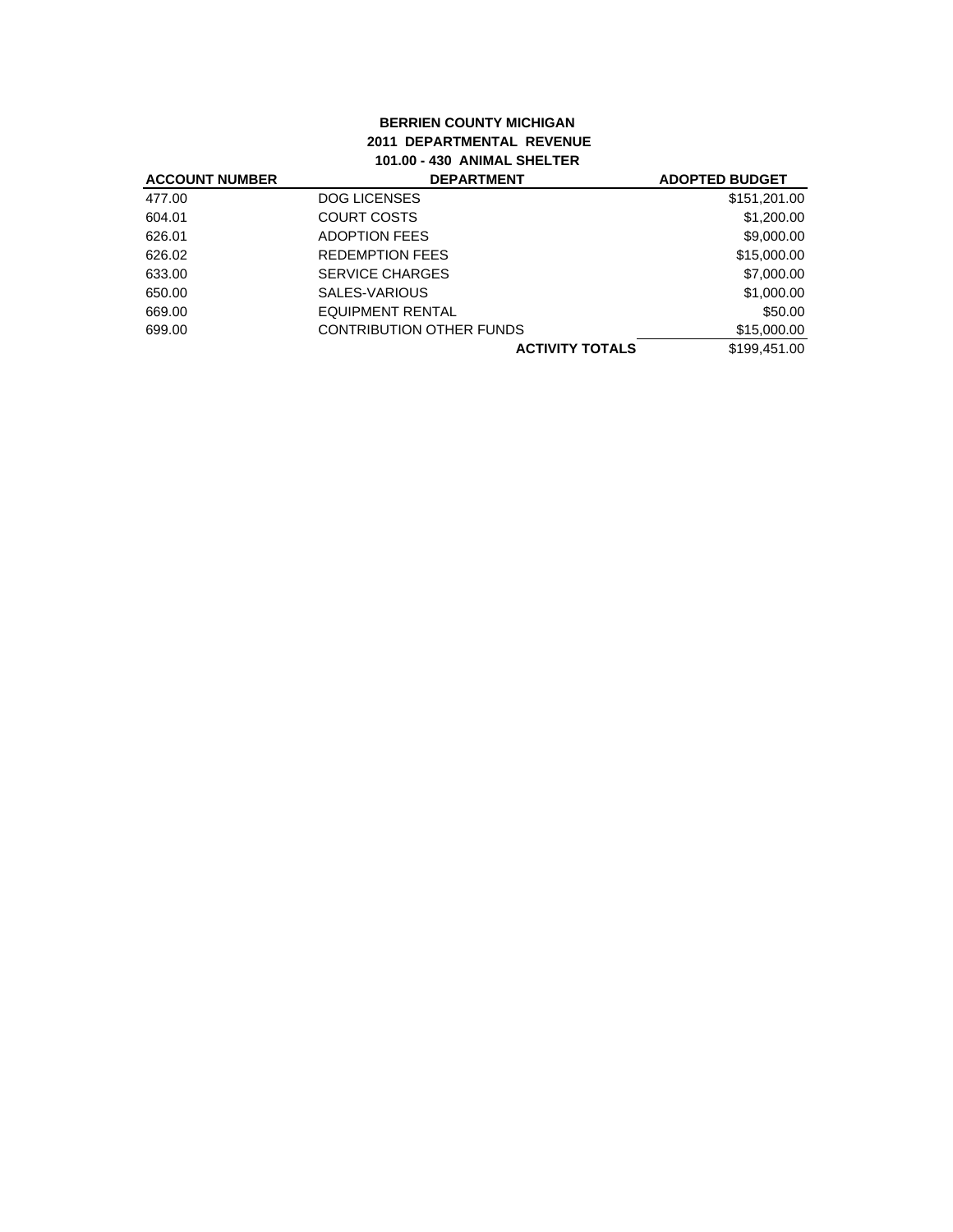## **BERRIEN COUNTY MICHIGAN 2011 DEPARTMENTAL REVENUE 101.00 - 728 COMMUNITY DEVELOPMENT**

| <b>ACCOUNT NUMBER</b> | <b>DEPARTMENT</b>        | <b>ADOPTED BUDGET</b> |
|-----------------------|--------------------------|-----------------------|
| 625.10                | <b>SERVICE FEES</b>      | \$70,000,00           |
| 699.00                | CONTRIBUTION OTHER FUNDS | \$184.000.00          |
|                       | <b>ACTIVITY TOTALS</b>   | \$254,000.00          |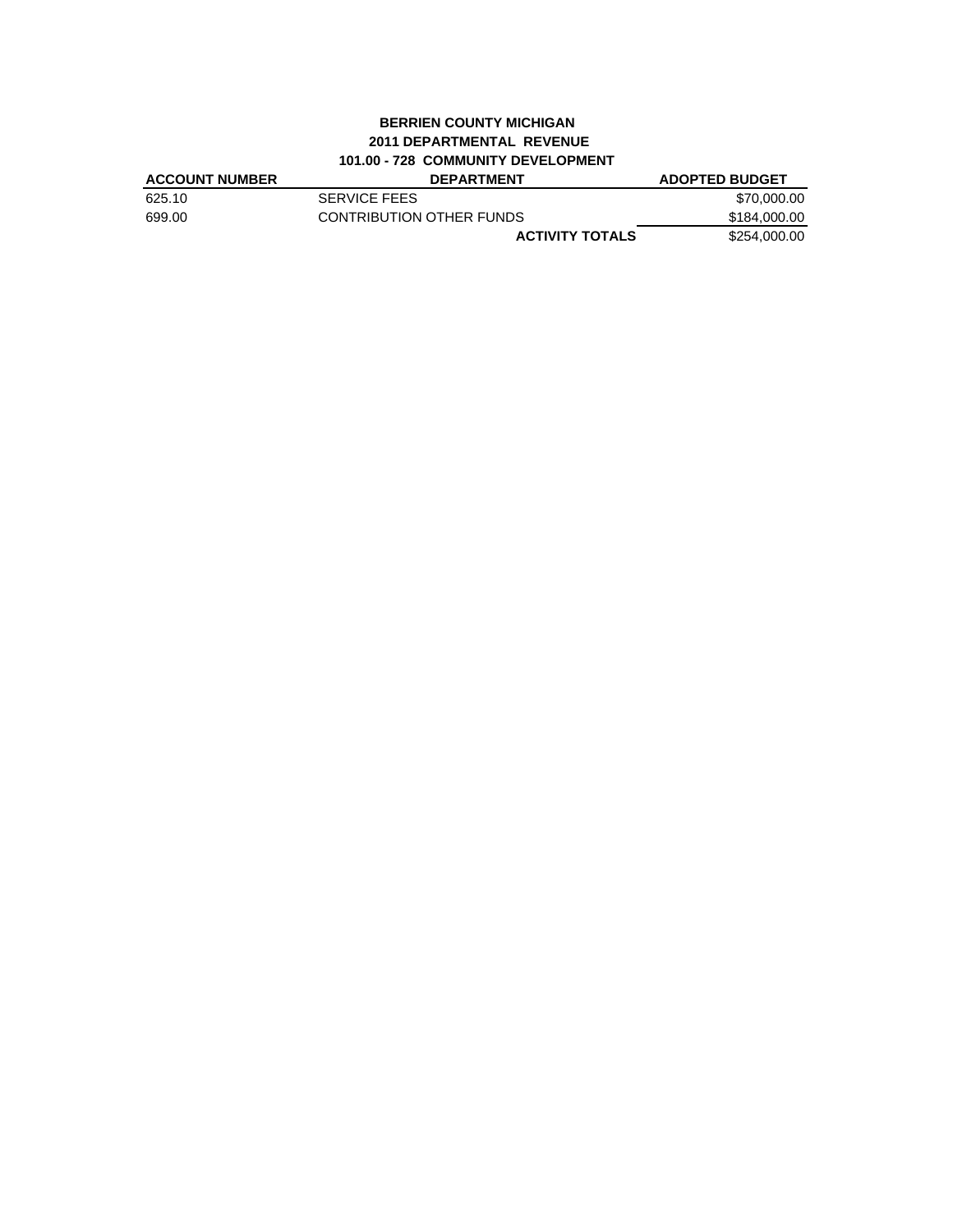## **BERRIEN COUNTY MICHIGAN 2011 DEPARTMENTAL REVENUE 101.00 - 101 BOARD OF COMMISSIONERS**

| <b>ACCOUNT NUMBER</b> | <b>DEPARTMENT</b>                    | <b>ADOPTED BUDGET</b> |
|-----------------------|--------------------------------------|-----------------------|
| 701.01                | SAL AND WAGES PER DIEM               | \$125,006.00          |
| 701.03                | OTHER AREA PER DIEM                  | \$60,000.00           |
| 715.00                | <b>FICA</b>                          | \$14,153.00           |
| 716.00                | <b>HOSPITALIZATION</b>               | \$134,138.00          |
| 717.00                | LIFE/ADD/STD INSURANCE               | \$4,290.00            |
| 718.00                | <b>PENSION</b>                       | \$12,729.00           |
| 725.00                | <b>EMPLY TRAINING AND IMPROV</b>     | \$7,000.00            |
| 726.00                | <b>DENTAL INSURANCE</b>              | \$12,350.00           |
| 730.00                | <b>OFFICE SUPPLIES</b>               | \$750.00              |
| 730.05                | <b>CENTRAL OFFICE SUPPLIES</b>       | \$325.00              |
| 802.01                | <b>CONTRACTUAL SERVICES</b>          | \$20,000.00           |
| 813.00                | <b>AUDIT</b>                         | \$61,700.00           |
| 814.00                | LEGAL                                | \$60,000.00           |
| 817.00                | <b>MEMBERSHIP &amp; SUBSCRIPTION</b> | \$53,000.00           |
| 851.00                | <b>TELEPHONE</b>                     | \$10.00               |
| 861.00                | <b>TRAVEL</b>                        | \$25,000.00           |
| 864.03                | <b>TRAVEL-AM EXP BILLING</b>         | \$400.00              |
| 881.00                | APPROPRIATION OTHER                  | \$920,863.00          |
| 901.00                | <b>ADVERTISING</b>                   | \$1,000.00            |
| 956.00                | <b>MISCELLANEOUS</b>                 | \$850.00              |
| 956.04                | MISC-MEETING EXPENSES                | \$1,600.00            |
| 980.00                | <b>BOOKS</b>                         | \$100.00              |
|                       | <b>ACTIVITY TOTALS</b>               | \$1,515,264.00        |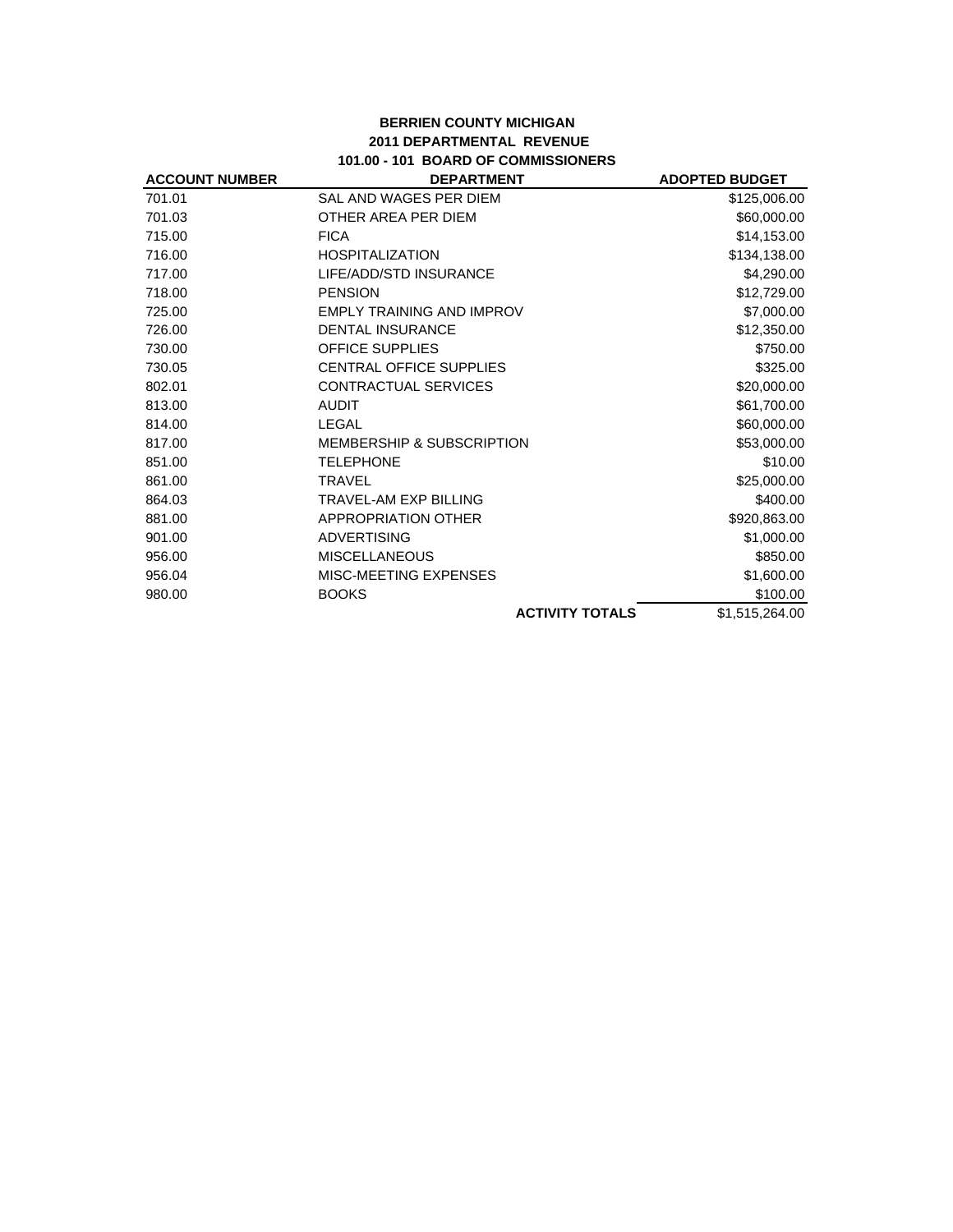#### **BERRIEN COUNTY MICHIGAN 2011 DEPARTMENTAL BUDGET 101.00 - 130 TRIAL COURT**

| <b>ACCOUNT NUMBER</b> | <b>DEPARTMENT</b>                    | <b>ADOPTED BUDGET</b> |
|-----------------------|--------------------------------------|-----------------------|
| 701.00                | SAL AND WAGES SUPERV                 | \$188,390.00          |
| 701.02                | SAL & WAGE-STANDARDIZE               | \$502,964.00          |
| 703.00                | SAL AND WAGES EMPLY TEM              | \$2,500.00            |
| 715.00                | <b>FICA</b>                          | \$21,599.00           |
| 716.00                | <b>HOSPITALIZATION</b>               | \$158,348.00          |
| 717.00                | LIFE/ADD/STD INSURANCE               | \$3,630.00            |
| 718.00                | <b>PENSION</b>                       | \$4,322.00            |
| 724.00                | UNIFORMS AND ACCESSORIES             | \$2,242.00            |
| 725.00                | <b>EMPLY TRAINING AND IMPROV</b>     | \$500.00              |
| 726.00                | <b>DENTAL INSURANCE</b>              | \$10,450.00           |
| 728.00                | <b>PRINTING &amp; BINDING</b>        | \$2,426.00            |
| 730.00                | OFFICE SUPPLIES                      | \$316.00              |
| 752.00                | <b>UNIFORM CLEANING</b>              | \$600.00              |
| 802.06                | CONTRACT SERVICES MEDICAL            | \$200.00              |
| 803.00                | STENO ARRAIGNMENTS & TR              | \$113,000.00          |
| 806.07                | <b>JURY-CRIMINAL DIVISION</b>        | \$113,000.00          |
| 806.08                | <b>JURY-CIVIL DIVISION</b>           | \$10,800.00           |
| 806.09                | <b>JURY-FAMILY COURT</b>             | \$3,500.00            |
| 808.03                | <b>INTERPRETERS</b>                  | \$40,000.00           |
| 815.06                | <b>LEGAL-IND CRIMINAL DIV</b>        | \$620,000.00          |
| 815.07                | <b>LEGAL-IND FAMILY COURT</b>        | \$50,000.00           |
| 815.08                | <b>LEGAL-IND PATERNITY</b>           | \$300.00              |
| 816.03                | LEGAL-APPEALS FELONY                 | \$109,100.00          |
| 816.04                | LEGAL-APPEALS MISDEMEANOR            | \$1,750.00            |
| 816.05                | LEGAL-APPEALS N/A                    | \$19,000.00           |
| 817.00                | <b>MEMBERSHIP &amp; SUBSCRIPTION</b> | \$3,810.00            |
| 851.00                | <b>TELEPHONE</b>                     | \$1,100.00            |
| 853.00                | SERVICE CONTRACT RADIO               | \$3,000.00            |
| 855.00                | <b>CABLE SUBSCRIPTION</b>            | \$190.00              |
| 861.00                | <b>TRAVEL</b>                        | \$200.00              |
| 935.00                | <b>EQUIPMENT REPAIRS &amp; MAINT</b> | \$3,484.00            |
| 937.00                | OFF EQUIP REP & MAINT                | \$10,000.00           |
| 956.05                | MISC-JUROR VENDING EXP               | \$250.00              |
| 977.00                | <b>MACHINERY &amp; EQUIPMENT</b>     | \$500.00              |
| 979.02                | OFFICE EQUIPMENT-SMALL               | \$171.00              |
| 979.05                | <b>COMPUTER EQUIPMENT</b>            | \$228.00              |
| 999.00                | APPROP-COUNTY AGENCIES               | \$99,234.00           |
|                       | <b>ACTIVITY TOTALS</b>               | \$2,132,104.00        |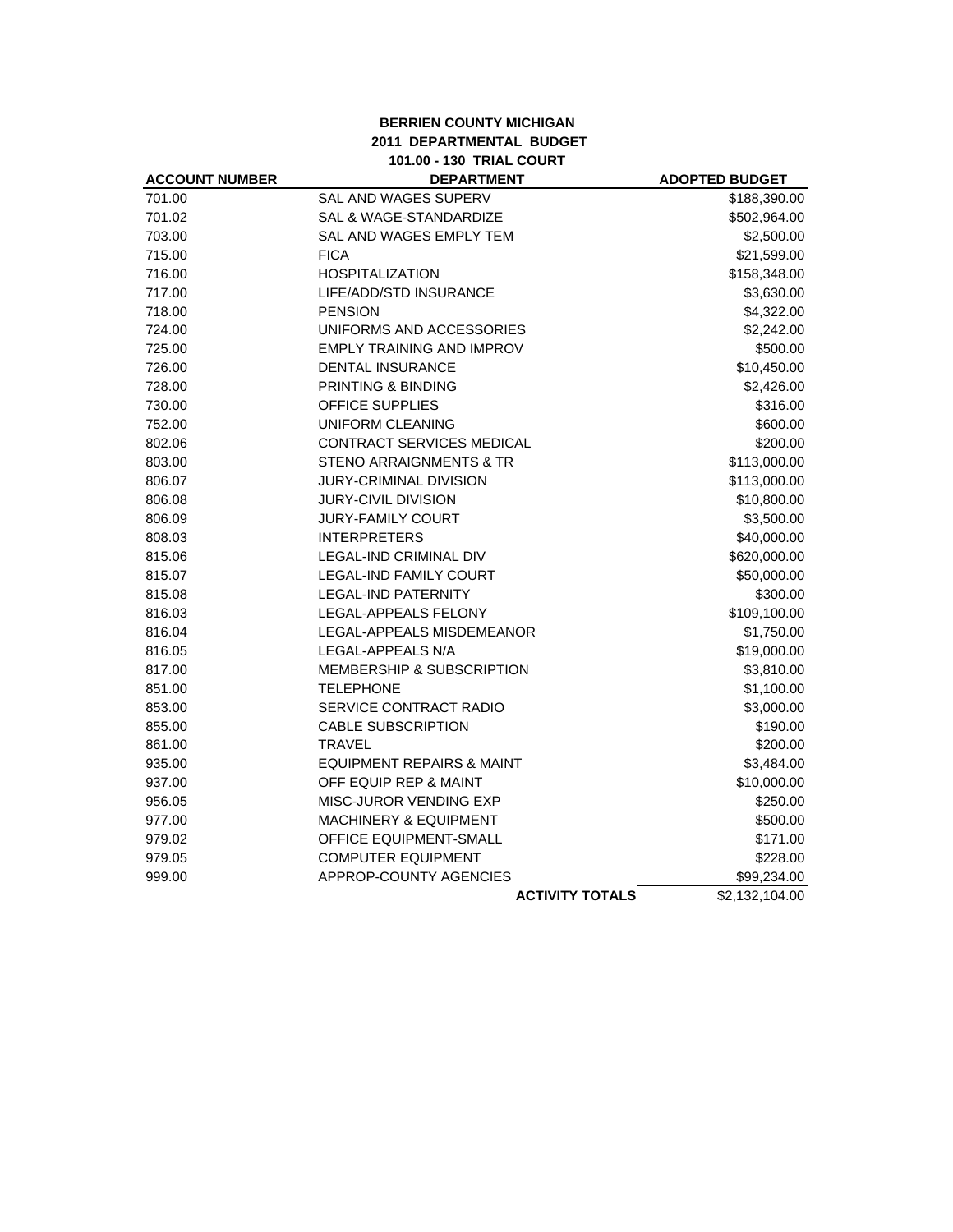## **BERRIEN COUNTY MICHIGAN 2011 DEPARTMENTAL BUDGET 101.00 - 131 CIRCUIT COURT**

| <b>ACCOUNT NUMBER</b> | <b>DEPARTMENT</b>                    | <b>ADOPTED BUDGET</b> |
|-----------------------|--------------------------------------|-----------------------|
| 701.00                | SAL AND WAGES SUPERV                 | \$97,675.00           |
| 702.00                | SAL AND WAGES EMPLY PER              | \$487,055.00          |
| 703.00                | SAL AND WAGES EMPLY TEM              | \$1,850.00            |
| 715.00                | <b>FICA</b>                          | \$44,873.00           |
| 716.00                | <b>HOSPITALIZATION</b>               | \$128,617.00          |
| 717.00                | LIFE/ADD/STD INSURANCE               | \$4,043.00            |
| 718.00                | <b>PENSION</b>                       | \$41,668.00           |
| 720.00                | UNEMPLOYMENT INSURANCE               | \$880.00              |
| 725.00                | <b>EMPLY TRAINING AND IMPROV</b>     | \$375.00              |
| 726.00                | <b>DENTAL INSURANCE</b>              | \$11,638.00           |
| 730.00                | <b>OFFICE SUPPLIES</b>               | \$280.00              |
| 730.05                | <b>CENTRAL OFFICE SUPPLIES</b>       | \$440.00              |
| 733.00                | <b>COPIER CHARGES</b>                | \$150.00              |
| 805.00                | STENO CONTR SERV TRANS               | \$1,203.00            |
| 817.00                | <b>MEMBERSHIP &amp; SUBSCRIPTION</b> | \$190.00              |
| 836.00                | <b>HEALTH SERVICE DOCTORS</b>        | \$500.00              |
| 851.00                | <b>TELEPHONE</b>                     | \$1,710.00            |
| 861.00                | <b>TRAVEL</b>                        | \$850.00              |
| 901.00                | <b>ADVERTISING</b>                   | \$202.00              |
| 937.00                | OFF EQUIP REP & MAINT                | \$164.00              |
| 947.00                | <b>EQUIPMENT RENTAL</b>              | \$360.00              |
| 956.04                | MISC-MEETING EXPENSES                | \$25.00               |
| 979.02                | <b>OFFICE EQUIPMENT-SMALL</b>        | \$119.00              |
| 999.00                | APPROP-COUNTY AGENCIES               | \$55,170.00           |
|                       | <b>ACTIVITY TOTALS</b>               | \$880,037.00          |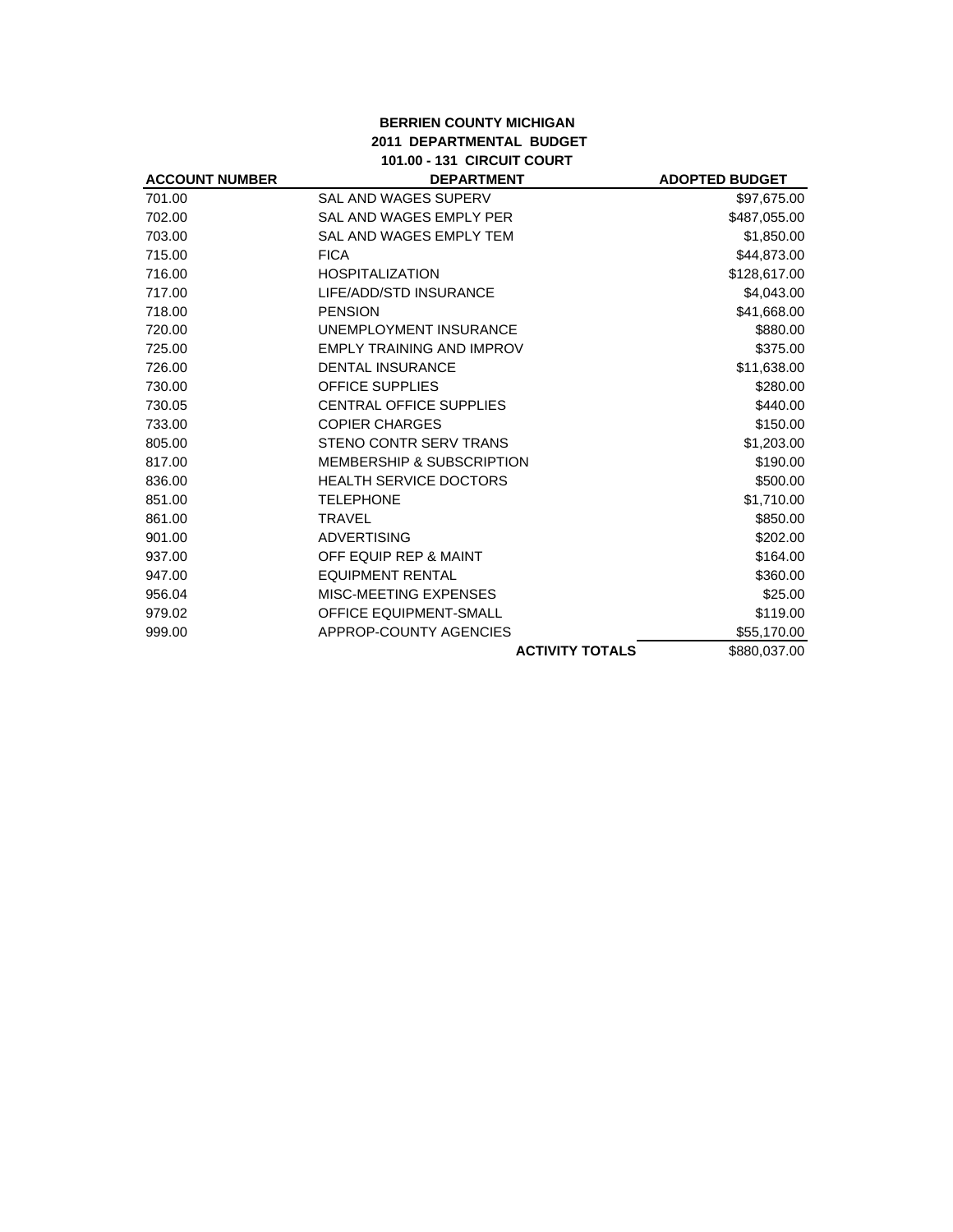## **BERRIEN COUNTY MICHIGAN 2011 DEPARTMENTAL BUDGET 101.00 - 136 DISTRICT COURT**

|                                      | <b>ADOPTED BUDGET</b> |
|--------------------------------------|-----------------------|
| SAL AND WAGES SUPERV                 | \$88,795.00           |
| SAL AND WAGES EMPLY PER              | \$1,748,446.00        |
| <b>SAL AND WAGES EMPLY TEM</b>       | \$4,000.00            |
| SAL AND WAGES EMPLY OTIME            | \$7,000.00            |
| <b>FICA</b>                          | \$141,390.00          |
| <b>HOSPITALIZATION</b>               | \$656,458.00          |
| LIFE/ADD/STD INSURANCE               | \$16,170.00           |
| <b>PENSION</b>                       | \$138,423.00          |
| <b>UNEMPLOYMENT INSURANCE</b>        | \$2,772.00            |
| <b>EMPLY TRAINING AND IMPROV</b>     | \$600.00              |
| <b>DENTAL INSURANCE</b>              | \$45,250.00           |
| PRINTING & BINDING                   | \$15,550.00           |
| <b>OFFICE SUPPLIES</b>               | \$1,933.00            |
| <b>CENTRAL OFFICE SUPPLIES</b>       | \$3,000.00            |
| <b>COPIER CHARGES</b>                | \$2,000.00            |
| CONTRACTUAL SERVICES                 | \$4,125.00            |
| <b>MEMBERSHIP &amp; SUBSCRIPTION</b> | \$1,000.00            |
| <b>TAX INTERCEPT FEES</b>            | \$13,344.00           |
| <b>TELEPHONE</b>                     | \$4,656.00            |
| <b>TELEPHONE SWITCHBOARD</b>         | \$1,804.00            |
| <b>TRAVEL</b>                        | \$500.00              |
| OFF EQUIP REP & MAINT                | \$2,546.00            |
| SOFTWARE MAINTENANCE                 | \$850.00              |
| <b>EQUIPMENT RENTAL</b>              | \$5,592.00            |
| <b>OFFICE EQUIP &amp; FURNITURE</b>  | \$1,000.00            |
| <b>OFFICE EQUIPMENT-SMALL</b>        | \$742.00              |
| <b>COMPUTER EQUIPMENT</b>            | \$755.00              |
| <b>BOOKS</b>                         | \$350.00              |
| <b>ACTIVITY TOTALS</b>               | \$2,909,051.00        |
|                                      | <b>DEPARTMENT</b>     |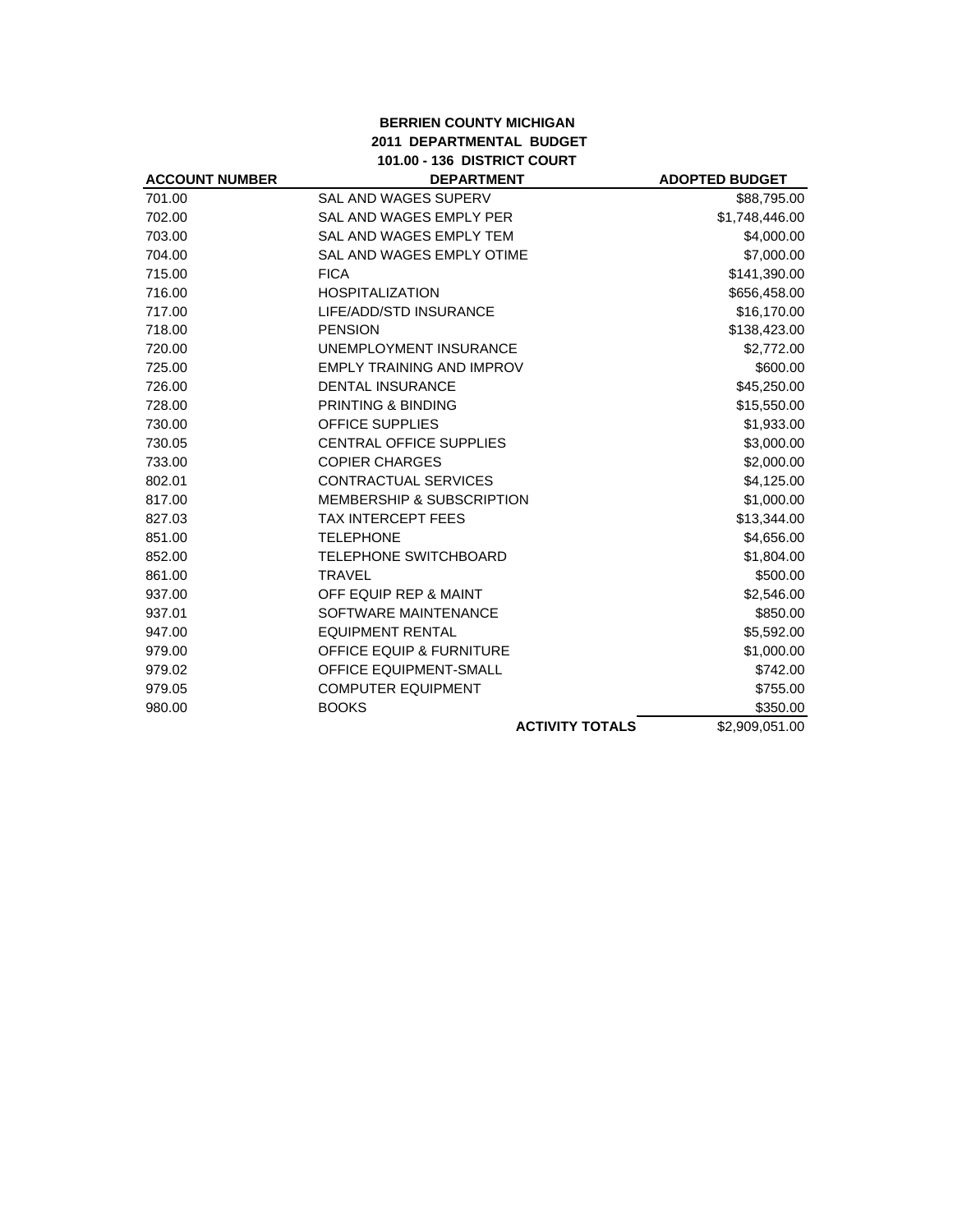## **BERRIEN COUNTY MICHIGAN 2011 DEPARTMENTAL BUDGET 101.00 - 137 DISTRICT COURT PROBATION**

| <b>ACCOUNT NUMBER</b> | <b>DEPARTMENT</b>                    | <b>ADOPTED BUDGET</b> |
|-----------------------|--------------------------------------|-----------------------|
| 701.00                | SAL AND WAGES SUPERV                 | \$46,871.00           |
| 702.00                | SAL AND WAGES EMPLY PER              | \$367,951.00          |
| 704.00                | SAL AND WAGES EMPLY OTIME            | \$5,000.00            |
| 715.00                | <b>FICA</b>                          | \$32,117.00           |
| 716.00                | <b>HOSPITALIZATION</b>               | \$128,085.00          |
| 717.00                | LIFE/ADD/STD INSURANCE               | \$3,300.00            |
| 718.00                | <b>PENSION</b>                       | \$32,242.00           |
| 720.00                | UNEMPLOYMENT INSURANCE               | \$630.00              |
| 725.00                | <b>EMPLY TRAINING AND IMPROV</b>     | \$1,985.00            |
| 726.00                | <b>DENTAL INSURANCE</b>              | \$9,200.00            |
| 730.00                | <b>OFFICE SUPPLIES</b>               | \$400.00              |
| 761.00                | <b>MEDICAL SUPPLIES</b>              | \$3,000.00            |
| 817.00                | <b>MEMBERSHIP &amp; SUBSCRIPTION</b> | \$725.00              |
| 827.01                | SERVICE CHARGES-IMP PANEL            | \$1,085.00            |
| 837.00                | <b>HEALTH SERVICES</b>               | \$100.00              |
| 837.06                | <b>HEALTH SERVICE ARP</b>            | \$5,000.00            |
| 851.00                | <b>TELEPHONE</b>                     | \$500.00              |
| 861.00                | <b>TRAVEL</b>                        | \$1,200.00            |
| 980.00                | <b>BOOKS</b>                         | \$150.00              |
|                       | <b>ACTIVITY TOTALS</b>               | \$639,541.00          |
|                       |                                      |                       |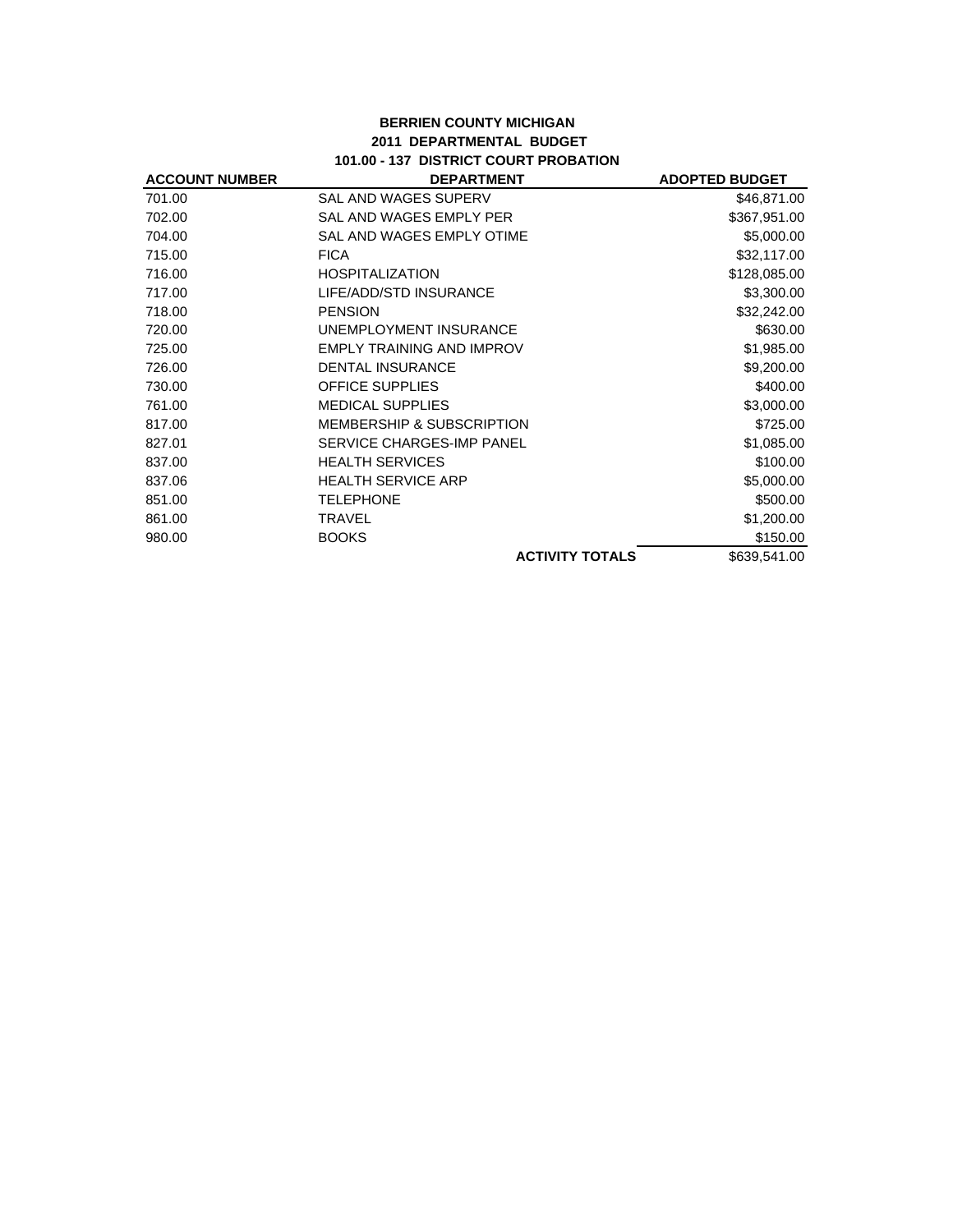## **BERRIEN COUNTY MICHIGAN 2011 DEPARTMENTAL BUDGET 101.00 - 147 INTAKE**

| <b>ACCOUNT NUMBER</b> | <b>DEPARTMENT</b>                    | <b>ADOPTED BUDGET</b> |
|-----------------------|--------------------------------------|-----------------------|
| 702.00                | SAL AND WAGES EMPLY PER              | \$448,733.00          |
| 715.00                | <b>FICA</b>                          | \$34,328.00           |
| 716.00                | <b>HOSPITALIZATION</b>               | \$128,085.00          |
| 717.00                | LIFE/ADD/STD INSURANCE               | \$2,221.00            |
| 718.00                | <b>PENSION</b>                       | \$34,463.00           |
| 720.00                | UNEMPLOYMENT INSURANCE               | \$673.00              |
| 725.00                | EMPLY TRAINING AND IMPROV            | \$916.00              |
| 726.00                | <b>DENTAL INSURANCE</b>              | \$8,250.00            |
| 728.00                | PRINTING & BINDING                   | \$3,000.00            |
| 730.00                | <b>OFFICE SUPPLIES</b>               | \$1,049.00            |
| 817.00                | <b>MEMBERSHIP &amp; SUBSCRIPTION</b> | \$945.00              |
| 848.08                | <b>RECOGNITION EXPENSES</b>          | \$1,543.00            |
| 851.00                | TELEPHONE                            | \$550.00              |
| 856.00                | <b>PAGER SERVICE</b>                 | \$120.00              |
| 861.00                | TRAVEL                               | \$300.00              |
| 937.00                | OFF EQUIP REP & MAINT                | \$82.00               |
| 979.00                | <b>OFFICE EQUIP &amp; FURNITURE</b>  | \$120.00              |
| 983.00                | PURCHASED SOFTWARE                   | \$95.00               |
|                       | <b>ACTIVITY TOTALS</b>               | \$665,473.00          |
|                       |                                      |                       |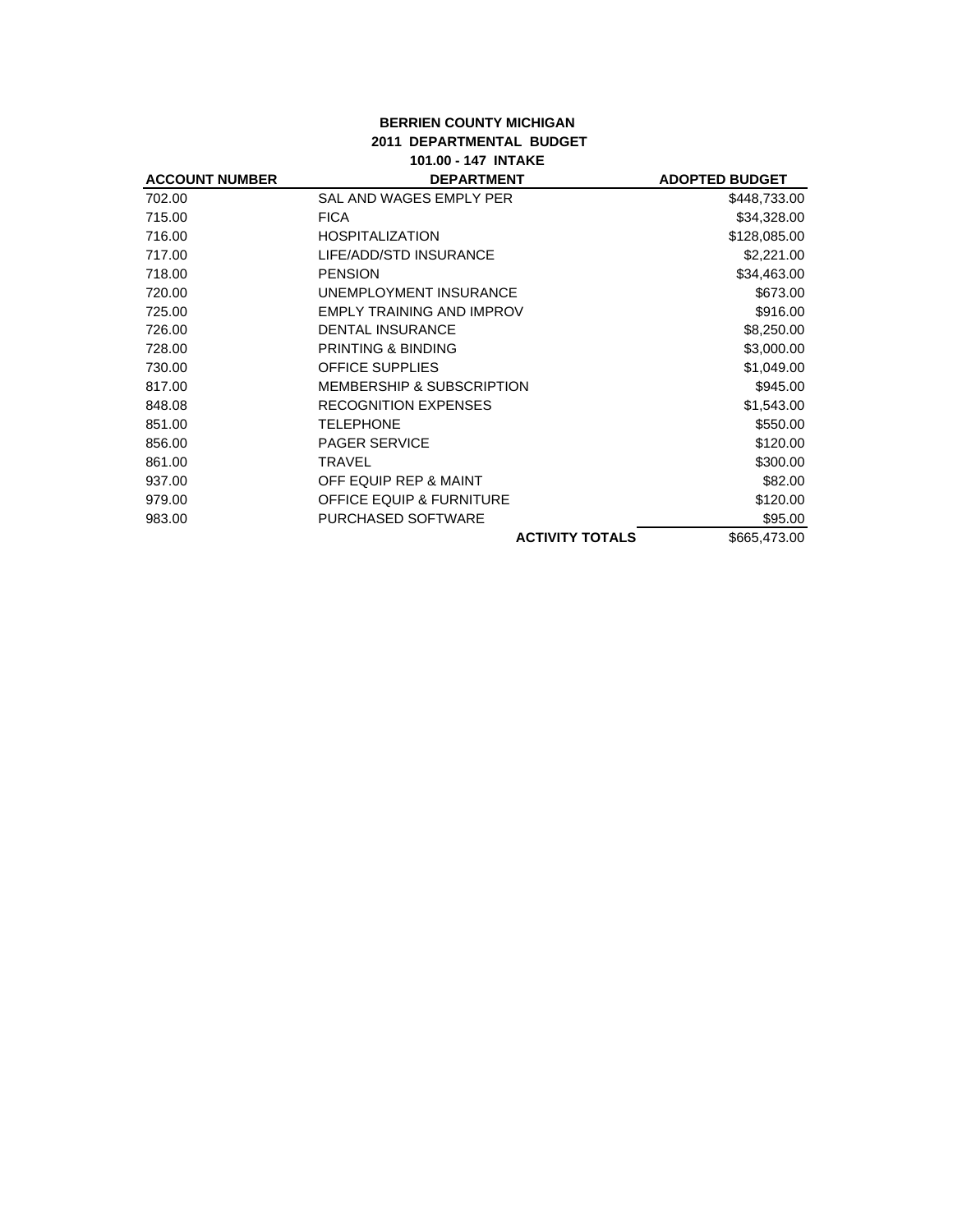## **BERRIEN COUNTY MICHIGAN 2011 DEPARTMENTAL BUDGET 101.00 - 148 PROBATE COURT**

| <b>ACCOUNT NUMBER</b> | <b>DEPARTMENT</b>                    | <b>ADOPTED BUDGET</b> |
|-----------------------|--------------------------------------|-----------------------|
| 702.00                | SAL AND WAGES EMPLY PER              | \$129,953.00          |
| 715.00                | <b>FICA</b>                          | \$9,941.00            |
| 716.00                | <b>HOSPITALIZATION</b>               | \$57,090.00           |
| 717.00                | LIFE/ADD/STD INSURANCE               | \$946.00              |
| 718.00                | <b>PENSION</b>                       | \$9,980.00            |
| 720.00                | UNEMPLOYMENT INSURANCE               | \$195.00              |
| 725.00                | <b>EMPLY TRAINING AND IMPROV</b>     | \$250.00              |
| 726.00                | <b>DENTAL INSURANCE</b>              | \$3,650.00            |
| 728.00                | PRINTING & BINDING                   | \$2,036.00            |
| 730.00                | <b>OFFICE SUPPLIES</b>               | \$242.00              |
| 730.05                | CENTRAL OFFICE SUPPLIES              | \$500.00              |
| 802.26                | CONTRACTUAL-EVALUATIONS              | \$4,100.00            |
| 815.00                | LEGAL-CONT ATTORNEYS                 | \$20,500.00           |
| 815.02                | <b>LEGAL-VISITORS &amp; GUARDIAN</b> | \$10,775.00           |
| 817.00                | <b>MEMBERSHIP &amp; SUBSCRIPTION</b> | \$100.00              |
| 836.04                | <b>HEALTH SERV PSYCHIATRIC</b>       | \$600.00              |
| 851.00                | <b>TELEPHONE</b>                     | \$200.00              |
| 861.00                | <b>TRAVEL</b>                        | \$400.00              |
| 937.00                | OFF EQUIP REP & MAINT                | \$270.00              |
| 947.00                | <b>EQUIPMENT RENTAL</b>              | \$250.00              |
| 979.00                | <b>OFFICE EQUIP &amp; FURNITURE</b>  | \$200.00              |
| 980.00                | <b>BOOKS</b>                         | \$30.00               |
|                       | <b>ACTIVITY TOTALS</b>               | \$252,208.00          |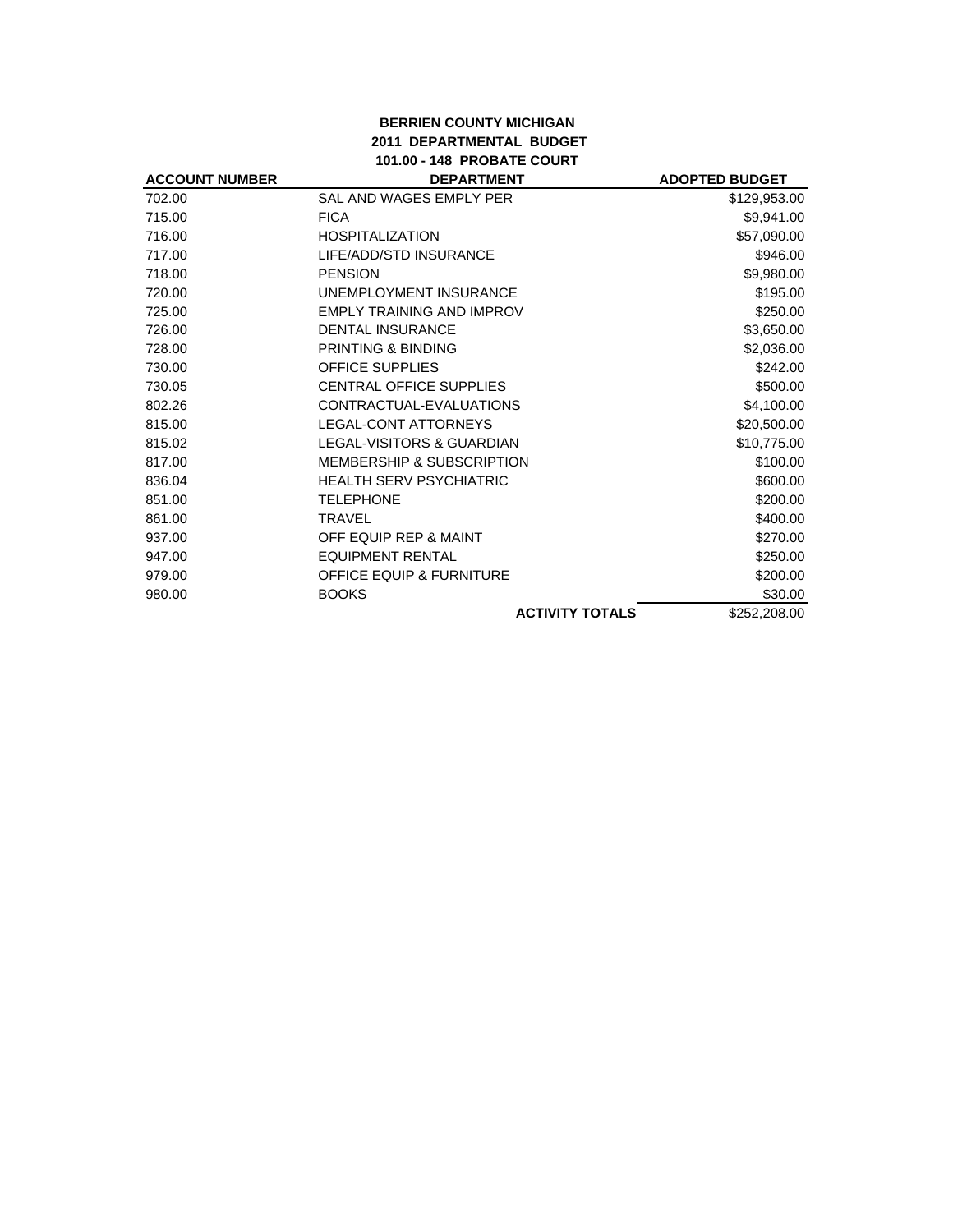#### **BERRIEN COUNTY MICHIGAN 2011 DEPARTMENTAL BUDGET 101.00 - 149 JUVENILE PROBATION**

| <b>ACCOUNT NUMBER</b> | <b>DEPARTMENT</b>                    | <b>ADOPTED BUDGET</b> |
|-----------------------|--------------------------------------|-----------------------|
| 702.00                | SAL AND WAGES EMPLY PER              | \$559,106.00          |
| 715.00                | <b>FICA</b>                          | \$42,772.00           |
| 716.00                | <b>HOSPITALIZATION</b>               | \$145,752.00          |
| 717.00                | LIFE/ADD/STD INSURANCE               | \$2,778.00            |
| 718.00                | <b>PENSION</b>                       | \$42,939.00           |
| 720.00                | UNEMPLOYMENT INSURANCE               | \$839.00              |
| 725.00                | <b>EMPLY TRAINING AND IMPROV</b>     | \$7,034.00            |
| 726.00                | <b>DENTAL INSURANCE</b>              | \$11,090.00           |
| 730.00                | <b>OFFICE SUPPLIES</b>               | \$400.00              |
| 761.00                | <b>MEDICAL SUPPLIES</b>              | \$2,000.00            |
| 802.01                | <b>CONTRACTUAL SERVICES</b>          | \$1,020.00            |
| 817.00                | <b>MEMBERSHIP &amp; SUBSCRIPTION</b> | \$100.00              |
| 848.06                | PROBATION ACTIVITIES                 | \$80.00               |
| 851.00                | <b>TELEPHONE</b>                     | \$11,500.00           |
| 861.00                | <b>TRAVEL</b>                        | \$1,700.00            |
| 868.00                | <b>GAS OIL GREASE &amp; ANTIFRZE</b> | \$1,173.00            |
| 937.00                | OFF EQUIP REP & MAINT                | \$100.00              |
| 956.01                | MISCELLANEOUS-MKT PROGRAM            | \$1,875.00            |
| 956.04                | MISC-MEETING EXPENSES                | \$500.00              |
| 977.04                | <b>TOOLS &amp; EQUIPMENT</b>         | \$560.00              |
| 980.00                | <b>BOOKS</b>                         | \$125.00              |
|                       | <b>ACTIVITY TOTALS</b>               | \$833,443.00          |
|                       |                                      |                       |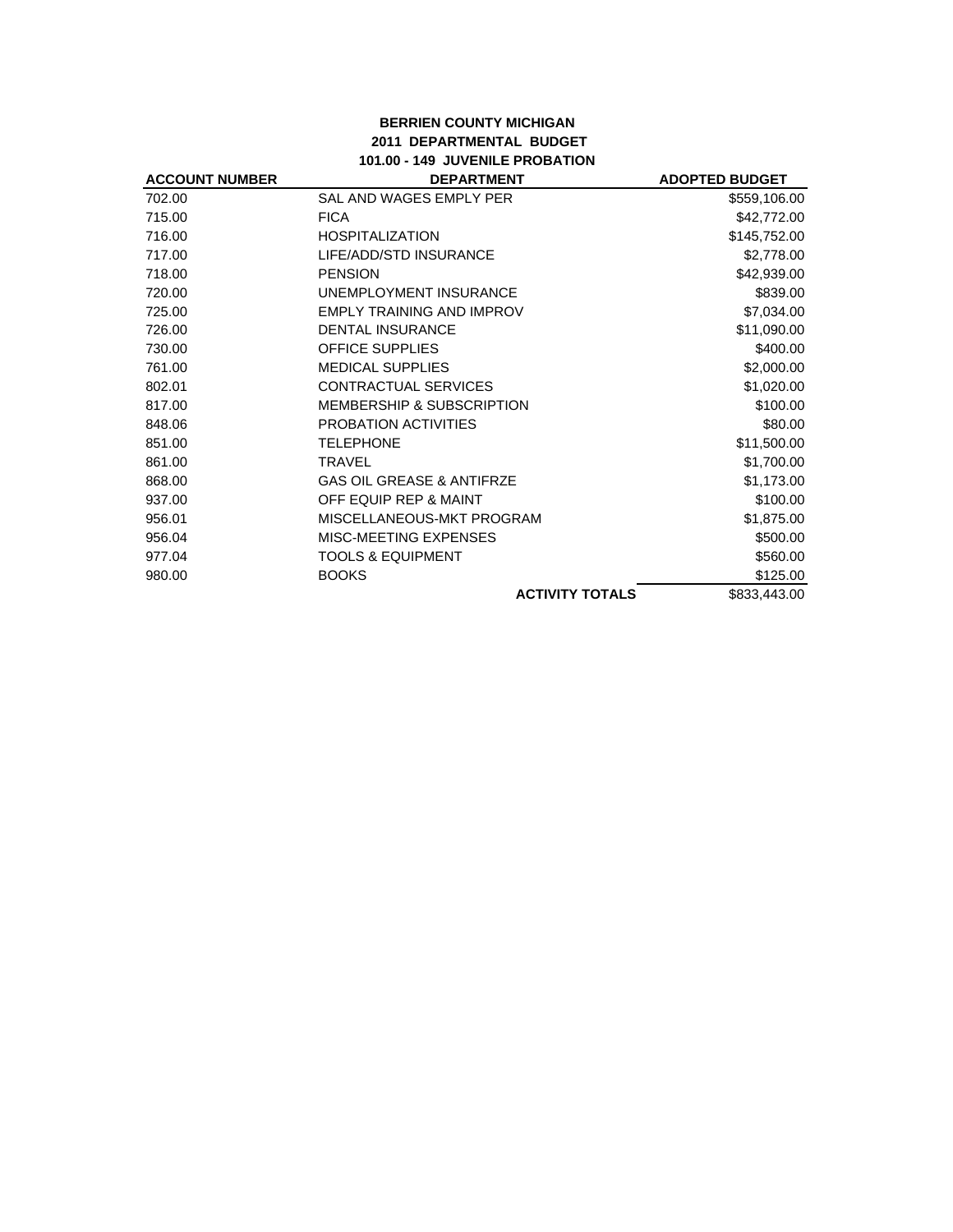## **BERRIEN COUNTY MICHIGAN 2011 DEPARTMENTAL BUDGET 101.00 - 150 PROB COURT ADMINISTRATION**

| <b>ACCOUNT NUMBER</b> | <b>DEPARTMENT</b>                    | <b>ADOPTED BUDGET</b> |
|-----------------------|--------------------------------------|-----------------------|
| 701.00                | <b>SAL AND WAGES SUPERV</b>          | \$88,795.00           |
| 702.00                | SAL AND WAGES EMPLY PER              | \$200,111.00          |
| 703.00                | <b>SAL AND WAGES EMPLY TEM</b>       | \$31,400.00           |
| 715.00                | <b>FICA</b>                          | \$24,503.00           |
| 716.00                | <b>HOSPITALIZATION</b>               | \$83,427.00           |
| 717.00                | LIFE/ADD/STD INSURANCE               | \$1,980.00            |
| 718.00                | <b>PENSION</b>                       | \$18,948.00           |
| 720.00                | UNEMPLOYMENT INSURANCE               | \$480.00              |
| 725.00                | <b>EMPLY TRAINING AND IMPROV</b>     | \$400.00              |
| 726.00                | <b>DENTAL INSURANCE</b>              | \$5,700.00            |
| 730.00                | <b>OFFICE SUPPLIES</b>               | \$705.00              |
| 730.05                | <b>CENTRAL OFFICE SUPPLIES</b>       | \$620.00              |
| 733.00                | <b>COPIER CHARGES</b>                | \$2,200.00            |
| 802.01                | <b>CONTRACTUAL SERVICES</b>          | \$500.00              |
| 811.00                | <b>SUMMONS</b>                       | \$31,000.00           |
| 816.01                | <b>LEGAL-INDIGENT PARENT DEF</b>     | \$247,163.00          |
| 816.02                | LEGAL-GUARDIAN ADLITEM               | \$72,828.00           |
| 817.00                | <b>MEMBERSHIP &amp; SUBSCRIPTION</b> | \$857.00              |
| 836.04                | <b>HEALTH SERV PSYCHIATRIC</b>       | \$20,000.00           |
| 851.00                | <b>TELEPHONE</b>                     | \$800.00              |
| 861.00                | <b>TRAVEL</b>                        | \$315.00              |
| 901.00                | <b>ADVERTISING</b>                   | \$3,000.00            |
| 902.00                | ADVERTISING LEGAL NOTICE             | \$377.00              |
| 937.00                | OFF EQUIP REP & MAINT                | \$286.00              |
| 947.00                | <b>EQUIPMENT RENTAL</b>              | \$4,584.00            |
| 979.00                | <b>OFFICE EQUIP &amp; FURNITURE</b>  | \$250.00              |
|                       | <b>ACTIVITY TOTALS</b>               | \$841.229.00          |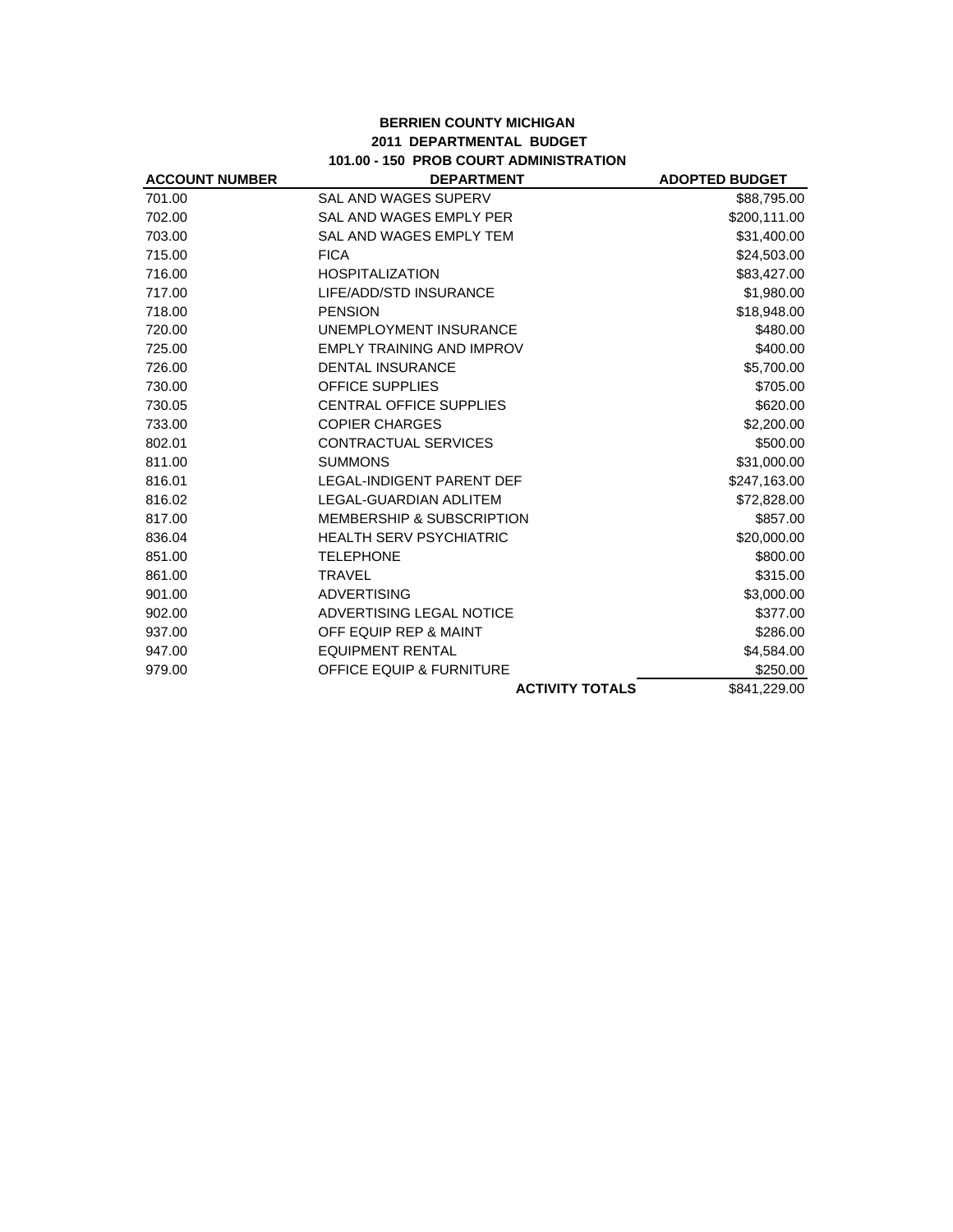## **BERRIEN COUNTY MICHIGAN 2011 DEPARTMENTAL BUDGET 101.00 - 151 PROBATION-ADULT**

| <b>ACCOUNT NUMBER</b> | <b>DEPARTMENT</b>                    | <b>ADOPTED BUDGET</b> |
|-----------------------|--------------------------------------|-----------------------|
| 730.00                | <b>OFFICE SUPPLIES</b>               | \$923.00              |
| 730.05                | <b>CENTRAL OFFICE SUPPLIES</b>       | \$1,245.00            |
| 733.00                | <b>COPIER CHARGES</b>                | \$1,400.00            |
| 808.03                | <b>INTERPRETERS</b>                  | \$910.00              |
| 817.00                | <b>MEMBERSHIP &amp; SUBSCRIPTION</b> | \$689.00              |
| 836.04                | <b>HEALTH SERV PSYCHIATRIC</b>       | \$226.00              |
| 851.00                | <b>TELEPHONE</b>                     | \$8,532.00            |
| 855.00                | <b>CABLE SUBSCRIPTION</b>            | \$194.00              |
| 861.00                | TRAVEL                               | \$185.00              |
| 937.00                | OFF EQUIP REP & MAINT                | \$1,223.00            |
| 947.00                | EQUIPMENT RENTAL                     | \$3,909.00            |
| 956.04                | MISC-MEETING EXPENSES                | \$100.00              |
| 979.02                | <b>OFFICE EQUIPMENT-SMALL</b>        | \$100.00              |
| 980.00                | <b>BOOKS</b>                         | \$470.00              |
|                       | <b>ACTIVITY TOTALS</b>               | \$20,106.00           |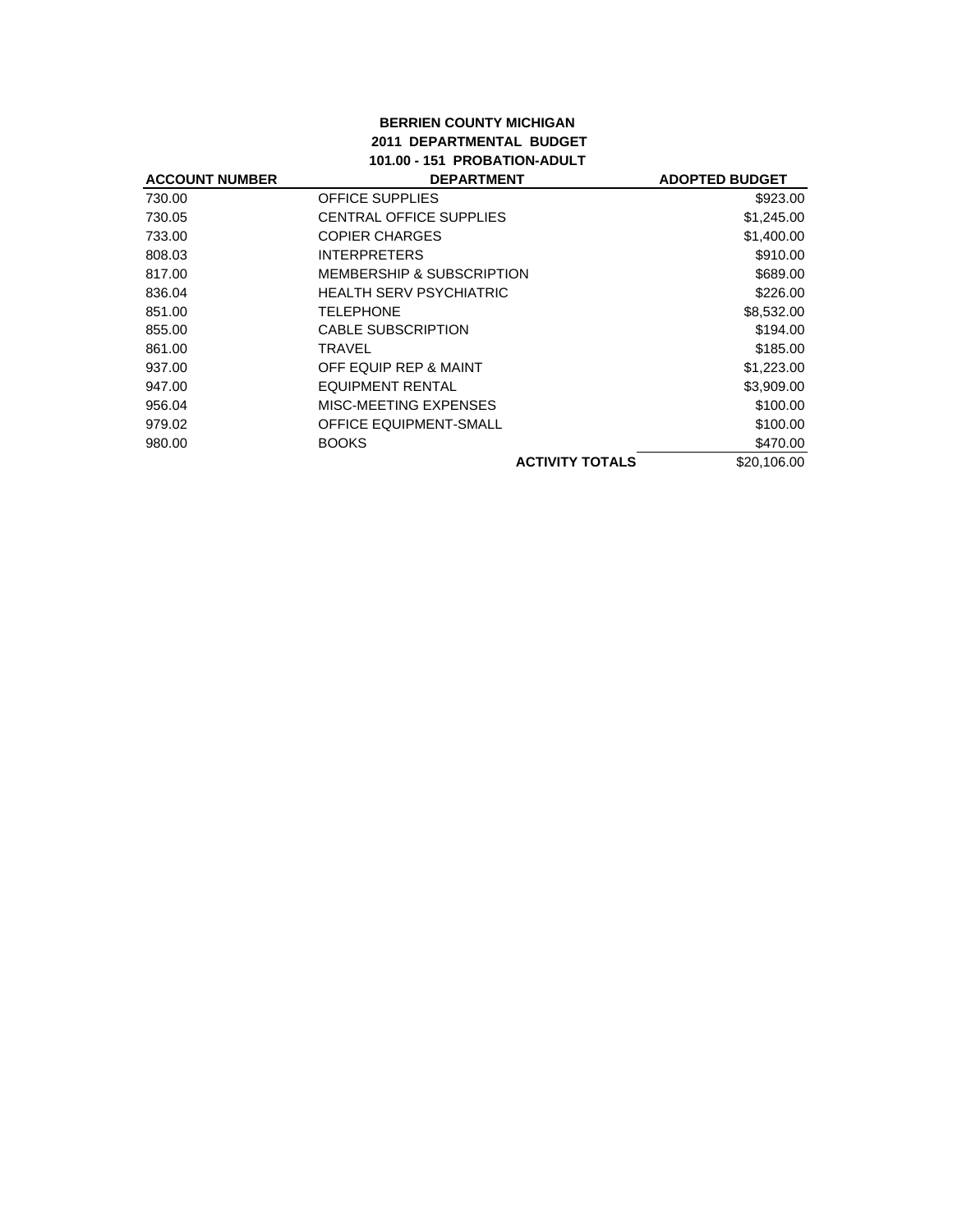## **BERRIEN COUNTY MICHIGAN 2011 DEPARTMENTAL BUDGET 101.00 - 167 JURY BOARD**

| <b>ACCOUNT NUMBER</b> | <b>DEPARTMENT</b>             | <b>ADOPTED BUDGET</b> |
|-----------------------|-------------------------------|-----------------------|
| 701.01                | SAL AND WAGES PER DIEM        | \$660.00              |
| 715.00                | <b>FICA</b>                   | \$50.00               |
| 728.00                | <b>PRINTING &amp; BINDING</b> | \$600.00              |
| 730.00                | <b>OFFICE SUPPLIES</b>        | \$300.00              |
| 802.01                | CONTRACTUAL SERVICES          | \$9,500.00            |
| 851.00                | <b>TELEPHONE</b>              | \$400.00              |
| 861.00                | <b>TRAVEL</b>                 | \$100.00              |
| 937.01                | SOFTWARE MAINTENANCE          | \$19,955.00           |
| 956.00                | <b>MISCELLANEOUS</b>          | \$150.00              |
| 983.00                | PURCHASED SOFTWARE            | \$1,000.00            |
|                       | <b>ACTIVITY TOTALS</b>        | \$32,715,00           |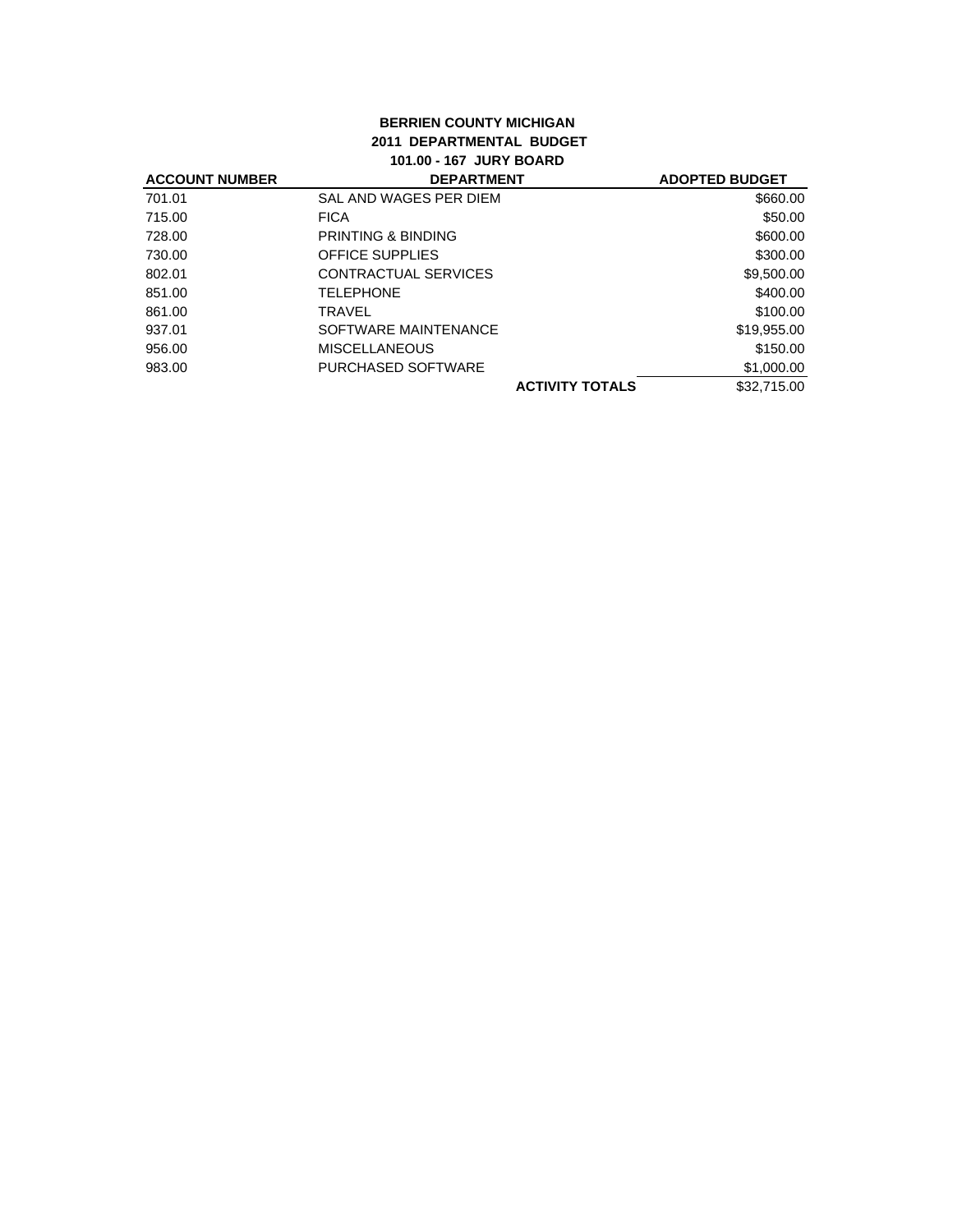#### **BERRIEN COUNTY MICHIGAN 2011 DEPARTMENTAL BUDGET 101.00 - 169 T C CASHIERING UNIT**

| <b>ACCOUNT NUMBER</b> | <b>DEPARTMENT</b>                    | <b>ADOPTED BUDGET</b> |
|-----------------------|--------------------------------------|-----------------------|
| 702.00                | SAL AND WAGES EMPLY PER              | \$505,759.00          |
| 715.00                | <b>FICA</b>                          | \$38,691.00           |
| 716.00                | <b>HOSPITALIZATION</b>               | \$125,632.00          |
| 717.00                | LIFE/ADD/STD INSURANCE               | \$3,380.00            |
| 718.00                | <b>PENSION</b>                       | \$38,842.00           |
| 720.00                | UNEMPLOYMENT INSURANCE               | \$759.00              |
| 725.00                | <b>EMPLY TRAINING AND IMPROV</b>     | \$100.00              |
| 726.00                | <b>DENTAL INSURANCE</b>              | \$10,350.00           |
| 730.00                | <b>OFFICE SUPPLIES</b>               | \$1,487.00            |
| 730.05                | <b>CENTRAL OFFICE SUPPLIES</b>       | \$400.00              |
| 733.00                | <b>COPIER CHARGES</b>                | \$300.00              |
| 802.01                | <b>CONTRACTUAL SERVICES</b>          | \$1,200.00            |
| 817.00                | <b>MEMBERSHIP &amp; SUBSCRIPTION</b> | \$459.00              |
| 851.00                | <b>TELEPHONE</b>                     | \$565.00              |
| 861.00                | <b>TRAVEL</b>                        | \$454.00              |
| 937.00                | OFF EQUIP REP & MAINT                | \$922.00              |
| 947.00                | EQUIPMENT RENTAL                     | \$1,416.00            |
| 979.00                | <b>OFFICE EQUIP &amp; FURNITURE</b>  | \$1,913.00            |
| 980.00                | <b>BOOKS</b>                         | \$190.00              |
| 983.00                | PURCHASED SOFTWARE                   | \$19,500.00           |
|                       | <b>ACTIVITY TOTALS</b>               | \$752,319.00          |
|                       |                                      |                       |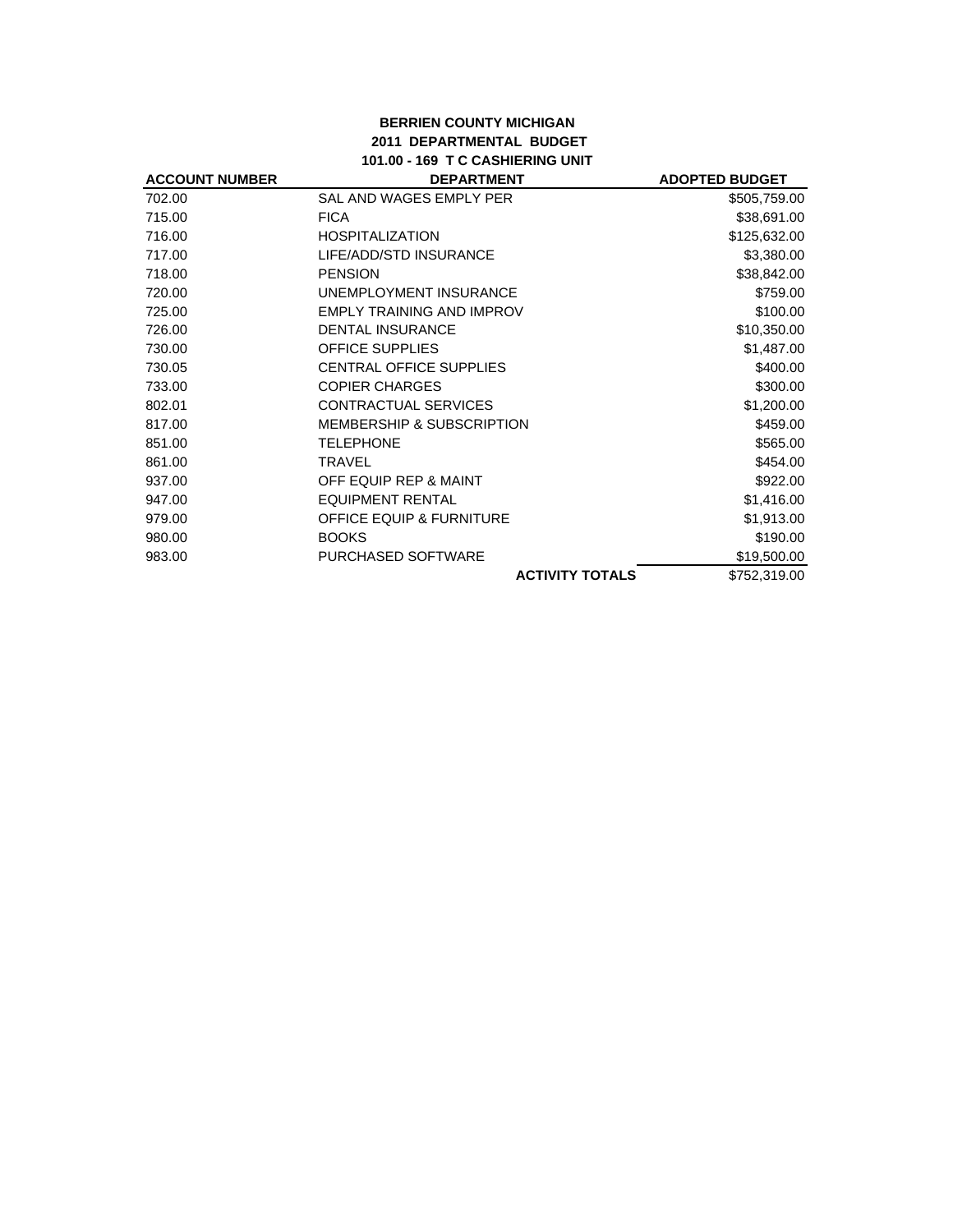## **BERRIEN COUNTY MICHIGAN 2010 DEPARTMENTAL BUDGET 101.00 - 172 COUNTY ADMINISTRATOR**

| <b>ACCOUNT NUMBER</b> | <b>DEPARTMENT</b>                    | <b>ADOPTED BUDGET</b> |
|-----------------------|--------------------------------------|-----------------------|
| 701.00                | SAL AND WAGES SUPERV                 | \$119,119.00          |
| 702.00                | SAL AND WAGES EMPLY PER              | \$43,495.00           |
| 715.00                | <b>FICA</b>                          | \$12,440.00           |
| 716.00                | <b>HOSPITALIZATION</b>               | \$27,809.00           |
| 717.00                | LIFE/ADD/STD INSURANCE               | \$660.00              |
| 718.00                | <b>PENSION</b>                       | \$12,489.00           |
| 720.00                | UNEMPLOYMENT INSURANCE               | \$244.00              |
| 725.00                | EMPLY TRAINING AND IMPROV            | \$200.00              |
| 726.00                | <b>DENTAL INSURANCE</b>              | \$1,900.00            |
| 817.00                | <b>MEMBERSHIP &amp; SUBSCRIPTION</b> | \$190.00              |
| 851.00                | <b>TELEPHONE</b>                     | \$1,500.00            |
| 861.00                | TRAVEL                               | \$4,200,00            |
|                       | <b>ACTIVITY TOTALS</b>               | \$224,246.00          |
|                       |                                      |                       |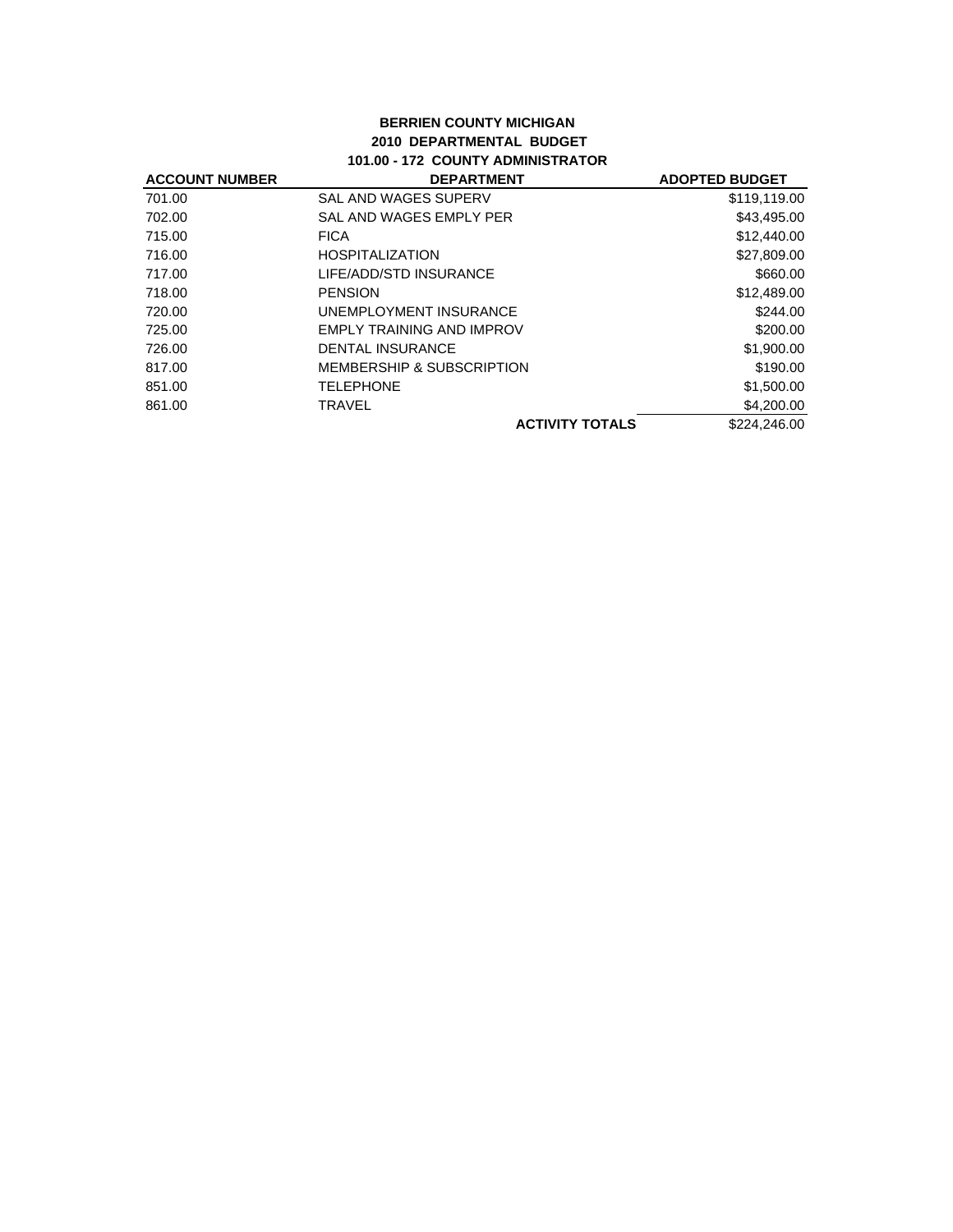## **BERRIEN COUNTY MICHIGAN 2011 DEPARTMENTAL BUDGET 101.00 - 191 ELECTIONS**

| <b>ACCOUNT NUMBER</b> | <b>DEPARTMENT</b>                    | <b>ADOPTED BUDGET</b> |
|-----------------------|--------------------------------------|-----------------------|
| 701.01                | SAL AND WAGES PER DIEM               | \$1,200.00            |
| 702.00                | SAL AND WAGES EMPLY PER              | \$33,902.00           |
| 704.00                | SAL AND WAGES EMPLY OTIME            | \$500.00              |
| 715.00                | <b>FICA</b>                          | \$2,723.00            |
| 717.00                | LIFE/ADD/STD INSURANCE               | \$330.00              |
| 718.00                | <b>PENSION</b>                       | \$2,642.00            |
| 720.00                | UNEMPLOYMENT INSURANCE               | \$52.00               |
| 728.00                | PRINTING & BINDING                   | \$16,000.00           |
| 817.00                | <b>MEMBERSHIP &amp; SUBSCRIPTION</b> | \$200.00              |
| 851.00                | <b>TELEPHONE</b>                     | \$350.00              |
| 861.00                | TRAVEL                               | \$1,100.00            |
| 901.00                | <b>ADVERTISING</b>                   | \$6,000.00            |
| 937.00                | OFF EQUIP REP & MAINT                | \$900.00              |
| 937.01                | SOFTWARE MAINTENANCE                 | \$15,500.00           |
|                       | <b>ACTIVITY TOTALS</b>               | \$81,399.00           |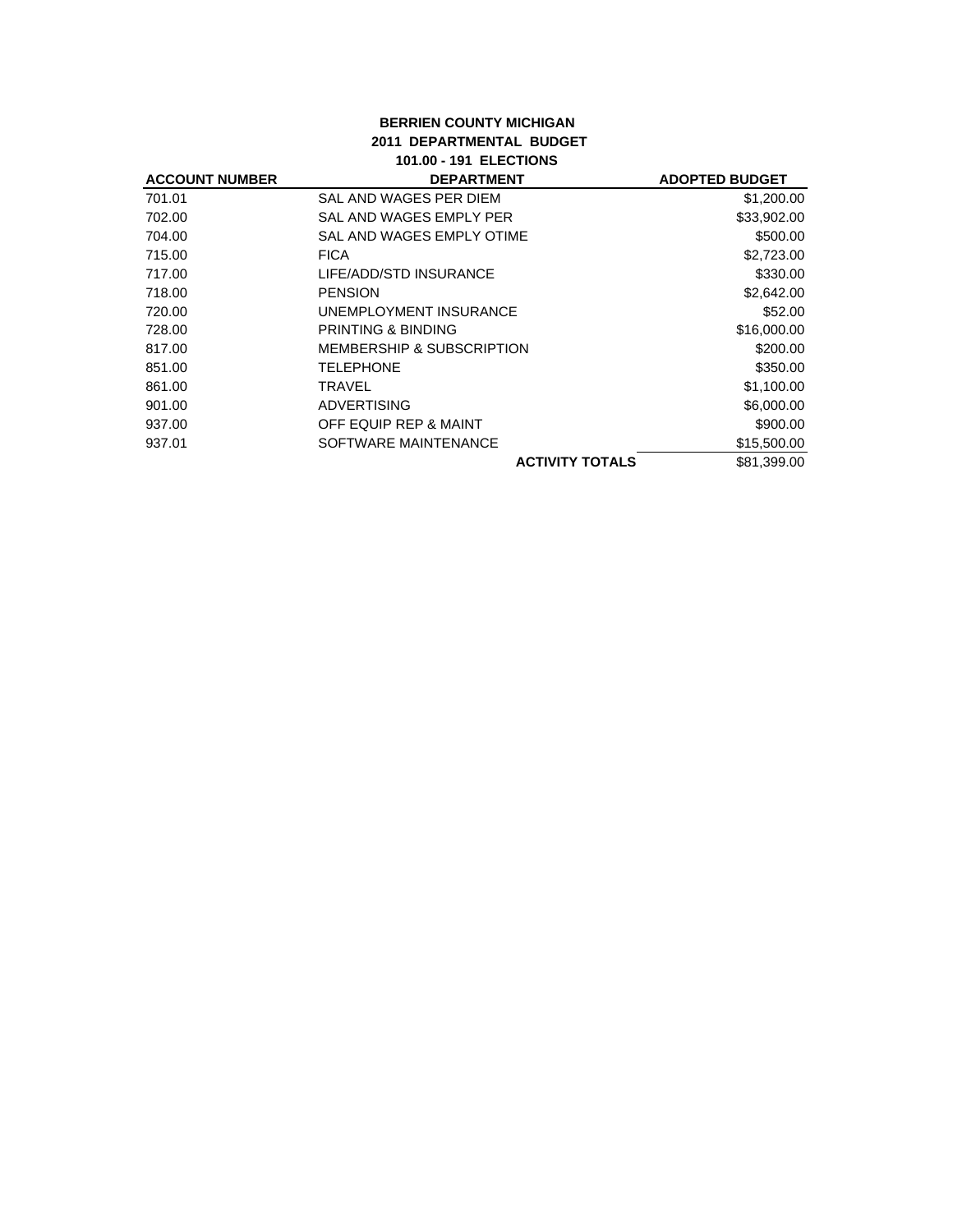#### **BERRIEN COUNTY MICHIGAN 2011 DEPARTMENTAL BUDGET 101.00 - 201 FINANCIAL SERV DIVISION/ACCTG DEPT**

| <b>ACCOUNT NUMBER</b> | <b>DEPARTMENT</b>                    | <b>ADOPTED BUDGET</b> |
|-----------------------|--------------------------------------|-----------------------|
| 702.00                | SAL AND WAGES EMPLY PER              | \$294,686.00          |
| 715.00                | <b>FICA</b>                          | \$22,544.00           |
| 716.00                | <b>HOSPITALIZATION</b>               | \$70,013.00           |
| 717.00                | LIFE/ADD/STD INSURANCE               | \$1,650.00            |
| 718.00                | <b>PENSION</b>                       | \$22,632.00           |
| 720.00                | UNEMPLOYMENT INSURANCE               | \$442.00              |
| 725.00                | EMPLY TRAINING AND IMPROV            | \$1,000.00            |
| 726.00                | <b>DENTAL INSURANCE</b>              | \$4,700.00            |
| 730.00                | <b>OFFICE SUPPLIES</b>               | \$450.00              |
| 730.05                | <b>CENTRAL OFFICE SUPPLIES</b>       | \$200.00              |
| 817.00                | <b>MEMBERSHIP &amp; SUBSCRIPTION</b> | \$75.00               |
| 851.00                | <b>TELEPHONE</b>                     | \$460.00              |
| 861.00                | TRAVEL                               | \$1,270.00            |
| 937.00                | OFF EQUIP REP & MAINT                | \$515.00              |
| 980.00                | <b>BOOKS</b>                         | \$200.00              |
|                       | <b>ACTIVITY TOTALS</b>               | \$420,837.00          |
|                       |                                      |                       |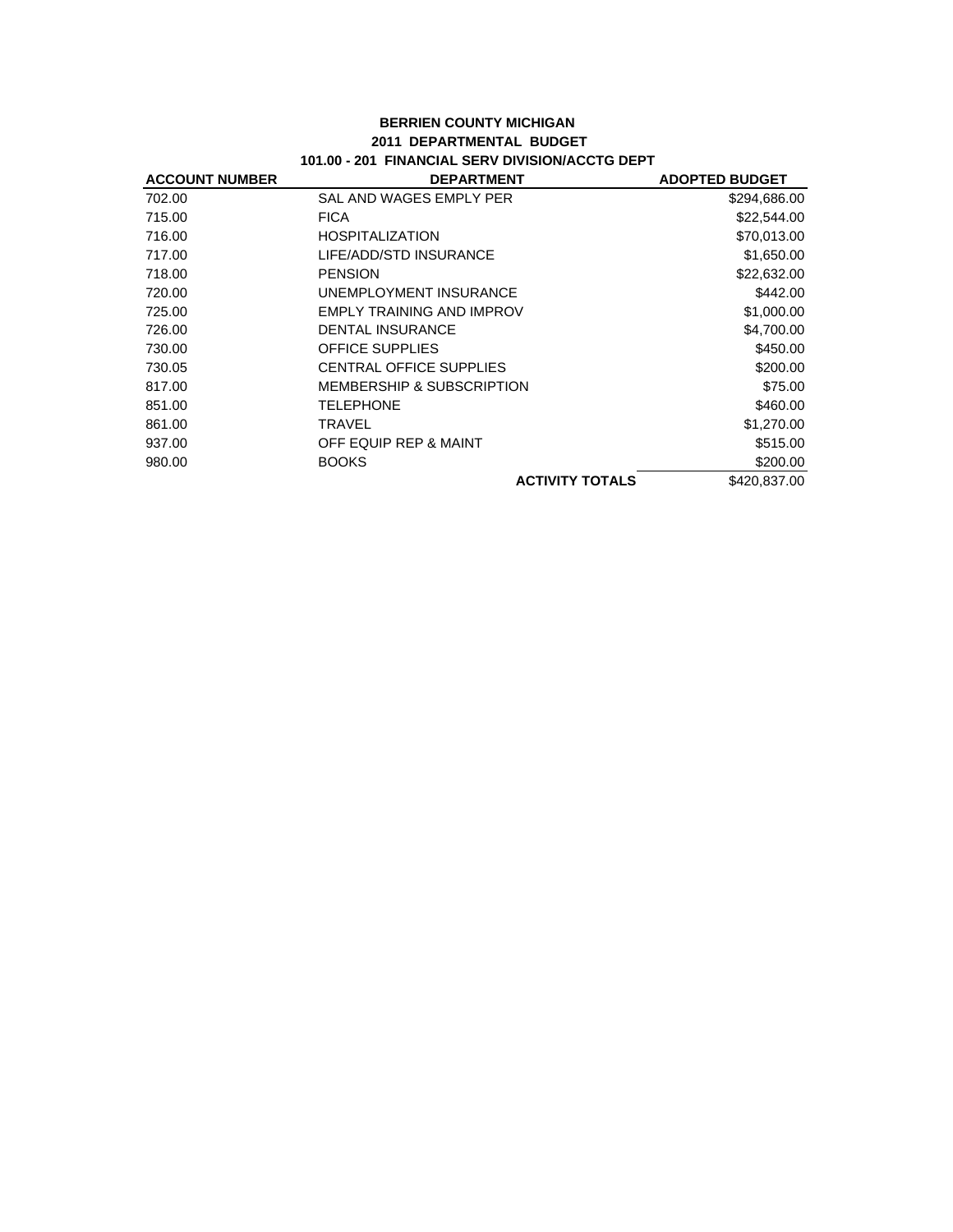#### **BERRIEN COUNTY MICHIGAN 2011 DEPARTMENTAL BUDGET 101.00 - 210 CORPORATE COUNSEL**

| <b>ACCOUNT NUMBER</b> | <b>DEPARTMENT</b>         | <b>ADOPTED BUDGET</b> |
|-----------------------|---------------------------|-----------------------|
| 702.00                | SAL AND WAGES EMPLY PER   | \$88,391.00           |
| 715.00                | <b>FICA</b>               | \$6,762.00            |
| 716.00                | <b>HOSPITALIZATION</b>    | \$13,905.00           |
| 717.00                | LIFE/ADD/STD INSURANCE    | \$330.00              |
| 718.00                | <b>PENSION</b>            | \$6,788.00            |
| 720.00                | UNEMPLOYMENT INSURANCE    | \$133.00              |
| 726.00                | <b>DENTAL INSURANCE</b>   | \$950.00              |
| 817.00                | MEMBERSHIP & SUBSCRIPTION | \$600.00              |
| 851.00                | <b>TELEPHONE</b>          | \$600.00              |
| 861.00                | TRAVEL                    | \$500.00              |
| 980.00                | <b>BOOKS</b>              | \$1,800.00            |
|                       | <b>ACTIVITY TOTALS</b>    | \$120,759.00          |
|                       |                           |                       |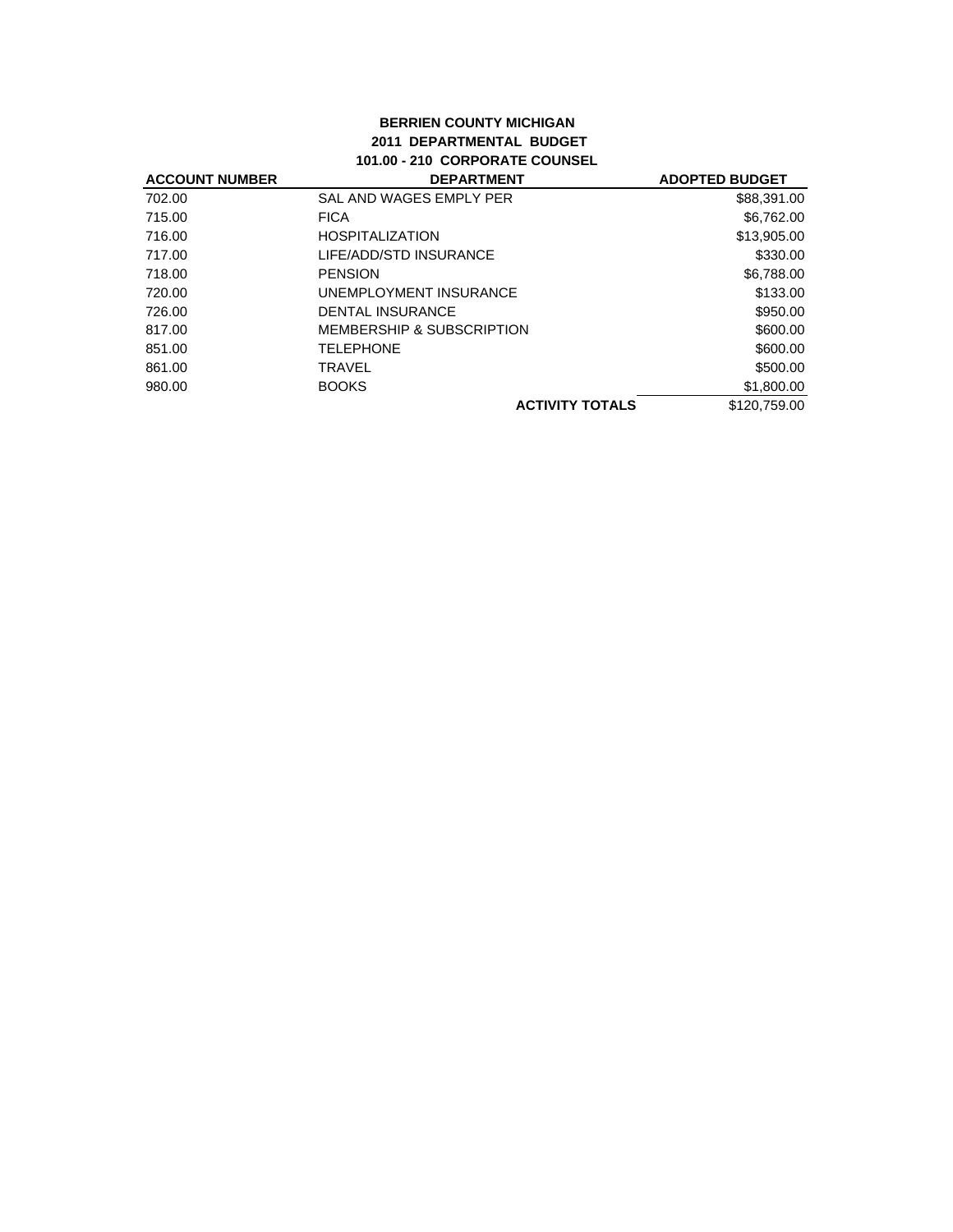## **BERRIEN COUNTY MICHIGAN 2011 DEPARTMENTAL BUDGET 101.00 - 215 COUNTY CLERK**

| <b>ACCOUNT NUMBER</b> | <b>DEPARTMENT</b>                    | <b>ADOPTED BUDGET</b> |
|-----------------------|--------------------------------------|-----------------------|
| 701.00                | SAL AND WAGES SUPERV                 | \$72,032.00           |
| 702.00                | SAL AND WAGES EMPLY PER              | \$613,919.00          |
| 704.00                | SAL AND WAGES EMPLY OTIME            | \$1,000.00            |
| 715.00                | <b>FICA</b>                          | \$52,552.00           |
| 716.00                | <b>HOSPITALIZATION</b>               | \$257,152.00          |
| 717.00                | LIFE/ADD/STD INSURANCE               | \$6,270.00            |
| 718.00                | <b>PENSION</b>                       | \$52,758.00           |
| 720.00                | UNEMPLOYMENT INSURANCE               | \$923.00              |
| 725.00                | <b>EMPLY TRAINING AND IMPROV</b>     | \$200.00              |
| 726.00                | <b>DENTAL INSURANCE</b>              | \$17,350.00           |
| 728.00                | <b>PRINTING &amp; BINDING</b>        | \$12,000.00           |
| 730.00                | <b>OFFICE SUPPLIES</b>               | \$4,000.00            |
| 730.05                | <b>CENTRAL OFFICE SUPPLIES</b>       | \$600.00              |
| 817.00                | <b>MEMBERSHIP &amp; SUBSCRIPTION</b> | \$700.00              |
| 851.00                | <b>TELEPHONE</b>                     | \$900.00              |
| 861.00                | TRAVEL                               | \$1,000.00            |
| 901.00                | <b>ADVERTISING</b>                   | \$1,500.00            |
| 937.00                | OFF EQUIP REP & MAINT                | \$2,900.00            |
| 937.01                | SOFTWARE MAINTENANCE                 | \$6,300.00            |
|                       | <b>ACTIVITY TOTALS</b>               | \$1,104,056.00        |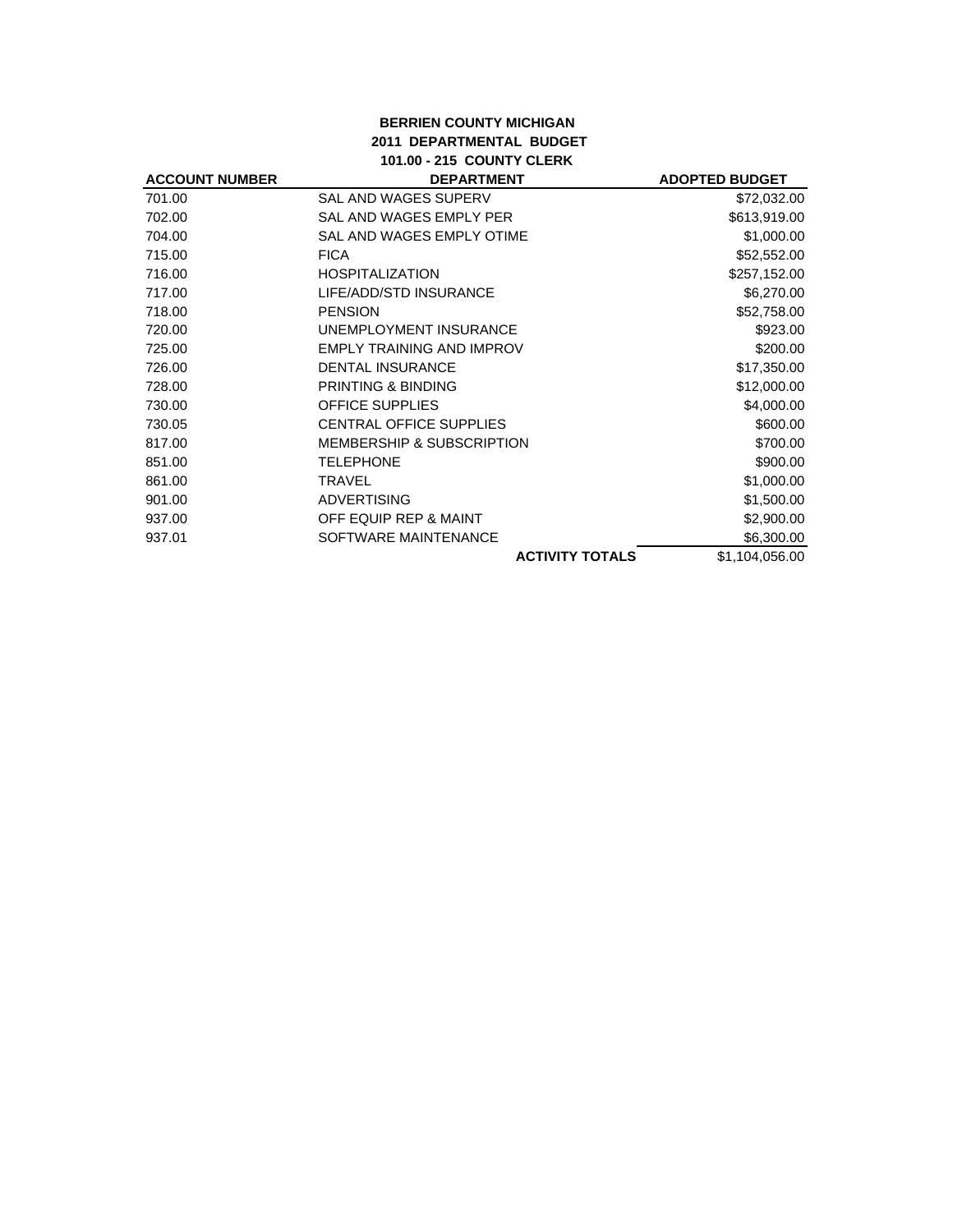#### **BERRIEN COUNTY MICHIGAN 2011 DEPARTMENTAL BUDGET 101.00 - 225 TAX EQUALIZATION OFFICE**

| <b>ACCOUNT NUMBER</b> | <b>DEPARTMENT</b>                    | <b>ADOPTED BUDGET</b> |
|-----------------------|--------------------------------------|-----------------------|
| 702.00                | SAL AND WAGES EMPLY PER              | \$362,155.00          |
| 715.00                | <b>FICA</b>                          | \$27,705.00           |
| 716.00                | <b>HOSPITALIZATION</b>               | \$99,786.00           |
| 717.00                | LIFE/ADD/STD INSURANCE               | \$2,310.00            |
| 718.00                | <b>PENSION</b>                       | \$27,814.00           |
| 720.00                | UNEMPLOYMENT INSURANCE               | \$543.00              |
| 725.00                | <b>EMPLY TRAINING AND IMPROV</b>     | \$3,600.00            |
| 726.00                | <b>DENTAL INSURANCE</b>              | \$6,400.00            |
| 728.00                | PRINTING & BINDING                   | \$6,200.00            |
| 730.00                | <b>OFFICE SUPPLIES</b>               | \$1,500.00            |
| 730.05                | <b>CENTRAL OFFICE SUPPLIES</b>       | \$400.00              |
| 802.01                | <b>CONTRACTUAL SERVICES</b>          | \$45,000.00           |
| 817.00                | <b>MEMBERSHIP &amp; SUBSCRIPTION</b> | \$1,700.00            |
| 851.00                | <b>TELEPHONE</b>                     | \$135.00              |
| 853.00                | SERVICE CONTRACT RADIO               | \$400.00              |
| 861.00                | <b>TRAVEL</b>                        | \$1,260.00            |
| 868.00                | <b>GAS OIL GREASE &amp; ANTIFRZE</b> | \$1,696.00            |
| 902.00                | ADVERTISING LEGAL NOTICE             | \$400.00              |
| 937.00                | OFF EQUIP REP & MAINT                | \$85.00               |
| 937.01                | SOFTWARE MAINTENANCE                 | \$4,200.00            |
| 979.00                | <b>OFFICE EQUIP &amp; FURNITURE</b>  | \$220.00              |
| 979.02                | <b>OFFICE EQUIPMENT-SMALL</b>        | \$50.00               |
|                       | <b>ACTIVITY TOTALS</b>               | \$593,559.00          |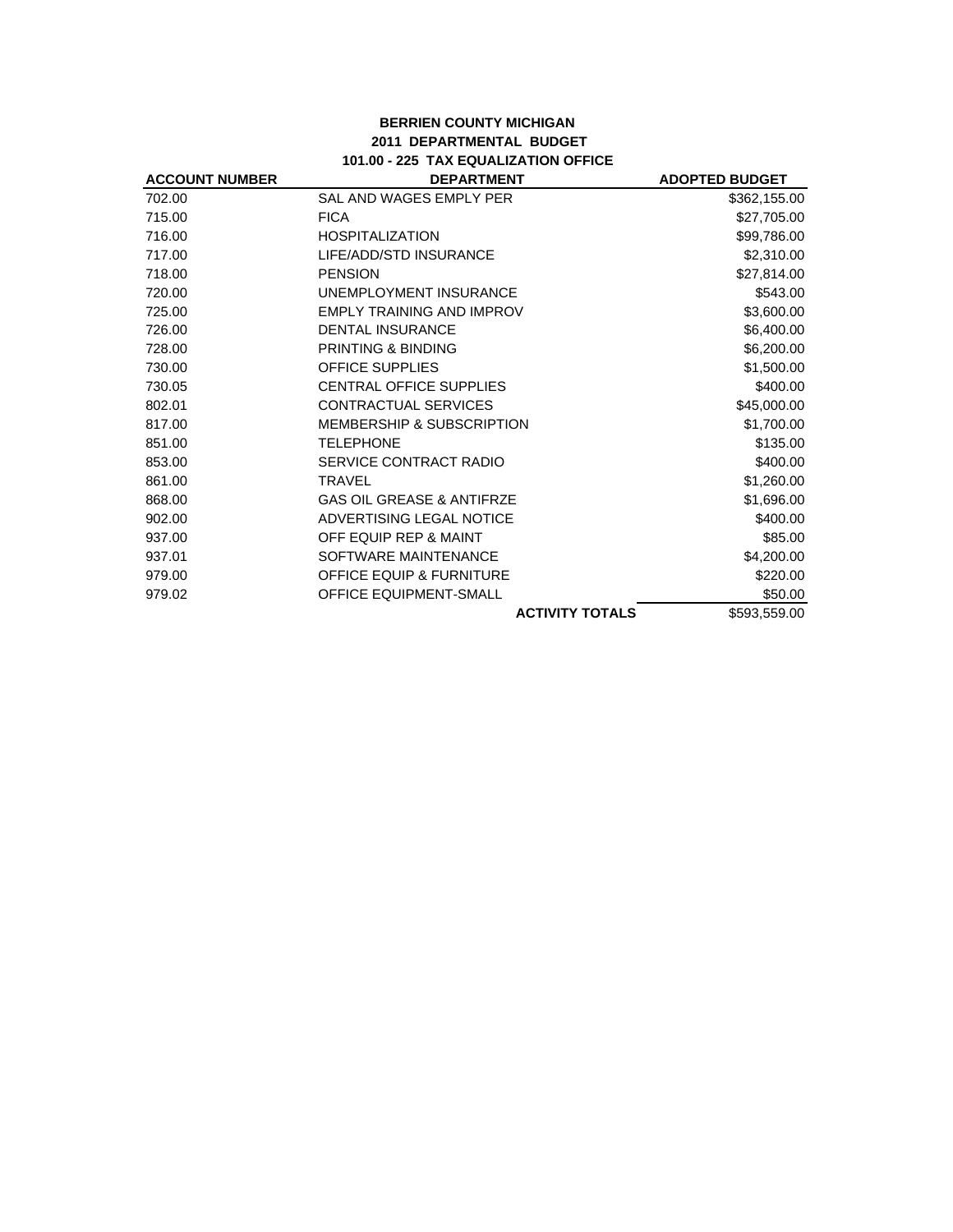#### **BERRIEN COUNTY MICHIGAN 2011 DEPARTMENTAL BUDGET 101.00 - 226 PERSONNEL DEPT.**

| <b>ACCOUNT NUMBER</b> | <b>DEPARTMENT</b>                    | <b>ADOPTED BUDGET</b> |
|-----------------------|--------------------------------------|-----------------------|
| 702.00                | SAL AND WAGES EMPLY PER              | \$238,615.00          |
| 715.00                | <b>FICA</b>                          | \$18,254.00           |
| 716.00                | <b>HOSPITALIZATION</b>               | \$41,714.00           |
| 717.00                | LIFE/ADD/STD INSURANCE               | \$1,320.00            |
| 718.00                | <b>PENSION</b>                       | \$18,326.00           |
| 720.00                | UNEMPLOYMENT INSURANCE               | \$358.00              |
| 726.00                | <b>DENTAL INSURANCE</b>              | \$3,800.00            |
| 730.00                | <b>OFFICE SUPPLIES</b>               | \$100.00              |
| 730.05                | <b>CENTRAL OFFICE SUPPLIES</b>       | \$150.00              |
| 817.00                | <b>MEMBERSHIP &amp; SUBSCRIPTION</b> | \$50.00               |
| 836.00                | <b>HEALTH SERVICE DOCTORS</b>        | \$6,500.00            |
| 837.00                | <b>HEALTH SERVICES</b>               | \$500.00              |
| 851.00                | <b>TELEPHONE</b>                     | \$125.00              |
| 861.00                | TRAVEL                               | \$250.00              |
| 937.00                | OFF EQUIP REP & MAINT                | \$41.00               |
|                       | <b>ACTIVITY TOTALS</b>               | \$330,103.00          |
|                       |                                      |                       |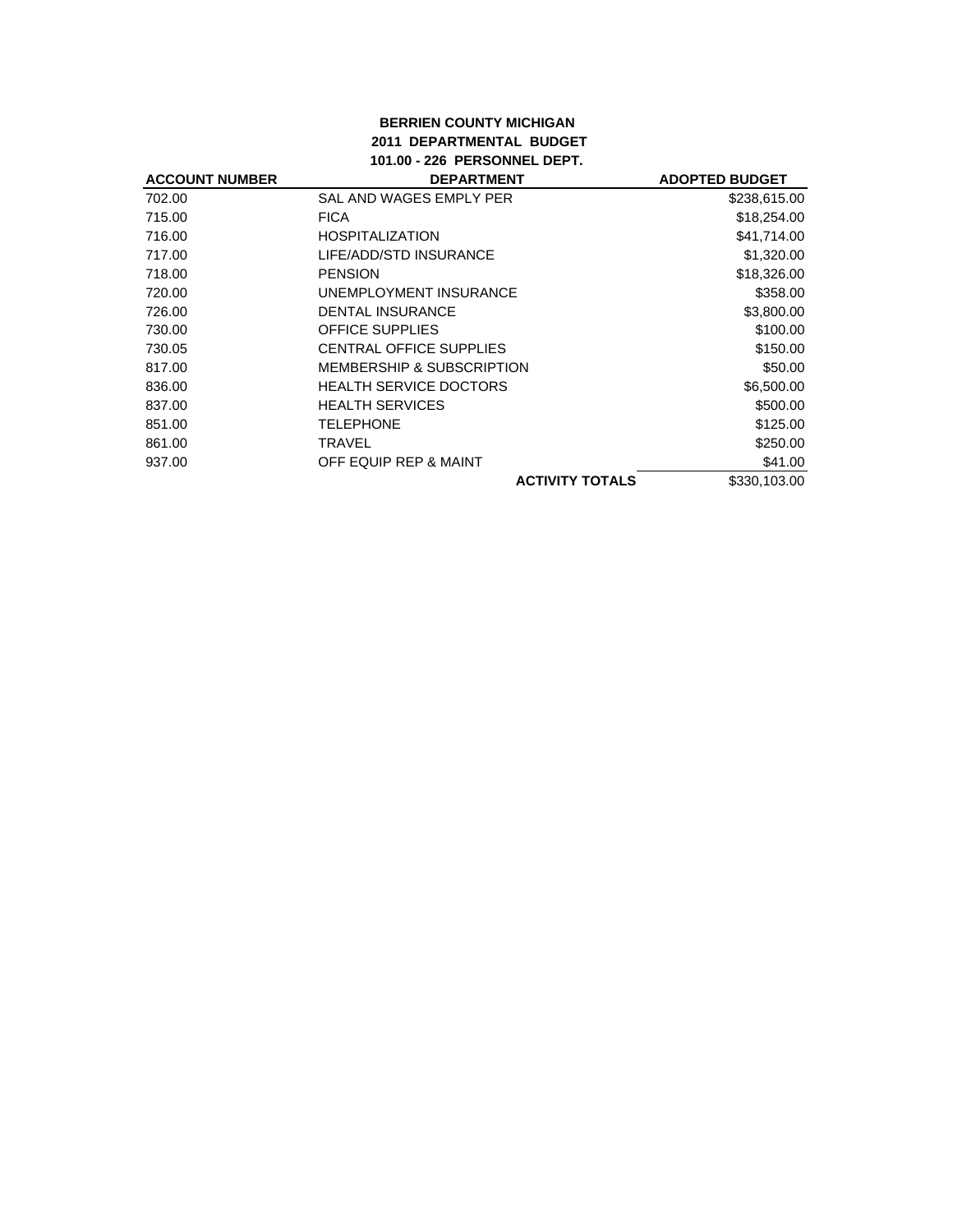## **BERRIEN COUNTY MICHIGAN 2011 DEPARTMENTAL BUDGET 101.00 - 229 PROSECUTORS OFFICE**

| <b>ACCOUNT NUMBER</b> | <b>DEPARTMENT</b>                    | <b>ADOPTED BUDGET</b> |
|-----------------------|--------------------------------------|-----------------------|
| 701.00                | <b>SAL AND WAGES SUPERV</b>          | \$114,257.00          |
| 702.00                | SAL AND WAGES EMPLY PER              | \$1,762,961.00        |
| 715.00                | <b>FICA</b>                          | \$143,607.00          |
| 716.00                | <b>HOSPITALIZATION</b>               | \$365,444.00          |
| 717.00                | LIFE/ADD/STD INSURANCE               | \$9,405.00            |
| 718.00                | <b>PENSION</b>                       | \$144,170.00          |
| 720.00                | <b>UNEMPLOYMENT INSURANCE</b>        | \$2,644.00            |
| 725.00                | EMPLY TRAINING AND IMPROV            | \$2,000.00            |
| 726.00                | <b>DENTAL INSURANCE</b>              | \$24,800.00           |
| 728.00                | PRINTING & BINDING                   | \$1,750.00            |
| 730.00                | <b>OFFICE SUPPLIES</b>               | \$1,500.00            |
| 730.01                | <b>INVESTIGATIVE EXPENSES</b>        | \$150.00              |
| 730.05                | <b>CENTRAL OFFICE SUPPLIES</b>       | \$1,200.00            |
| 733.00                | <b>COPIER CHARGES</b>                | \$1,500.00            |
| 802.01                | <b>CONTRACTUAL SERVICES</b>          | \$6,700.00            |
| 802.17                | <b>CONT SERV-LEXISNEXIS</b>          | \$9,922.00            |
| 802.25                | ABUSE EVAL & INVESTIGAT              | \$20,000.00           |
| 803.00                | <b>STENO ARRAIGNMENTS &amp; TR</b>   | \$1,800.00            |
| 808.00                | WITNESSES-CIRCUIT COURT              | \$22,000.00           |
| 808.01                | WITNESSES-DISTRICT COURT             | \$21,000.00           |
| 808.02                | <b>WITNESSES-PROBATE COURT</b>       | \$4,000.00            |
| 817.00                | <b>MEMBERSHIP &amp; SUBSCRIPTION</b> | \$10,794.00           |
| 817.02                | <b>SERVICE FEES</b>                  | \$150.00              |
| 827.00                | <b>FILING FEES</b>                   | \$750.00              |
| 839.01                | <b>AUTOPSY TRANSPORT</b>             | \$1,000.00            |
| 851.00                | <b>TELEPHONE</b>                     | \$4,000.00            |
| 861.00                | <b>TRAVEL</b>                        | \$6,600.00            |
| 937.00                | OFF EQUIP REP & MAINT                | \$246.00              |
| 947.00                | <b>EQUIPMENT RENTAL</b>              | \$3,500.00            |
| 980.00                | <b>BOOKS</b>                         | \$9,137.00            |
|                       | <b>ACTIVITY TOTALS</b>               | \$2,696,987.00        |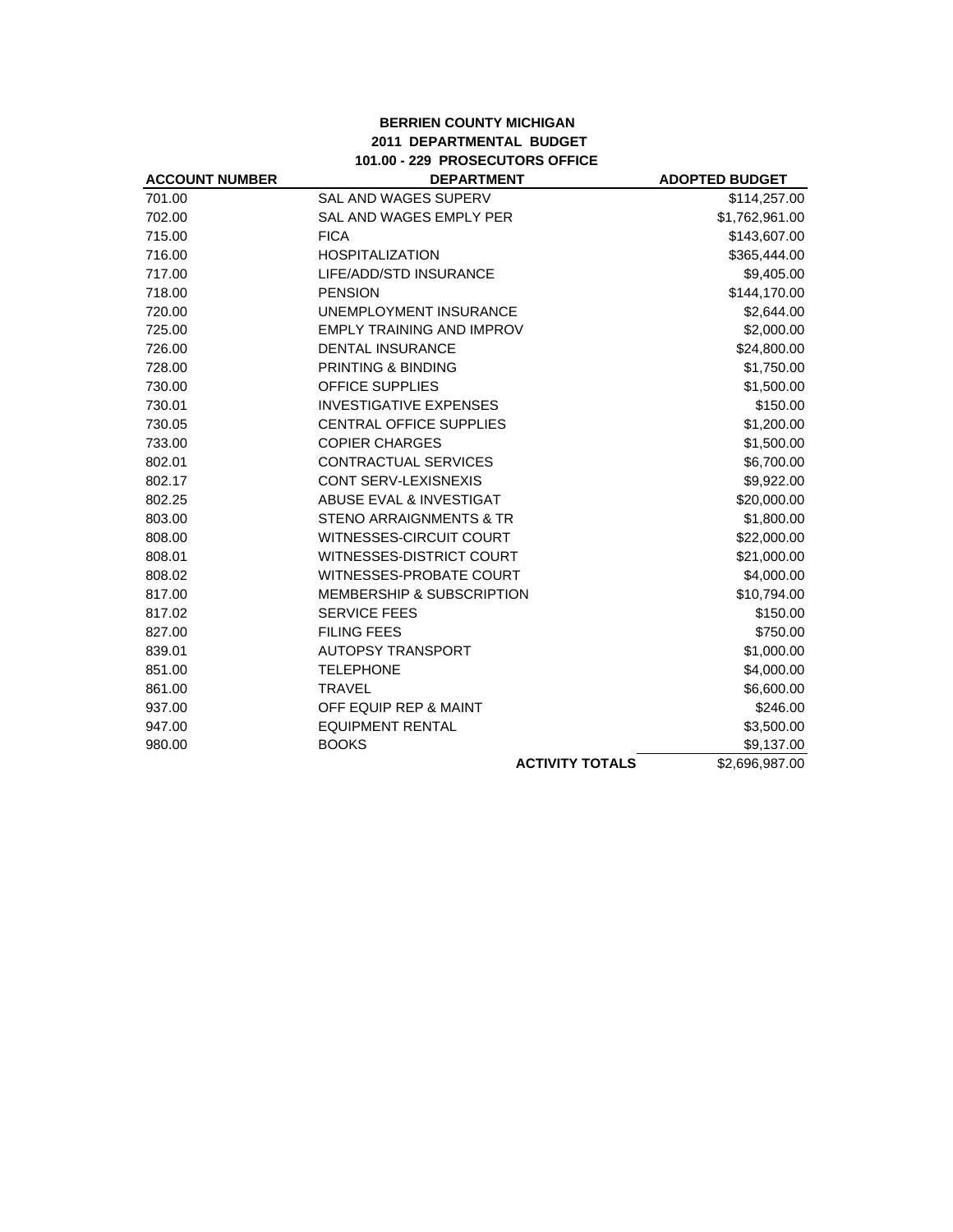#### **BERRIEN COUNTY MICHIGAN 2011 DEPARTMENTAL BUDGET 101.00 - 233 PURCHASING DEPT**

| <b>DEPARTMENT</b>         | <b>ADOPTED BUDGET</b> |
|---------------------------|-----------------------|
| SAL AND WAGES EMPLY PER   | \$41,511.00           |
| <b>FICA</b>               | \$3,176.00            |
| <b>HOSPITALIZATION</b>    | \$14,395.00           |
| LIFE/ADD/STD INSURANCE    | \$330.00              |
| <b>PENSION</b>            | \$3,188.00            |
| UNEMPLOYMENT INSURANCE    | \$62.00               |
| <b>DENTAL INSURANCE</b>   | \$900.00              |
| <b>OFFICE SUPPLIES</b>    | \$50.00               |
| CENTRAL OFFICE SUPPLIES   | \$100.00              |
| PURCHASING MEMBERSHIP/FEE | \$4,021.00            |
| <b>TELEPHONE</b>          | \$135.00              |
| OFF EQUIP REP & MAINT     | \$41.00               |
| <b>ACTIVITY TOTALS</b>    | \$67,909,00           |
|                           |                       |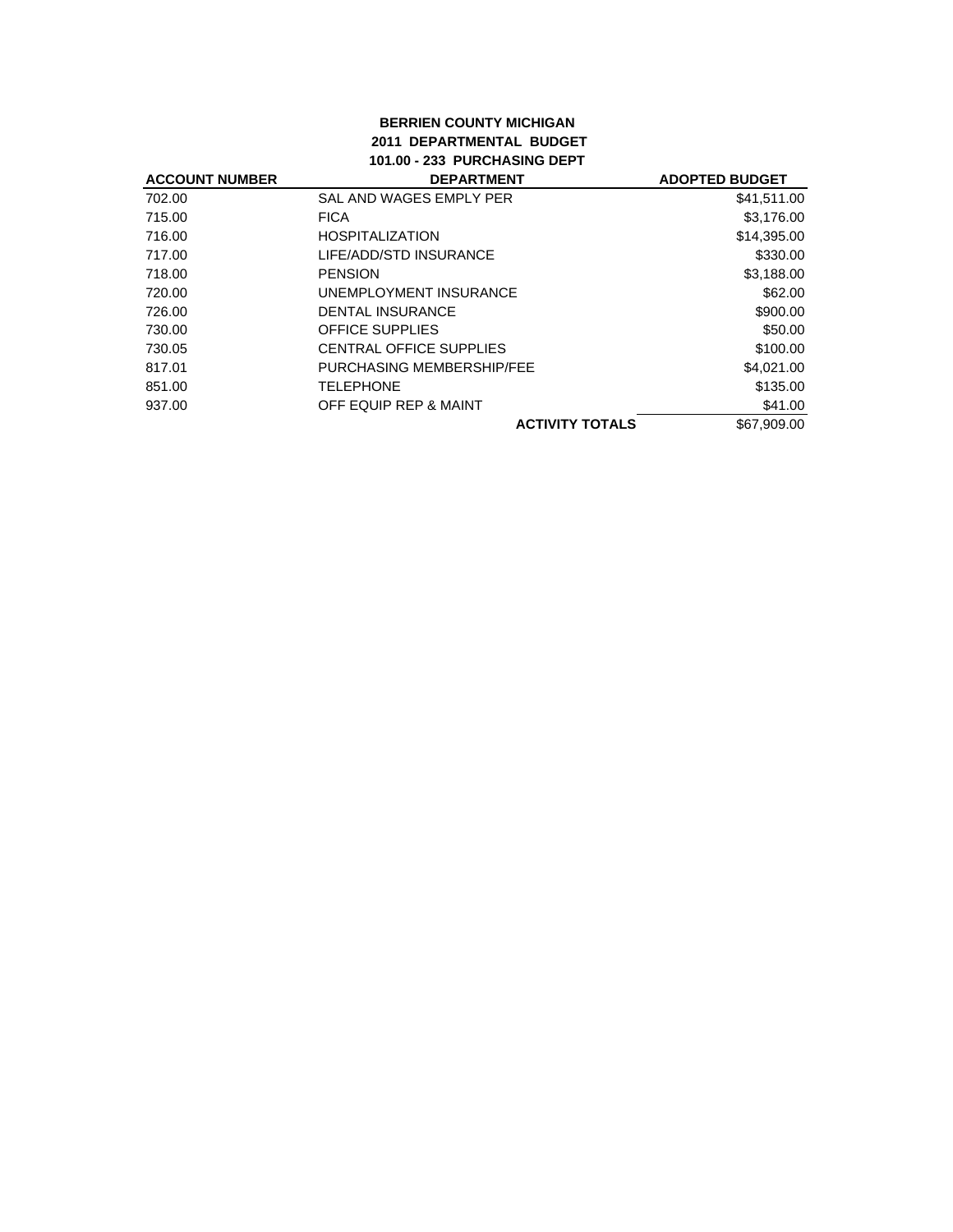## **BERRIEN COUNTY MICHIGAN 2011 DEPARTMENTAL BUDGET 101.00 - 236 REGISTER OF DEEDS**

| <b>ACCOUNT NUMBER</b> | <b>DEPARTMENT</b>              | <b>ADOPTED BUDGET</b> |
|-----------------------|--------------------------------|-----------------------|
| 701.00                | SAL AND WAGES SUPERV           | \$72,032.00           |
| 702.00                | SAL AND WAGES EMPLY PER        | \$125,000.00          |
| 704.00                | SAL AND WAGES EMPLY OTIME      | \$15,073.00           |
| 715.00                | <b>FICA</b>                    | \$57,581.00           |
| 716.00                | <b>HOSPITALIZATION</b>         | \$1,617.00            |
| 717.00                | LIFE/ADD/STD INSURANCE         | \$15,132.00           |
| 718.00                | <b>PENSION</b>                 | \$188.00              |
| 720.00                | UNEMPLOYMENT INSURANCE         |                       |
| 730.00                | <b>OFFICE SUPPLIES</b>         | \$3,000.00            |
| 730.05                | <b>CENTRAL OFFICE SUPPLIES</b> | \$300.00              |
| 851.00                | <b>TELEPHONE</b>               | \$200.00              |
| 956.00                | <b>MISCELLANEOUS</b>           | \$500.00              |
| 979.02                | <b>OFFICE EQUIPMENT-SMALL</b>  | \$150.00              |
| 999.00                | APPROP-COUNTY AGENCIES         | \$150,000.00          |
|                       | <b>ACTIVITY TOTALS</b>         | \$444,423.00          |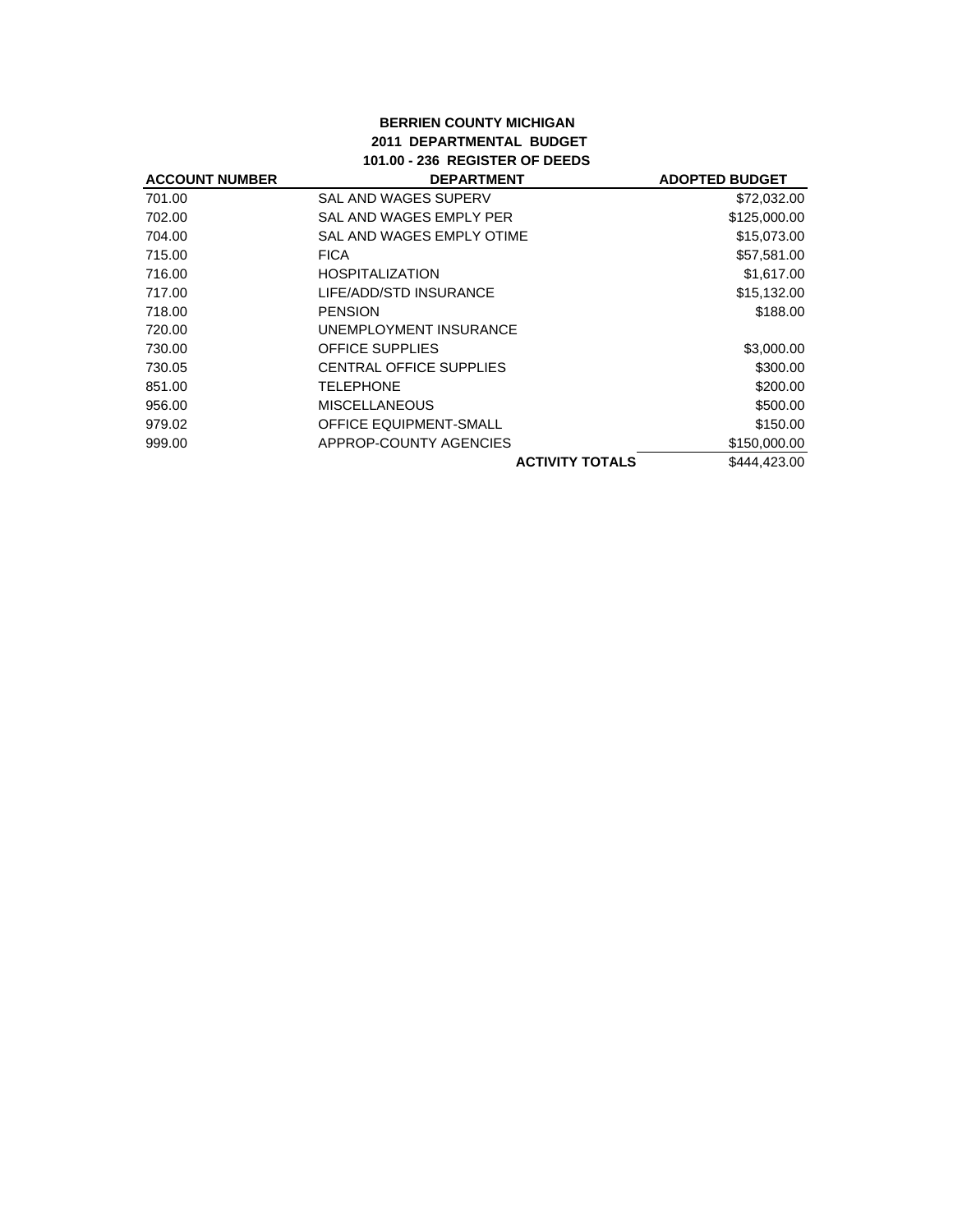#### **BERRIEN COUNTY MICHIGAN 2011 DEPARTMENTAL BUDGET 101.00 - 242 SURVEYOR**

| <b>ACCOUNT NUMBER</b> | <b>DEPARTMENT</b>                    | <b>ADOPTED BUDGET</b> |
|-----------------------|--------------------------------------|-----------------------|
| 817.00                | <b>MEMBERSHIP &amp; SUBSCRIPTION</b> | \$100.00              |
|                       | <b>ACTIVITY TOTALS</b>               | \$100.00              |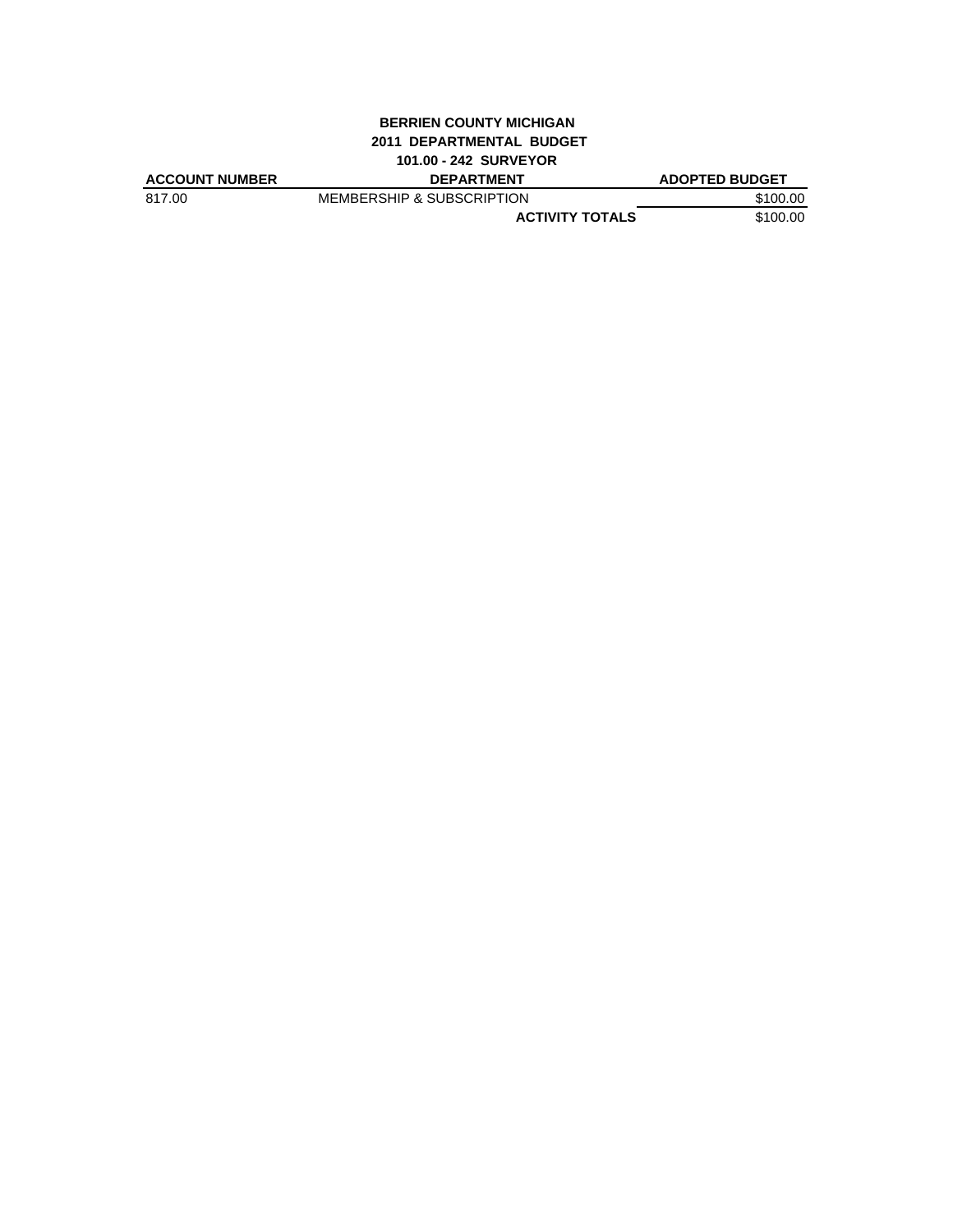## **BERRIEN COUNTY MICHIGAN 2011 DEPARTMENTAL BUDGET 101.00 - 243 GIS/MAPPING**

| <b>ACCOUNT NUMBER</b> | <b>DEPARTMENT</b>                    | <b>ADOPTED BUDGET</b> |
|-----------------------|--------------------------------------|-----------------------|
| 702.00                | SAL AND WAGES EMPLY PER              | \$179,093.00          |
| 703.00                | SAL AND WAGES EMPLY TEM              | \$15,040.00           |
| 715.00                | <b>FICA</b>                          | \$14,851.00           |
| 716.00                | <b>HOSPITALIZATION</b>               | \$57,090.00           |
| 717.00                | LIFE/ADD/STD INSURANCE               | \$1,320.00            |
| 718.00                | <b>PENSION</b>                       | \$13,754.00           |
| 720.00                | UNEMPLOYMENT INSURANCE               | \$291.00              |
| 726.00                | <b>DENTAL INSURANCE</b>              | \$3,650.00            |
| 730.00                | <b>OFFICE SUPPLIES</b>               | \$7,400.00            |
| 730.05                | <b>CENTRAL OFFICE SUPPLIES</b>       | \$150.00              |
| 802.01                | CONTRACTUAL SERVICES                 | \$119,000.00          |
| 817.00                | <b>MEMBERSHIP &amp; SUBSCRIPTION</b> | \$200.00              |
| 851.00                | <b>TELEPHONE</b>                     | \$250.00              |
| 861.00                | TRAVEL                               | \$600.00              |
| 937.00                | OFF EQUIP REP & MAINT                | \$6,000.00            |
| 937.01                | SOFTWARE MAINTENANCE                 | \$2,500.00            |
| 979.05                | <b>COMPUTER EQUIPMENT</b>            | \$1,500.00            |
| 983.00                | <b>PURCHASED SOFTWARE</b>            | \$1,500.00            |
|                       | <b>ACTIVITY TOTALS</b>               | \$424,189.00          |
|                       |                                      |                       |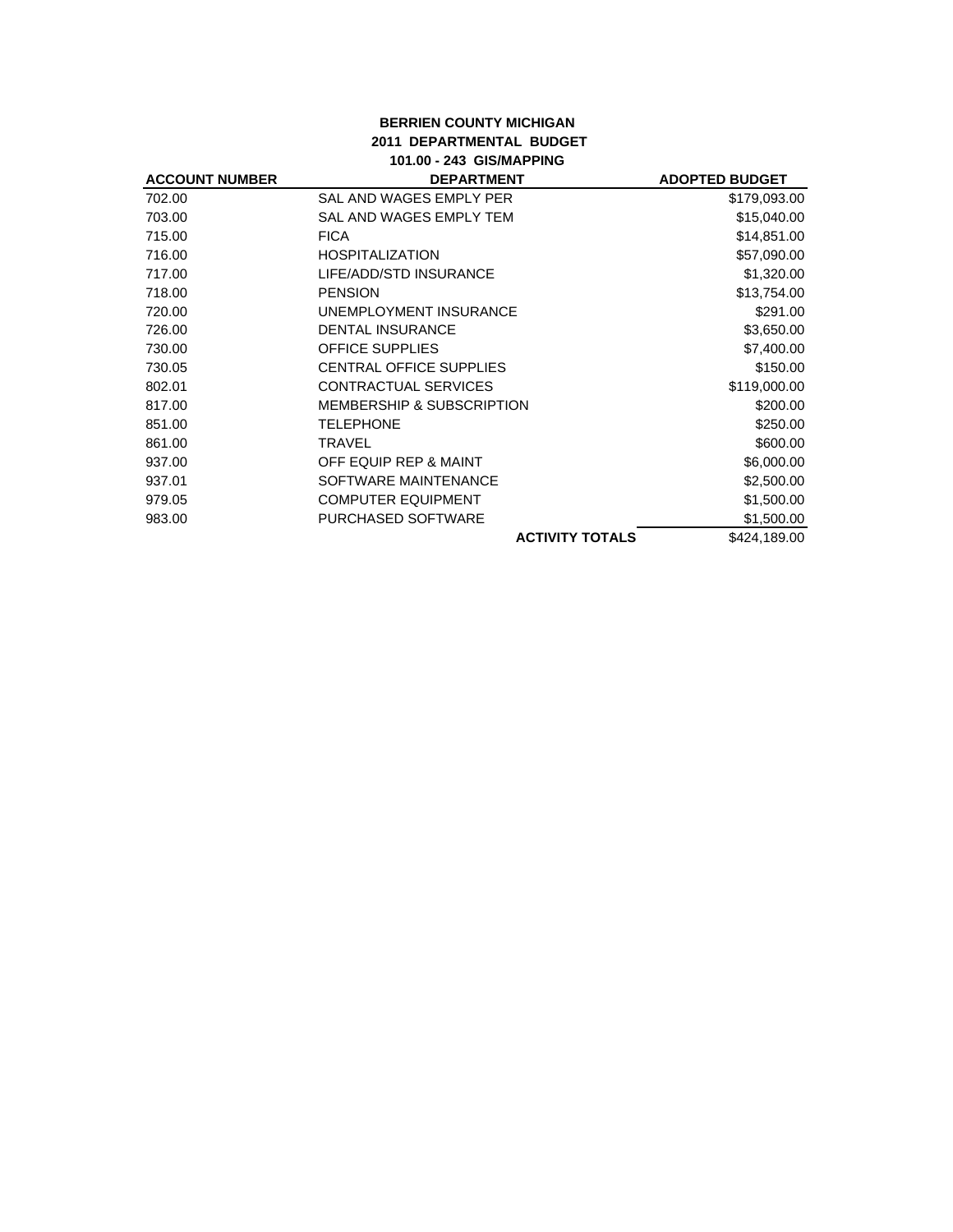#### **BERRIEN COUNTY MICHIGAN 2011 DEPARTMENTAL BUDGET 101.00 - 245 COUNTY SURVEY AND REMONUMENTATION**

| <b>ACCOUNT NUMBER</b> | <b>DEPARTMENT</b>         | <b>ADOPTED BUDGET</b> |
|-----------------------|---------------------------|-----------------------|
| 701.01                | SAL AND WAGES PER DIEM    | \$2,640.00            |
| 702.00                | SAL AND WAGES EMPLY PER   | \$2,881.00            |
| 715.00                | <b>FICA</b>               | \$422.00              |
| 718.00                | <b>PENSION</b>            | \$221.00              |
| 720.00                | UNEMPLOYMENT INSURANCE    | \$4.00                |
| 781.00                | SUPPLIES AND MATERIALS    | \$5,285.00            |
| 802.00                | <b>CONSULTANTS</b>        | \$8,000.00            |
| 802.01                | CONTRACTUAL SERVICES      | \$61,905.00           |
| 851.00                | <b>TELEPHONE</b>          | \$715.00              |
| 861.00                | <b>TRAVEL</b>             | \$37.00               |
| 867.00                | TRAVEL PER DIEM           | \$840.00              |
| 935.00                | EQUIPMENT REPAIRS & MAINT | \$2,000.00            |
|                       | <b>ACTIVITY TOTALS</b>    | \$84,950.00           |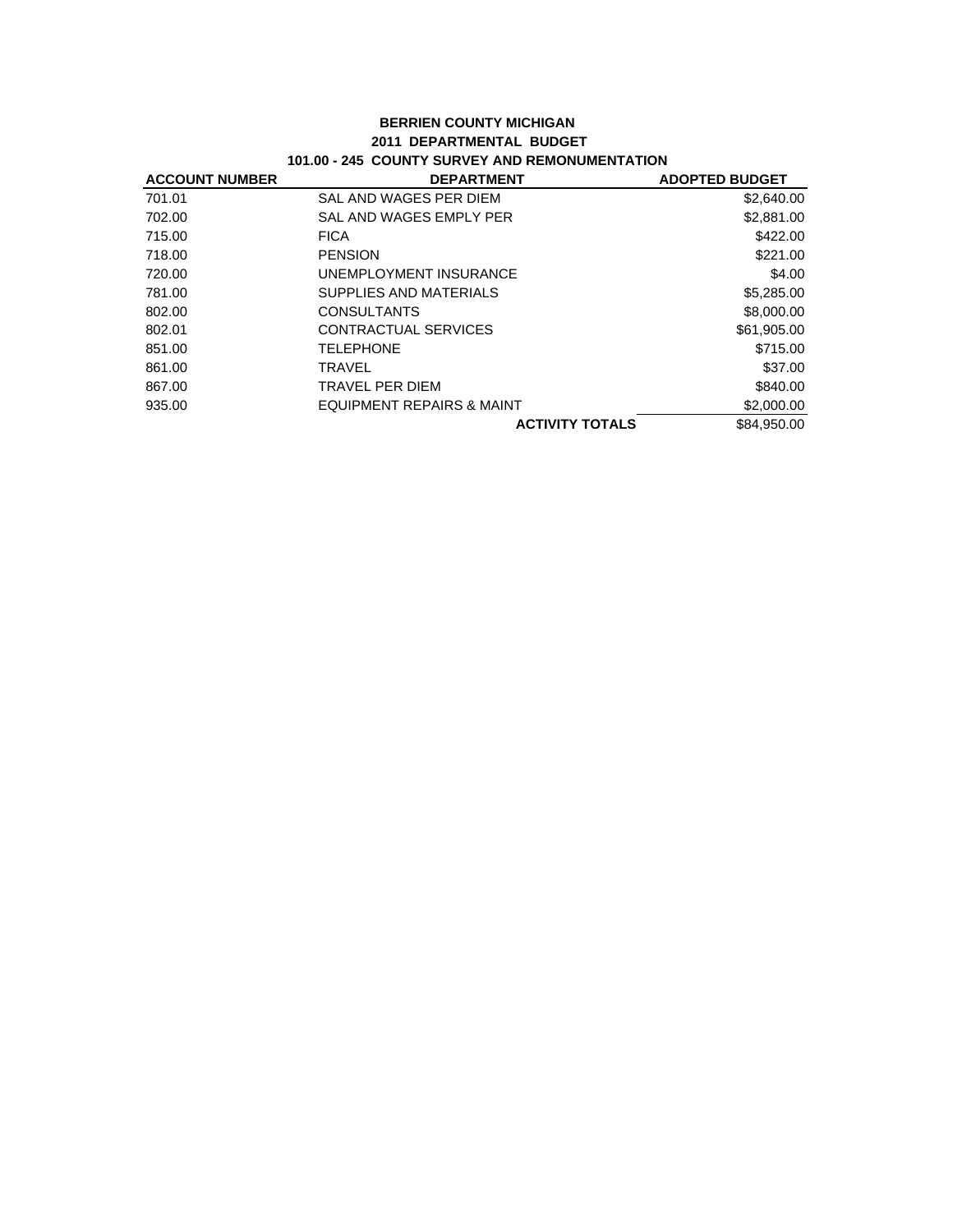## **BERRIEN COUNTY MICHIGAN 2011 DEPARTMENTAL BUDGET 101.00 - 253 TREASURER**

| <b>DEPARTMENT</b>                    | <b>ADOPTED BUDGET</b> |
|--------------------------------------|-----------------------|
| SAL AND WAGES SUPERV                 | \$72,032.00           |
| SAL AND WAGES EMPLY PER              | \$188,960.00          |
| <b>FICA</b>                          | \$19,966.00           |
| <b>HOSPITALIZATION</b>               | \$85,881.00           |
| LIFE/ADD/STD INSURANCE               | \$1,980.00            |
| <b>PENSION</b>                       | \$20,044.00           |
| UNEMPLOYMENT INSURANCE               | \$283.00              |
| <b>DENTAL INSURANCE</b>              | \$5,500.00            |
| <b>PRINTING &amp; BINDING</b>        | \$1,750.00            |
| <b>OFFICE SUPPLIES</b>               | \$325.00              |
| <b>CENTRAL OFFICE SUPPLIES</b>       | \$200.00              |
| <b>MEMBERSHIP &amp; SUBSCRIPTION</b> | \$375.00              |
| <b>TELEPHONE</b>                     | \$375.00              |
| <b>ADVERTISING</b>                   | \$350.00              |
| OFF EQUIP REP & MAINT                | \$325.00              |
| <b>ACTIVITY TOTALS</b>               | \$398,346.00          |
|                                      |                       |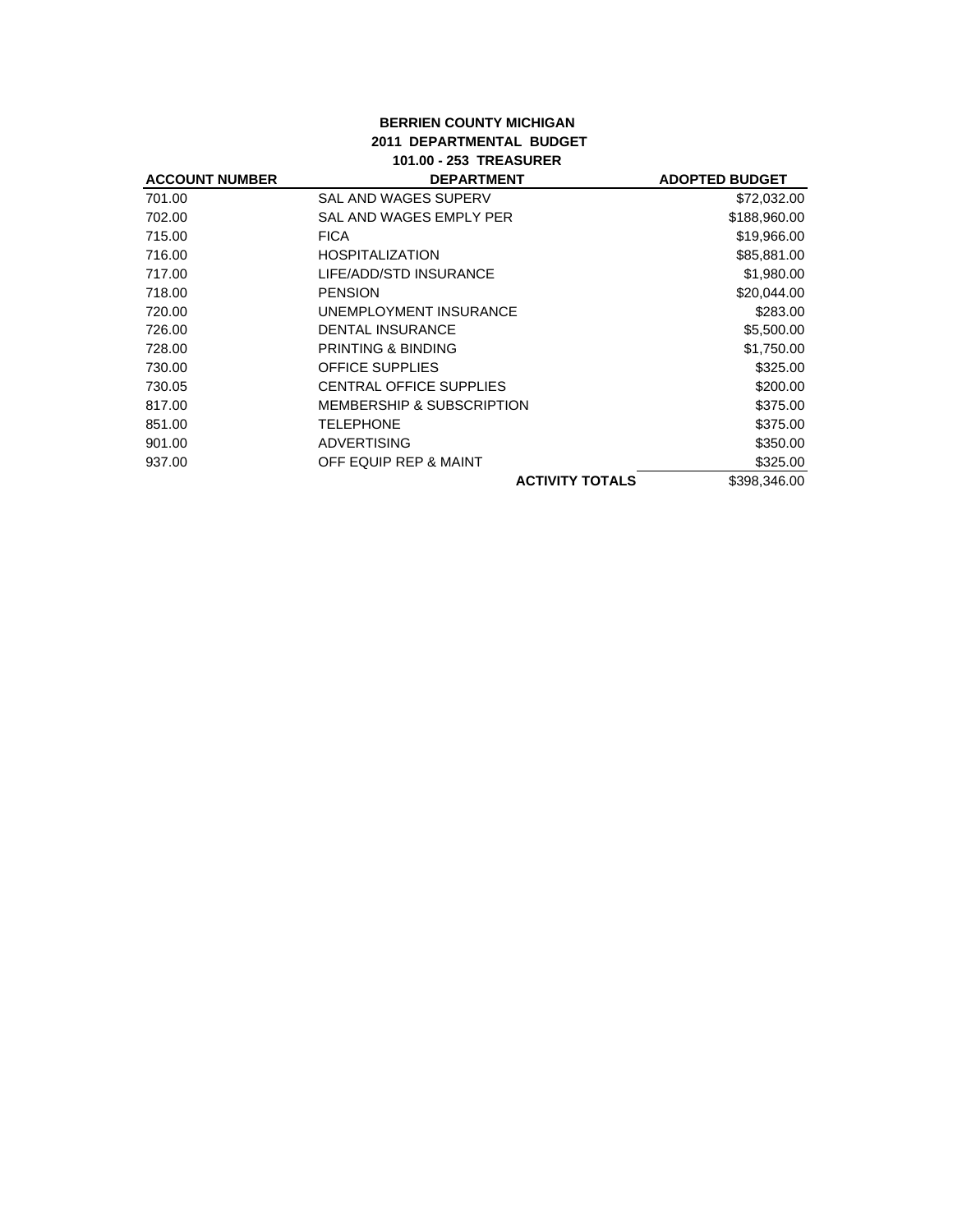#### **BERRIEN COUNTY MICHIGAN 2011 DEPARTMENTAL BUDGET 101.00 - 257 EXTENSN SERV**

| <b>ACCOUNT NUMBER</b> | <b>DEPARTMENT</b>                    | <b>ADOPTED BUDGET</b> |
|-----------------------|--------------------------------------|-----------------------|
| 702.00                | SAL AND WAGES EMPLY PER              | \$98,112.00           |
| 703.00                | SAL AND WAGES EMPLY TEM              | \$1,500.00            |
| 715.00                | <b>FICA</b>                          | \$7,621.00            |
| 716.00                | <b>HOSPITALIZATION</b>               | \$42,695.00           |
| 717.00                | LIFE/ADD/STD INSURANCE               | \$990.00              |
| 718.00                | <b>PENSION</b>                       | \$7,535.00            |
| 720.00                | UNEMPLOYMENT INSURANCE               | \$149.00              |
| 725.00                | EMPLY TRAINING AND IMPROV            | \$1,500.00            |
| 726.00                | <b>DENTAL INSURANCE</b>              | \$2,750.00            |
| 730.00                | <b>OFFICE SUPPLIES</b>               | \$1,000.00            |
| 730.05                | <b>CENTRAL OFFICE SUPPLIES</b>       | \$270.00              |
| 746.00                | OTHER EDUCATIONAL SUPPL              | \$5,000.00            |
| 802.01                | CONTRACTUAL SERVICES                 | \$66,762.00           |
| 817.00                | <b>MEMBERSHIP &amp; SUBSCRIPTION</b> | \$490.00              |
| 851.00                | <b>TELEPHONE</b>                     | \$15,530.00           |
| 861.00                | TRAVEL                               | \$4,000.00            |
| 868.00                | <b>GAS OIL GREASE &amp; ANTIFRZE</b> | \$3,500.00            |
| 935.00                | <b>EQUIPMENT REPAIRS &amp; MAINT</b> | \$115.00              |
| 937.00                | OFF EQUIP REP & MAINT                | \$263.00              |
|                       | <b>ACTIVITY TOTALS</b>               | \$259,782.00          |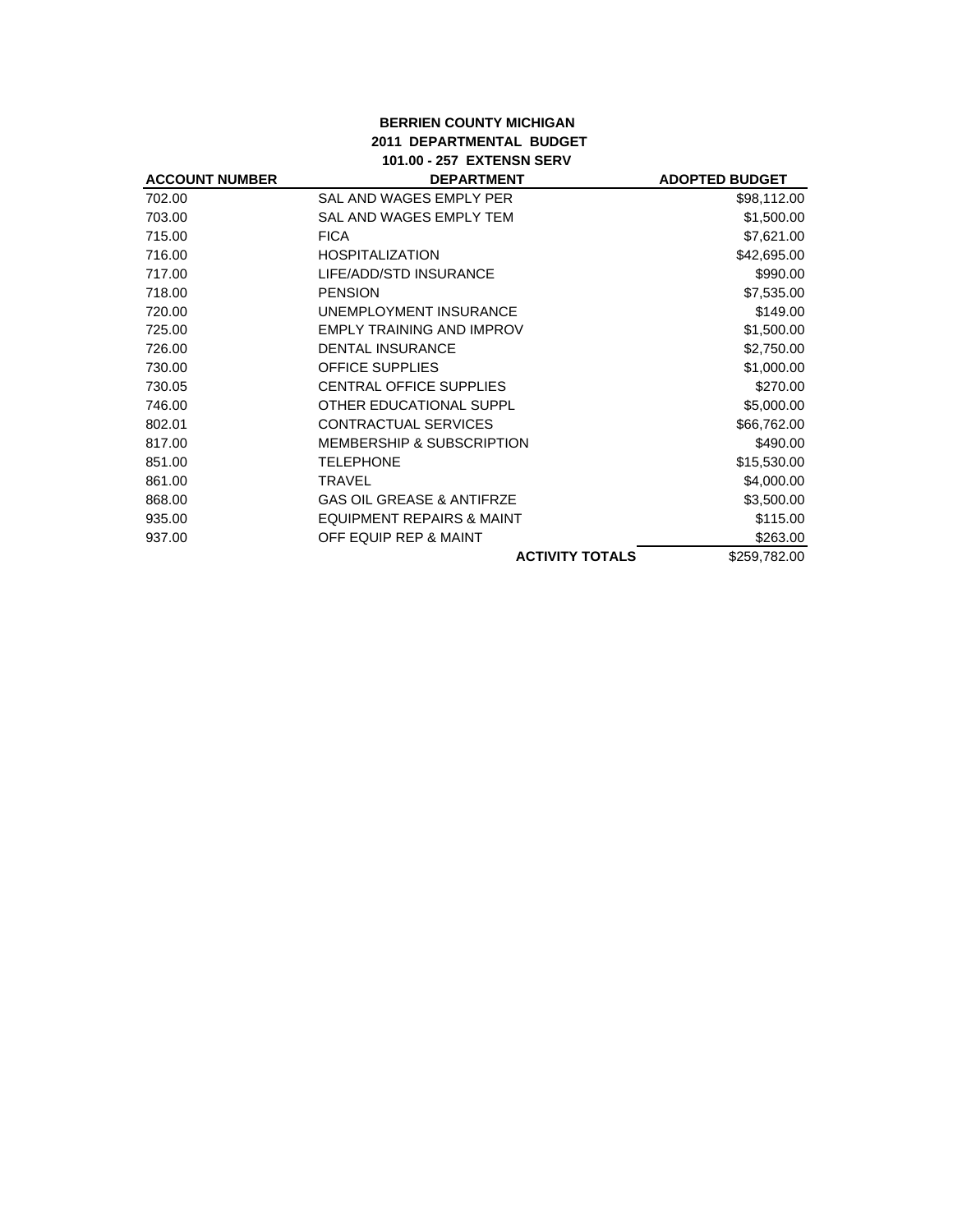## **BERRIEN COUNTY MICHIGAN 2011 DEPARTMENTAL BUDGET 101.00 - 258 INFORMATION SYSTEMS**

| 101.00 - 258 INFORMATION SYSTEMS |                                      |                       |
|----------------------------------|--------------------------------------|-----------------------|
| <b>ACCOUNT NUMBER</b>            | <b>DEPARTMENT</b>                    | <b>ADOPTED BUDGET</b> |
| 701.00                           | <b>SAL AND WAGES SUPERV</b>          | \$97,675.00           |
| 702.00                           | SAL AND WAGES EMPLY PER              | \$940,376.00          |
| 704.00                           | SAL AND WAGES EMPLY OTIME            | \$9,000.00            |
| 715.00                           | <b>FICA</b>                          | \$80,099.00           |
| 716.00                           | <b>HOSPITALIZATION</b>               | \$257,152.00          |
| 717.00                           | LIFE/ADD/STD INSURANCE               | \$6,105.00            |
| 718.00                           | <b>PENSION</b>                       | \$80,414.00           |
| 720.00                           | UNEMPLOYMENT INSURANCE               | \$1,571.00            |
| 726.00                           | <b>DENTAL INSURANCE</b>              | \$16,850.00           |
| 730.00                           | <b>OFFICE SUPPLIES</b>               | \$600.00              |
| 730.02                           | <b>OPERATING SUPPLIES</b>            | \$9,000.00            |
| 730.04                           | OPERATING SUPPLIE-DP FORM            | \$33,000.00           |
| 730.05                           | CENTRAL OFFICE SUPPLIES              | \$300.00              |
| 781.00                           | SUPPLIES AND MATERIALS               | \$2,500.00            |
| 802.01                           | <b>CONTRACTUAL SERVICES</b>          | \$75,000.00           |
| 817.00                           | MEMBERSHIP & SUBSCRIPTION            | \$500.00              |
| 851.00                           | <b>TELEPHONE</b>                     | \$6,000.00            |
| 854.00                           | TELEPHONE-DATA STATIONS              | \$3,500.00            |
| 861.00                           | <b>TRAVEL</b>                        | \$350.00              |
| 868.00                           | <b>GAS OIL GREASE &amp; ANTIFRZE</b> | \$1,172.00            |
| 901.00                           | <b>ADVERTISING</b>                   | \$2,400.00            |
| 937.00                           | OFF EQUIP REP & MAINT                | \$10,000.00           |
| 937.01                           | SOFTWARE MAINTENANCE                 | \$400,000.00          |
| 937.02                           | <b>COMPUTER MAINTENANCE</b>          | \$57,000.00           |
| 956.04                           | MISC-MEETING EXPENSES                | \$100.00              |
| 979.05                           | <b>COMPUTER EQUIPMENT</b>            | \$5,500.00            |
| 983.00                           | PURCHASED SOFTWARE                   | \$3,500.00            |
|                                  | <b>ACTIVITY TOTALS</b>               | \$2,099,664.00        |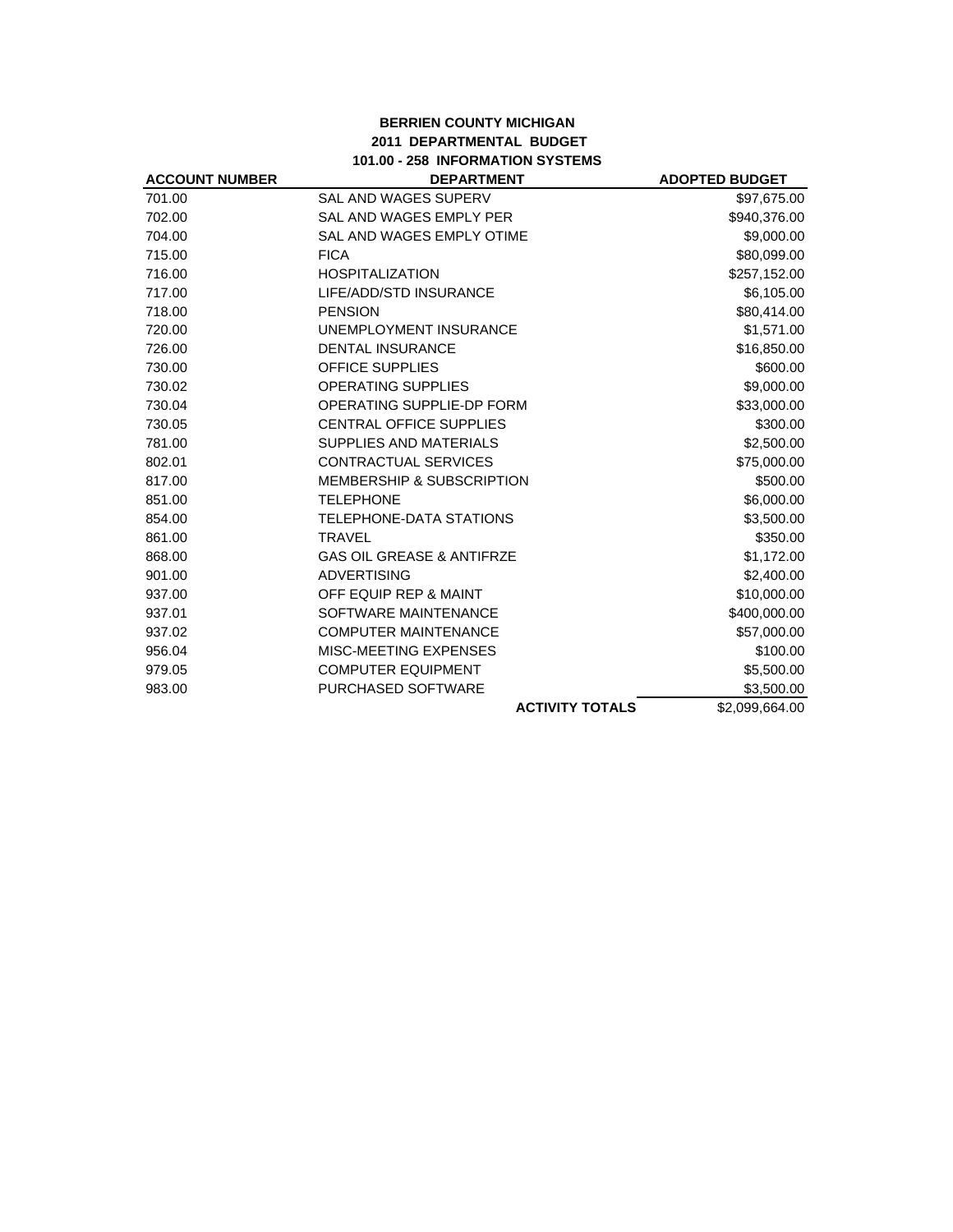## **BERRIEN COUNTY MICHIGAN 2011 DEPARTMENTAL BUDGET 101.00 - 259 DP/AUTOMATION UPGRADE**

| <b>ACCOUNT NUMBER</b> | <b>DEPARTMENT</b>         | <b>ADOPTED BUDGET</b> |
|-----------------------|---------------------------|-----------------------|
| 781.00                | SUPPLIES AND MATERIALS    | \$500.00              |
| 802.01                | CONTRACTUAL SERVICES      | \$23,500.00           |
| 851.00                | <b>TELEPHONE</b>          | \$1,000.00            |
| 935.00                | EQUIPMENT REPAIRS & MAINT | \$1,500.00            |
| 937.01                | SOFTWARE MAINTENANCE      | \$2,500.00            |
| 979.05                | <b>COMPUTER EQUIPMENT</b> | \$59,000.00           |
| 983.00                | PURCHASED SOFTWARE        | \$74,000.00           |
|                       | <b>ACTIVITY TOTALS</b>    | \$162,000.00          |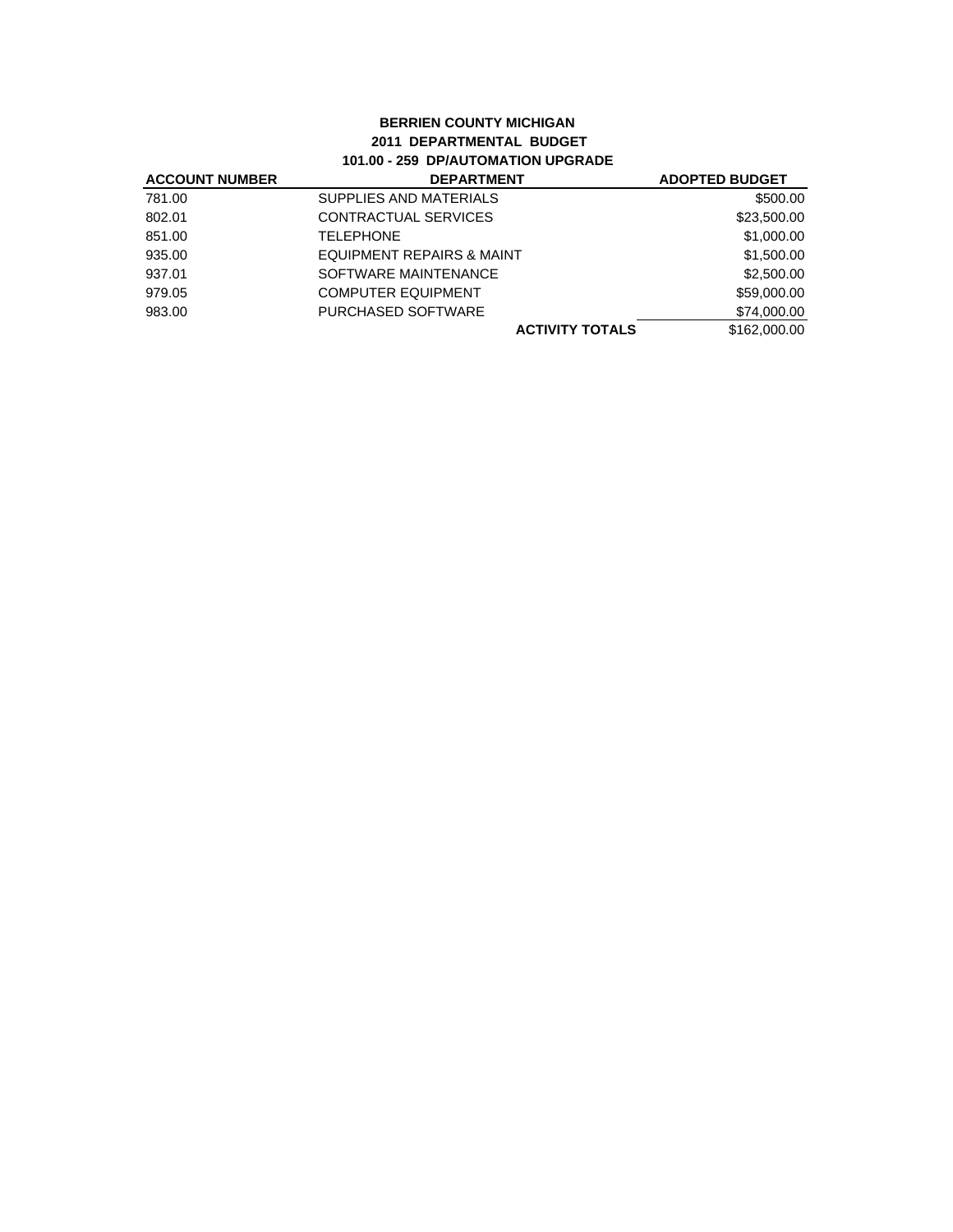### **BERRIEN COUNTY MICHIGAN 2011 DEPARTMENTAL BUDGET 101.00 - 261 BLDG AUTHORITY ADM**

| <b>ACCOUNT NUMBER</b> | <b>DEPARTMENT</b>      | <b>ADOPTED BUDGET</b> |
|-----------------------|------------------------|-----------------------|
| 701.01                | SAL AND WAGES PER DIEM | \$660.00              |
| 715.00                | <b>FICA</b>            | \$50.00               |
| 861.00                | <b>TRAVEL</b>          | \$130.00              |
|                       | <b>ACTIVITY TOTALS</b> | \$840.00              |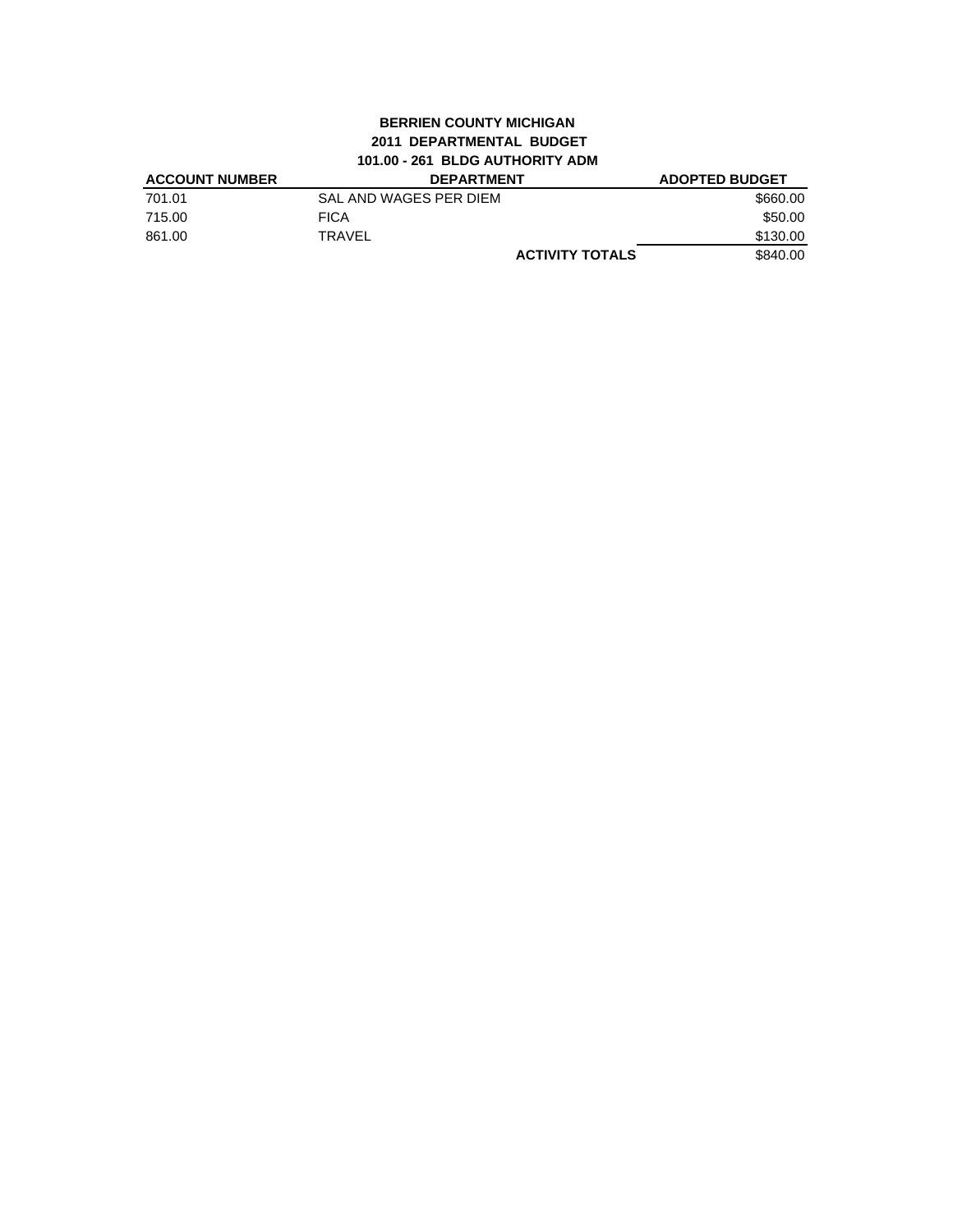# **BERRIEN COUNTY MICHIGAN 2011 DEPARTMENTAL BUDGET 101.00 - 265 COURTHOUSE AND GROUNDS**

| <b>ACCOUNT NUMBER</b> | <b>DEPARTMENT</b>                    | <b>ADOPTED BUDGET</b> |
|-----------------------|--------------------------------------|-----------------------|
| 701.00                | <b>SAL AND WAGES SUPERV</b>          | \$88,795.00           |
| 702.00                | SAL AND WAGES EMPLY PER              | \$393,664.00          |
| 703.00                | <b>SAL AND WAGES EMPLY TEM</b>       | \$21,000.00           |
| 704.00                | SAL AND WAGES EMPLY OTIME            | \$5,000.00            |
| 715.00                | <b>FICA</b>                          | \$38,897.00           |
| 716.00                | <b>HOSPITALIZATION</b>               | \$171,271.00          |
| 717.00                | LIFE/ADD/STD INSURANCE               | \$4,290.00            |
| 718.00                | <b>PENSION</b>                       | \$37,437.00           |
| 720.00                | UNEMPLOYMENT INSURANCE               | \$763.00              |
| 724.00                | UNIFORMS AND ACCESSORIES             | \$1,550.00            |
| 725.00                | <b>EMPLY TRAINING AND IMPROV</b>     | \$1,150.00            |
| 726.00                | <b>DENTAL INSURANCE</b>              | \$11,850.00           |
| 728.00                | PRINTING & BINDING                   | \$500.00              |
| 730.00                | OFFICE SUPPLIES                      | \$200.00              |
| 730.05                | CENTRAL OFFICE SUPPLIES              | \$100.00              |
| 733.00                | <b>COPIER CHARGES</b>                | \$150.00              |
| 746.02                | SAFETY EQUIPMENT/GEAR                | \$2,000.00            |
| 747.00                | <b>OTHER SUPPLIES</b>                | \$675.00              |
| 776.00                | <b>JANITORIAL SUPPLIES</b>           | \$17,250.00           |
| 777.00                | OTHER SUPPLIES PARKING               | \$3,250.00            |
| 802.01                | <b>CONTRACTUAL SERVICES</b>          | \$38,000.00           |
| 802.02                | <b>SNOW PLOWING</b>                  | \$11,000.00           |
| 802.24                | <b>CONTRACT SERV-LAWN CARE</b>       | \$1,750.00            |
| 827.09                | <b>LICENSE</b>                       | \$100.00              |
| 851.00                | <b>TELEPHONE</b>                     | \$4,440.00            |
| 868.00                | <b>GAS OIL GREASE &amp; ANTIFRZE</b> | \$2,000.00            |
| 871.00                | FREIGHT AND EXPRESS                  | \$100.00              |
| 920.00                | <b>UTILITIES</b>                     | \$188,770.00          |
| 921.00                | UTILITIES-HEAT                       | \$124,000.00          |
| 922.00                | UTILITIES-WATER&SEWAGE               | \$10,000.00           |
| 931.00                | <b>BUILDING REP &amp; MAINT</b>      | \$26,500.00           |
| 932.00                | <b>BUILDING REP &amp; MAINT-ELEC</b> | \$16,000.00           |
| 933.00                | <b>BUILDING REP &amp; MAIN-PLUMB</b> | \$6,750.00            |
| 934.00                | <b>BUILDING REP &amp; MAINT-BOIL</b> | \$13,000.00           |
| 935.00                | <b>EQUIPMENT REPAIRS &amp; MAINT</b> | \$15,800.00           |
| 937.00                | OFF EQUIP REP & MAINT                | \$100.00              |
| 938.00                | <b>LAWN GROUNDS &amp; MAINT</b>      | \$3,750.00            |
| 947.00                | <b>EQUIPMENT RENTAL</b>              | \$1,900.00            |
| 956.00                | <b>MISCELLANEOUS</b>                 | \$100.00              |
| 975.00                | <b>BUILD &amp; BLDNG IMPROVEMENT</b> | \$6,500.00            |
| 977.00                | <b>MACHINERY &amp; EQUIPMENT</b>     | \$5,000.00            |
| 979.00                | OFFICE EQUIP & FURNITURE             | \$1,350.00            |
| 979.02                | OFFICE EQUIPMENT-SMALL               | \$300.00              |
|                       | <b>ACTIVITY TOTALS</b>               | \$1,277,002.00        |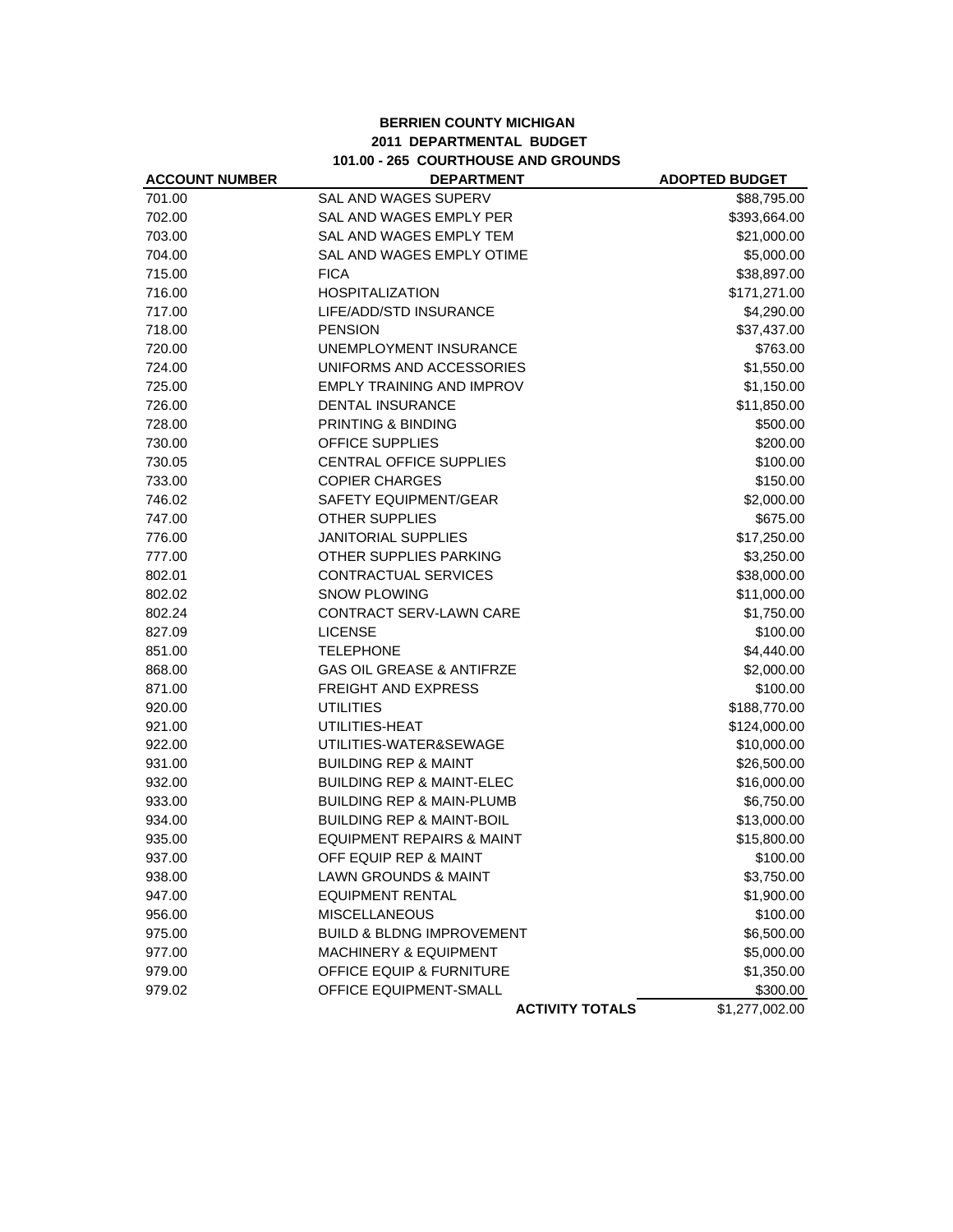# **BERRIEN COUNTY MICHIGAN 2011 DEPARTMENTAL BUDGET 101.00 - 266 SOUTH COUNTY BUILDING**

| <b>ACCOUNT NUMBER</b> | <b>DEPARTMENT</b>                    | <b>ADOPTED BUDGET</b> |
|-----------------------|--------------------------------------|-----------------------|
| 702.00                | SAL AND WAGES EMPLY PER              | \$60,821.00           |
| 703.00                | SAL AND WAGES EMPLY TEM              | \$16,000.00           |
| 704.00                | SAL AND WAGES EMPLY OTIME            | \$500.00              |
| 715.00                | <b>FICA</b>                          | \$5,915.00            |
| 716.00                | <b>HOSPITALIZATION</b>               | \$28,791.00           |
| 717.00                | LIFE/ADD/STD INSURANCE               | \$660.00              |
| 718.00                | <b>PENSION</b>                       | \$4,709.00            |
| 720.00                | UNEMPLOYMENT INSURANCE               | \$116.00              |
| 724.00                | UNIFORMS AND ACCESSORIES             | \$700.00              |
| 725.00                | EMPLY TRAINING AND IMPROV            | \$400.00              |
| 726.00                | <b>DENTAL INSURANCE</b>              | \$1,800.00            |
| 746.02                | SAFETY EQUIPMENT/GEAR                | \$1,200.00            |
| 747.00                | <b>OTHER SUPPLIES</b>                | \$350.00              |
| 776.00                | <b>JANITORIAL SUPPLIES</b>           | \$8,000.00            |
| 777.00                | OTHER SUPPLIES PARKING               | \$2,500.00            |
| 802.01                | <b>CONTRACTUAL SERVICES</b>          | \$12,400.00           |
| 802.02                | <b>SNOW PLOWING</b>                  | \$13,700.00           |
| 802.24                | CONTRACT SERV-LAWN CARE              | \$5,800.00            |
| 851.00                | <b>TELEPHONE</b>                     | \$1,700.00            |
| 868.00                | <b>GAS OIL GREASE &amp; ANTIFRZE</b> | \$1,000.00            |
| 871.00                | FREIGHT AND EXPRESS                  | \$200.00              |
| 920.00                | <b>UTILITIES</b>                     | \$76,530.00           |
| 921.00                | UTILITIES-HEAT                       | \$50,000.00           |
| 922.00                | UTILITIES-WATER&SEWAGE               | \$6,000.00            |
| 931.00                | <b>BUILDING REP &amp; MAINT</b>      | \$15,000.00           |
| 932.00                | <b>BUILDING REP &amp; MAINT-ELEC</b> | \$8,500.00            |
| 933.00                | <b>BUILDING REP &amp; MAIN-PLUMB</b> | \$3,500.00            |
| 934.00                | <b>BUILDING REP &amp; MAINT-BOIL</b> | \$7,500.00            |
| 935.00                | <b>EQUIPMENT REPAIRS &amp; MAINT</b> | \$4,200.00            |
| 938.00                | <b>LAWN GROUNDS &amp; MAINT</b>      | \$1,800.00            |
| 947.00                | <b>EQUIPMENT RENTAL</b>              | \$500.00              |
| 975.00                | <b>BUILD &amp; BLDNG IMPROVEMENT</b> | \$9,000.00            |
| 977.00                | MACHINERY & EQUIPMENT                | \$3,500.00            |
| 979.00                | <b>OFFICE EQUIP &amp; FURNITURE</b>  | \$500.00              |
| 979.02                | OFFICE EQUIPMENT-SMALL               | \$100.00              |
| 981.00                | <b>TOOLS</b>                         | \$1,250.00            |
|                       | <b>ACTIVITY TOTALS</b>               | \$355,142.00          |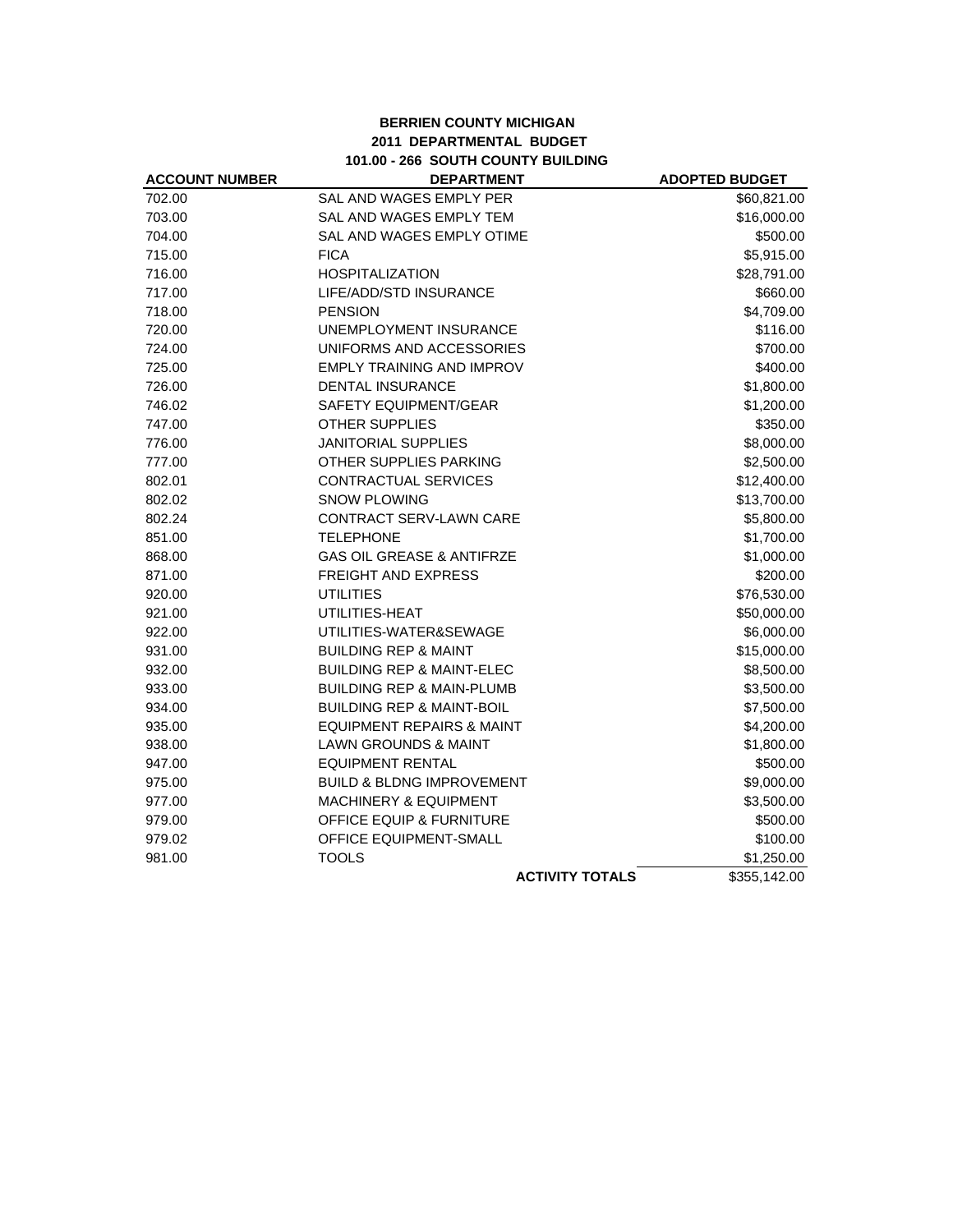# **BERRIEN COUNTY MICHIGAN 2011 DEPARTMENTAL BUDGET 101.00 - 269 OTHER COUNTY PROPERTY**

| <b>ACCOUNT NUMBER</b> | <b>DEPARTMENT</b>                    | <b>ADOPTED BUDGET</b> |
|-----------------------|--------------------------------------|-----------------------|
| 746.02                | SAFETY EQUIPMENT/GEAR                | \$850.00              |
| 747.00                | <b>OTHER SUPPLIES</b>                | \$150.00              |
| 776.00                | <b>JANITORIAL SUPPLIES</b>           | \$7,000.00            |
| 777.00                | OTHER SUPPLIES PARKING               | \$3,800.00            |
| 802.01                | CONTRACTUAL SERVICES                 | \$10,500.00           |
| 802.02                | <b>SNOW PLOWING</b>                  | \$8,000.00            |
| 802.24                | <b>CONTRACT SERV-LAWN CARE</b>       | \$4,000.00            |
| 820.03                | <b>JANITORIAL SERVICES</b>           | \$7,500.00            |
| 820.04                | <b>JANITOR SERV-THREE OAKS</b>       | \$8,500.00            |
| 827.08                | <b>ENVIRON PERMITS</b>               | \$300.00              |
| 827.12                | SAFETY/ENVIRON INSPECTION            | \$1,500.00            |
| 851.00                | <b>TELEPHONE</b>                     | \$1,500.00            |
| 868.00                | <b>GAS OIL GREASE &amp; ANTIFRZE</b> | \$1,000.00            |
| 914.00                | <b>LIABILITY INSURANCE</b>           | \$1,050.00            |
| 920.00                | <b>UTILITIES</b>                     | \$32,000.00           |
| 921.00                | UTILITIES-HEAT                       | \$34,000.00           |
| 922.00                | UTILITIES-WATER&SEWAGE               | \$2,000.00            |
| 931.00                | <b>BUILDING REP &amp; MAINT</b>      | \$8,500.00            |
| 932.00                | <b>BUILDING REP &amp; MAINT-ELEC</b> | \$6,000.00            |
| 933.00                | <b>BUILDING REP &amp; MAIN-PLUMB</b> | \$5,000.00            |
| 935.00                | <b>EQUIPMENT REPAIRS &amp; MAINT</b> | \$10,000.00           |
| 938.00                | <b>LAWN GROUNDS &amp; MAINT</b>      | \$2,250.00            |
| 947.00                | <b>EQUIPMENT RENTAL</b>              | \$500.00              |
| 975.00                | <b>BUILD &amp; BLDNG IMPROVEMENT</b> | \$3,100.00            |
| 977.00                | <b>MACHINERY &amp; EQUIPMENT</b>     | \$2,000.00            |
| 979.00                | <b>OFFICE EQUIP &amp; FURNITURE</b>  | \$800.00              |
|                       | <b>ACTIVITY TOTALS</b>               | \$161,800.00          |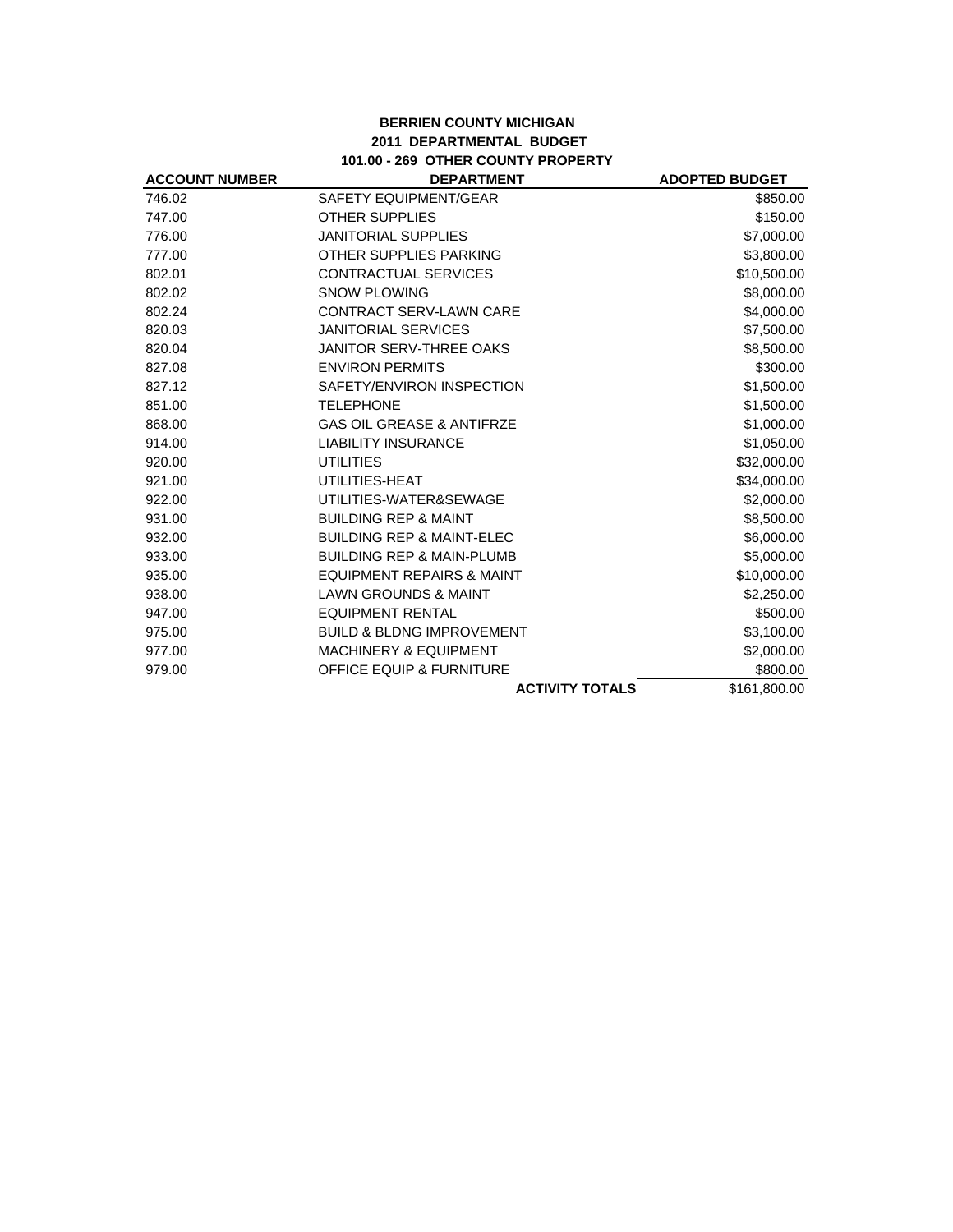# **BERRIEN COUNTY MICHIGAN 2011 DEPARTMENTAL BUDGET 101.00 - 270 ADMINISTRATION CENTER**

| <b>ACCOUNT NUMBER</b> | <b>DEPARTMENT</b>                    | <b>ADOPTED BUDGET</b> |
|-----------------------|--------------------------------------|-----------------------|
| 702.00                | SAL AND WAGES EMPLY PER              | \$33,209.00           |
| 703.00                | SAL AND WAGES EMPLY TEM              | \$8,000.00            |
| 704.00                | SAL AND WAGES EMPLY OTIME            | \$1,300.00            |
| 715.00                | <b>FICA</b>                          | \$3,251.00            |
| 716.00                | <b>HOSPITALIZATION</b>               | \$14,395.00           |
| 717.00                | LIFE/ADD/STD INSURANCE               | \$330.00              |
| 718.00                | <b>PENSION</b>                       | \$2,650.00            |
| 720.00                | UNEMPLOYMENT INSURANCE               | \$64.00               |
| 724.00                | UNIFORMS AND ACCESSORIES             | \$200.00              |
| 725.00                | EMPLY TRAINING AND IMPROV            | \$200.00              |
| 726.00                | <b>DENTAL INSURANCE</b>              | \$900.00              |
| 746.02                | <b>SAFETY EQUIPMENT/GEAR</b>         | \$2,500.00            |
| 747.00                | <b>OTHER SUPPLIES</b>                | \$150.00              |
| 776.00                | <b>JANITORIAL SUPPLIES</b>           | \$7,000.00            |
| 777.00                | OTHER SUPPLIES PARKING               | \$6,500.00            |
| 802.01                | <b>CONTRACTUAL SERVICES</b>          | \$13,750.00           |
| 802.02                | <b>SNOW PLOWING</b>                  | \$6,000.00            |
| 802.03                | <b>CLEANING SERVICES</b>             | \$32,000.00           |
| 802.24                | CONTRACT SERV-LAWN CARE              | \$2,500.00            |
| 851.00                | <b>TELEPHONE</b>                     | \$1,200.00            |
| 868.00                | <b>GAS OIL GREASE &amp; ANTIFRZE</b> | \$1,000.00            |
| 920.00                | <b>UTILITIES</b>                     | \$47,200.00           |
| 921.00                | UTILITIES-HEAT                       | \$38,000.00           |
| 922.00                | UTILITIES-WATER&SEWAGE               | \$4,000.00            |
| 931.00                | <b>BUILDING REP &amp; MAINT</b>      | \$15,000.00           |
| 932.00                | <b>BUILDING REP &amp; MAINT-ELEC</b> | \$6,000.00            |
| 933.00                | <b>BUILDING REP &amp; MAIN-PLUMB</b> | \$4,000.00            |
| 934.00                | <b>BUILDING REP &amp; MAINT-BOIL</b> | \$6,500.00            |
| 935.00                | <b>EQUIPMENT REPAIRS &amp; MAINT</b> | \$6,000.00            |
| 938.00                | <b>LAWN GROUNDS &amp; MAINT</b>      | \$2,500.00            |
| 947.00                | <b>EQUIPMENT RENTAL</b>              | \$1,000.00            |
| 975.00                | <b>BUILD &amp; BLDNG IMPROVEMENT</b> | \$4,000.00            |
| 977.00                | <b>MACHINERY &amp; EQUIPMENT</b>     | \$3,000.00            |
| 979.00                | <b>OFFICE EQUIP &amp; FURNITURE</b>  | \$2,000.00            |
| 981.00                | <b>TOOLS</b>                         | \$500.00              |
|                       | <b>ACTIVITY TOTALS</b>               | \$276,799.00          |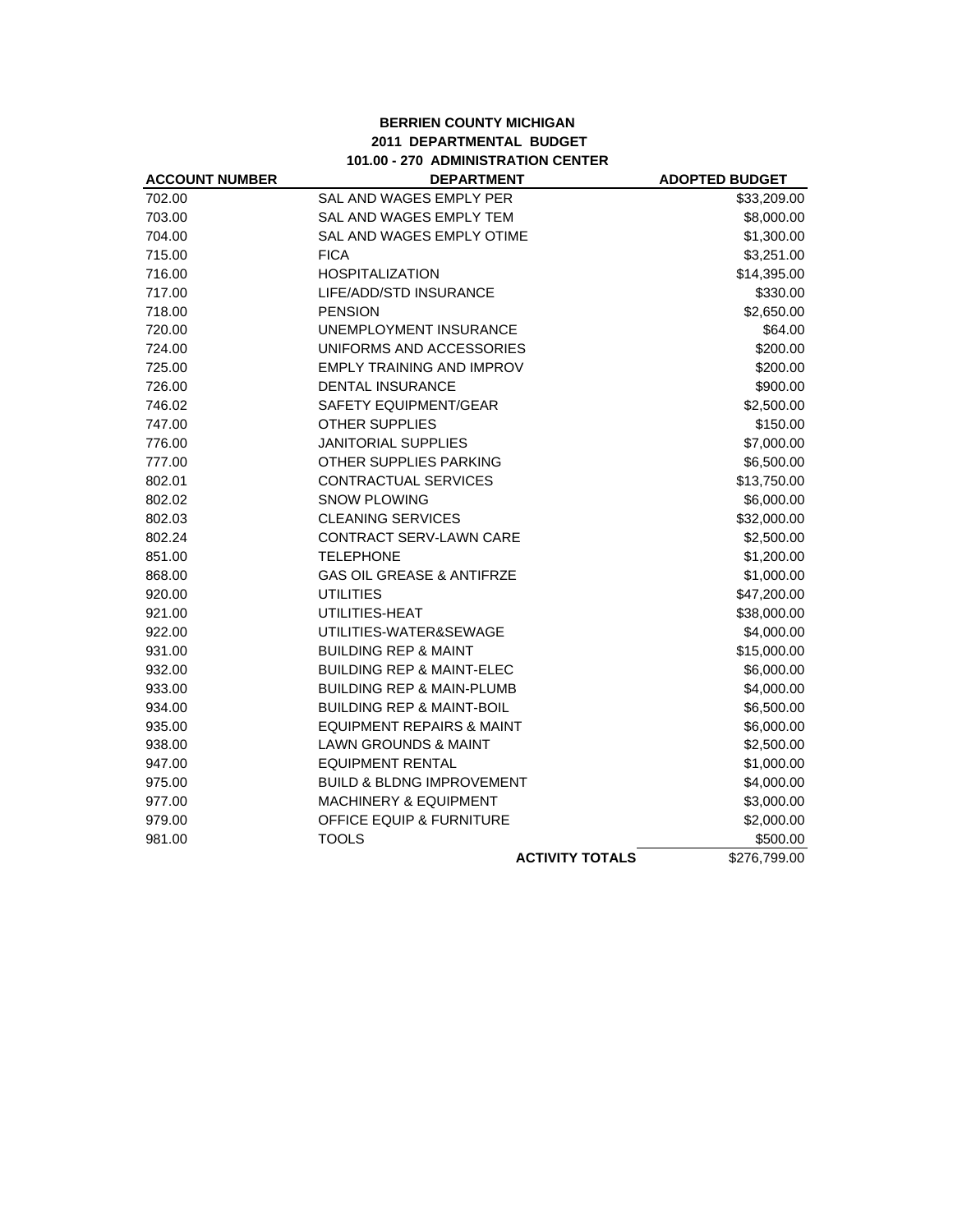### **BERRIEN COUNTY MICHIGAN 2011 DEPARTMENTAL BUDGET 101.00 - 271 2100 EMPIRE COMPLEX**

| <b>ACCOUNT NUMBER</b> | <b>DEPARTMENT</b>                    | <b>ADOPTED BUDGET</b>   |
|-----------------------|--------------------------------------|-------------------------|
| 702.00                | SAL AND WAGES EMPLY PER              | $\overline{$}27,100.00$ |
| 703.00                | SAL AND WAGES EMPLY TEM              | \$10,000.00             |
| 704.00                | SAL AND WAGES EMPLY OTIME            | \$500.00                |
| 715.00                | <b>FICA</b>                          | \$2,876.00              |
| 716.00                | <b>HOSPITALIZATION</b>               | \$14,395.00             |
| 717.00                | LIFE/ADD/STD INSURANCE               | \$330.00                |
| 718.00                | <b>PENSION</b>                       | \$2,120.00              |
| 720.00                | UNEMPLOYMENT INSURANCE               | \$57.00                 |
| 724.00                | UNIFORMS AND ACCESSORIES             | \$200.00                |
| 725.00                | <b>EMPLY TRAINING AND IMPROV</b>     | \$100.00                |
| 726.00                | <b>DENTAL INSURANCE</b>              | \$900.00                |
| 746.02                | SAFETY EQUIPMENT/GEAR                | \$1,400.00              |
| 747.00                | <b>OTHER SUPPLIES</b>                | \$200.00                |
| 776.00                | <b>JANITORIAL SUPPLIES</b>           | \$9,500.00              |
| 777.00                | OTHER SUPPLIES PARKING               | \$2,000.00              |
| 802.01                | CONTRACTUAL SERVICES                 | \$16,900.00             |
| 802.02                | <b>SNOW PLOWING</b>                  | \$9,000.00              |
| 802.24                | CONTRACT SERV-LAWN CARE              | \$4,100.00              |
| 820.03                | <b>JANITORIAL SERVICES</b>           | \$1,000.00              |
| 827.12                | SAFETY/ENVIRON INSPECTION            | \$150.00                |
| 851.00                | <b>TELEPHONE</b>                     | \$300.00                |
| 868.00                | <b>GAS OIL GREASE &amp; ANTIFRZE</b> | \$1,000.00              |
| 871.00                | FREIGHT AND EXPRESS                  | \$100.00                |
| 920.00                | <b>UTILITIES</b>                     | \$54,500.00             |
| 920.01                | UTIL-EMERG DIESEL FUEL               | \$2,000.00              |
| 921.00                | UTILITIES-HEAT                       | \$34,000.00             |
| 922.00                | UTILITIES-WATER&SEWAGE               | \$3,500.00              |
| 931.00                | <b>BUILDING REP &amp; MAINT</b>      | \$10,000.00             |
| 932.00                | <b>BUILDING REP &amp; MAINT-ELEC</b> | \$7,500.00              |
| 933.00                | <b>BUILDING REP &amp; MAIN-PLUMB</b> | \$3,500.00              |
| 934.00                | <b>BUILDING REP &amp; MAINT-BOIL</b> | \$2,000.00              |
| 935.00                | <b>EQUIPMENT REPAIRS &amp; MAINT</b> | \$5,500.00              |
| 938.00                | <b>LAWN GROUNDS &amp; MAINT</b>      | \$4,000.00              |
| 947.00                | <b>EQUIPMENT RENTAL</b>              | \$1,000.00              |
| 975.00                | <b>BUILD &amp; BLDNG IMPROVEMENT</b> | \$8,000.00              |
| 977.00                | <b>MACHINERY &amp; EQUIPMENT</b>     | \$3,000.00              |
| 981.00                | <b>TOOLS</b>                         | \$500.00                |
|                       | <b>ACTIVITY TOTALS</b>               | \$243,228.00            |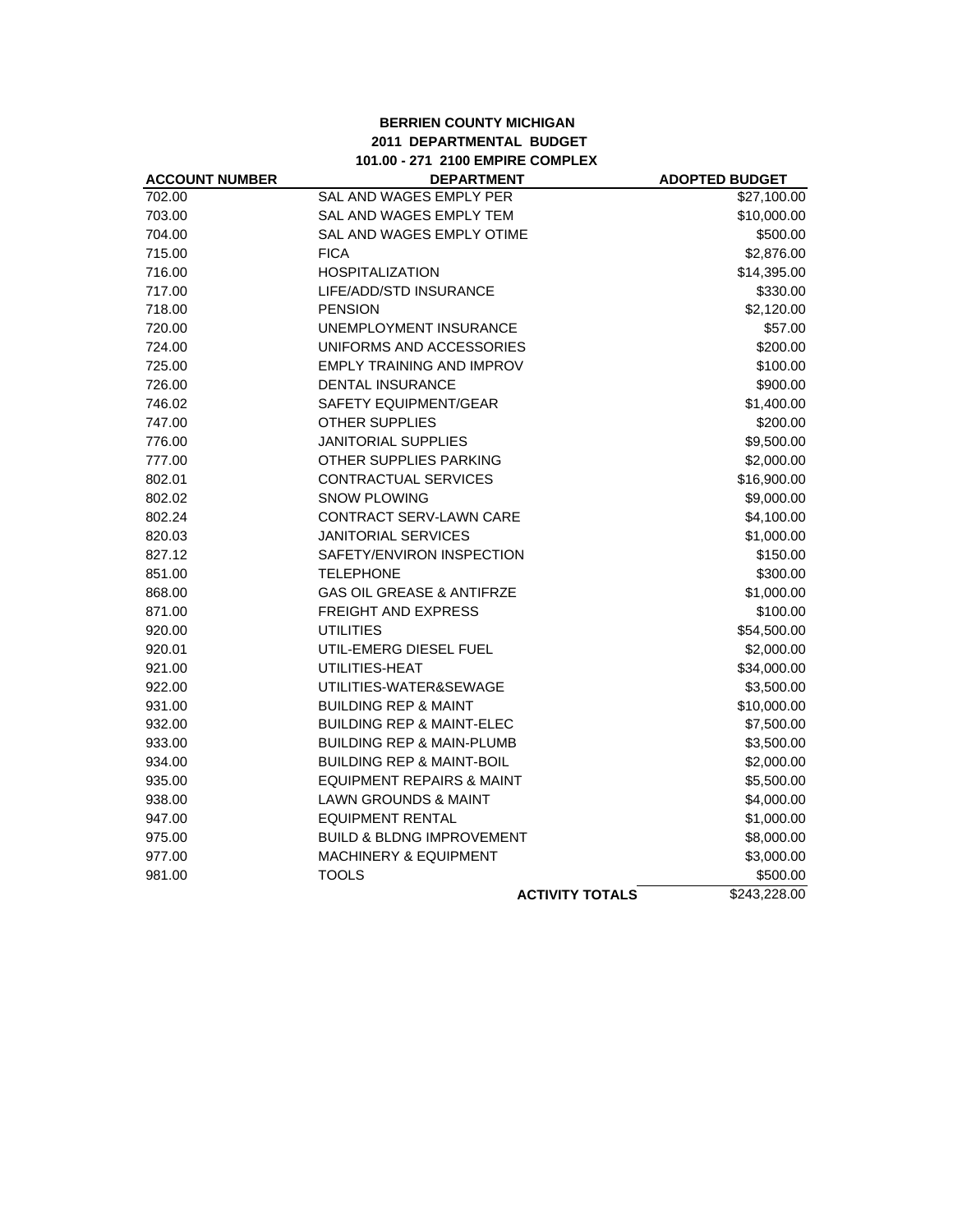### **BERRIEN COUNTY MICHIGAN 2011 DEPARTMENTAL BUDGET 101.00 - 272 TRAINING FACILITY**

| <b>ACCOUNT NUMBER</b> | <b>DEPARTMENT</b>                    | <b>ADOPTED BUDGET</b> |
|-----------------------|--------------------------------------|-----------------------|
| 746.02                | SAFETY EQUIPMENT/GEAR                | \$500.00              |
| 747.00                | OTHER SUPPLIES                       | \$250.00              |
| 776.00                | JANITORIAL SUPPLIES                  | \$1,000.00            |
| 777.00                | OTHER SUPPLIES PARKING               | \$250.00              |
| 802.01                | CONTRACTUAL SERVICES                 | \$950.00              |
| 802.02                | SNOW PLOWING                         | \$2,450.00            |
| 851.00                | TELEPHONE                            | \$1,600.00            |
| 920.00                | UTILITIES                            | \$10,500.00           |
| 922.00                | UTILITIES-WATER&SEWAGE               | \$400.00              |
| 931.00                | <b>BUILDING REP &amp; MAINT</b>      | \$300.00              |
| 932.00                | <b>BUILDING REP &amp; MAINT-ELEC</b> | \$500.00              |
| 933.00                | <b>BUILDING REP &amp; MAIN-PLUMB</b> | \$500.00              |
| 935.00                | EQUIPMENT REPAIRS & MAINT            | \$500.00              |
| 938.00                | <b>LAWN GROUNDS &amp; MAINT</b>      | \$500.00              |
|                       | <b>ACTIVITY TOTALS</b>               | \$20,200.00           |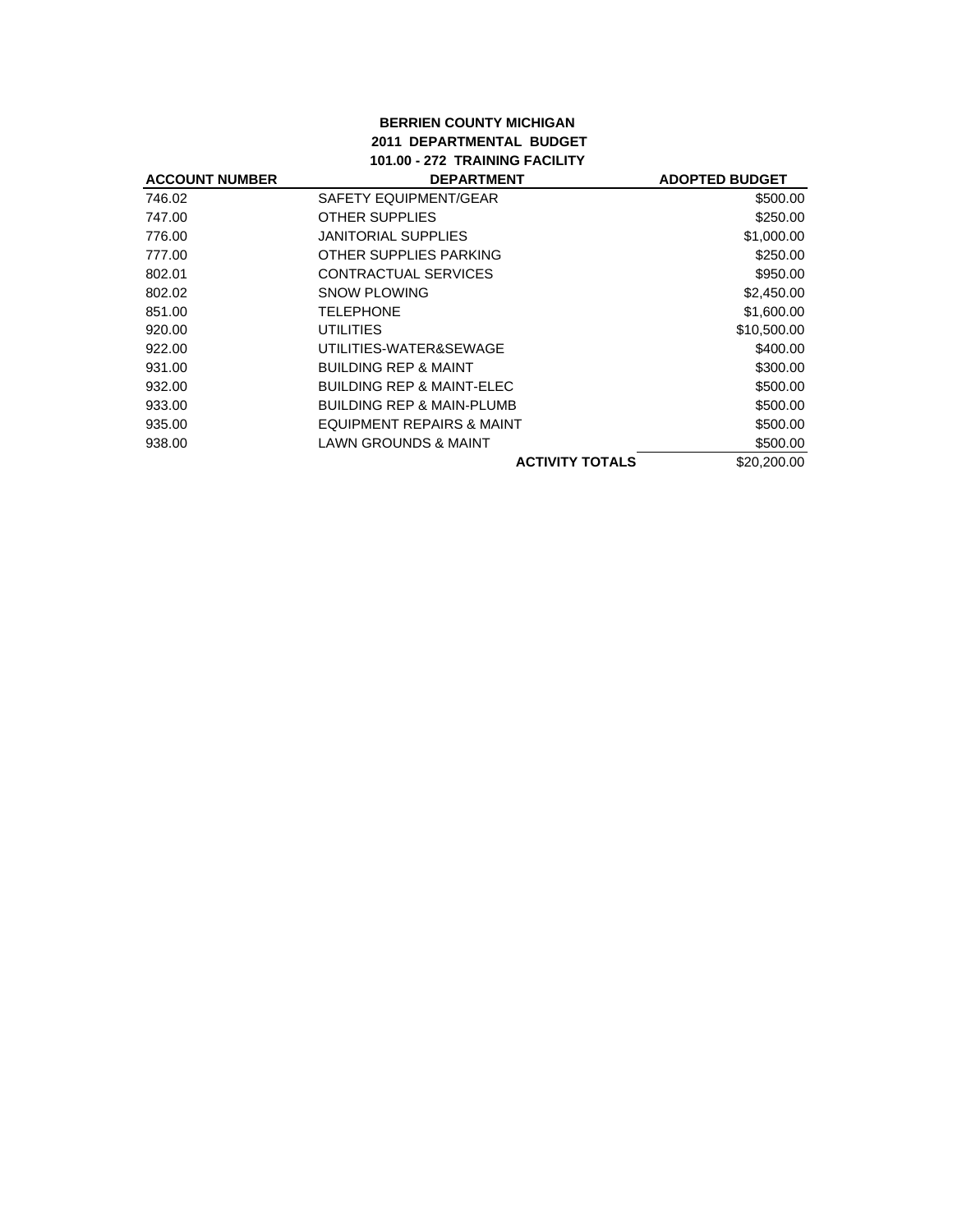# **BERRIEN COUNTY MICHIGAN 2011 DEPARTMENTAL BUDGET 101.00 - 275 DRAIN COMMISSIONER**

| <b>ACCOUNT NUMBER</b> | <b>DEPARTMENT</b>                    | <b>ADOPTED BUDGET</b> |
|-----------------------|--------------------------------------|-----------------------|
| 701.00                | <b>SAL AND WAGES SUPERV</b>          | \$72,032.00           |
| 702.00                | SAL AND WAGES EMPLY PER              | \$81,233.00           |
| 715.00                | <b>FICA</b>                          | \$11,725.00           |
| 716.00                | <b>HOSPITALIZATION</b>               | \$42,695.00           |
| 717.00                | LIFE/ADD/STD INSURANCE               | \$990.00              |
| 718.00                | <b>PENSION</b>                       | \$11,771.00           |
| 720.00                | UNEMPLOYMENT INSURANCE               | \$122.00              |
| 725.00                | <b>EMPLY TRAINING AND IMPROV</b>     | \$525.00              |
| 726.00                | <b>DENTAL INSURANCE</b>              | \$2,800.00            |
| 730.00                | <b>OFFICE SUPPLIES</b>               | \$150.00              |
| 730.05                | <b>CENTRAL OFFICE SUPPLIES</b>       | \$90.00               |
| 802.01                | <b>CONTRACTUAL SERVICES</b>          | \$67,376.00           |
| 817.00                | <b>MEMBERSHIP &amp; SUBSCRIPTION</b> | \$520.00              |
| 827.07                | STORM WATER DISCHARGE PERMIT FEE     | \$3,000.00            |
| 851.00                | <b>TELEPHONE</b>                     | \$700.00              |
| 861.00                | <b>TRAVEL</b>                        | \$2,103.00            |
| 868.00                | <b>GAS OIL GREASE &amp; ANTIFRZE</b> | \$15,000.00           |
| 937.00                | OFF EQUIP REP & MAINT                | \$1,041.00            |
| 956.04                | MISC-MEETING EXPENSES                | \$150.00              |
| 979.00                | <b>OFFICE EQUIP &amp; FURNITURE</b>  | \$400.00              |
|                       | <b>ACTIVITY TOTALS</b>               | \$314,423.00          |
|                       |                                      |                       |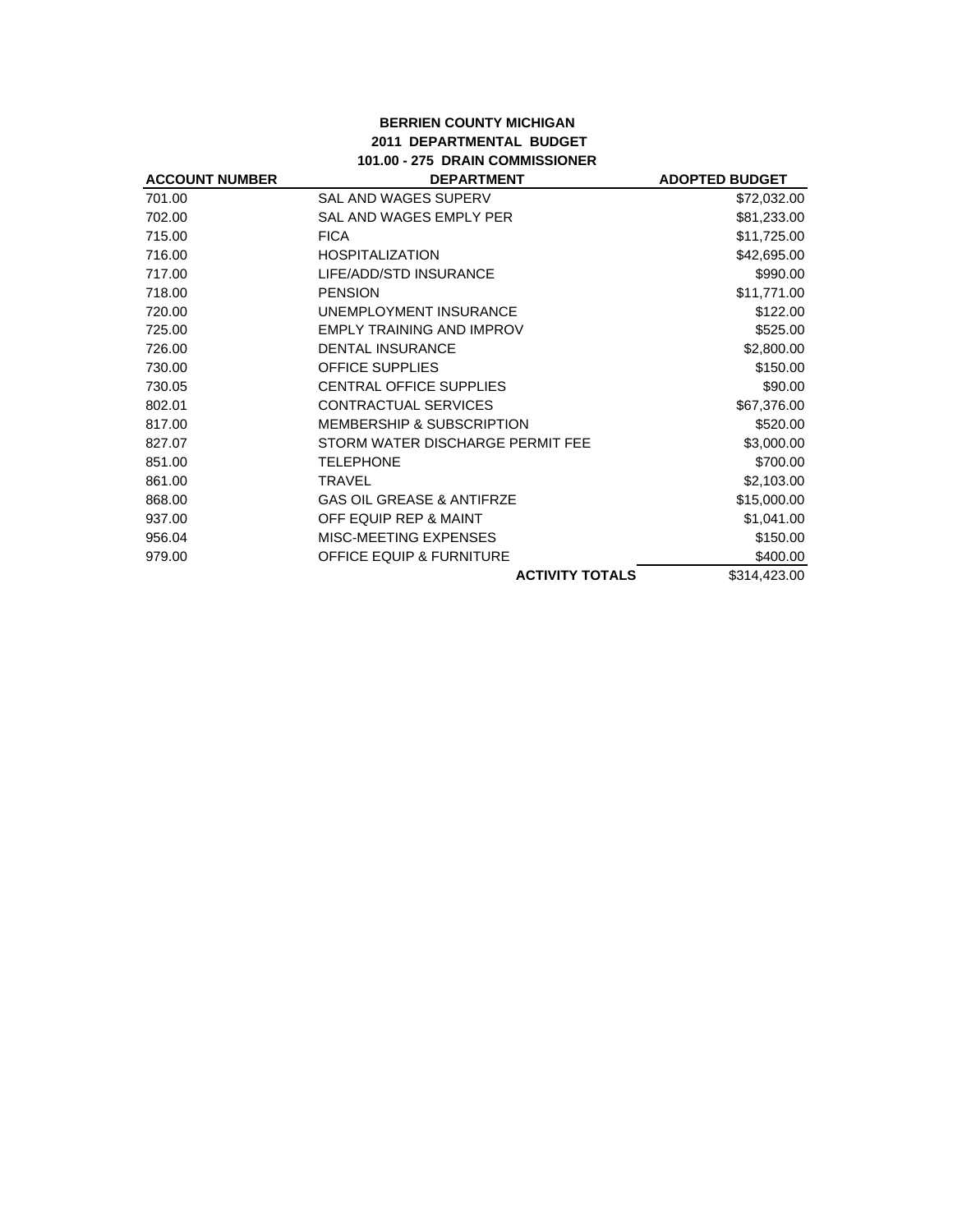### **BERRIEN COUNTY MICHIGAN 2011 DEPARTMENTAL BUDGET 101.00 - 292 PRINTING**

| <b>ACCOUNT NUMBER</b> | <b>DEPARTMENT</b>              | <b>ADOPTED BUDGET</b> |
|-----------------------|--------------------------------|-----------------------|
| 702.00                | SAL AND WAGES EMPLY PER        | \$103,743.00          |
| 704.00                | SAL AND WAGES EMPLY OTIME      | \$200.00              |
| 715.00                | <b>FICA</b>                    | \$7,952.00            |
| 716.00                | <b>HOSPITALIZATION</b>         | \$42,695.00           |
| 717.00                | LIFE/ADD/STD INSURANCE         | \$990.00              |
| 718.00                | <b>PENSION</b>                 | \$7,983.00            |
| 720.00                | UNEMPLOYMENT INSURANCE         | \$156.00              |
| 726.00                | <b>DENTAL INSURANCE</b>        | \$2,750.00            |
| 730.00                | <b>OFFICE SUPPLIES</b>         | \$200.00              |
| 730.02                | <b>OPERATING SUPPLIES</b>      | \$8,000.00            |
| 730.05                | <b>CENTRAL OFFICE SUPPLIES</b> | \$150.00              |
| 733.00                | <b>COPIER CHARGES</b>          | \$26,000.00           |
| 747.00                | <b>OTHER SUPPLIES</b>          | \$20.00               |
| 862.00                | <b>TRAVEL CONVENTION</b>       | \$60.00               |
| 937.00                | OFF EQUIP REP & MAINT          | \$16,500.00           |
| 947.07                | LEASED EQUIPMENT               | \$36,036.00           |
|                       | <b>ACTIVITY TOTALS</b>         | \$253,435.00          |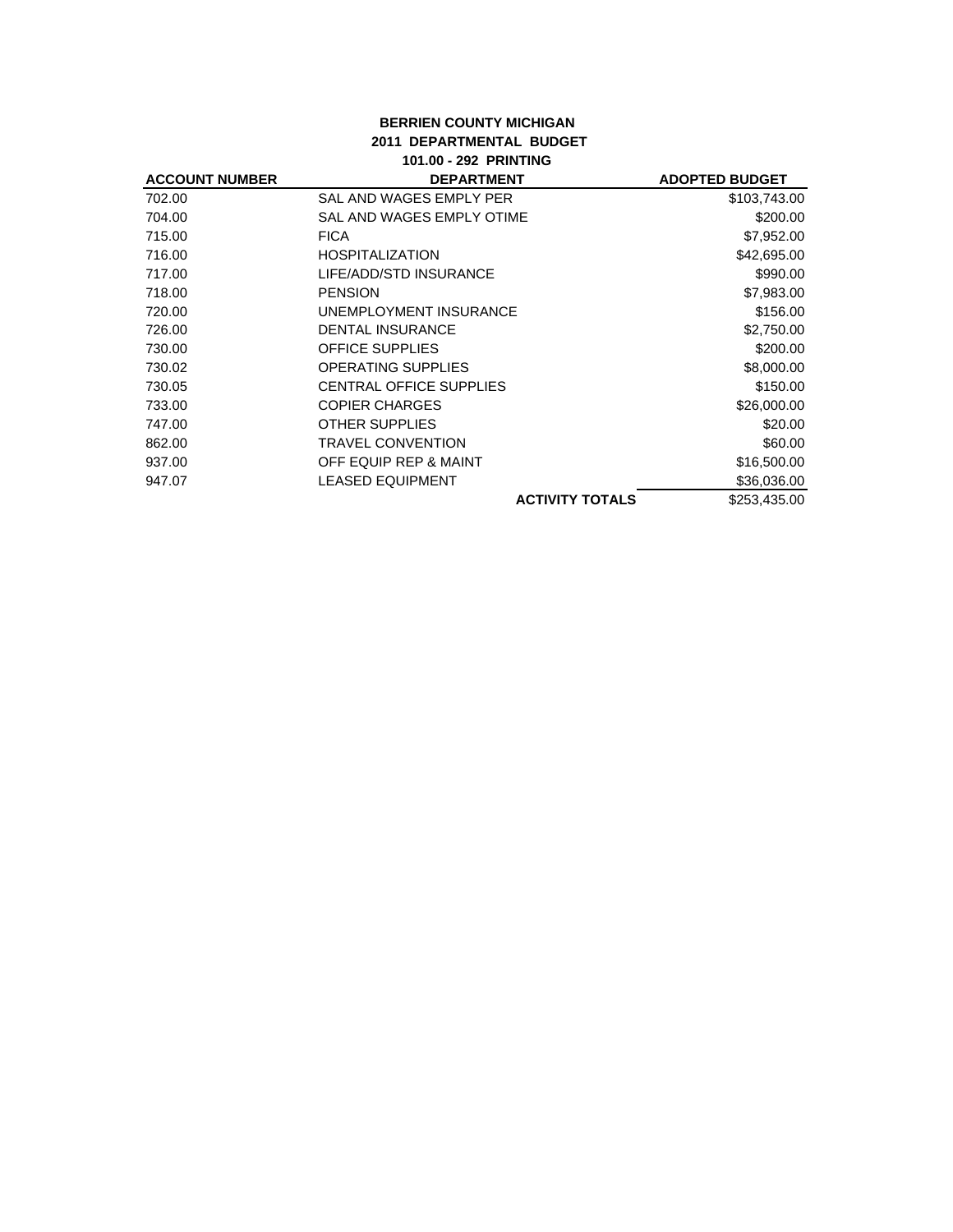# **BERRIEN COUNTY MICHIGAN 2011 DEPARTMENTAL BUDGET 101.00 - 294 CENTRAL SUPPLY**

| <b>ACCOUNT NUMBER</b> | <b>DEPARTMENT</b>       | <b>ADOPTED BUDGET</b> |
|-----------------------|-------------------------|-----------------------|
| 730.00                | OFFICE SUPPLIES         | \$90,100.00           |
| 730.05                | CENTRAL OFFICE SUPPLIES | \$1,100.00            |
|                       | <b>ACTIVITY TOTALS</b>  | \$91,200.00           |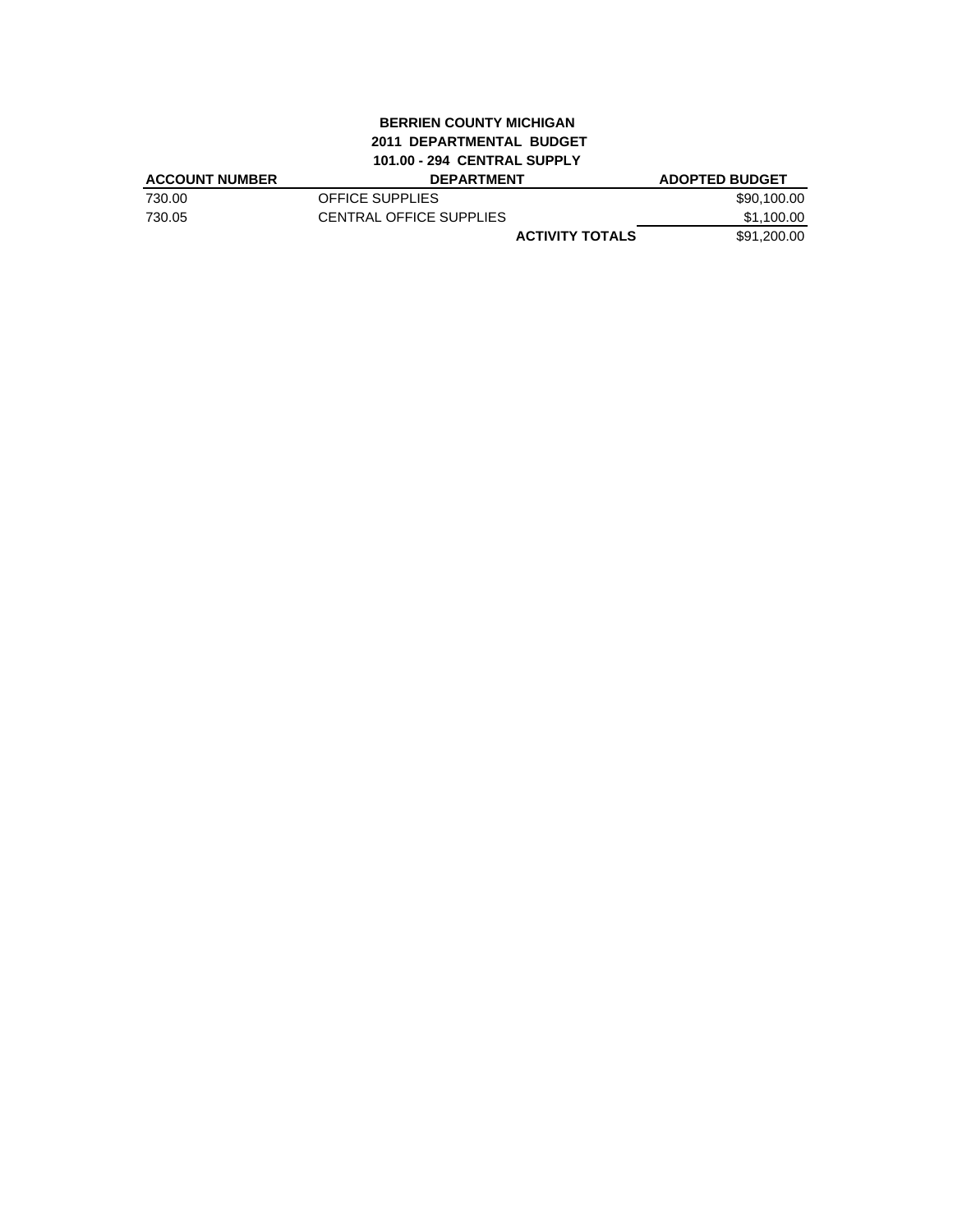### **BERRIEN COUNTY MICHIGAN 2011 DEPARTMENTAL BUDGET 101.00 - 295 MAILING DEPT**

| <b>ACCOUNT NUMBER</b> | <b>DEPARTMENT</b>             | <b>ADOPTED BUDGET</b> |
|-----------------------|-------------------------------|-----------------------|
| 702.00                | SAL AND WAGES EMPLY PER       | \$31,189.00           |
| 703.00                | SAL AND WAGES EMPLY TEM       | \$2,000.00            |
| 704.00                | SAL AND WAGES EMPLY OTIME     | \$500.00              |
| 715.00                | <b>FICA</b>                   | \$2,577.00            |
| 716.00                | <b>HOSPITALIZATION</b>        | \$14,395.00           |
| 717.00                | LIFE/ADD/STD INSURANCE        | \$330.00              |
| 718.00                | <b>PENSION</b>                | \$2,434.00            |
| 720.00                | UNEMPLOYMENT INSURANCE        | \$51.00               |
| 726.00                | <b>DENTAL INSURANCE</b>       | \$900.00              |
| 728.00                | <b>PRINTING &amp; BINDING</b> | \$500.00              |
| 729.00                | <b>POSTAGE</b>                | \$306,000.00          |
| 730.00                | <b>OFFICE SUPPLIES</b>        | \$400.00              |
| 730.02                | <b>OPERATING SUPPLIES</b>     | \$1,000.00            |
| 802.01                | <b>CONTRACTUAL SERVICES</b>   | \$17,000.00           |
| 851.00                | <b>TELEPHONE</b>              | \$100.00              |
| 937.00                | OFF EQUIP REP & MAINT         | \$250.00              |
| 947.00                | <b>EQUIPMENT RENTAL</b>       | \$17,445.00           |
|                       | <b>ACTIVITY TOTALS</b>        | \$397,071.00          |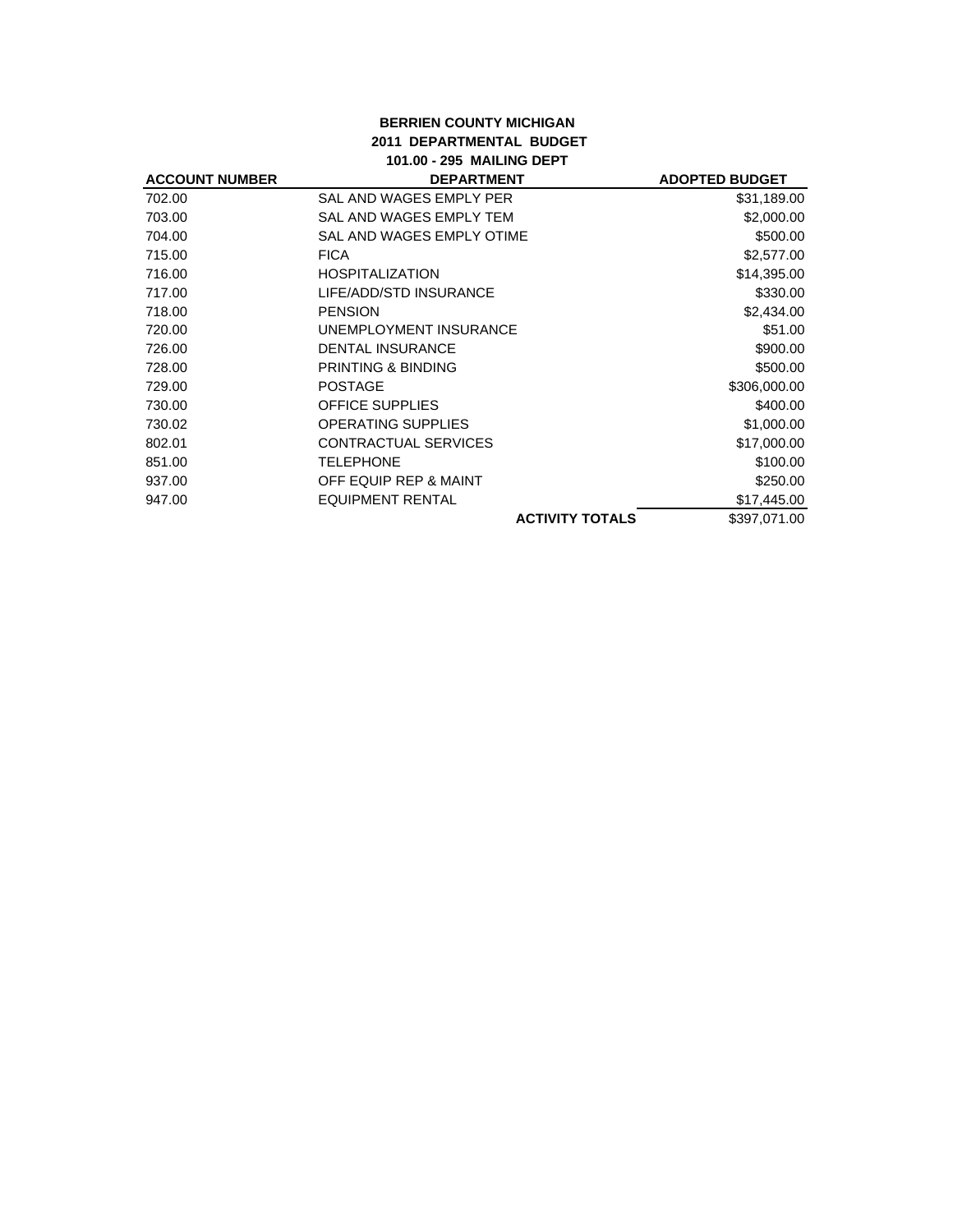## **BERRIEN COUNTY MICHIGAN 2011 DEPARTMENTAL BUDGET 101.00 - 296 MOTOR POOL**

| <b>ACCOUNT NUMBER</b> | <b>DEPARTMENT</b>                    | <b>ADOPTED BUDGET</b> |
|-----------------------|--------------------------------------|-----------------------|
| 702.00                | SAL AND WAGES EMPLY PER              | \$116,698.00          |
| 715.00                | <b>FICA</b>                          | \$8,927.00            |
| 716.00                | <b>HOSPITALIZATION</b>               | \$42,695.00           |
| 717.00                | LIFE/ADD/STD INSURANCE               | \$990.00              |
| 718.00                | <b>PENSION</b>                       | \$8,962.00            |
| 720.00                | UNEMPLOYMENT INSURANCE               | \$175.00              |
| 724.00                | UNIFORMS AND ACCESSORIES             | \$1,000.00            |
| 726.00                | <b>DENTAL INSURANCE</b>              | \$2,750.00            |
| 744.00                | <b>VEHICLE OPER SUPPLIES</b>         | \$4,500.00            |
| 746.02                | SAFETY EQUIPMENT/GEAR                | \$250.00              |
| 776.00                | <b>JANITORIAL SUPPLIES</b>           | \$500.00              |
| 851.00                | <b>TELEPHONE</b>                     | \$650.00              |
| 868.00                | <b>GAS OIL GREASE &amp; ANTIFRZE</b> | \$29,000.00           |
| 936.00                | <b>VEHICLE REPAIRS &amp; MAINT</b>   | \$91,000.00           |
| 936.01                | VEH REP & MAINT-NON INSUR            | \$6,000.00            |
| 937.01                | SOFTWARE MAINTENANCE                 | \$900.00              |
| 981.00                | TOOLS                                | \$150.00              |
|                       | <b>ACTIVITY TOTALS</b>               | \$315,147.00          |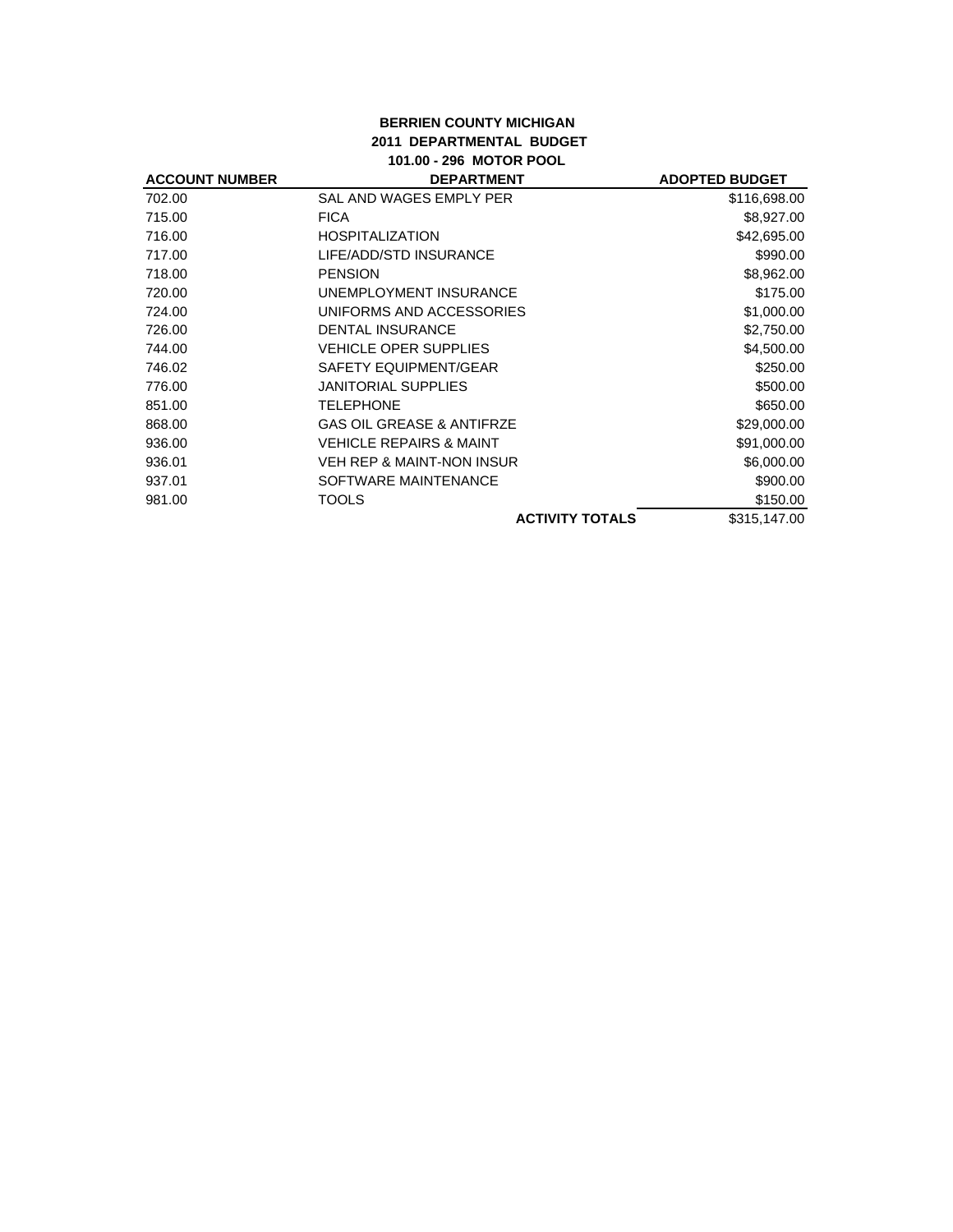### **BERRIEN COUNTY MICHIGAN 2011 DEPARTMENTAL BUDGET 101.00 - 297 TELEPHONE - CNTRL SWITCHBRD**

| <b>ACCOUNT NUMBER</b> | <b>DEPARTMENT</b>                    | <b>ADOPTED BUDGET</b> |
|-----------------------|--------------------------------------|-----------------------|
| 702.00                | SAL AND WAGES EMPLY PER              | \$12,586.00           |
| 703.00                | SAL AND WAGES EMPLY TEM              | \$9,900.00            |
| 715.00                | <b>FICA</b>                          | \$1,720.00            |
| 720.00                | UNEMPLOYMENT INSURANCE               | \$34.00               |
| 747.00                | <b>OTHER SUPPLIES</b>                | \$100.00              |
| 781.00                | SUPPLIES AND MATERIALS               | \$250.00              |
| 802.01                | CONTRACTUAL SERVICES                 | \$10,000.00           |
| 817.00                | <b>MEMBERSHIP &amp; SUBSCRIPTION</b> | \$250.00              |
| 852.00                | TELEPHONE SWITCHBOARD                | \$80,000.00           |
| 861.00                | TRAVEL                               | \$100.00              |
| 937.00                | OFF EQUIP REP & MAINT                | \$150.00              |
| 937.01                | SOFTWARE MAINTENANCE                 | \$2,100.00            |
| 937.02                | <b>COMPUTER MAINTENANCE</b>          | \$40,000.00           |
| 947.04                | LEASED HARDWARE                      | \$15,000.00           |
| 979.05                | <b>COMPUTER EQUIPMENT</b>            | \$1,500.00            |
| 983.00                | PURCHASED SOFTWARE                   | \$5,000.00            |
|                       | <b>ACTIVITY TOTALS</b>               | \$178,690.00          |
|                       |                                      |                       |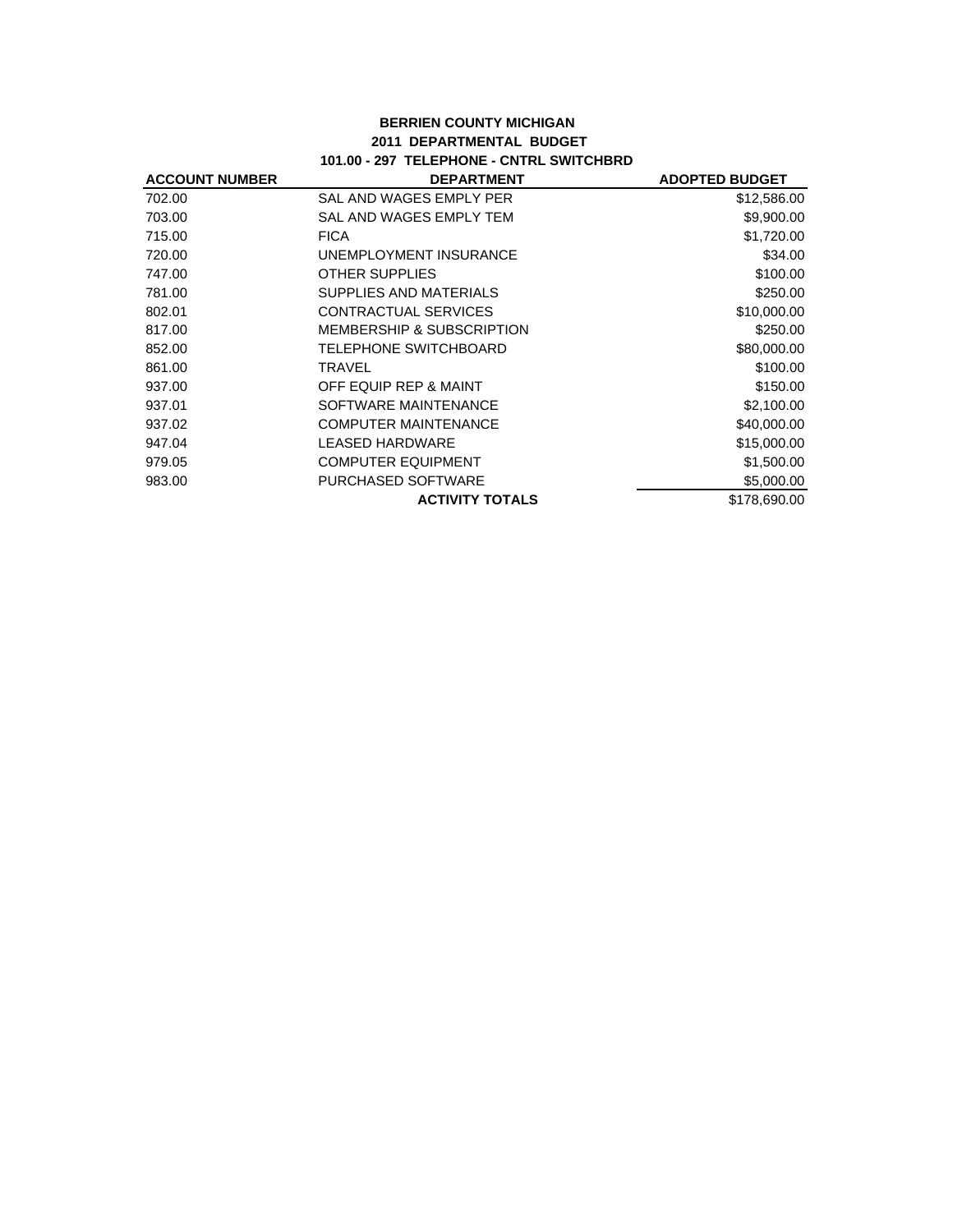### **BERRIEN COUNTY MICHIGAN 2011 DEPARTMENTAL BUDGET 101.00 - 298 RECORDS CENTER**

| <b>ACCOUNT NUMBER</b> | <b>DEPARTMENT</b>              | <b>ADOPTED BUDGET</b> |
|-----------------------|--------------------------------|-----------------------|
| 702.00                | SAL AND WAGES EMPLY PER        | \$125,035.00          |
| 715.00                | <b>FICA</b>                    | \$9,565.00            |
| 716.00                | <b>HOSPITALIZATION</b>         | \$57,090.00           |
| 717.00                | LIFE/ADD/STD INSURANCE         | \$1,320.00            |
| 718.00                | <b>PENSION</b>                 | \$9,603.00            |
| 720.00                | UNEMPLOYMENT INSURANCE         | \$188.00              |
| 726.00                | <b>DENTAL INSURANCE</b>        | \$3,650.00            |
| 730.00                | <b>OFFICE SUPPLIES</b>         | \$200.00              |
| 730.02                | <b>OPERATING SUPPLIES</b>      | \$1,000.00            |
| 730.05                | <b>CENTRAL OFFICE SUPPLIES</b> | \$100.00              |
| 733.00                | <b>COPIER CHARGES</b>          | \$150.00              |
| 802.01                | <b>CONTRACTUAL SERVICES</b>    | \$7,500.00            |
| 851.00                | <b>TELEPHONE</b>               | \$100.00              |
| 937.00                | OFF EQUIP REP & MAINT          | \$15,100.00           |
|                       | <b>ACTIVITY TOTALS</b>         | \$230,601,00          |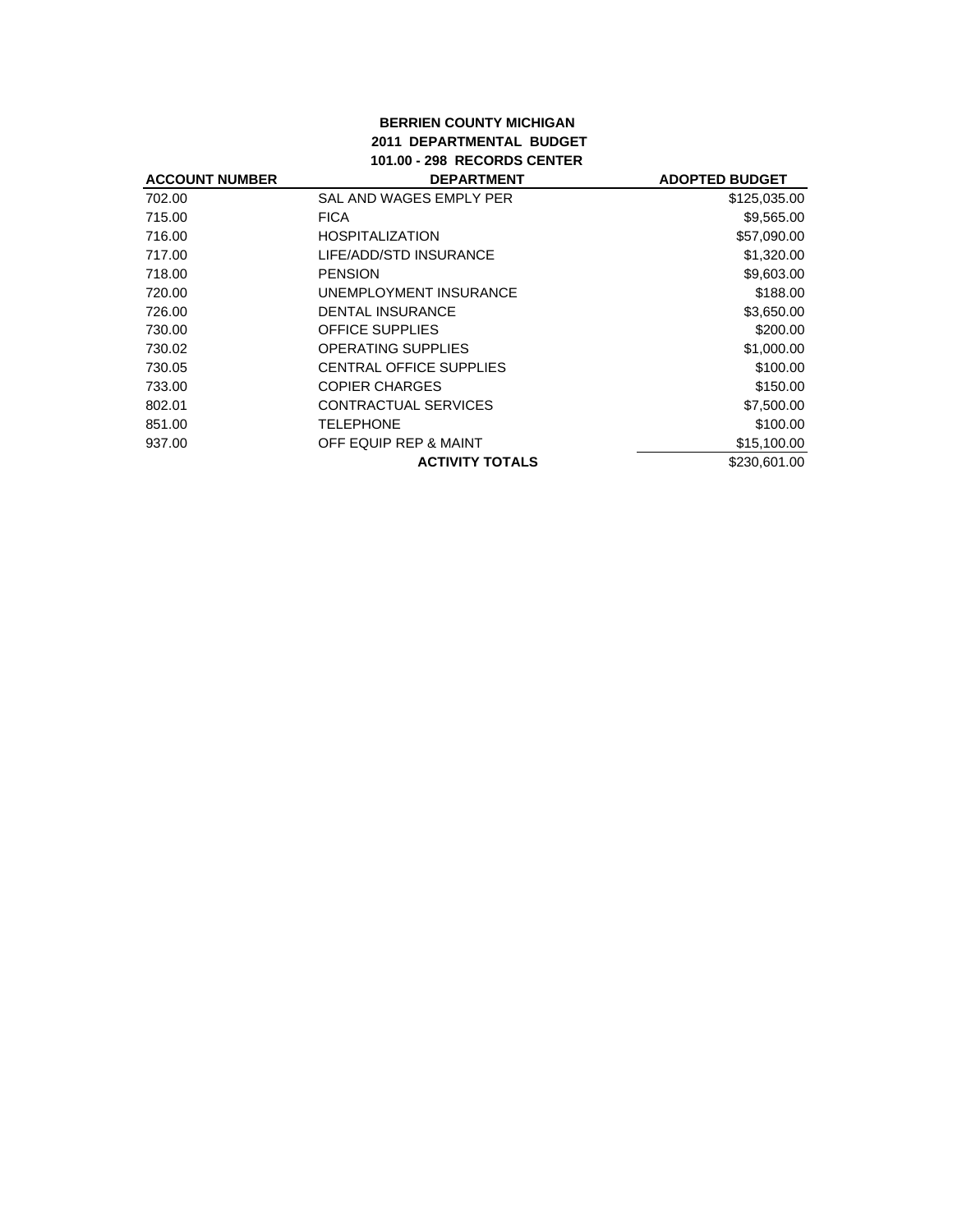# **BERRIEN COUNTY MICHIGAN 2011 DEPARTMENTAL BUDGET 101.00 - 299 COPY CENTER**

| <b>ACCOUNT NUMBER</b> | <b>DEPARTMENT</b>      | <b>ADOPTED BUDGET</b> |
|-----------------------|------------------------|-----------------------|
| 733.00                | COPIER CHARGES         | \$9.000.00            |
| 947.00                | EQUIPMENT RENTAL       | \$25,000.00           |
|                       | <b>ACTIVITY TOTALS</b> | \$34.000.00           |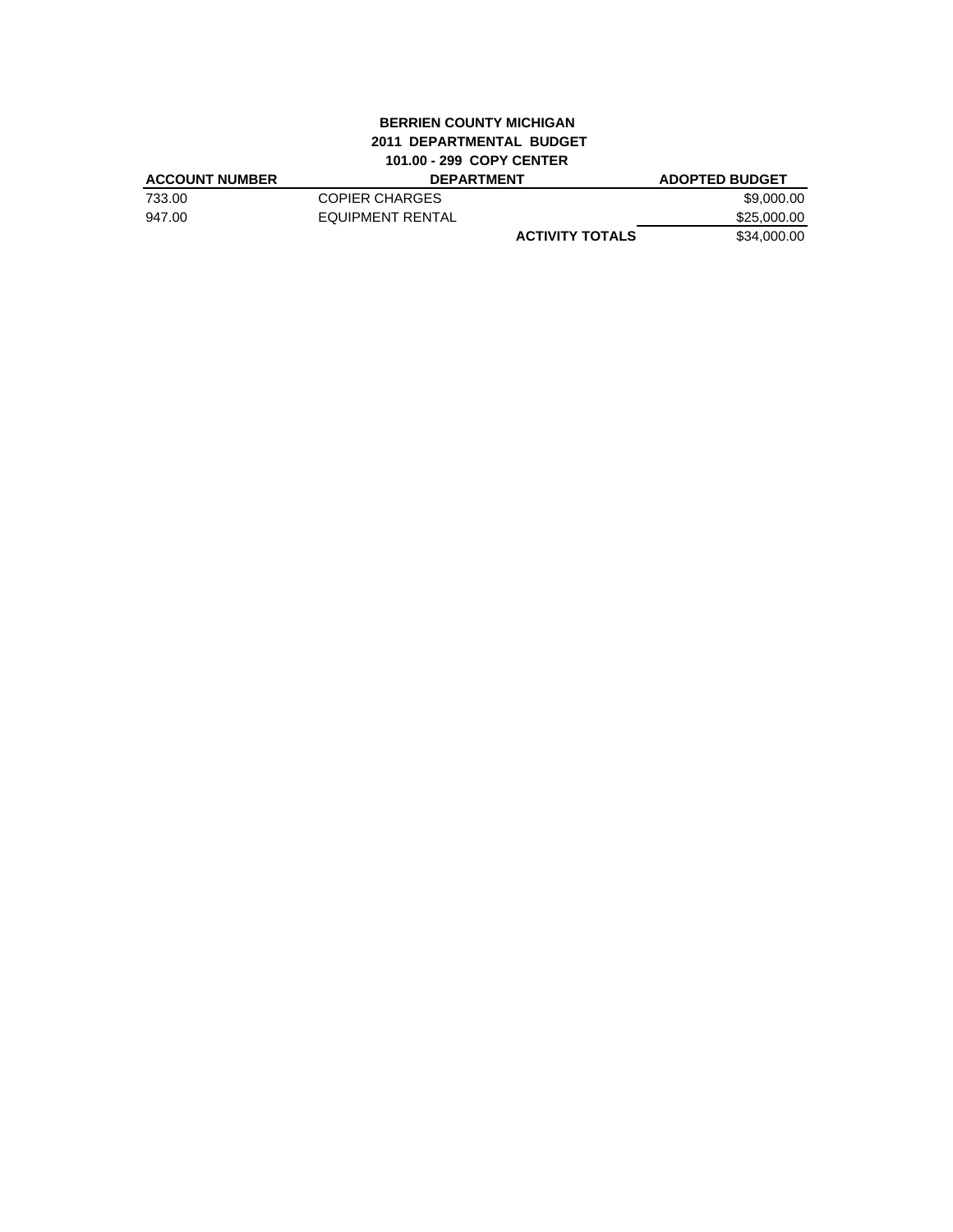### **BERRIEN COUNTY MICHIGAN 2011 DEPARTMENTAL BUDGET 101.00 - 305 SHERIFFS OFFICE & PATROL**

| <b>ACCOUNT NUMBER</b> | <b>DEPARTMENT</b>                    | <b>ADOPTED BUDGET</b> |
|-----------------------|--------------------------------------|-----------------------|
| 701.00                | <b>SAL AND WAGES SUPERV</b>          | \$93,145.00           |
| 702.00                | SAL AND WAGES EMPLY PER              | \$2,300,270.00        |
| 703.00                | SAL AND WAGES EMPLY TEM              | \$74,064.00           |
| 704.00                | SAL AND WAGES EMPLY OTIME            | \$145,000.00          |
| 705.00                | SAL & WAGES EMPLY HOLIDAY            | \$130,000.00          |
| 708.00                | SAL AND WAGES EMPLY OW               | \$10,600.00           |
| 715.00                | <b>FICA</b>                          | \$210,611.00          |
| 716.00                | <b>HOSPITALIZATION</b>               | \$520,815.00          |
| 717.00                | LIFE/ADD/STD INSURANCE               | \$10,302.00           |
| 718.00                | <b>PENSION</b>                       | \$451,589.00          |
| 720.00                | <b>UNEMPLOYMENT INSURANCE</b>        | \$3,990.00            |
| 724.00                | UNIFORMS AND ACCESSORIES             | \$28,500.00           |
| 725.00                | <b>EMPLY TRAINING AND IMPROV</b>     | \$5,120.00            |
| 726.00                | <b>DENTAL INSURANCE</b>              | \$47,890.00           |
| 728.00                | PRINTING & BINDING                   | \$1,500.00            |
| 730.00                | <b>OFFICE SUPPLIES</b>               | \$9,000.00            |
| 730.05                | <b>CENTRAL OFFICE SUPPLIES</b>       | \$2,200.00            |
| 730.06                | <b>INTERNAL TRAINING SUPPLY</b>      | \$500.00              |
| 733.00                | <b>COPIER CHARGES</b>                | \$500.00              |
| 746.01                | <b>AMMUNITIONS</b>                   | \$33,355.00           |
| 746.02                | SAFETY EQUIPMENT/GEAR                | \$3,500.00            |
| 747.00                | <b>OTHER SUPPLIES</b>                | \$9,000.00            |
| 752.00                | UNIFORM CLEANING                     | \$11,100.00           |
| 761.00                | <b>MEDICAL SUPPLIES</b>              | \$550.00              |
| 802.01                | CONTRACTUAL SERVICES                 | \$21,000.00           |
| 802.04                | CONTRACTUAL SERVICES FEES            | \$4,000.00            |
| 814.00                | <b>LEGAL</b>                         | \$7,500.00            |
| 817.00                | <b>MEMBERSHIP &amp; SUBSCRIPTION</b> | \$1,711.00            |
| 836.00                | <b>HEALTH SERVICE DOCTORS</b>        | \$960.00              |
| 851.00                | <b>TELEPHONE</b>                     | \$22,000.00           |
| 861.00                | <b>TRAVEL</b>                        | \$748.00              |
| 868.00                | <b>GAS OIL GREASE &amp; ANTIFRZE</b> | \$195,914.00          |
| 935.00                | <b>EQUIPMENT REPAIRS &amp; MAINT</b> | \$4,190.00            |
| 936.00                | <b>VEHICLE REPAIRS &amp; MAINT</b>   | \$600.00              |
| 937.00                | OFF EQUIP REP & MAINT                | \$450.00              |
| 937.01                | SOFTWARE MAINTENANCE                 | \$42,049.00           |
| 937.02                | <b>COMPUTER MAINTENANCE</b>          | \$860.00              |
| 947.00                | <b>EQUIPMENT RENTAL</b>              | \$1,416.00            |
| 956.04                | MISC-MEETING EXPENSES                | \$500.00              |
| 977.00                | <b>MACHINERY &amp; EQUIPMENT</b>     | \$600.00              |
| 977.05                | <b>TRAINING EQUIPMENT</b>            | \$1,550.00            |
| 983.00                | PURCHASED SOFTWARE                   | \$450.00              |
|                       | <b>ACTIVITY TOTALS</b>               | \$4,409,599.00        |
|                       |                                      |                       |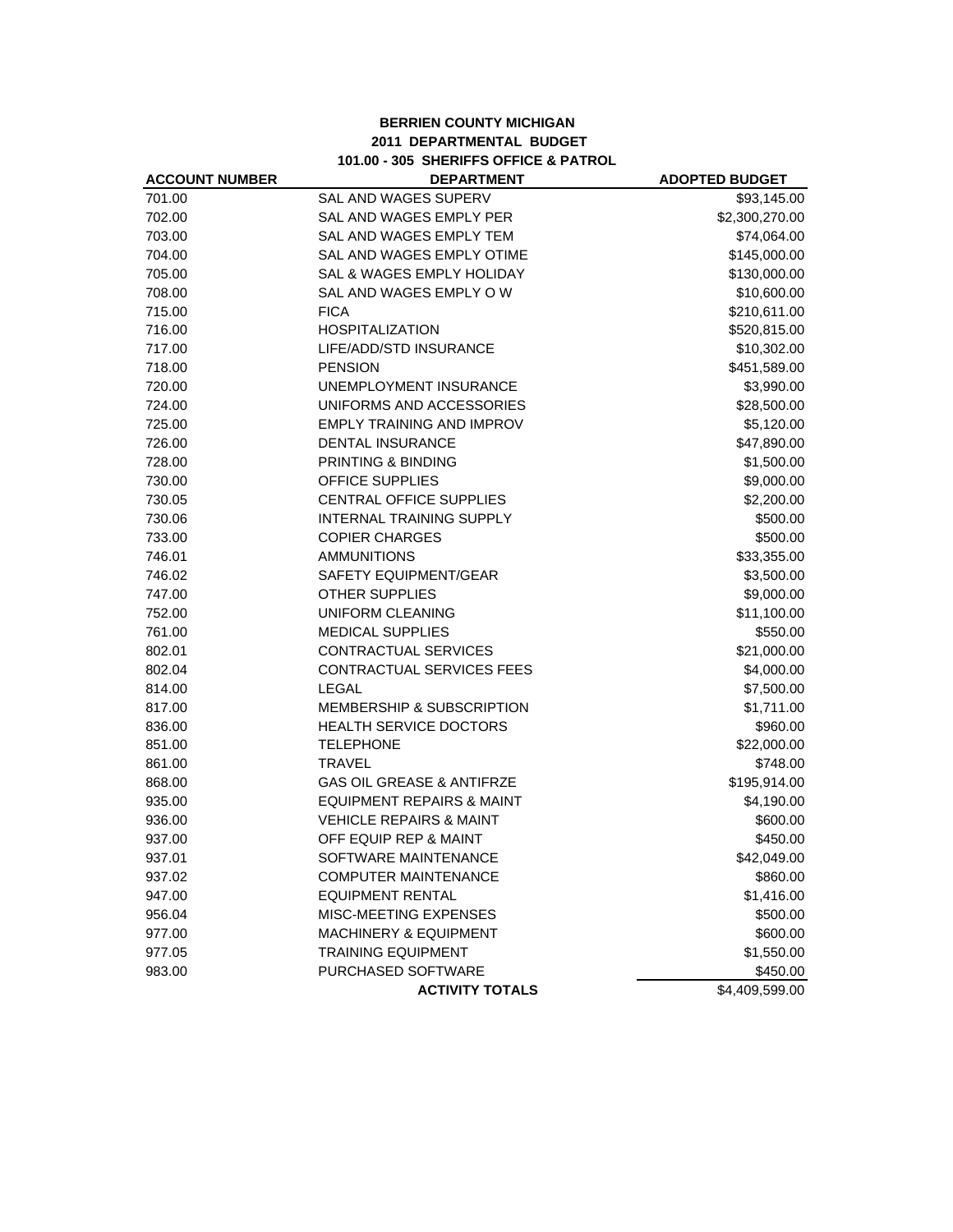### **BERRIEN COUNTY MICHIGAN 2011 DEPARTMENTAL BUDGET 101.00 - 311 JAIL INMATE REHABILITATN**

| <b>ACCOUNT NUMBER</b> | <b>DEPARTMENT</b>      | <b>ADOPTED BUDGET</b> |
|-----------------------|------------------------|-----------------------|
| 802.01                | CONTRACTUAL SERVICES   | \$18,000.00           |
|                       | <b>ACTIVITY TOTALS</b> | \$18,000.00           |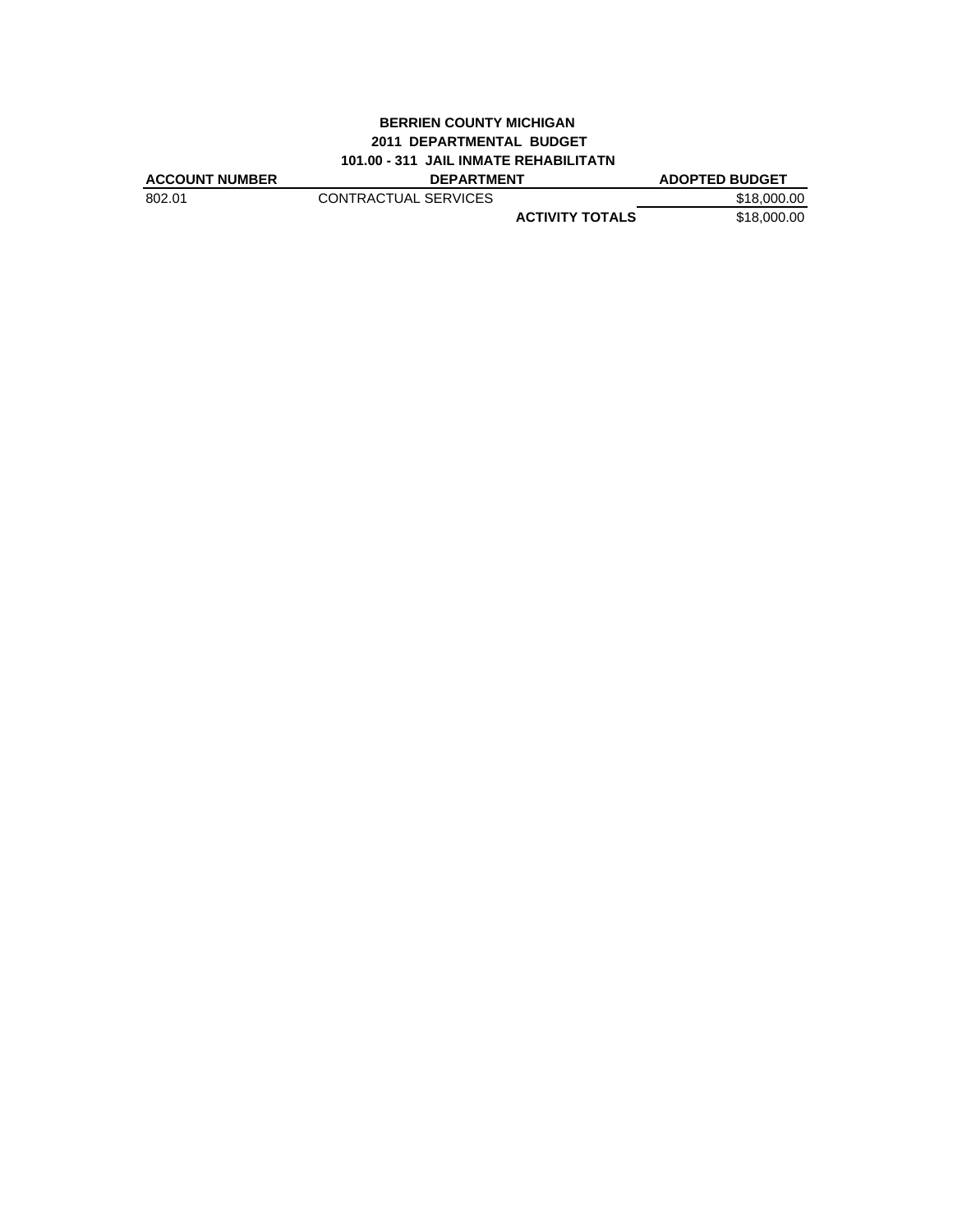# **BERRIEN COUNTY MICHIGAN 2011 DEPARTMENTAL BUDGET 101.00 - 325 SHERIFFS RADIOS**

| <b>ACCOUNT NUMBER</b> | <b>DEPARTMENT</b>         | <b>ADOPTED BUDGET</b> |
|-----------------------|---------------------------|-----------------------|
| 730.02                | <b>OPERATING SUPPLIES</b> | \$4,000.00            |
| 853.01                | 800 MHZ SUB FEE REIMB     | \$30,600.00           |
| 935.00                | EQUIPMENT REPAIRS & MAINT | \$51,087.00           |
|                       | <b>ACTIVITY TOTALS</b>    | \$85,687.00           |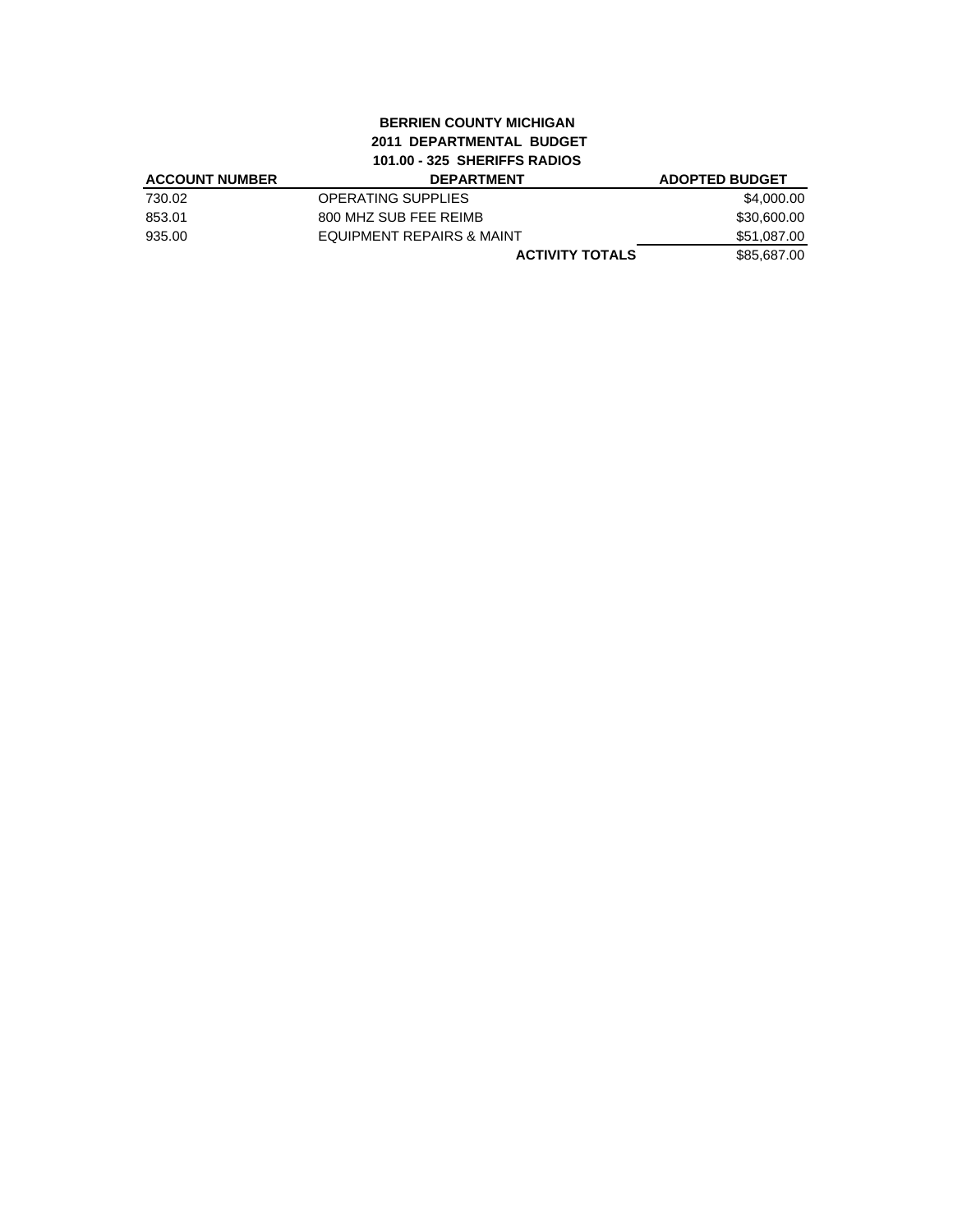# **BERRIEN COUNTY MICHIGAN 2011 DEPARTMENTAL BUDGET 101.00 - 331 SHERIFFS MARINE SAFETY**

| <b>ACCOUNT NUMBER</b> | <b>DEPARTMENT</b>                    | <b>ADOPTED BUDGET</b> |
|-----------------------|--------------------------------------|-----------------------|
| 701.00                | SAL AND WAGES SUPERV                 | \$63,713.00           |
| 702.00                | SAL AND WAGES EMPLY PER              | \$31,190.00           |
| 703.00                | SAL AND WAGES EMPLY TEM              | \$53,000.00           |
| 704.00                | SAL AND WAGES EMPLY OTIME            | \$3,245.00            |
| 705.00                | SAL & WAGES EMPLY HOLIDAY            | \$5,076.00            |
| 715.00                | <b>FICA</b>                          | \$11,951.00           |
| 716.00                | <b>HOSPITALIZATION</b>               | \$28,300.00           |
| 717.00                | LIFE/ADD/STD INSURANCE               | \$535.00              |
| 718.00                | <b>PENSION</b>                       | \$15,916.00           |
| 720.00                | UNEMPLOYMENT INSURANCE               | \$235.00              |
| 724.00                | UNIFORMS AND ACCESSORIES             | \$2,500.00            |
| 726.00                | <b>DENTAL INSURANCE</b>              | \$2,100.00            |
| 730.00                | <b>OFFICE SUPPLIES</b>               | \$50.00               |
| 746.01                | <b>AMMUNITIONS</b>                   | \$800.00              |
| 746.02                | <b>SAFETY EQUIPMENT/GEAR</b>         | \$1,000.00            |
| 747.00                | <b>OTHER SUPPLIES</b>                | \$100.00              |
| 802.01                | <b>CONTRACTUAL SERVICES</b>          | \$300.00              |
| 851.00                | <b>TELEPHONE</b>                     | \$1,000.00            |
| 861.00                | <b>TRAVEL</b>                        | \$200.00              |
| 868.00                | <b>GAS OIL GREASE &amp; ANTIFRZE</b> | \$11,550.00           |
| 868.01                | <b>GAS &amp; OIL-MARINE</b>          | \$6,000.00            |
| 935.00                | <b>EQUIPMENT REPAIRS &amp; MAINT</b> | \$20,655.00           |
| 937.00                | OFF EQUIP REP & MAINT                | \$41.00               |
| 956.04                | MISC-MEETING EXPENSES                | \$50.00               |
| 977.04                | <b>TOOLS &amp; EQUIPMENT</b>         | \$500.00              |
|                       | <b>ACTIVITY TOTALS</b>               | \$260,007.00          |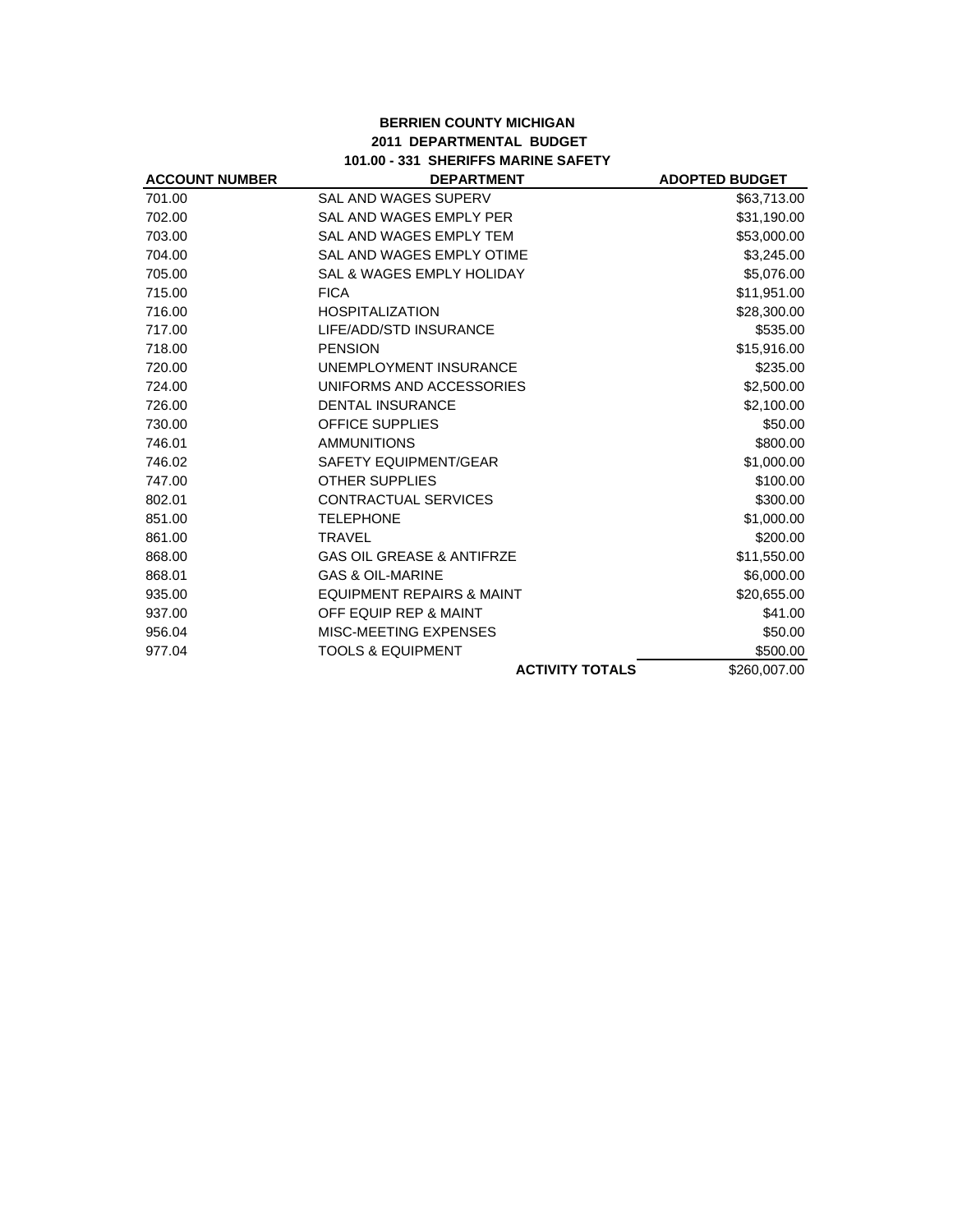### **BERRIEN COUNTY MICHIGAN 2011 DEPARTMENTAL BUDGET 101.00 - 351 JAIL DIVISION**

| <b>ACCOUNT NUMBER</b> | <b>DEPARTMENT</b>                    | <b>ADOPTED BUDGET</b>    |
|-----------------------|--------------------------------------|--------------------------|
| 702.00                | SAL AND WAGES EMPLY PER              | \$3,882,786.00           |
| 703.00                | SAL AND WAGES EMPLY TEM              | \$81,115.00              |
| 704.00                | SAL AND WAGES EMPLY OTIME            | \$196,000.00             |
| 705.00                | <b>SAL &amp; WAGES EMPLY HOLIDAY</b> | \$230,000.00             |
| 708.00                | SAL AND WAGES EMPLY OW               | \$1,643.00               |
| 715.00                | <b>FICA</b>                          | \$335,953.00             |
| 716.00                | <b>HOSPITALIZATION</b>               | \$980,646.00             |
| 717.00                | LIFE/ADD/STD INSURANCE               | \$16,446.00              |
| 718.00                | <b>PENSION</b>                       | \$755,169.00             |
| 720.00                | UNEMPLOYMENT INSURANCE               | \$6,587.00               |
| 724.00                | UNIFORMS AND ACCESSORIES             | \$32,550.00              |
| 725.00                | EMPLY TRAINING AND IMPROV            | \$1,000.00               |
| 726.00                | <b>DENTAL INSURANCE</b>              | \$86,786.00              |
| 730.00                | OFFICE SUPPLIES                      | \$8,500.00               |
| 730.06                | INTERNAL TRAINING SUPPLY             | \$500.00                 |
| 733.00                | <b>COPIER CHARGES</b>                | \$1,800.00               |
| 743.00                | <b>FOOD</b>                          | \$475,000.00             |
| 745.00                | KITCHEN SUPPLIES                     | \$38,000.00              |
| 746.02                | SAFETY EQUIPMENT/GEAR                | \$10,000.00              |
| 747.00                | <b>OTHER SUPPLIES</b>                | \$1,780.00               |
| 748.00                | OTH SUPP PHOTO & FINGPR              | \$1,980.00               |
| 748.01                | OTH SUPP PRISONER MAINT              | \$59,000.00              |
| 752.00                | UNIFORM CLEANING                     | \$16,000.00              |
| 761.00                | <b>MEDICAL SUPPLIES</b>              | \$18,000.00              |
| 762.00                | <b>DRUGS</b>                         | \$190,000.00             |
| 802.01                | CONTRACTUAL SERVICES                 | \$3,600.00               |
| 814.00                | <b>LEGAL</b>                         | \$28,000.00              |
| 817.00                | MEMBERSHIP & SUBSCRIPTION            | \$100.00                 |
| 822.00                | PRISONERS BOARD NILES                | \$7,000.00               |
| 836.00                | <b>HEALTH SERVICE DOCTORS</b>        | \$265,000.00             |
| 836.03                | HEALTH SERVICE HOSPITAL              | \$300,000.00             |
| 837.00                | <b>HEALTH SERVICES</b>               | \$60,000.00              |
| 837.01                | HEALTH SERV AMBULANCE                | \$35,000.00              |
| 851.00                | <b>TELEPHONE</b>                     | \$4,620.00               |
| 855.00                | <b>CABLE SUBSCRIPTION</b>            | \$6,926.00               |
| 861.00                | <b>TRAVEL</b>                        | \$1,000.00               |
| 863.00                | <b>TRAVEL-PRISONER TRANSPORT</b>     | \$18,000.00              |
| 914.00                | <b>LIABILITY INSURANCE</b>           | \$59,135.00              |
| 935.00                | <b>EQUIPMENT REPAIRS &amp; MAINT</b> | \$4,400.00               |
| 937.00                | OFF EQUIP REP & MAINT                | \$400.00                 |
| 947.00                | EQUIPMENT RENTAL                     | \$5,740.00               |
| 956.04                | MISC-MEETING EXPENSES                | \$100.00                 |
| 961.00                | MISC-JAIL CANDY SALE                 | \$130,000.00             |
| 964.00                | <b>REFUNDS</b>                       | \$800.00                 |
| 977.00                | <b>MACHINERY &amp; EQUIPMENT</b>     | \$14,746.00              |
| 977.05                | <b>TRAINING EQUIPMENT</b>            | \$1,550.00               |
| 979.00                | OFFICE EQUIP & FURNITURE             |                          |
|                       | <b>COMPUTER EQUIPMENT</b>            | \$6,000.00<br>\$1,500.00 |
| 979.05                | <b>BOOKS</b>                         | \$300.00                 |
| 980.00                | <b>ACTIVITY TOTALS</b>               | \$8,381,158.00           |
|                       |                                      |                          |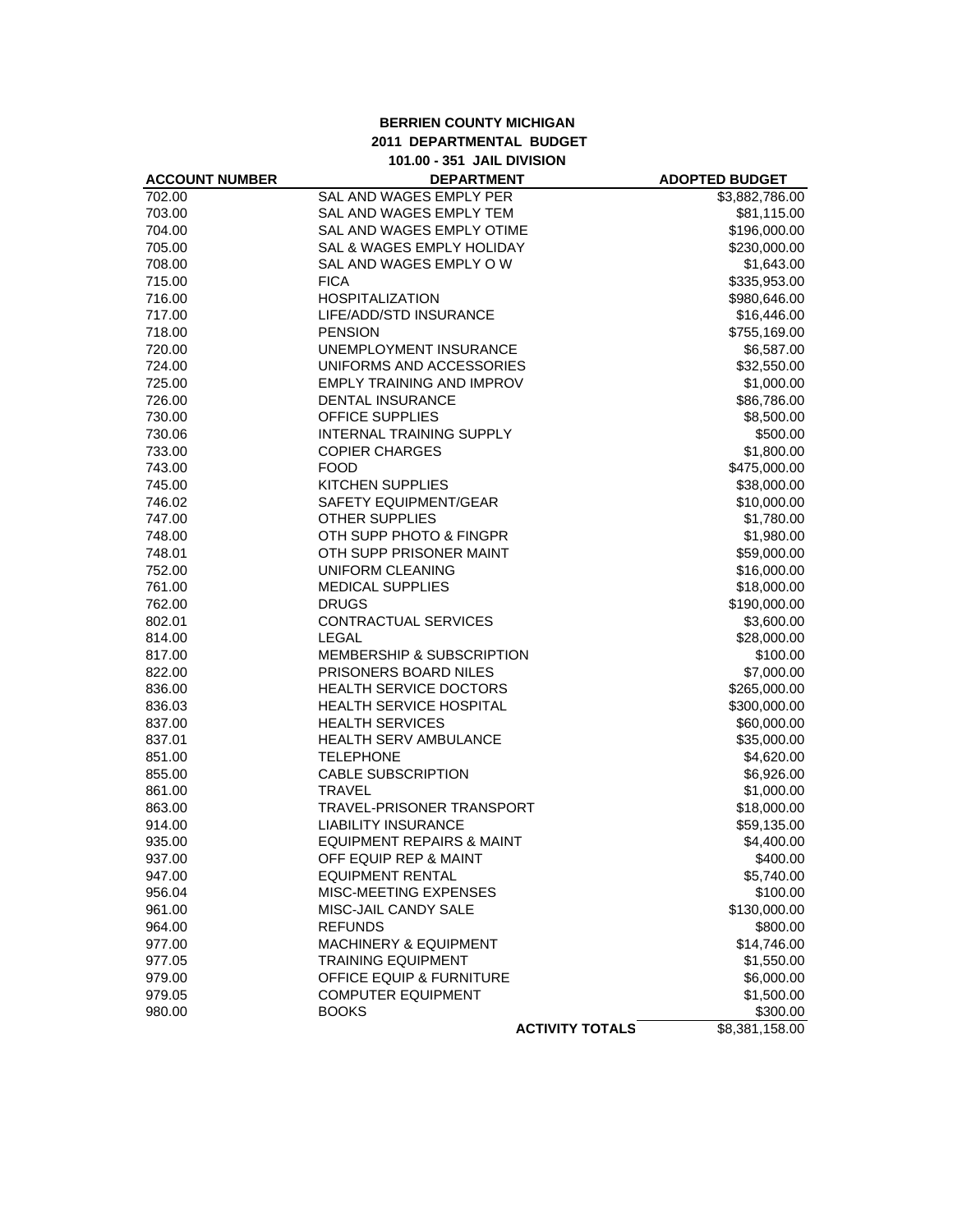### **BERRIEN COUNTY MICHIGAN 2011 DEPARTMENTAL BUDGET 101.00 - 352 JAIL MAINTENANCE**

| <b>ACCOUNT NUMBER</b> | <b>DEPARTMENT</b>                    | <b>ADOPTED BUDGET</b> |
|-----------------------|--------------------------------------|-----------------------|
| 702.00                | SAL AND WAGES EMPLY PER              | \$230,089.00          |
| 703.00                | SAL AND WAGES EMPLY TEM              | \$22,500.00           |
| 704.00                | SAL AND WAGES EMPLY OTIME            | \$2,000.00            |
| 715.00                | <b>FICA</b>                          | \$19,476.00           |
| 716.00                | <b>HOSPITALIZATION</b>               | \$71,486.00           |
| 717.00                | LIFE/ADD/STD INSURANCE               | \$1,980.00            |
| 718.00                | <b>PENSION</b>                       | \$17,824.00           |
| 720.00                | UNEMPLOYMENT INSURANCE               | \$382.00              |
| 724.00                | UNIFORMS AND ACCESSORIES             | \$1,000.00            |
| 725.00                | <b>EMPLY TRAINING AND IMPROV</b>     | \$1,000.00            |
| 726.00                | <b>DENTAL INSURANCE</b>              | \$4,550.00            |
| 730.02                | <b>OPERATING SUPPLIES</b>            | \$500.00              |
| 746.02                | <b>SAFETY EQUIPMENT/GEAR</b>         | \$6,000.00            |
| 747.00                | <b>OTHER SUPPLIES</b>                | \$250.00              |
| 776.00                | <b>JANITORIAL SUPPLIES</b>           | \$33,000.00           |
| 777.00                | OTHER SUPPLIES PARKING               | \$2,500.00            |
| 802.00                | <b>CONSULTANTS</b>                   | \$1,000.00            |
| 802.01                | CONTRACTUAL SERVICES                 | \$42,250.00           |
| 802.02                | <b>SNOW PLOWING</b>                  | \$9,600.00            |
| 802.24                | CONTRACT SERV-LAWN CARE              | \$1,500.00            |
| 827.08                | <b>ENVIRON PERMITS</b>               | \$500.00              |
| 851.00                | <b>TELEPHONE</b>                     | \$700.00              |
| 871.00                | <b>FREIGHT AND EXPRESS</b>           | \$100.00              |
| 914.00                | <b>LIABILITY INSURANCE</b>           | \$1,300.00            |
| 920.00                | <b>UTILITIES</b>                     | \$141,300.00          |
| 921.00                | UTILITIES-HEAT                       | \$125,000.00          |
| 922.00                | UTILITIES-WATER&SEWAGE               | \$80,000.00           |
| 931.00                | <b>BUILDING REP &amp; MAINT</b>      | \$45,000.00           |
| 932.00                | <b>BUILDING REP &amp; MAINT-ELEC</b> | \$28,000.00           |
| 933.00                | <b>BUILDING REP &amp; MAIN-PLUMB</b> | \$27,500.00           |
| 934.00                | <b>BUILDING REP &amp; MAINT-BOIL</b> | \$10,600.00           |
| 935.00                | <b>EQUIPMENT REPAIRS &amp; MAINT</b> | \$40,000.00           |
| 938.00                | <b>LAWN GROUNDS &amp; MAINT</b>      | \$1,000.00            |
| 947.00                | <b>EQUIPMENT RENTAL</b>              | \$1,000.00            |
| 974.00                | <b>LAND IMPROVEMENTS</b>             | \$1,000.00            |
| 975.00                | <b>BUILD &amp; BLDNG IMPROVEMENT</b> | \$6,000.00            |
| 977.00                | <b>MACHINERY &amp; EQUIPMENT</b>     | \$7,000.00            |
| 979.00                | <b>OFFICE EQUIP &amp; FURNITURE</b>  | \$850.00              |
| 979.02                | OFFICE EQUIPMENT-SMALL               | \$500.00              |
|                       | <b>ACTIVITY TOTALS</b>               | \$986,237.00          |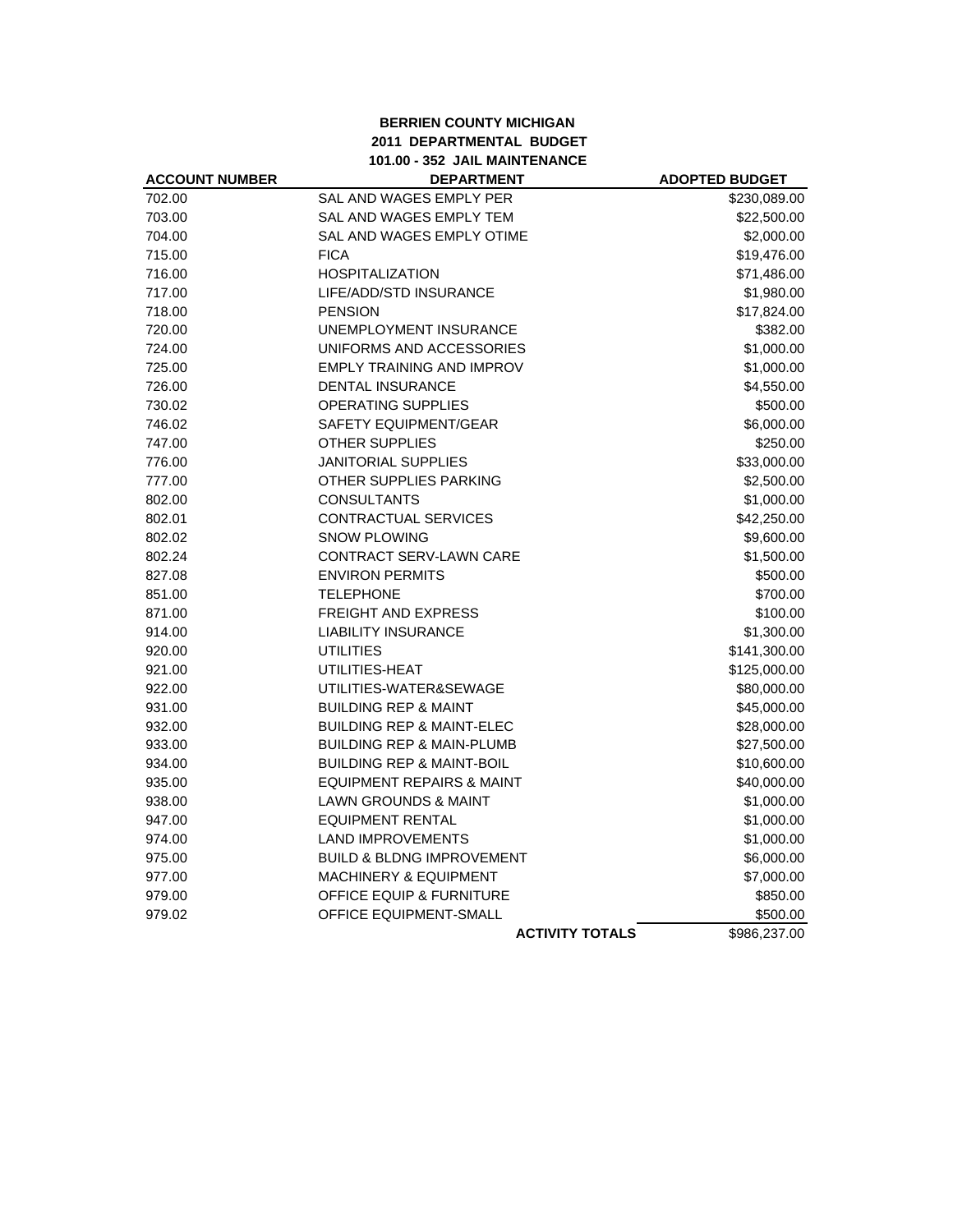# **BERRIEN COUNTY MICHIGAN 2011 DEPARTMENTAL BUDGET 101.00 - 354 TRAIN FACILITY-SHERIFF**

| <b>ACCOUNT NUMBER</b> | <b>DEPARTMENT</b>                    | <b>ADOPTED BUDGET</b> |
|-----------------------|--------------------------------------|-----------------------|
| 730.00                | <b>OFFICE SUPPLIES</b>               | \$113.00              |
| 746.02                | SAFETY EQUIPMENT/GEAR                | \$500.00              |
| 746.08                | <b>GUNS WEAPONS &amp;MAINTENANCE</b> | \$3,000.00            |
| 851.00                | <b>TELEPHONE</b>                     | \$400.00              |
| 977.05                | <b>TRAINING EQUIPMENT</b>            | \$900.00              |
|                       | <b>ACTIVITY TOTALS</b>               | \$4.913.00            |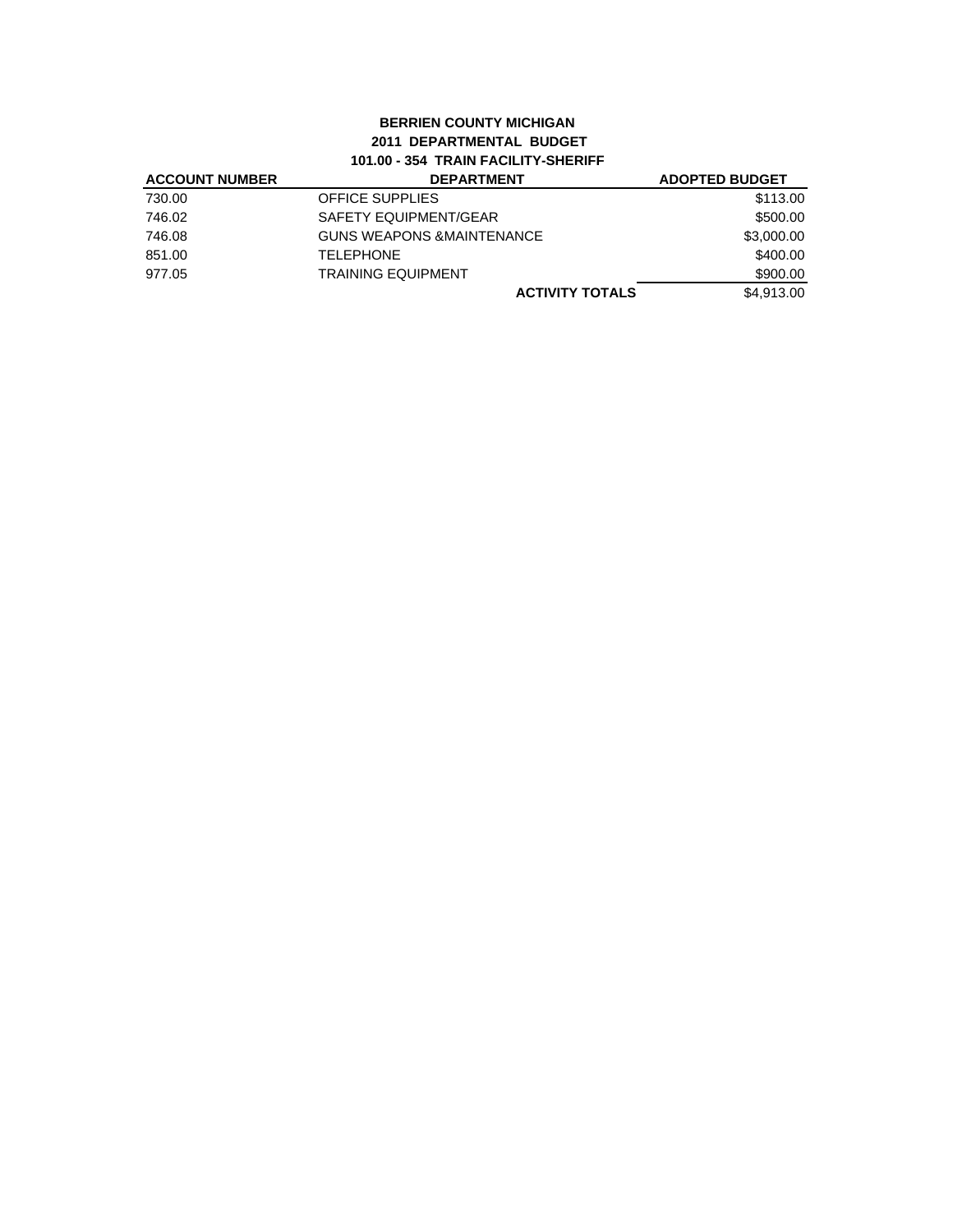# **BERRIEN COUNTY MICHIGAN 2011 DEPARTMENTAL BUDGET 101.00 - 401 PLAT BOARD**

| <b>ACCOUNT NUMBER</b> | <b>DEPARTMENT</b>      | <b>ADOPTED BUDGET</b>                |
|-----------------------|------------------------|--------------------------------------|
| 701.01                | SAL AND WAGES PER DIEM | \$1,980.00                           |
| 715.00                | <b>FICA</b>            | \$151.00                             |
| 718.00                | <b>PENSION</b>         | \$152.00                             |
|                       |                        | \$2,283,00<br><b>ACTIVITY TOTALS</b> |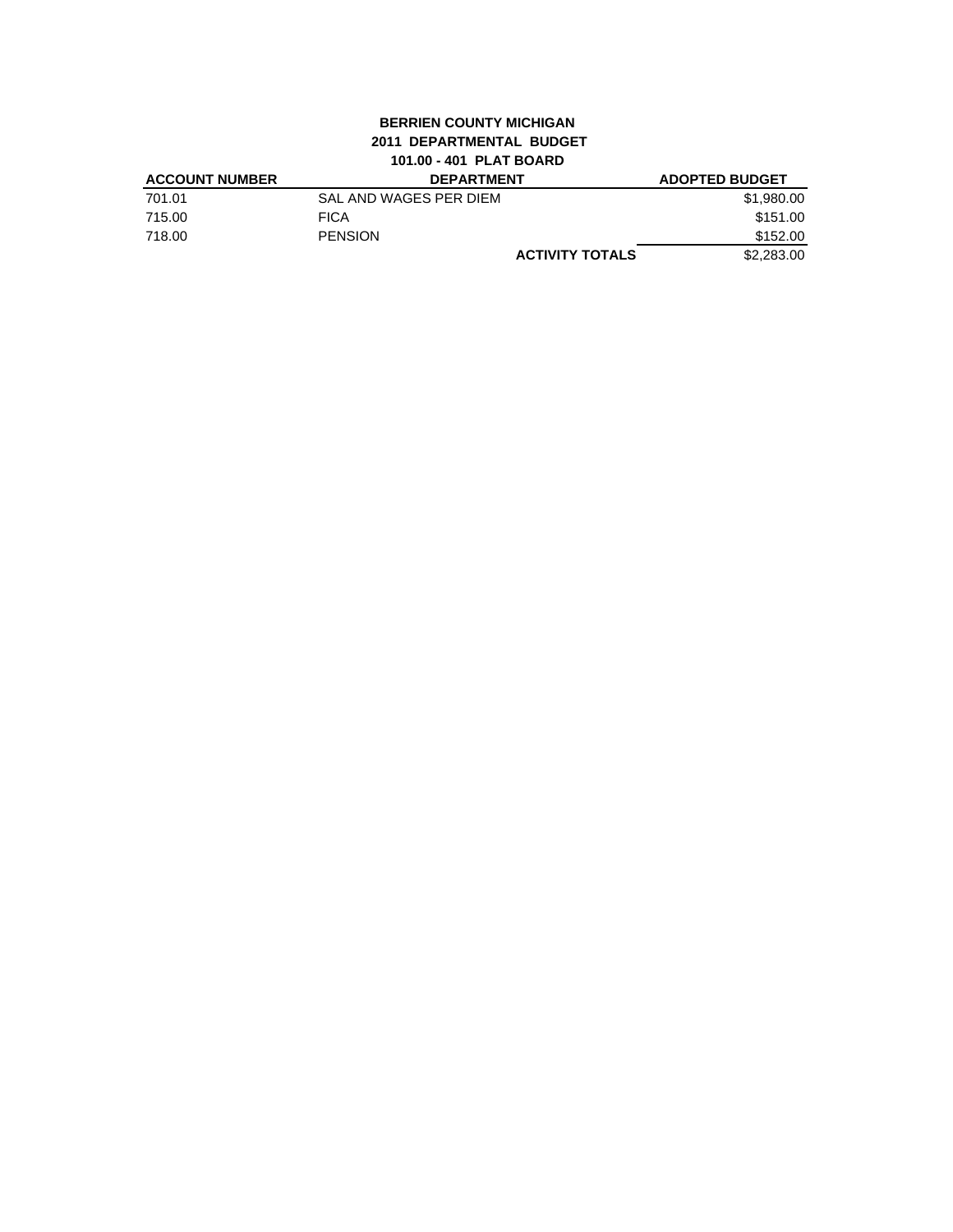#### **BERRIEN COUNTY MICHIGAN 2011 DEPARTMENTAL BUDGET 101.00 - 421 COUNTY BLDG SECURITY ACCOUNT NUMBER DEPARTMENT ADOPTED BUDGET**

| <b>ACCOUNT NUMBER</b> | <b>DEPARTMENT</b>                    | <b>ADOPTED BUDGET</b> |
|-----------------------|--------------------------------------|-----------------------|
| 730.02                | <b>OPERATING SUPPLIES</b>            | \$100.00              |
| 802.01                | CONTRACTUAL SERVICES                 | \$120,000.00          |
| 851.00                | <b>TELEPHONE</b>                     | \$10.00               |
| 935.00                | <b>EQUIPMENT REPAIRS &amp; MAINT</b> | \$4,900.00            |
| 956.04                | MISC-MEETING EXPENSES                | \$100.00              |
| 977.00                | <b>MACHINERY &amp; EQUIPMENT</b>     | \$1,200.00            |
|                       | <b>ACTIVITY TOTALS</b>               | \$126,310.00          |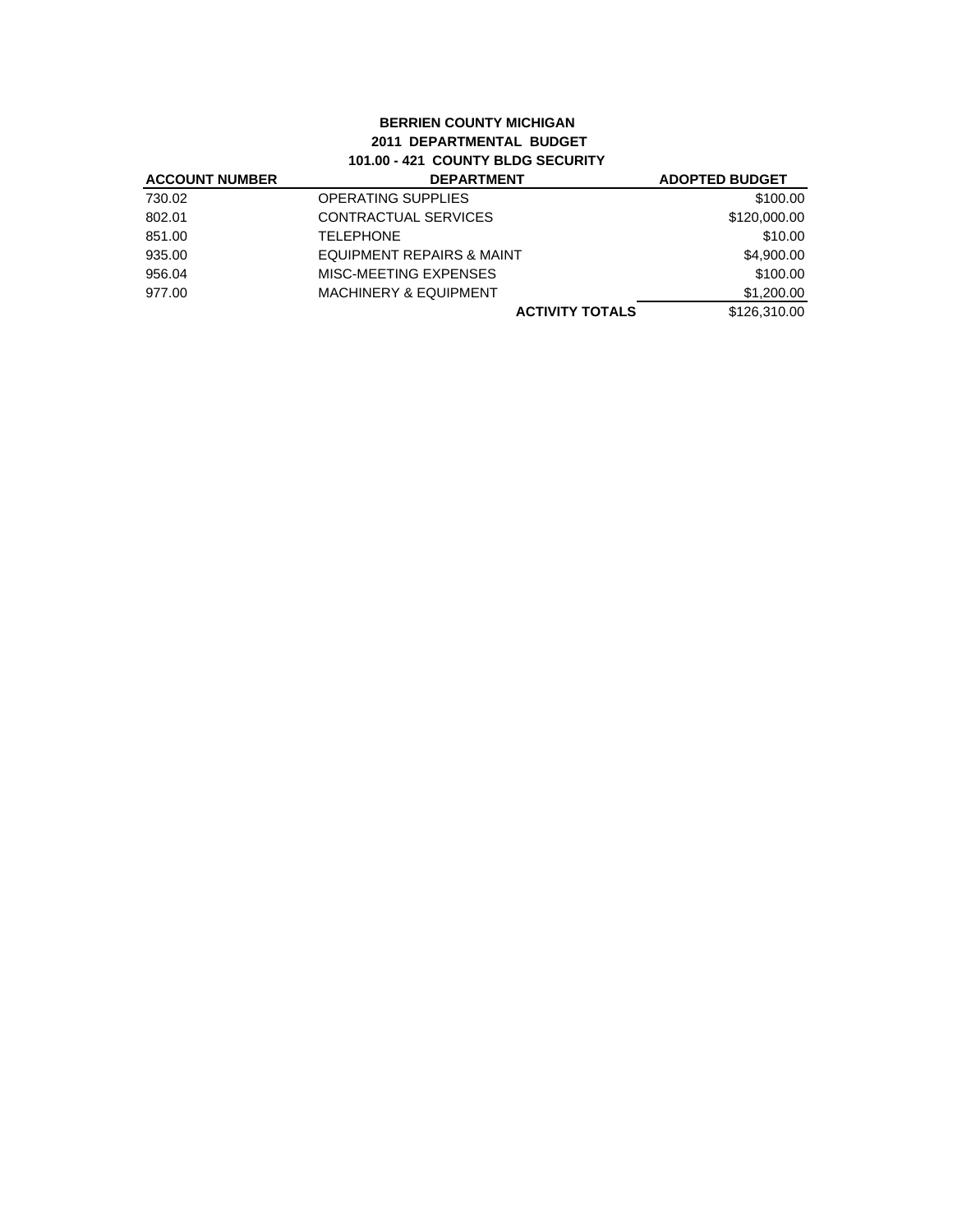### **BERRIEN COUNTY MICHIGAN 2011 DEPARTMENTAL BUDGET 101.00 - 426 EMERGENCY MANAGEMENT**

| <b>ACCOUNT NUMBER</b> | <b>DEPARTMENT</b>                    | <b>ADOPTED BUDGET</b> |
|-----------------------|--------------------------------------|-----------------------|
| 702.00                | SAL AND WAGES EMPLY PER              | \$140,498.00          |
| 704.00                | SAL AND WAGES EMPLY OTIME            | \$20,302.00           |
| 705.00                | SAL & WAGES EMPLY HOLIDAY            | \$12,292.00           |
| 715.00                | <b>FICA</b>                          | \$13,241.00           |
| 716.00                | <b>HOSPITALIZATION</b>               | \$39,980.00           |
| 717.00                | LIFE/ADD/STD INSURANCE               | \$708.00              |
| 718.00                | <b>PENSION</b>                       | \$29,030.00           |
| 720.00                | UNEMPLOYMENT INSURANCE               | \$259.00              |
| 724.00                | UNIFORMS AND ACCESSORIES             | \$1,200.00            |
| 726.00                | <b>DENTAL INSURANCE</b>              | \$3,108.00            |
| 728.00                | PRINTING & BINDING                   | \$700.00              |
| 730.00                | <b>OFFICE SUPPLIES</b>               | \$200.00              |
| 747.00                | <b>OTHER SUPPLIES</b>                | \$50.00               |
| 802.01                | <b>CONTRACTUAL SERVICES</b>          | \$5,700.00            |
| 817.00                | <b>MEMBERSHIP &amp; SUBSCRIPTION</b> | \$370.00              |
| 851.00                | <b>TELEPHONE</b>                     | \$8,310.00            |
| 855.00                | <b>CABLE SUBSCRIPTION</b>            | \$900.00              |
| 856.00                | <b>PAGER SERVICE</b>                 | \$69.00               |
| 861.00                | <b>TRAVEL</b>                        | \$1,915.00            |
| 868.00                | <b>GAS OIL GREASE &amp; ANTIFRZE</b> | \$6,885.00            |
| 937.00                | OFF EQUIP REP & MAINT                | \$41.00               |
| 937.01                | SOFTWARE MAINTENANCE                 | \$5,100.00            |
| 956.04                | MISC-MEETING EXPENSES                | \$1,200.00            |
|                       | <b>ACTIVITY TOTALS</b>               | \$292,058.00          |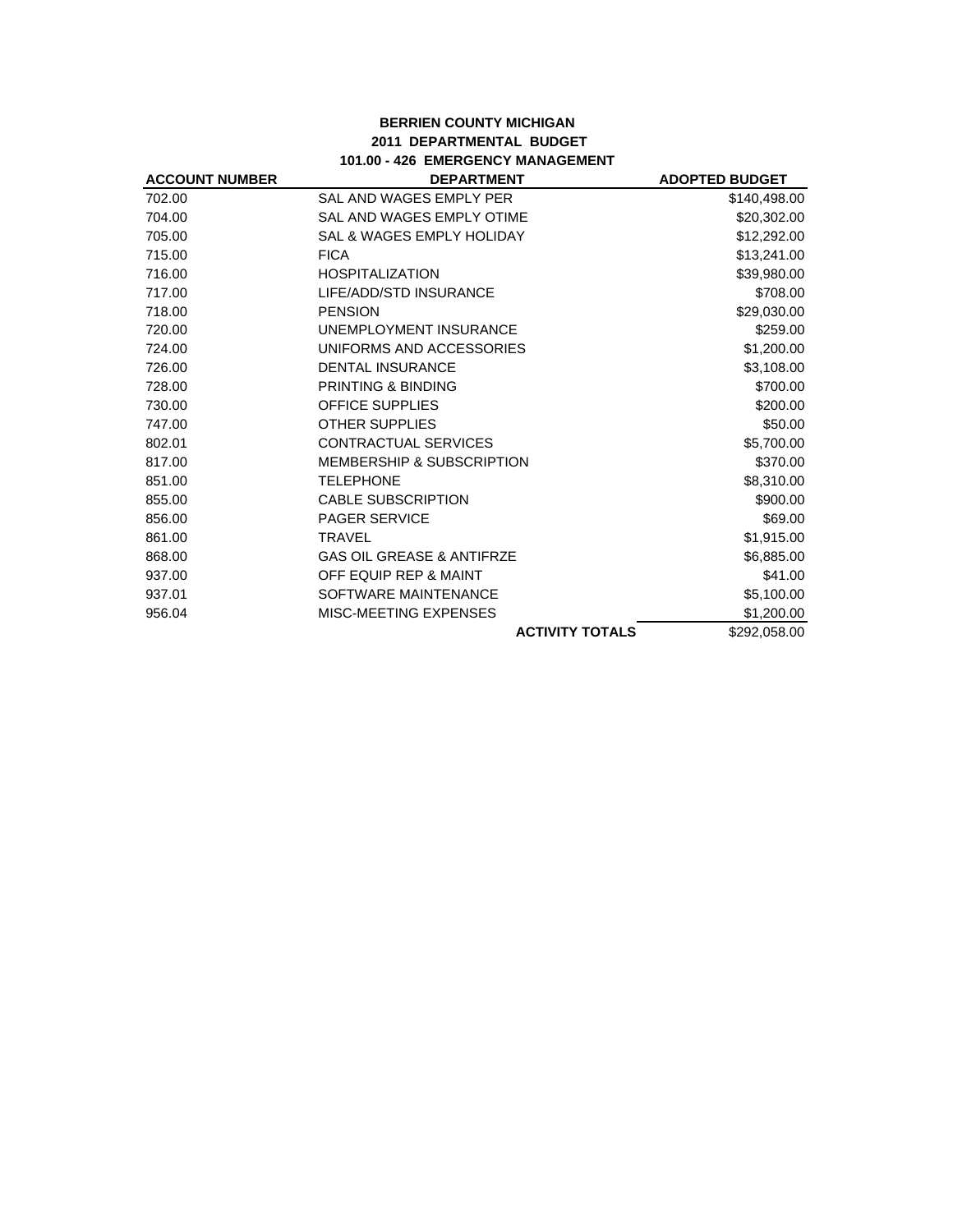## **BERRIEN COUNTY MICHIGAN 2011 DEPARTMENTAL BUDGET 101.00 - 430 ANIMAL SHELTER**

| <b>ACCOUNT NUMBER</b> | <b>DEPARTMENT</b>                    | <b>ADOPTED BUDGET</b> |
|-----------------------|--------------------------------------|-----------------------|
| 702.00                | SAL AND WAGES EMPLY PER              | \$223,852.00          |
| 703.00                | <b>SAL AND WAGES EMPLY TEM</b>       | \$42,396.00           |
| 704.00                | SAL AND WAGES EMPLY OTIME            | \$15,000.00           |
| 705.00                | SAL & WAGES EMPLY HOLIDAY            | \$1,000.00            |
| 715.00                | <b>FICA</b>                          | \$21,593.00           |
| 716.00                | <b>HOSPITALIZATION</b>               | \$85,881.00           |
| 717.00                | LIFE/ADD/STD INSURANCE               | \$1,980.00            |
| 718.00                | <b>PENSION</b>                       | \$18,421.00           |
| 720.00                | UNEMPLOYMENT INSURANCE               | \$425.00              |
| 724.00                | UNIFORMS AND ACCESSORIES             | \$1,500.00            |
| 726.00                | <b>DENTAL INSURANCE</b>              | \$5,450.00            |
| 728.00                | PRINTING & BINDING                   | \$400.00              |
| 730.00                | OFFICE SUPPLIES                      | \$100.00              |
| 730.05                | CENTRAL OFFICE SUPPLIES              | \$300.00              |
| 743.00                | <b>FOOD</b>                          | \$3,500.00            |
| 746.00                | OTHER EDUCATIONAL SUPPL              | \$500.00              |
| 746.01                | <b>AMMUNITIONS</b>                   | \$1,475.00            |
| 746.02                | <b>SAFETY EQUIPMENT/GEAR</b>         | \$500.00              |
| 746.08                | <b>GUNS WEAPONS &amp;MAINTENANCE</b> | \$100.00              |
| 747.00                | <b>OTHER SUPPLIES</b>                | \$500.00              |
| 748.02                | OTH SUPP DOG LICENSES                | \$1,500.00            |
| 752.00                | UNIFORM CLEANING                     | \$80.00               |
| 761.00                | <b>MEDICAL SUPPLIES</b>              | \$700.00              |
| 762.00                | <b>DRUGS</b>                         | \$3,000.00            |
| 776.00                | <b>JANITORIAL SUPPLIES</b>           | \$5,000.00            |
| 781.00                | SUPPLIES AND MATERIALS               | \$1,500.00            |
| 802.01                | CONTRACTUAL SERVICES                 | \$200.00              |
| 802.14                | CONTRACTUAL SERV-ANIMALS             | \$4,300.00            |
| 837.13                | <b>VETS MEDICAL VISITS</b>           | \$500.00              |
| 851.00                | <b>TELEPHONE</b>                     | \$4,470.00            |
| 853.00                | SERVICE CONTRACT RADIO               | \$2,600.00            |
| 868.00                | <b>GAS OIL GREASE &amp; ANTIFRZE</b> | \$25,211.00           |
| 901.00                | <b>ADVERTISING</b>                   | \$1,500.00            |
| 931.00                | <b>BUILDING REP &amp; MAINT</b>      | \$400.00              |
| 935.00                | <b>EQUIPMENT REPAIRS &amp; MAINT</b> | \$3,000.00            |
| 937.00                | OFF EQUIP REP & MAINT                | \$504.00              |
| 947.00                | <b>EQUIPMENT RENTAL</b>              | \$360.00              |
| 956.01                | MISCELLANEOUS-MKT PROGRAM            | \$500.00              |
| 964.00                | <b>REFUNDS</b>                       | \$150.00              |
| 977.00                | <b>MACHINERY &amp; EQUIPMENT</b>     | \$1,700.00            |
| 977.04                | <b>TOOLS &amp; EQUIPMENT</b>         | \$200.00              |
| 977.06                | RADIO EQUIPMENT-800 MHZ              | \$500.00              |
| 980.00                | <b>BOOKS</b>                         | \$110.00              |
|                       | <b>ACTIVITY TOTALS</b>               | \$482,858.00          |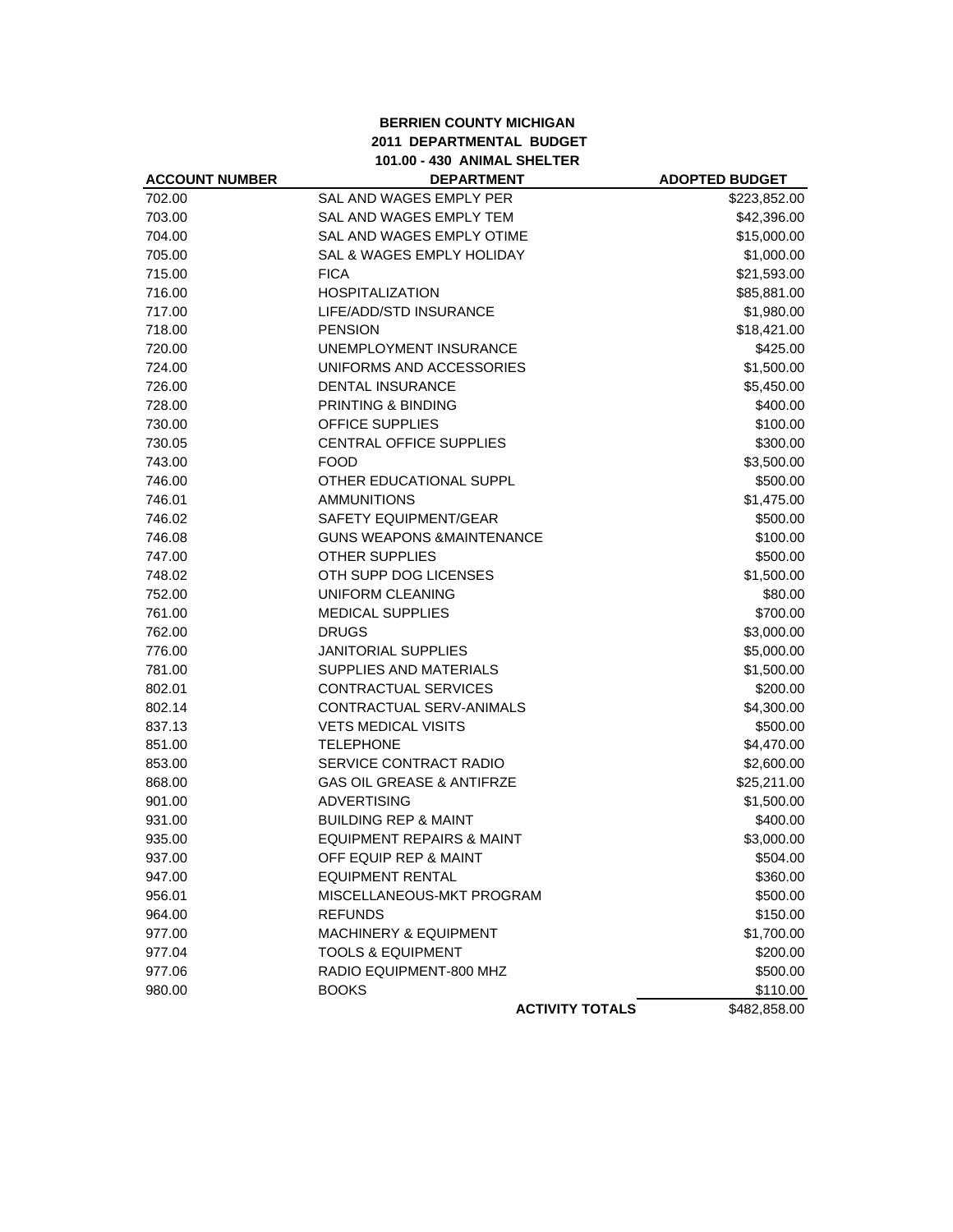# **BERRIEN COUNTY MICHIGAN 2011 DEPARTMENTAL BUDGET 101.00 - 431 LIVESTOCK CLAIMS**

| <b>ACCOUNT NUMBER</b> |             | <b>DEPARTMENT</b>      | <b>ADOPTED BUDGET</b> |
|-----------------------|-------------|------------------------|-----------------------|
| 824.00                | DOG DAMAGES |                        | \$100.00              |
|                       |             | <b>ACTIVITY TOTALS</b> | \$100.00              |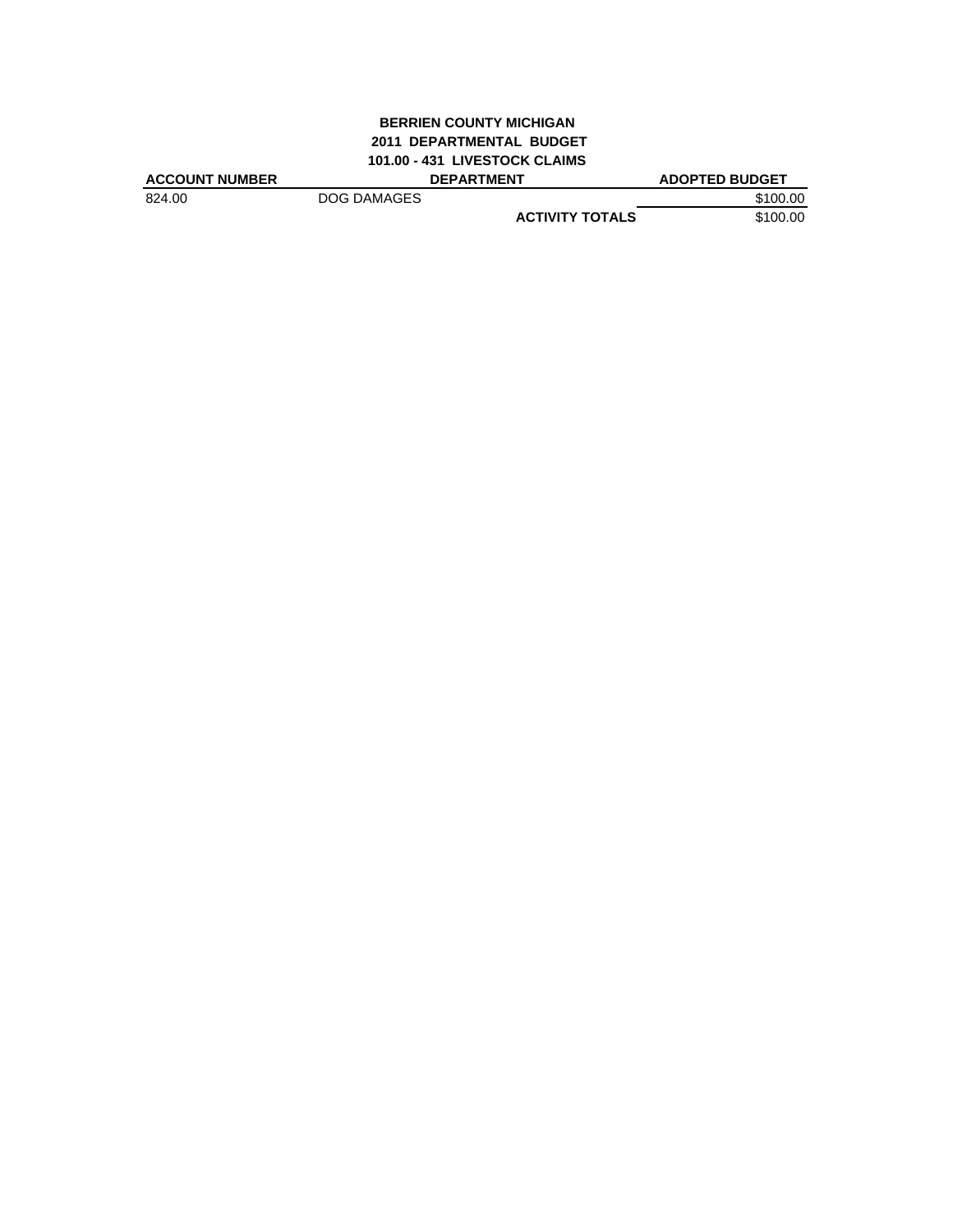# **BERRIEN COUNTY MICHIGAN 2011 DEPARTMENTAL BUDGET 101.00 - 445 DRAINS-COUNTY AT LARGE**

| <b>ACCOUNT NUMBER</b> | <b>DEPARTMENT</b>      | <b>ADOPTED BUDGET</b> |
|-----------------------|------------------------|-----------------------|
| 999.00                | APPROP-COUNTY AGENCIES | \$239.161.00          |
|                       | <b>ACTIVITY TOTALS</b> | \$239.161.00          |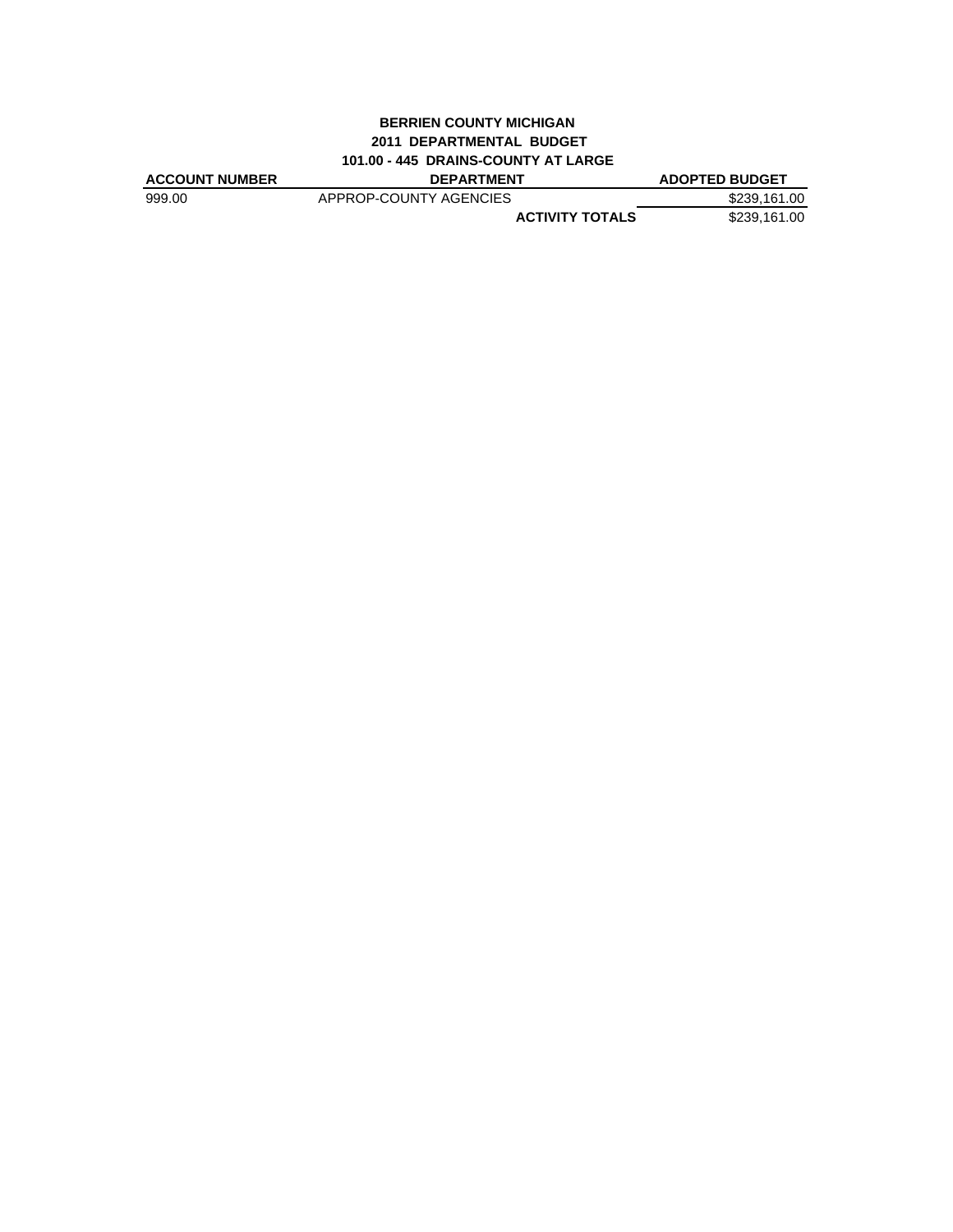# **BERRIEN COUNTY MICHIGAN 2011 DEPARTMENTAL BUDGET 101.00 - 605 CONTAGIOUS DISEASE**

| <b>ACCOUNT NUMBER</b> | <b>DEPARTMENT</b>       | <b>ADOPTED BUDGET</b> |
|-----------------------|-------------------------|-----------------------|
| 730.00                | <b>OFFICE SUPPLIES</b>  | \$250.00              |
| 761.01                | MEDICAL SUPPLIES TB DRU | \$8,000.00            |
| 802.01                | CONTRACTUAL SERVICES    | \$20,000,00           |
|                       | <b>ACTIVITY TOTALS</b>  | \$28,250,00           |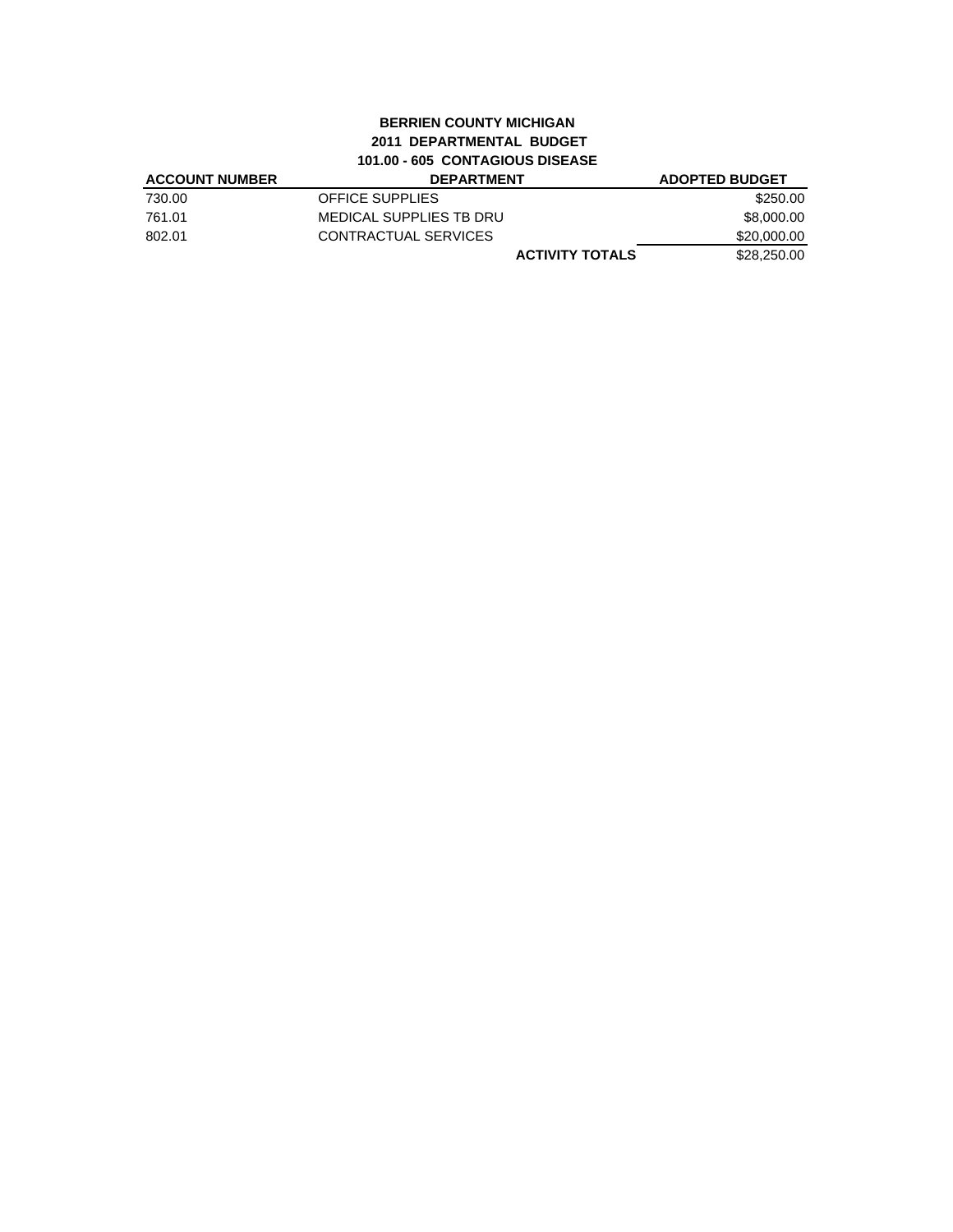# **BERRIEN COUNTY MICHIGAN 2011 DEPARTMENTAL BUDGET 101.00 - 648 MEDICAL EXAMINER**

| <b>ACCOUNT NUMBER</b> | <b>DEPARTMENT</b>              | <b>ADOPTED BUDGET</b> |
|-----------------------|--------------------------------|-----------------------|
| 802.01                | CONTRACTUAL SERVICES           | \$38,500.00           |
| 837.03                | <b>HEALTH SERV DEPUTY EXAM</b> | \$26,000.00           |
| 837.09                | <b>HEALTH SERV-MED DOCTOR</b>  | \$4,500.00            |
| 839.00                | <b>AUTOPSIES</b>               | \$33,000.00           |
| 861.00                | <b>TRAVEL</b>                  | \$300.00              |
|                       | <b>ACTIVITY TOTALS</b>         | \$102,300.00          |
|                       |                                |                       |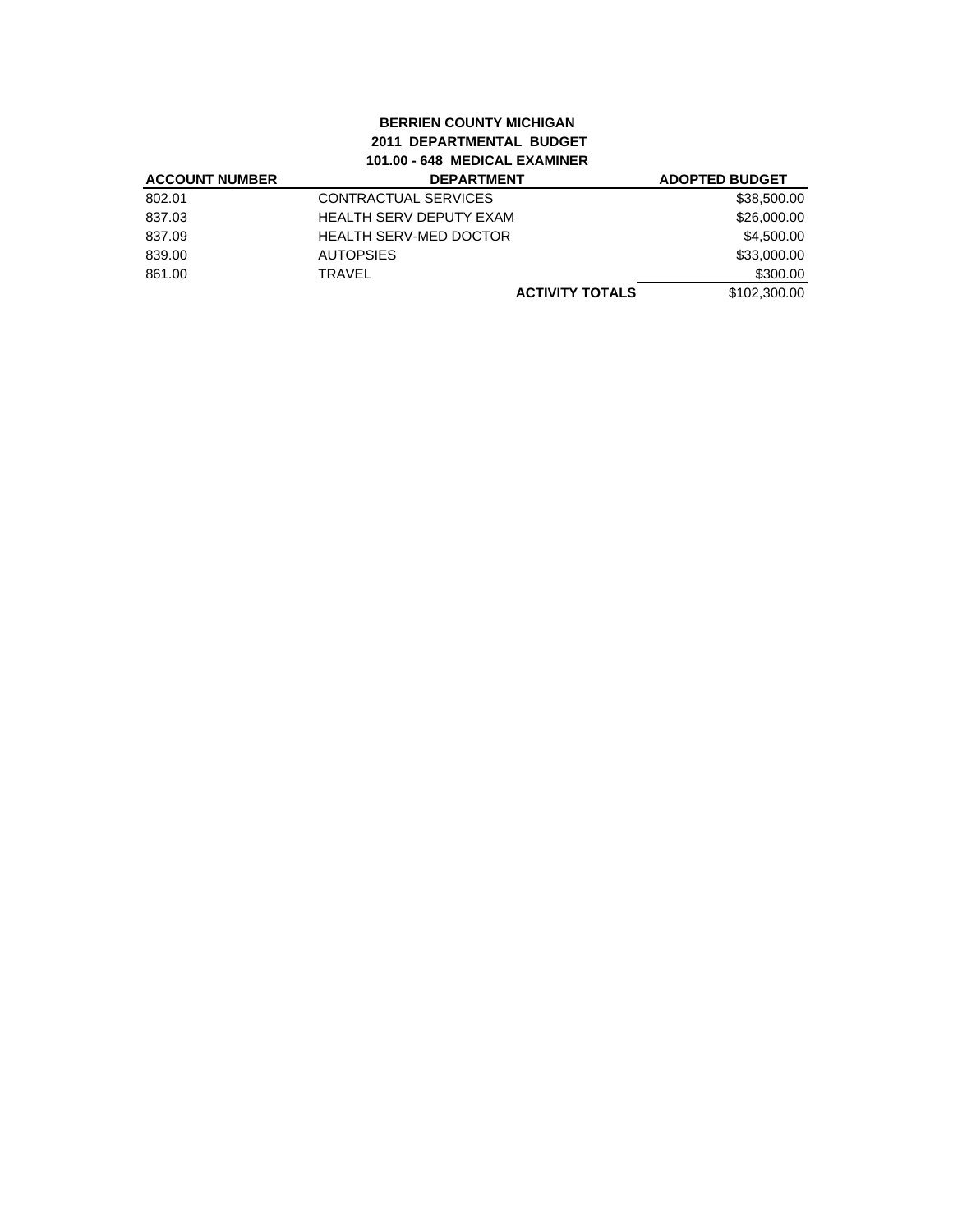### **BERRIEN COUNTY MICHIGAN 2011 DEPARTMENTAL BUDGET 101.00 - 681 VETERANS BURIAL**

| <b>ACCOUNT NUMBER</b> | <b>DEPARTMENT</b>              | <b>ADOPTED BUDGET</b> |
|-----------------------|--------------------------------|-----------------------|
| 833.00                | <b>VETERANS BURIAL EXPENSE</b> | \$12,000.00           |
|                       | <b>ACTIVITY TOTALS</b>         | \$12,000.00           |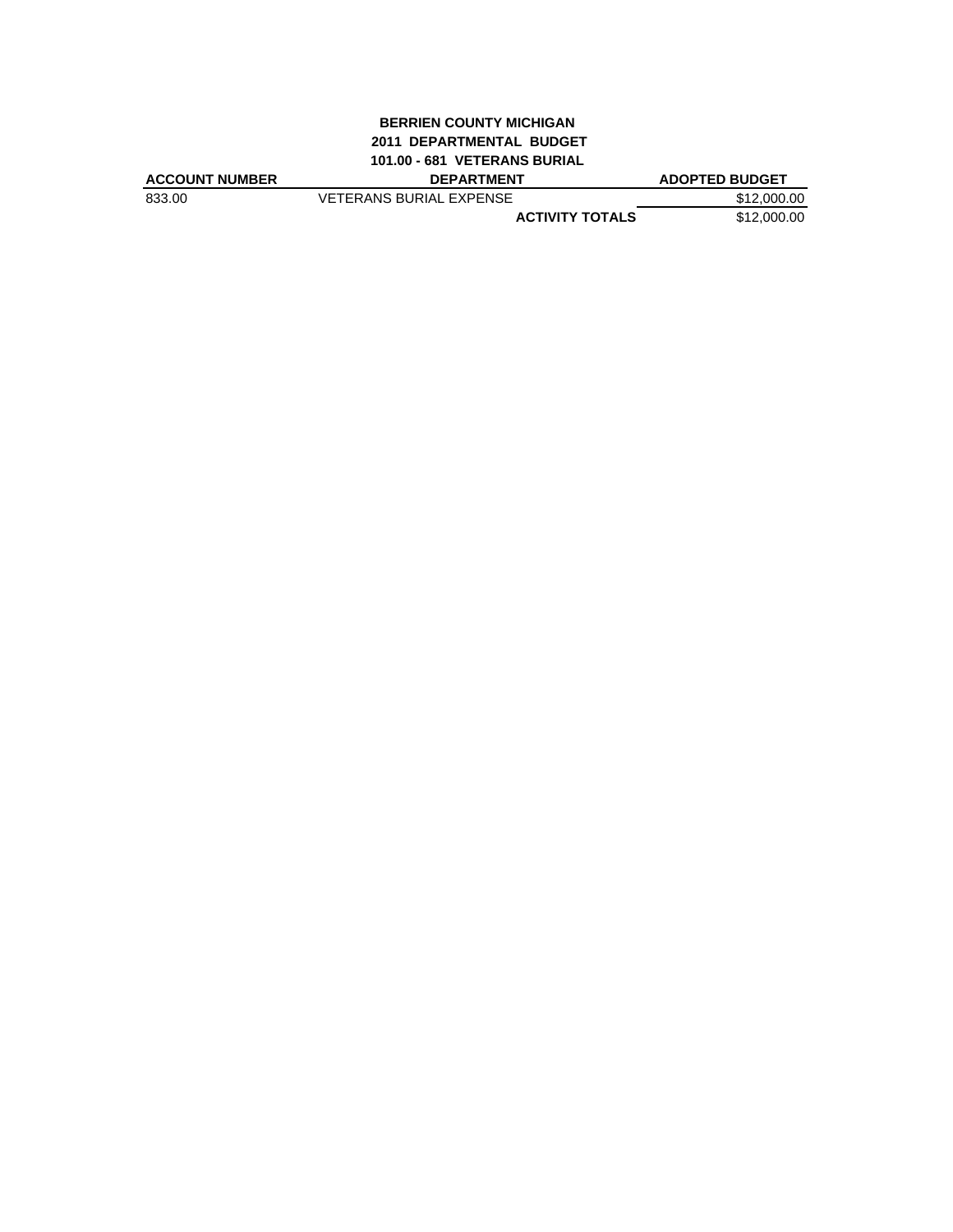## **BERRIEN COUNTY MICHIGAN 2011 DEPARTMENTAL BUDGET 101.00 - 682 VETERANS SERVICES**

| <b>ACCOUNT NUMBER</b> | <b>DEPARTMENT</b>                    | <b>ADOPTED BUDGET</b> |
|-----------------------|--------------------------------------|-----------------------|
| 701.00                | SAL AND WAGES SUPERV                 | \$48,421.00           |
| 702.00                | SAL AND WAGES EMPLY PER              | \$25,373.00           |
| 715.00                | <b>FICA</b>                          | \$5,645.00            |
| 716.00                | <b>HOSPITALIZATION</b>               | \$14,395.00           |
| 717.00                | LIFE/ADD/STD INSURANCE               | \$660.00              |
| 718.00                | <b>PENSION</b>                       | \$5,667.00            |
| 720.00                | UNEMPLOYMENT INSURANCE               | \$111.00              |
| 726.00                | <b>DENTAL INSURANCE</b>              | \$1,850.00            |
| 730.00                | <b>OFFICE SUPPLIES</b>               | \$43.00               |
| 730.05                | CENTRAL OFFICE SUPPLIES              | \$45.00               |
| 817.00                | <b>MEMBERSHIP &amp; SUBSCRIPTION</b> | \$85.00               |
| 851.00                | <b>TELEPHONE</b>                     | \$200.00              |
| 937.00                | OFF EQUIP REP & MAINT                | \$41.00               |
|                       | <b>ACTIVITY TOTALS</b>               | \$102,536.00          |
|                       |                                      |                       |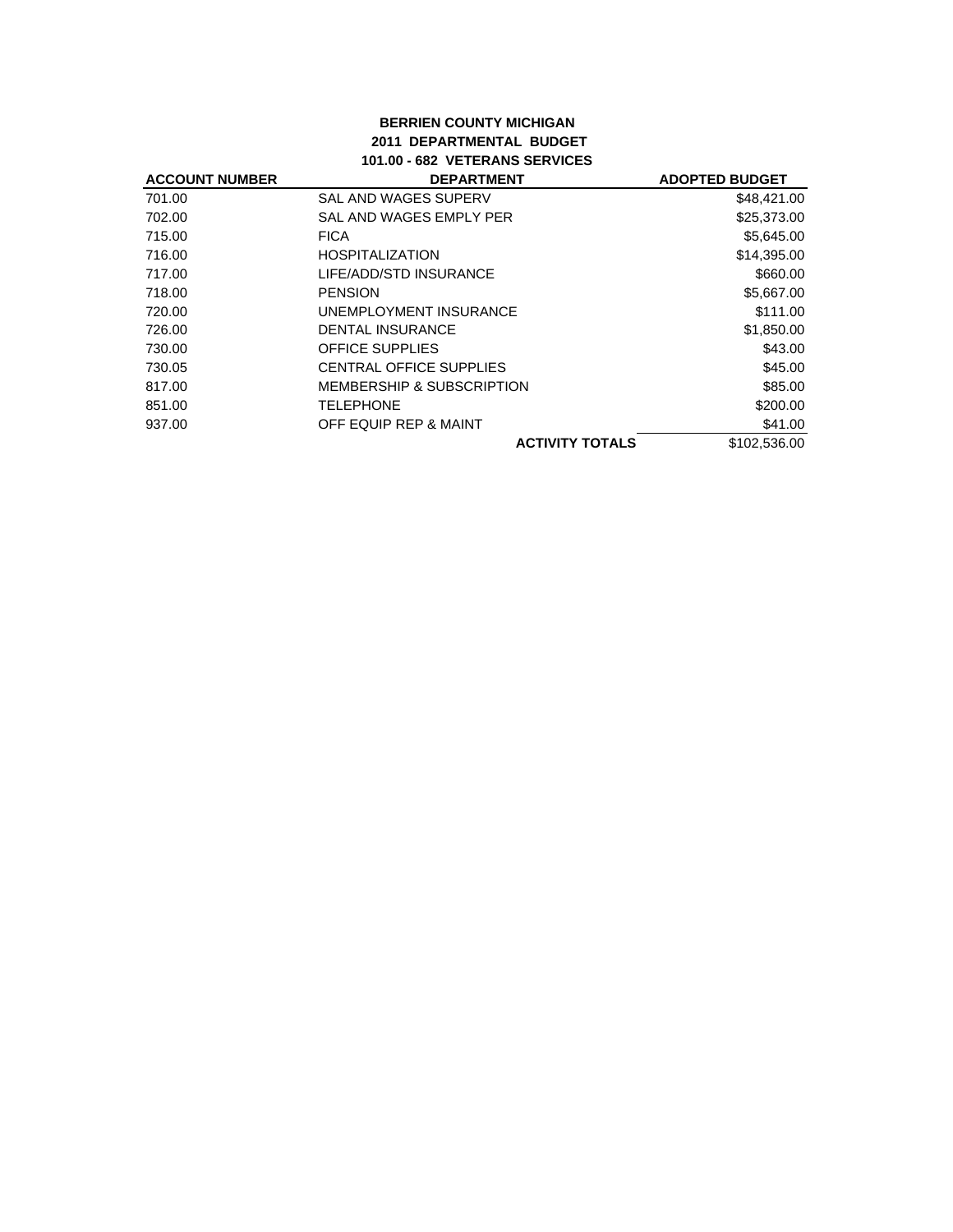# **BERRIEN COUNTY MICHIGAN 2011 DEPARTMENTAL BUDGET 101.00 - 728 COMMUNITY DEVELOPMENT**

| <b>ACCOUNT NUMBER</b> | <b>DEPARTMENT</b>                    | <b>ADOPTED BUDGET</b> |
|-----------------------|--------------------------------------|-----------------------|
| 701.00                | <b>SAL AND WAGES SUPERV</b>          | \$79,700.00           |
| 701.01                | SAL AND WAGES PER DIEM               | \$24,500.00           |
| 702.00                | SAL AND WAGES EMPLY PER              | \$228,049.00          |
| 703.00                | SAL AND WAGES EMPLY TEM              | \$57,841.00           |
| 715.00                | <b>FICA</b>                          | \$29,842.00           |
| 716.00                | <b>HOSPITALIZATION</b>               | \$67,306.00           |
| 717.00                | LIFE/ADD/STD INSURANCE               | \$1,904.00            |
| 718.00                | <b>PENSION</b>                       | \$23,635.00           |
| 720.00                | UNEMPLOYMENT INSURANCE               | \$549.00              |
| 725.00                | <b>EMPLY TRAINING AND IMPROV</b>     | \$800.00              |
| 726.00                | <b>DENTAL INSURANCE</b>              | \$4,432.00            |
| 730.00                | OFFICE SUPPLIES                      | \$600.00              |
| 730.05                | <b>CENTRAL OFFICE SUPPLIES</b>       | \$100.00              |
| 733.00                | <b>COPIER CHARGES</b>                | \$50.00               |
| 802.01                | CONTRACTUAL SERVICES                 | \$5,000.00            |
| 815.00                | LEGAL-CONT ATTORNEYS                 | \$500.00              |
| 817.00                | <b>MEMBERSHIP &amp; SUBSCRIPTION</b> | \$3,218.00            |
| 851.00                | <b>TELEPHONE</b>                     | \$2,000.00            |
| 861.00                | <b>TRAVEL</b>                        | \$5,000.00            |
| 867.00                | <b>TRAVEL PER DIEM</b>               | \$5,000.00            |
| 901.00                | <b>ADVERTISING</b>                   | \$200.00              |
| 901.01                | ADVERTISING-LEGAL                    | \$1,500.00            |
| 937.00                | OFF EQUIP REP & MAINT                | \$100.00              |
| 947.00                | <b>EQUIPMENT RENTAL</b>              | \$265.00              |
| 979.00                | <b>OFFICE EQUIP &amp; FURNITURE</b>  | \$50.00               |
| 979.02                | <b>OFFICE EQUIPMENT-SMALL</b>        | \$90.00               |
| 980.00                | <b>BOOKS</b>                         | \$350.00              |
|                       | <b>ACTIVITY TOTALS</b>               | \$542,581.00          |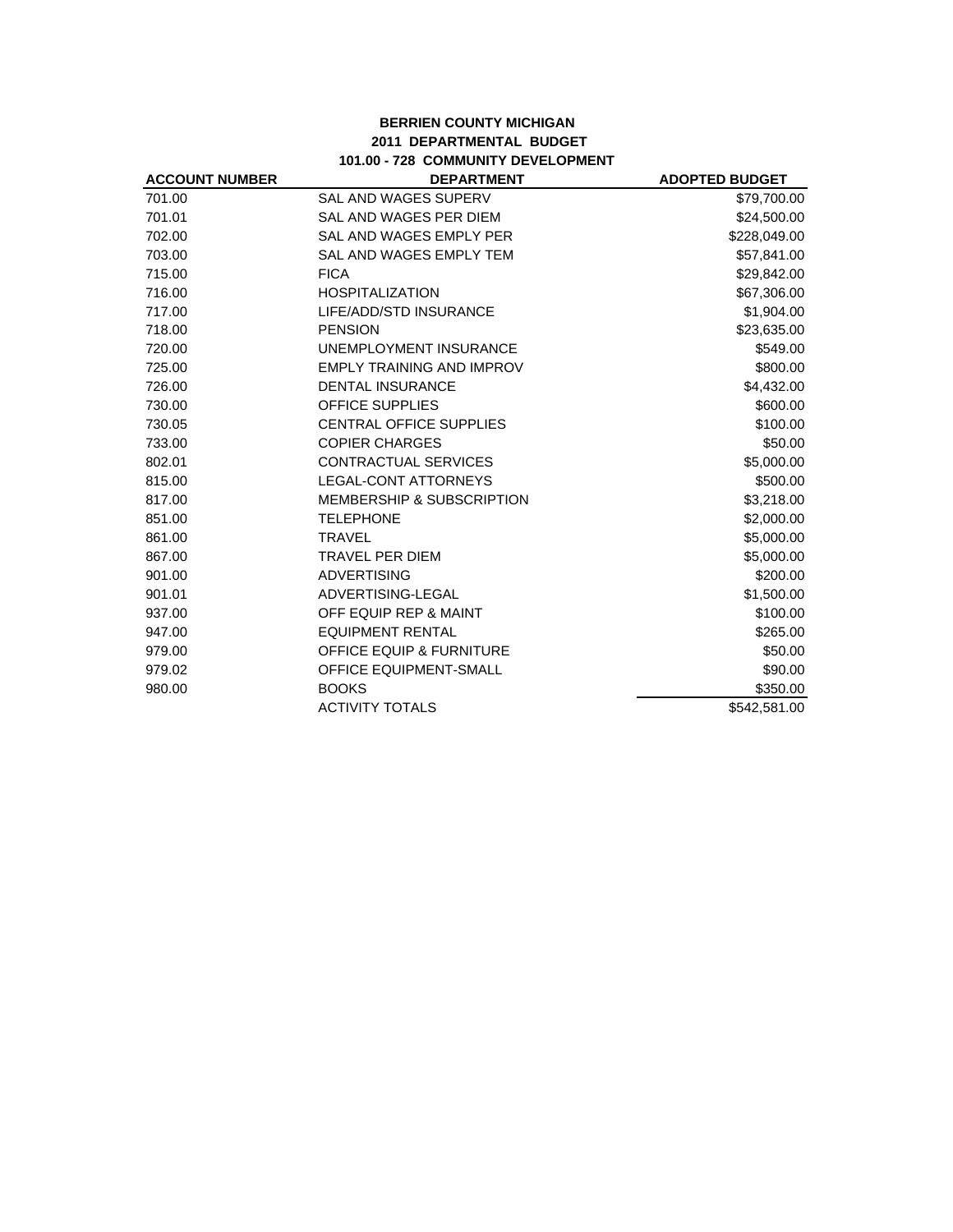### **BERRIEN COUNTY MICHIGAN 2011 DEPARTMENTAL BUDGET 101.00 - 803 HISTORICAL ASSOCIATION**

| <b>ACCOUNT NUMBER</b> | <b>DEPARTMENT</b>      | <b>ADOPTED BUDGET</b> |
|-----------------------|------------------------|-----------------------|
| 999.00                | APPROP-COUNTY AGENCIES | \$106,978,00          |
|                       | <b>ACTIVITY TOTALS</b> | \$106.978.00          |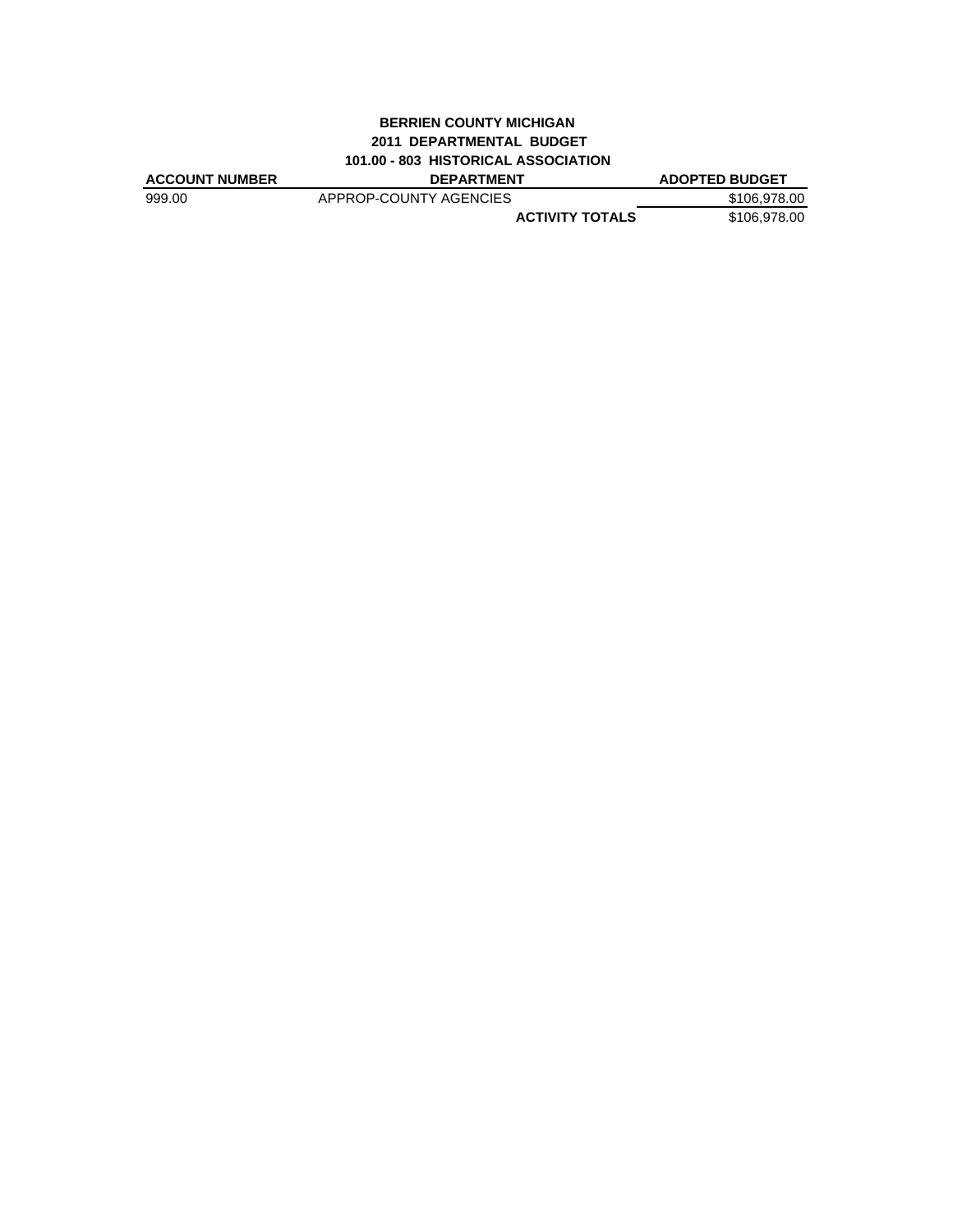### **BERRIEN COUNTY MICHIGAN 2011 DEPARTMENTAL BUDGET 101.00 - 851 INSURANCE AND SURETY BNDS**

| <b>ACCOUNT NUMBER</b> | <b>DEPARTMENT</b>        | <b>ADOPTED BUDGET</b> |
|-----------------------|--------------------------|-----------------------|
| 912.00                | SURETY BONDS & INSURANCE | \$15,000.00           |
| 914.00                | LIABILITY INSURANCE      | \$924,838.00          |
|                       | <b>ACTIVITY TOTALS</b>   | \$939,838.00          |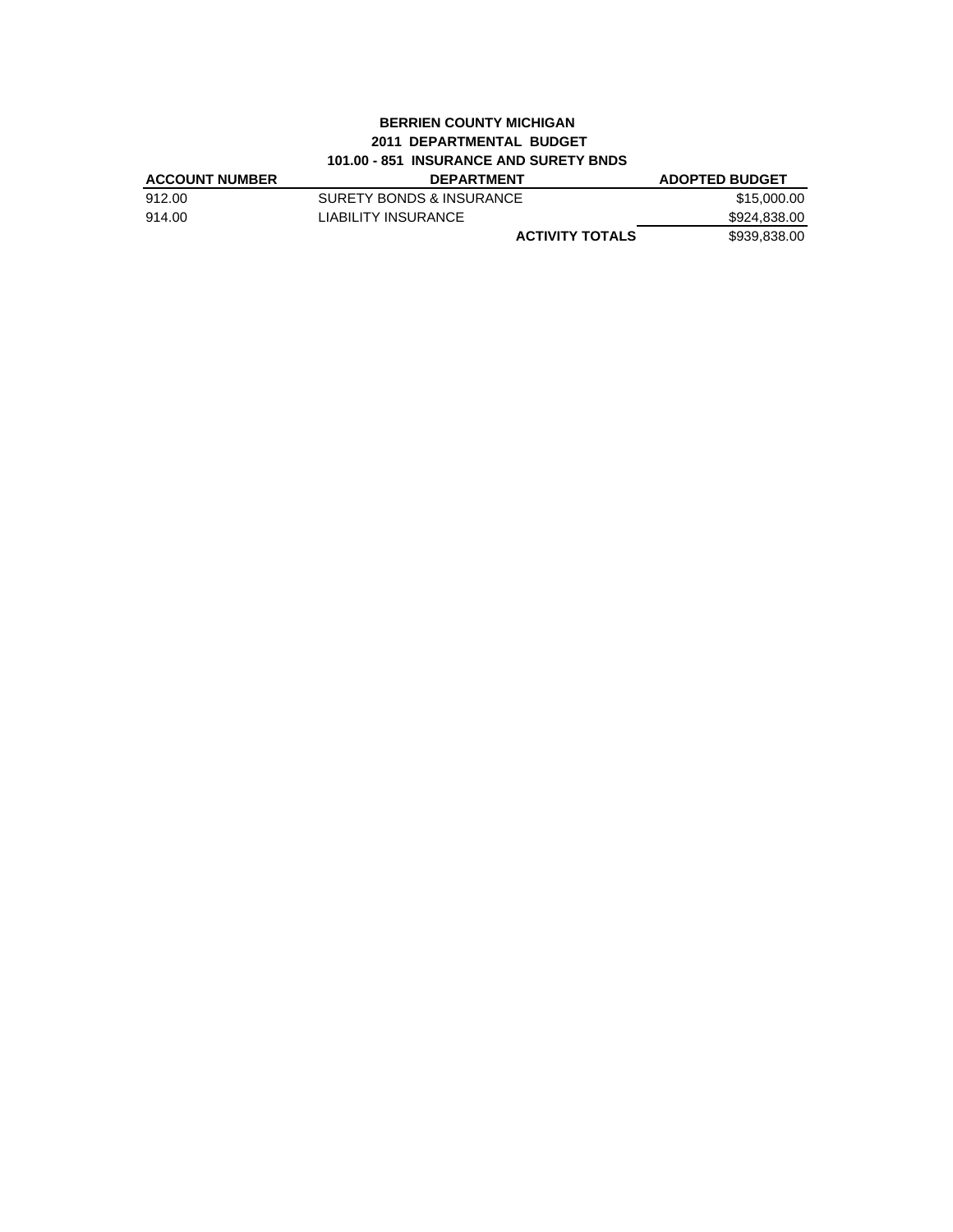# **BERRIEN COUNTY MICHIGAN 2011 DEPARTMENTAL BUDGET 101.00 - 890 CONTINGENCIES**

| ACCOUNT NUMBER | <b>DEPARTMENT</b>       | <b>ADOPTED BUDGET</b> |
|----------------|-------------------------|-----------------------|
| 960.00         | MISC RES FOR CONTINGENC | \$1,500,000.00        |
|                | <b>ACTIVITY TOTALS</b>  | \$1.500.000.00        |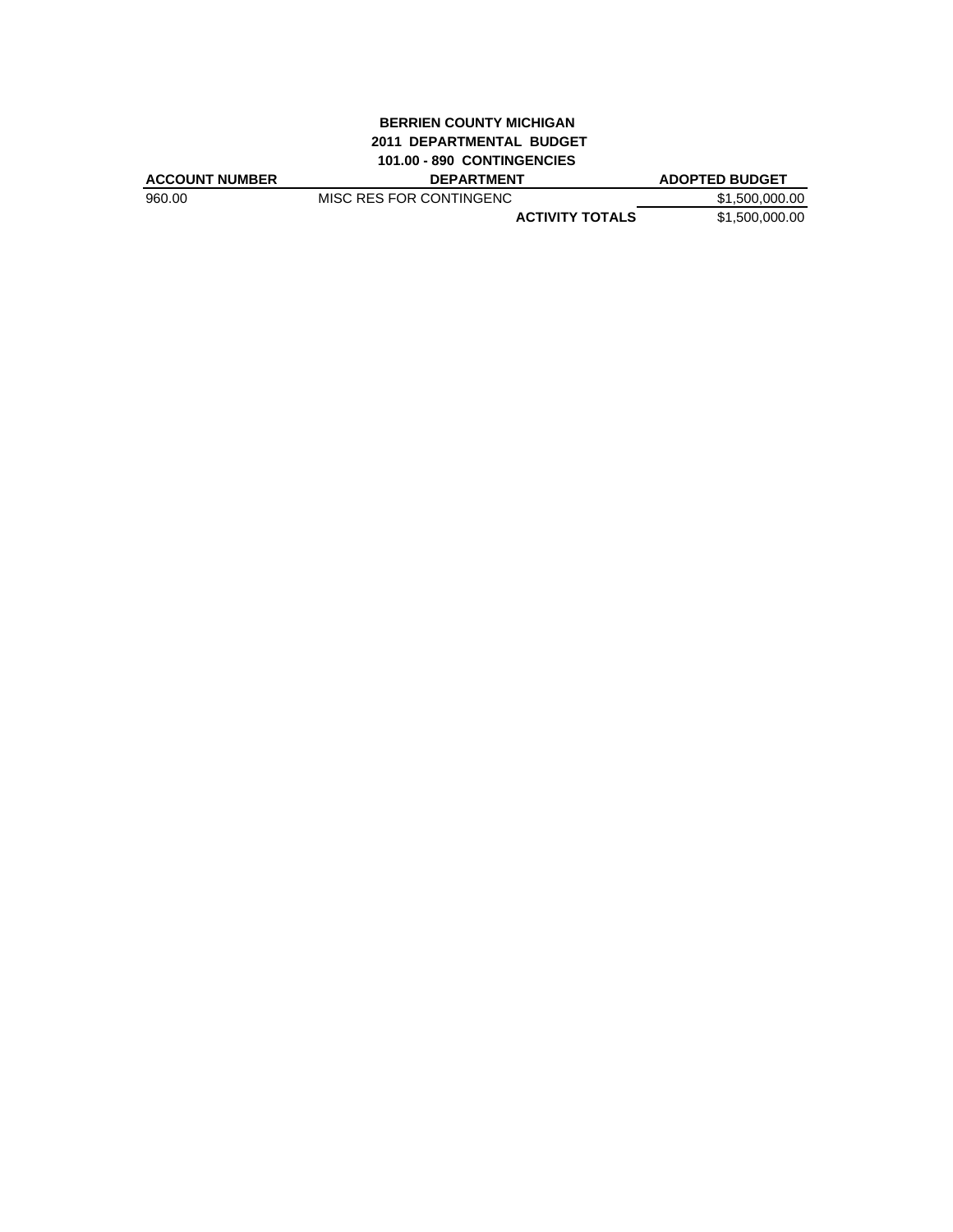### **BERRIEN COUNTY MICHIGAN 2011 DEPARTMENTAL BUDGET 101.00 - 966 HEALTH**

| <b>ACCOUNT NUMBER</b> | <b>DEPARTMENT</b>      | <b>ADOPTED BUDGET</b> |
|-----------------------|------------------------|-----------------------|
| 999.00                | APPROP-COUNTY AGENCIES | \$874,083.00          |
| 999.01                | APPROP-CIGARETTE TAX   | \$4.003.00            |
|                       | <b>ACTIVITY TOTALS</b> | \$878.086.00          |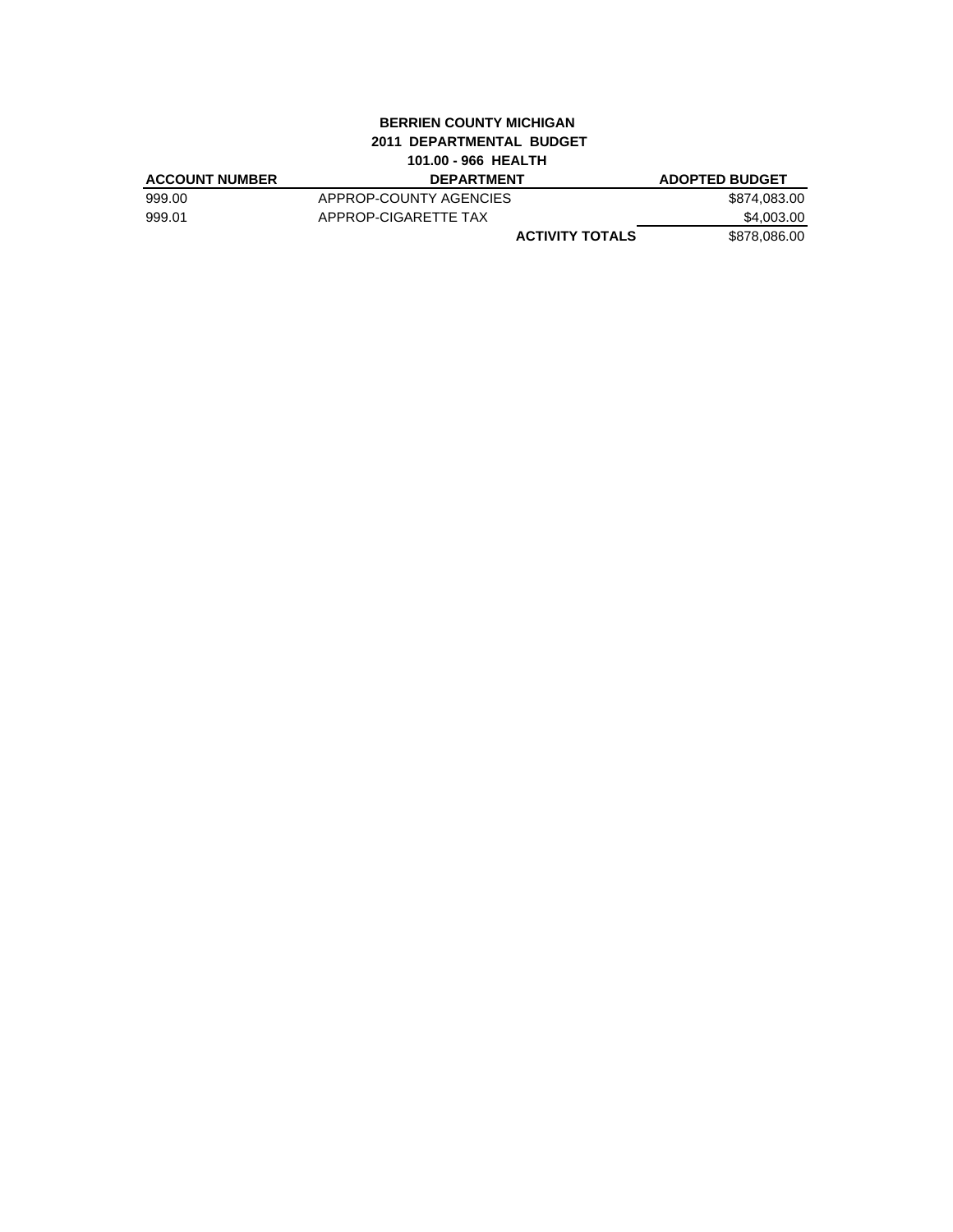# **BERRIEN COUNTY MICHIGAN 2011 DEPARTMENTAL BUDGET 101.00 - 968 MENTAL HEALTH**

| <b>ACCOUNT NUMBER</b> | <b>DEPARTMENT</b>      | <b>ADOPTED BUDGET</b> |
|-----------------------|------------------------|-----------------------|
| 999.00                | APPROP-COUNTY AGENCIES | \$500,000.00          |
|                       | <b>ACTIVITY TOTALS</b> | \$500,000.00          |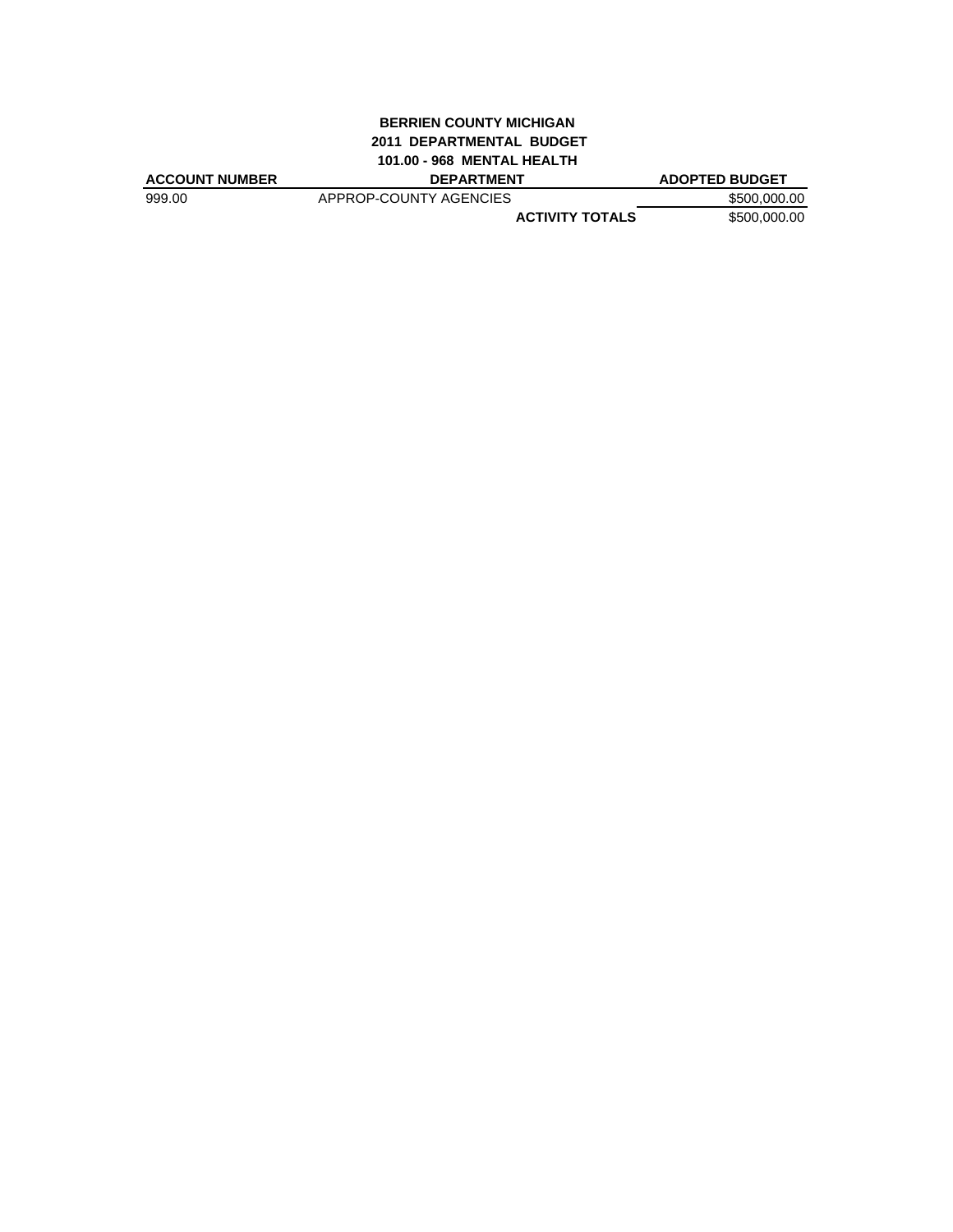### **BERRIEN COUNTY MICHIGAN 2011 DEPARTMENTAL BUDGET 101.00 - 969 CHILD CARE**

| <b>ACCOUNT NUMBER</b> | <b>DEPARTMENT</b>      | <b>ADOPTED BUDGET</b> |
|-----------------------|------------------------|-----------------------|
| 999.00                | APPROP-COUNTY AGENCIES | \$3.827.032.00        |
|                       | <b>ACTIVITY TOTALS</b> | \$3,827,032.00        |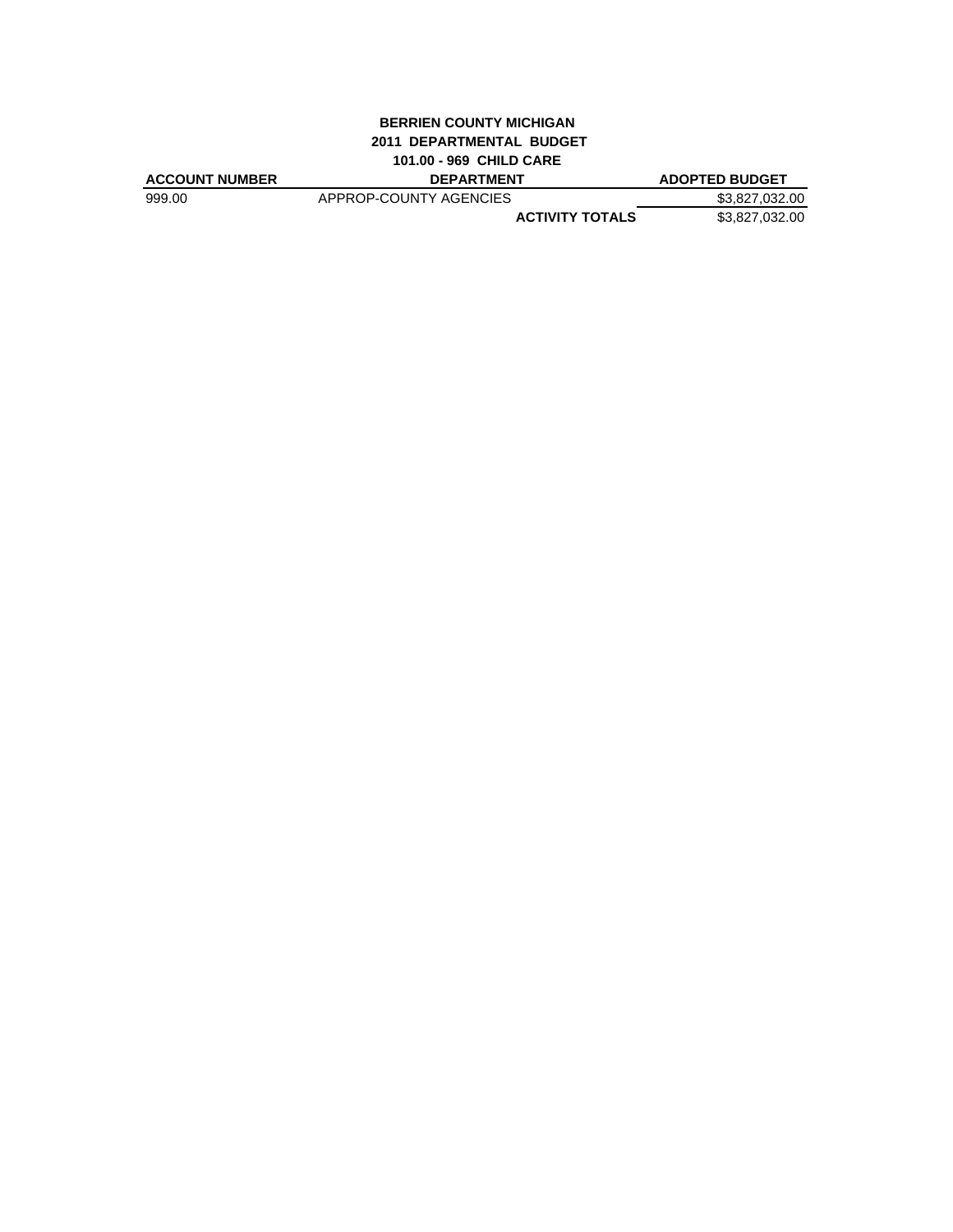## **BERRIEN COUNTY MICHIGAN 2011 DEPARTMENTAL BUDGET 101.00 - 970 SOCIAL SERVICES**

| <b>ACCOUNT NUMBER</b> | <b>DEPARTMENT</b>      | <b>ADOPTED BUDGET</b> |
|-----------------------|------------------------|-----------------------|
| 999.00                | APPROP-COUNTY AGENCIES | \$520,900.00          |
|                       | <b>ACTIVITY TOTALS</b> | \$520,900.00          |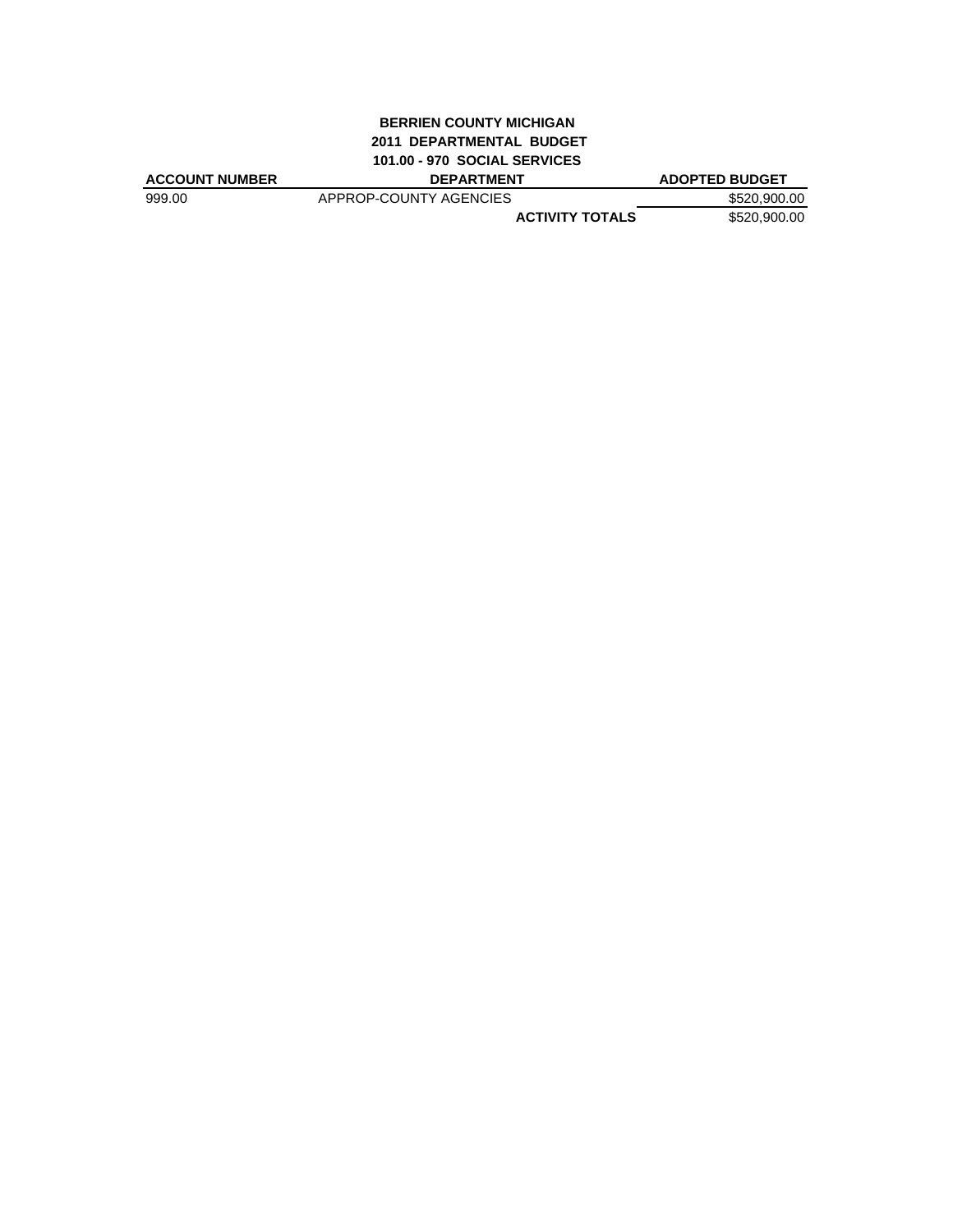# **BERRIEN COUNTY MICHIGAN 2011 DEPARTMENTAL BUDGET 101.00 - 971 PARKS AND RECREATION**

| <b>ACCOUNT NUMBER</b> | <b>DEPARTMENT</b>      | <b>ADOPTED BUDGET</b> |
|-----------------------|------------------------|-----------------------|
| 999.00                | APPROP-COUNTY AGENCIES | \$326,008,00          |
|                       | <b>ACTIVITY TOTALS</b> | \$326,008,00          |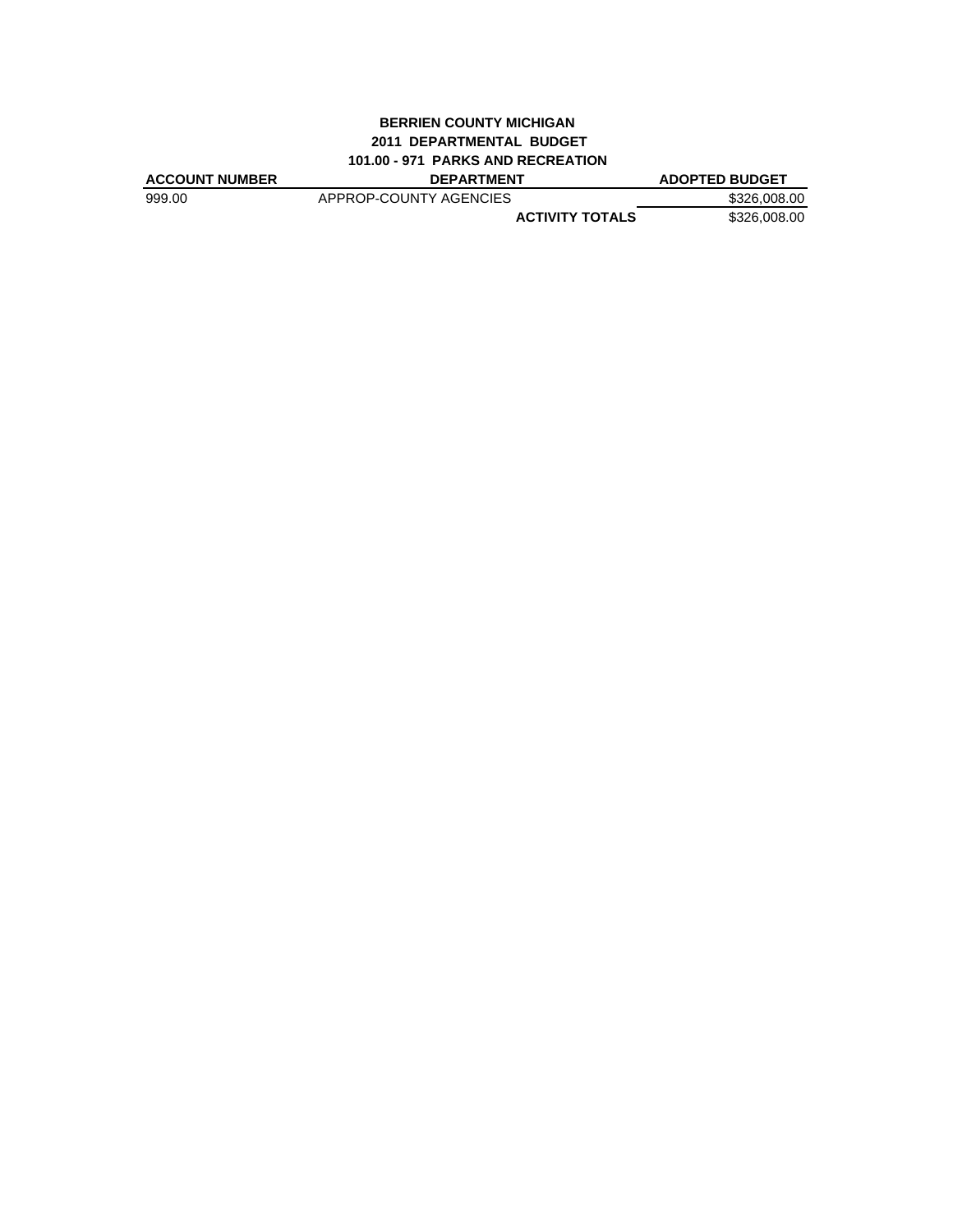### **BERRIEN COUNTY MICHIGAN 2011 DEPARTMENTAL BUDGET 101.00 - 973 CIGARETTE TAX-PUBLIC SAFETY DISTR**

| <b>ACCOUNT NUMBER</b> | <b>DEPARTMENT</b>      | <b>ADOPTED BUDGET</b> |
|-----------------------|------------------------|-----------------------|
| 999.01                | APPROP-CIGARETTE TAX   | \$1,668,00            |
|                       | <b>ACTIVITY TOTALS</b> | \$1,668,00            |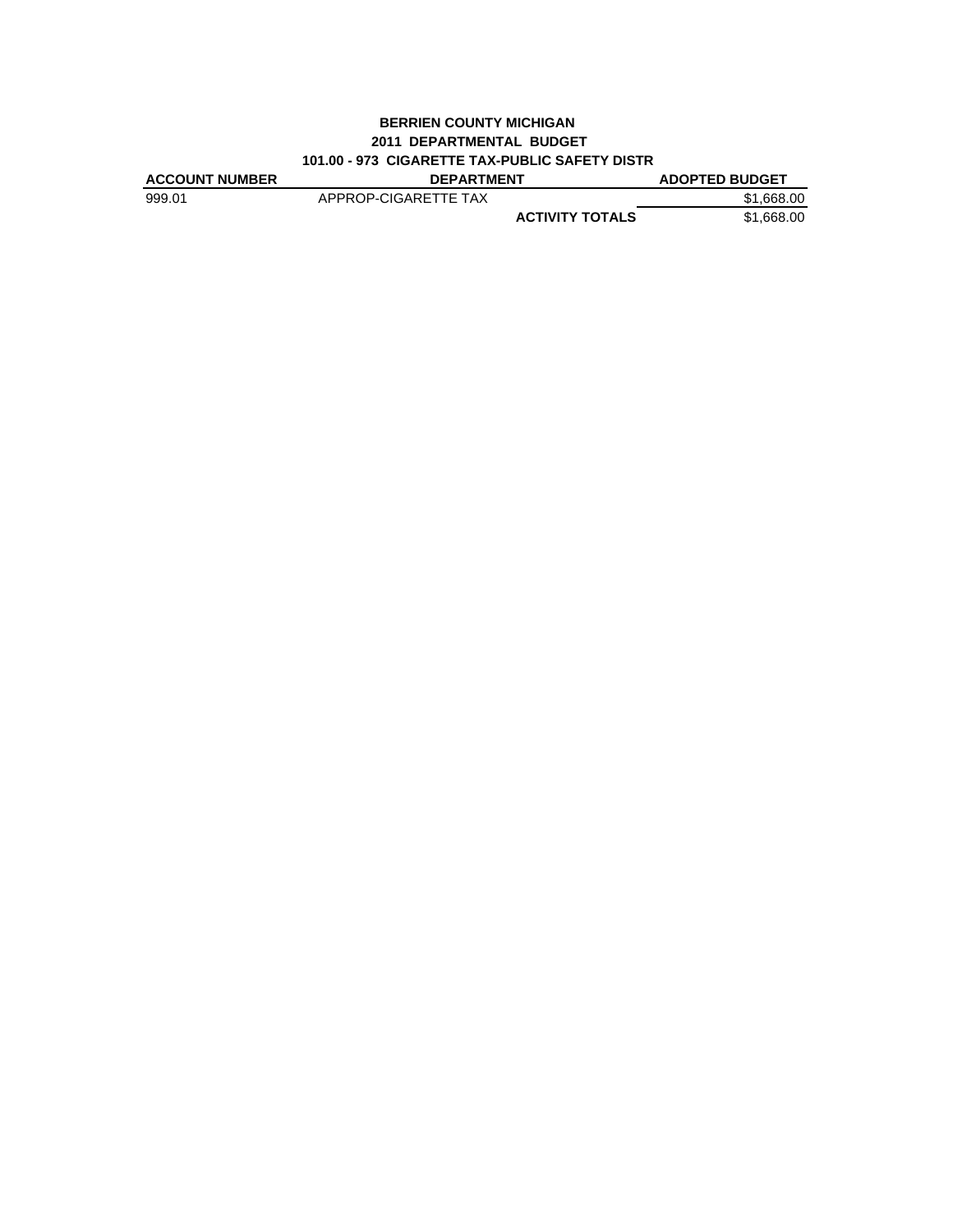### **BERRIEN COUNTY MICHIGAN 2011 DEPARTMENTAL BUDGET 101.00 - 976 PROSECUTORS WELFARE FRAUD**

| <b>ACCOUNT NUMBER</b> | <b>DEPARTMENT</b>      | <b>ADOPTED BUDGET</b> |
|-----------------------|------------------------|-----------------------|
| 999.00                | APPROP-COUNTY AGENCIES | \$142,190.00          |
|                       | <b>ACTIVITY TOTALS</b> | \$142.190.00          |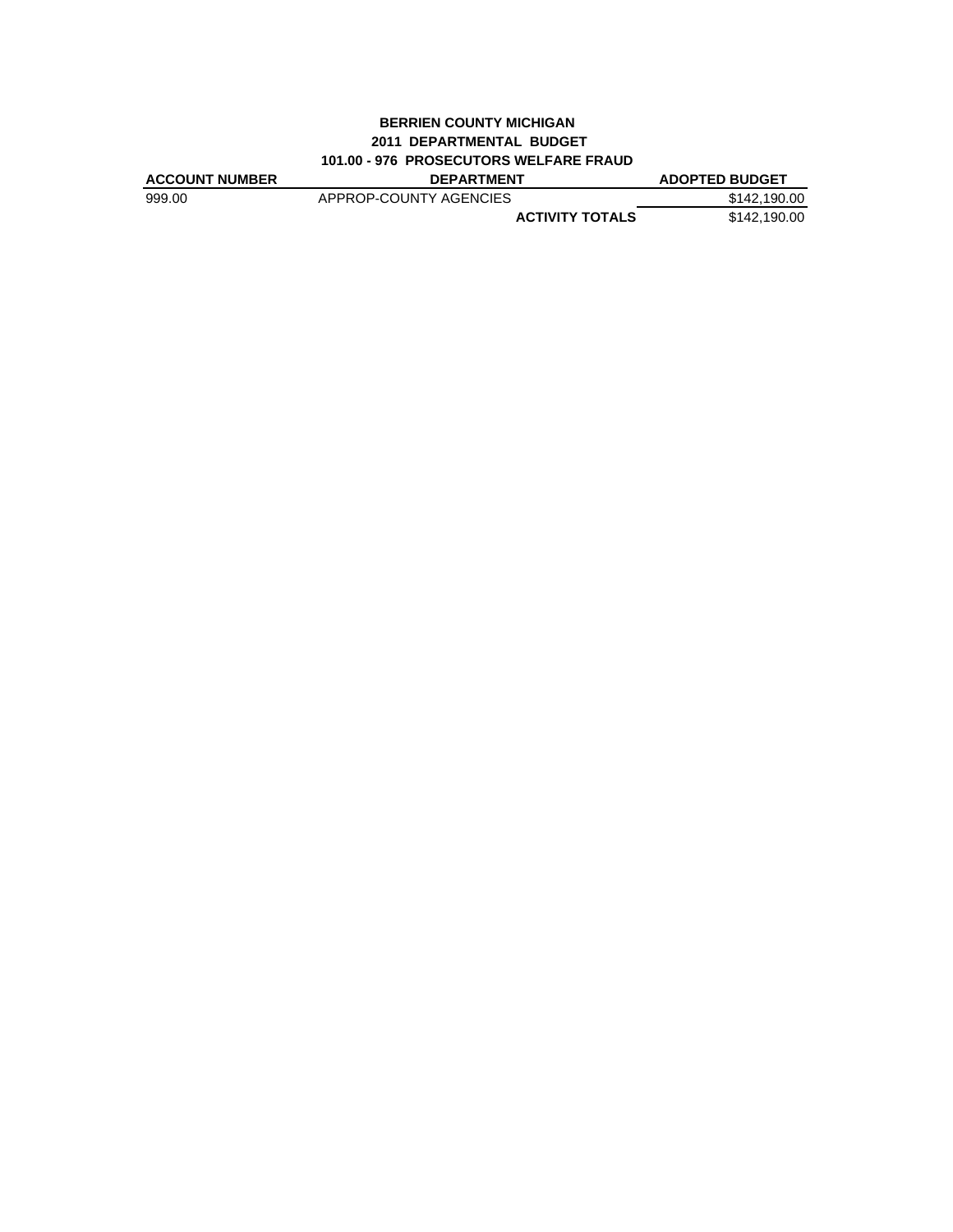## **BERRIEN COUNTY MICHIGAN 2011 DEPARTMENTAL BUDGET 101.00 - 984 PUBLIC IMPROVEMENT FUND**

| <b>ACCOUNT NUMBER</b> | <b>DEPARTMENT</b>      | <b>ADOPTED BUDGET</b> |
|-----------------------|------------------------|-----------------------|
| 999.00                | APPROP-COUNTY AGENCIES | \$275,000.00          |
|                       | <b>ACTIVITY TOTALS</b> | \$275,000,00          |